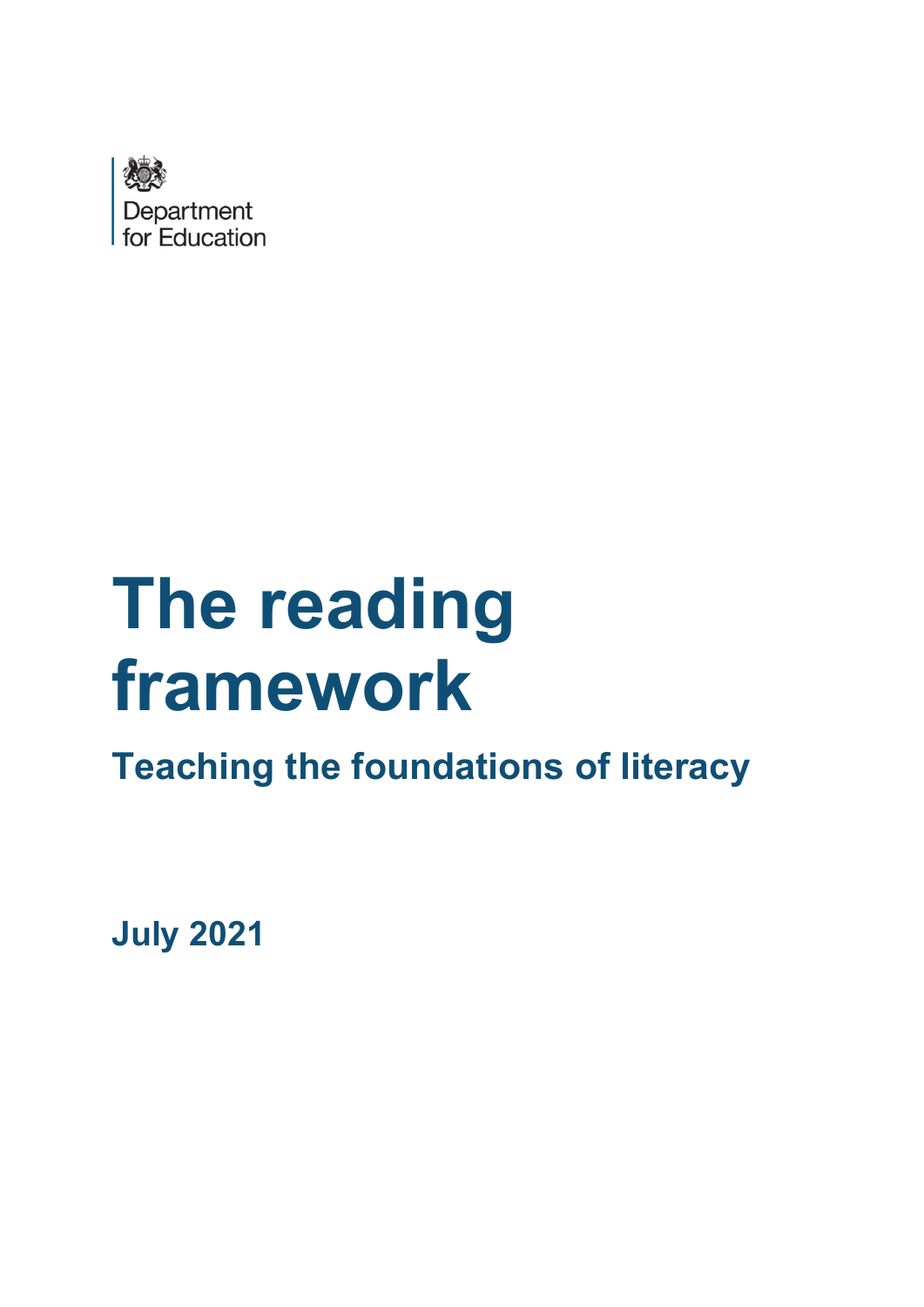# **Contents**

| Foreword by Rt Hon Nick Gibb MP, Minister of State for School Standards | 3              |
|-------------------------------------------------------------------------|----------------|
| Introduction                                                            | 6              |
| Aims                                                                    | 6              |
| Overview                                                                | $\overline{7}$ |
| COVID-19 recovery                                                       | 9              |
| Other sources of support                                                | 9              |
| Section 1: The importance of reading and a conceptual model             | 11             |
| Why reading matters                                                     | 11             |
| The Simple View of Reading                                              | 15             |
| Section 2: Language comprehension                                       | 19             |
| Developing talk                                                         | 19             |
| <b>Storytimes</b>                                                       | 28             |
| Poetry and rhymes                                                       | 36             |
| Section 3: Word reading and spelling                                    | 38             |
| Principles underpinning the teaching of phonics                         | 38             |
| Teaching a systematic programme                                         | 47             |
| Children with special educational needs and disabilities                | 55             |
| Developing fluency                                                      | 57             |
| Assessment                                                              | 61             |
| Section 4: Children at risk of reading failure                          | 66             |
| Keeping up from the start                                               | 66             |
| Older pupils who need to catch up                                       | 67             |
| Section 5: Leadership and management                                    | 72             |
| Headteachers                                                            | 72             |
| Building a team of expert teachers                                      | 74             |
| Section 6: Building on the foundations with older pupils $-$ a summary  | 78             |
| Appendices                                                              | 80             |
| Appendix 1. For parents: reading stories to children                    | 80             |
| Appendix 2. Supporting children's thinking                              | 82             |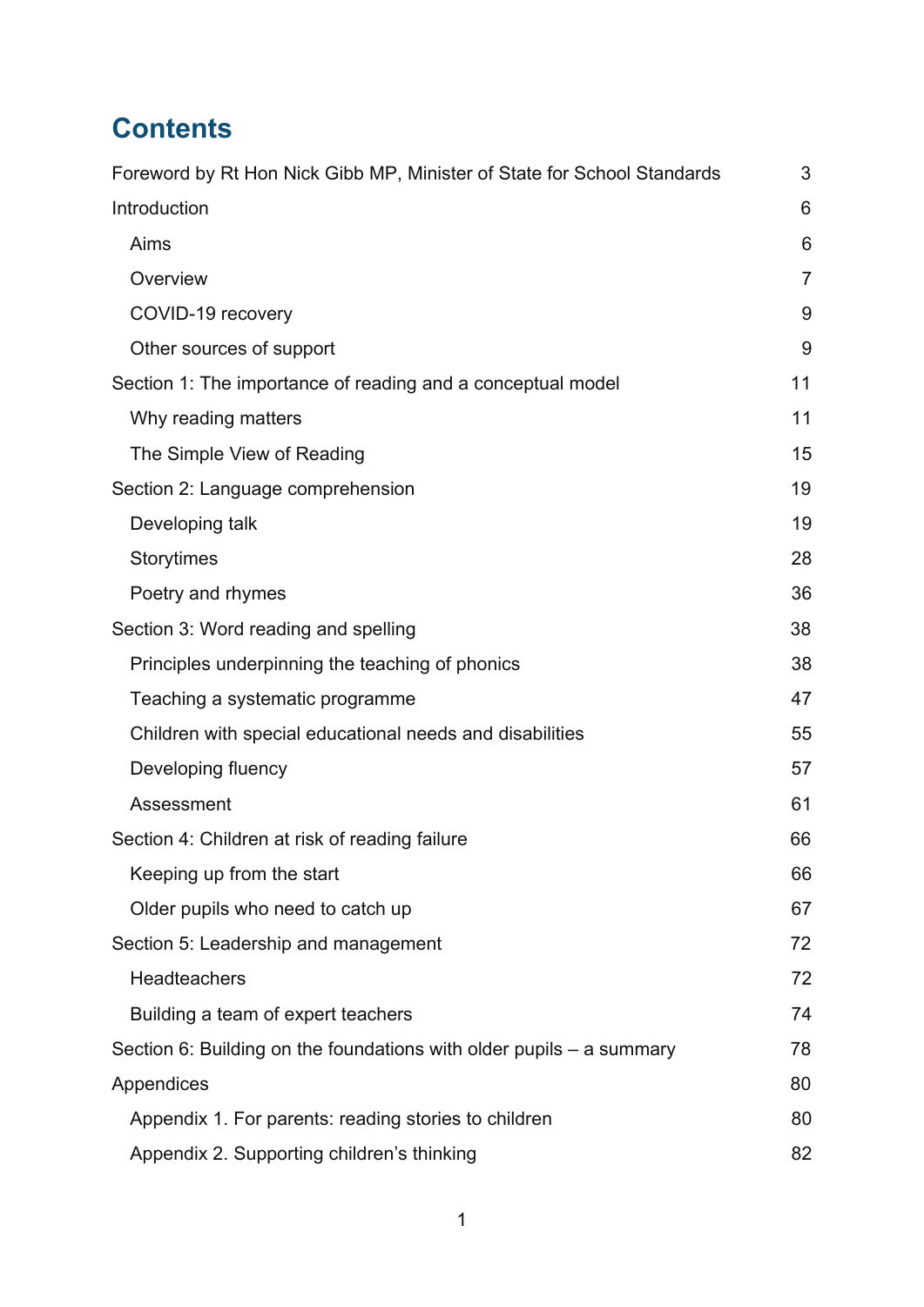| Appendix 3. For teachers: preparing to read a story                 | 84  |
|---------------------------------------------------------------------|-----|
| Appendix 4. An alphabetic code chart                                | 86  |
| Appendix 5. Pronouncing phonemes                                    | 89  |
| Appendix 6. Decodable texts for children beginning to learn to read | 91  |
| Appendix 7. Guidance for choosing a phonics programme               | 93  |
| Appendix 8. Audit for leaders and teachers                          | 96  |
| Appendix 9. Glossary                                                | 104 |
| Reviewers' comments                                                 | 113 |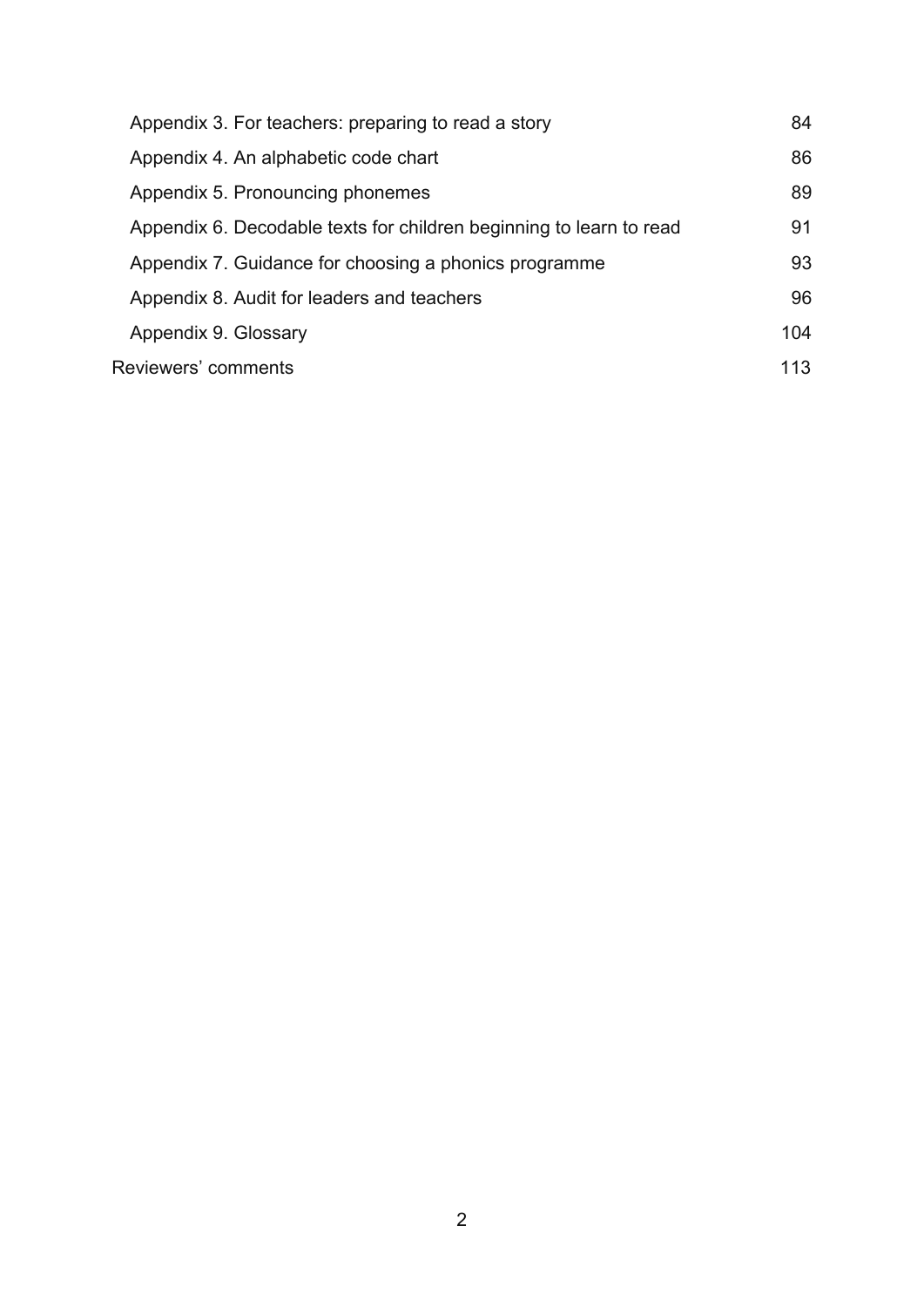# <span id="page-3-0"></span>**Foreword by Rt Hon Nick Gibb MP, Minister of State for School Standards**

Over the last two decades, there has been a deepening recognition of the fundamental importance of improving reading standards on a child's future academic achievement, wellbeing and success in life. The reading and writing of Standard English, alongside proficient language development, is the key to unlocking the rest



of the academic curriculum. Pupils who struggle to read struggle in all subjects and the wonders of a knowledge-rich curriculum passes them by unread. Fluency of reading is also a key indicator for future success in further education, higher education and employment.

Even more significantly, being a highly engaged reader has the potential to allow a child to overcome their background. In 2000, results from the OECD's Programme for International Student Assessment (PISA) showed that:

"while the degree of engagement in reading varies considerably from country to country, 15-year-olds whose parents have the lowest occupational status but who are highly engaged in reading obtain higher average reading scores in PISA than students whose parents have high or medium occupational status but who report to be poorly engaged in reading. This suggests that finding ways to engage students in reading may be one of the most effective ways to leverage social change."[1](#page-3-1)

This finding remains pertinent, with a 2021 OECD report stating that "PISA data consistently shows that engagement in reading is strongly correlated with reading performance and is a mediator of gender or socio-economic status".[2](#page-3-2) Research by the Institute of Education has also found that the benefits of reading continue as children get older, with the combined effect on children's progress at 16 of regularly reading books and newspapers and visiting the library "four times greater than the advantage children gained from having a parent with a degree".<sup>[3](#page-3-3)</sup> In short, reading

<span id="page-3-1"></span><sup>1</sup> OECD (2002). ['Reading for change. Performance and engagement across countries. Results from](https://read.oecd-ilibrary.org/education/reading-for-change-performance-and-engagement-across-countries_9789264099289-en#page1)  [PISA 2000'](https://read.oecd-ilibrary.org/education/reading-for-change-performance-and-engagement-across-countries_9789264099289-en#page1) Paris: OECD

<span id="page-3-2"></span><sup>2</sup> OECD (2021). '21st-century readers: [Developing literacy skills in a digital world'](https://www.oecd.org/publications/21st-century-readers-a83d84cb-en.htm) Paris: OECD Publishing

<span id="page-3-3"></span><sup>3</sup> UCL IoE Centre for Longitudinal Studies (2015). [Reading for Pleasure Impact Case Study](https://cls.ucl.ac.uk/wp-content/uploads/2017/06/Readingforpleasurestoppress.pdf)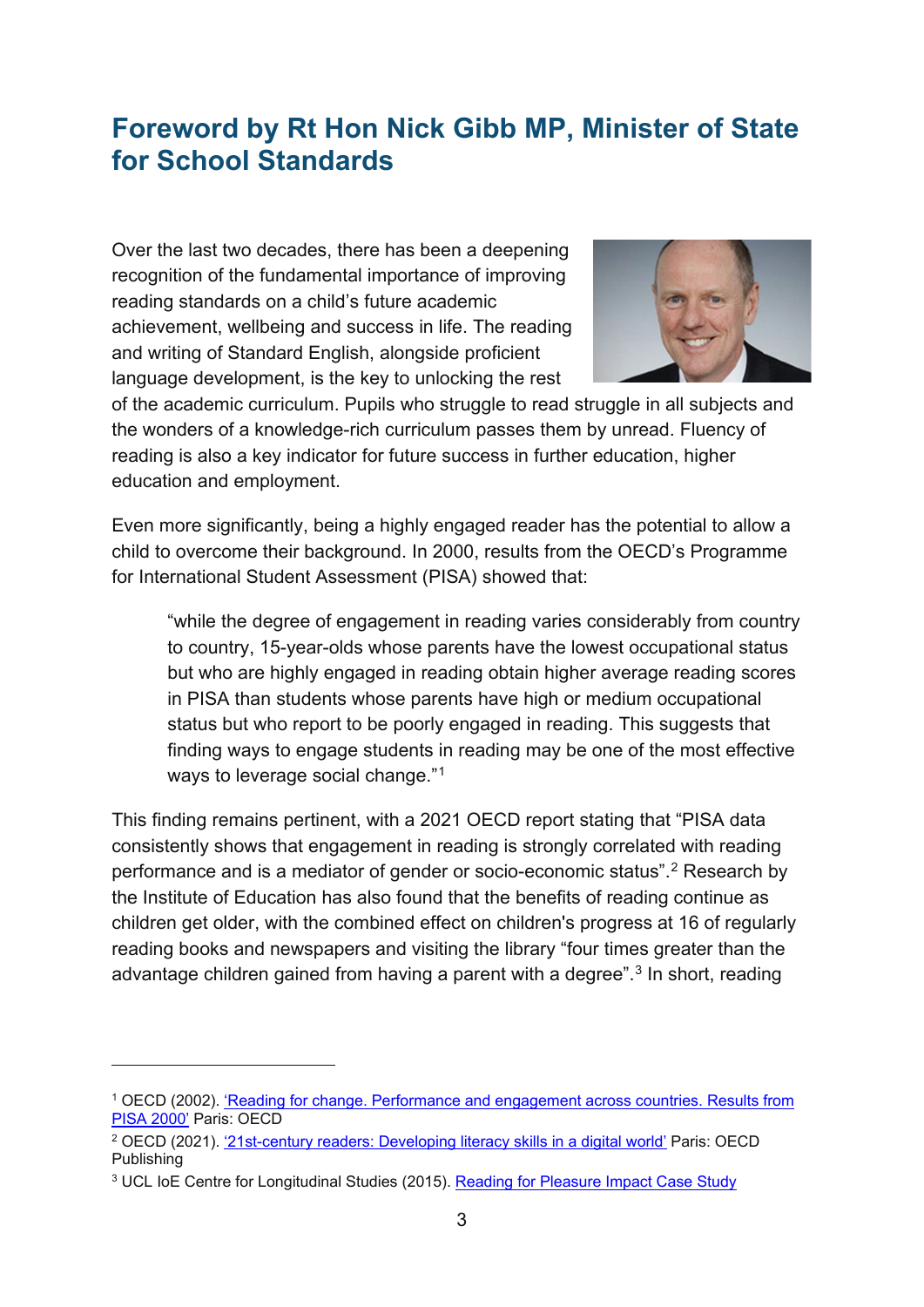can achieve something teachers and policymakers have been attempting for decades: to lessen or even eliminate the impact of early life disadvantage.

Children do not just 'become' readers, however, and reading engagement is not possible if children struggle with the basic mechanics of reading. Fluency and enjoyment are the result of careful teaching and frequent practice. Ensuring children become fluent and engaged readers at the very earliest stages also helps avoid the vicious circle of reading difficulty and demotivation that makes later intervention more challenging.

That is why my focus since I became the Shadow Minister for Schools in 2005 has always been on reading. I welcomed the Rose Review in 2006 which recommended that all schools use systematic phonics to teach reading. The evidence for phonics is indisputable, with the EEF considering it the most secure area of pedagogy. In the 15 years since the Rose Review, we have moved on from the 'reading wars' that used to dominate discussion. All schools now use systematic phonics to teach reading and thousands of teachers are ensuring more children are learning to read because of their daily teaching of systematic phonics in schools across England.

We introduced two fundamental changes to make this happen: the National Curriculum published in 2013 required schools to teach reading using systematic phonics, and the Phonics Screening Check introduced in 2012 shows how many children are on track. These efforts have begun to pay off. In 2019, 82% of pupils in year 1 met the expected standard in the Phonics Screening Check, compared to just 58% in 2012. For disadvantaged pupils, this figure rose from 45% to 71%. England's scores in international assessments such as the Progress in International Reading Literacy Study (PIRLS) have also improved notably, particularly for the boys and the lowest performing pupils. England's progress through championing the teaching of phonics to improve early literacy has attracted attention from across the world, and we have shared our experiences with nations such as Australia, Fiji, Nigeria, Egypt, Lebanon and Jordan.

There is more to do, however. The very best schools in our country are achieving near to 100% in the Phonics Screening Check, despite high levels of disadvantage. The effective teaching of reading, as evidenced in these schools, requires not just a systematic synthetic phonics programme but its consistent implementation in every class. These schools also recognise the importance of talk, of accurate assessment, and of building a love of stories and reading. Most importantly, head teachers need to prioritise reading and make it their mission to make sure every child in their school becomes a fluent reader.

This Reading Framework, formed through the contributions of literacy experts and school leaders, many of whom are part of our English Hubs programme, builds on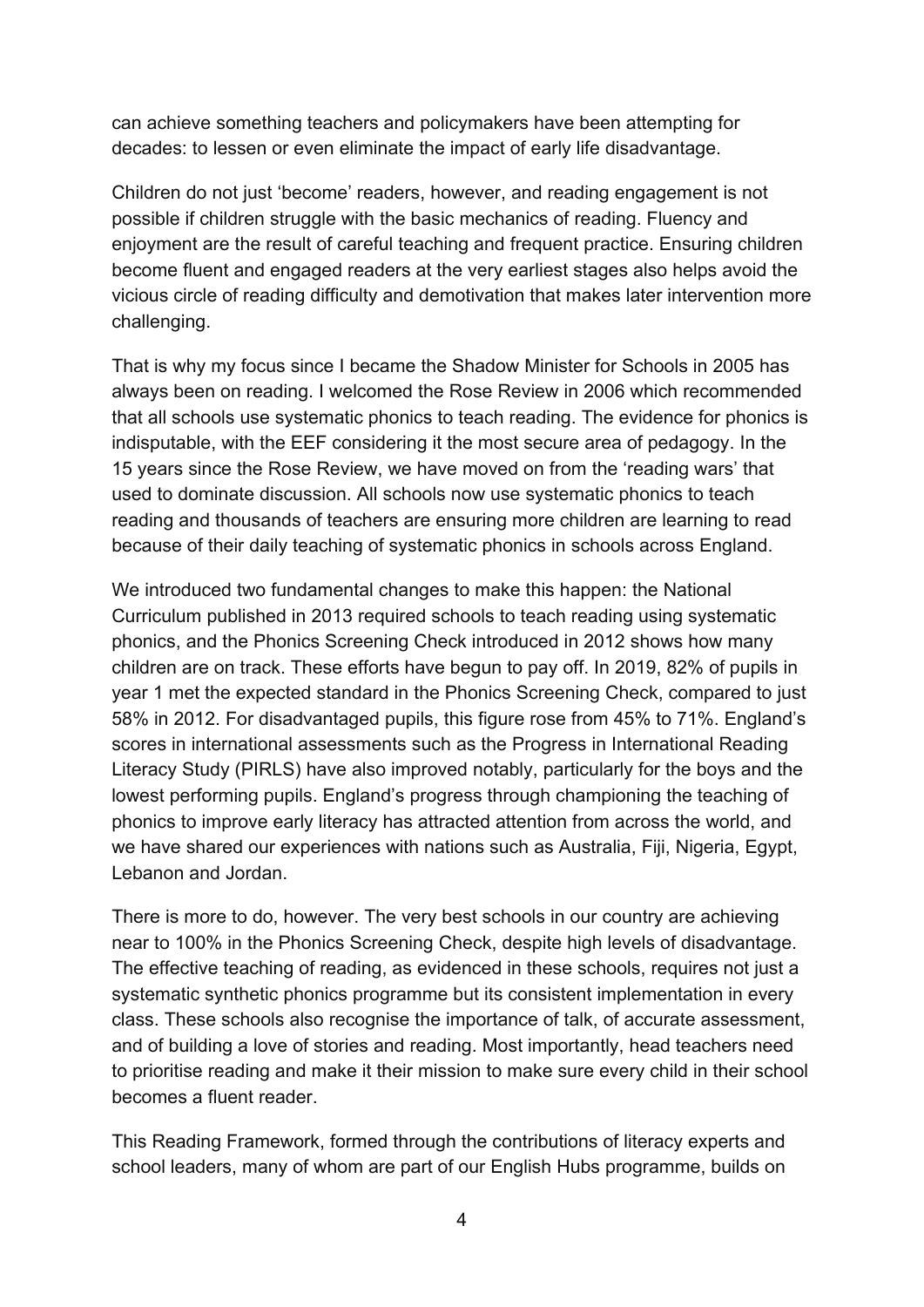existing progress and shows how schools can introduce these changes with longterm effect. It sets out the core principles of teaching reading for children in Reception and year 1, and for older pupils who have not yet mastered the foundations. It provides support and guidance for school leaders, classroom teachers and Initial Teacher Training partnerships about how to create a school environment where every child is not only able to read proficiently, but also develops a genuine love of reading.

I would like to thank all involved in producing and commenting on this document, including reading and language experts, educational organisations, English Hubs Council members, and the 34 English Hubs and partner schools whose expertise has been vital in building an evidence base of what works in teaching early reading. I encourage all primary schools to use this guidance to ensure their children have the strongest possible foundations in reading.

Rt Hon Nick Gibb MP

Minister of State for School Standards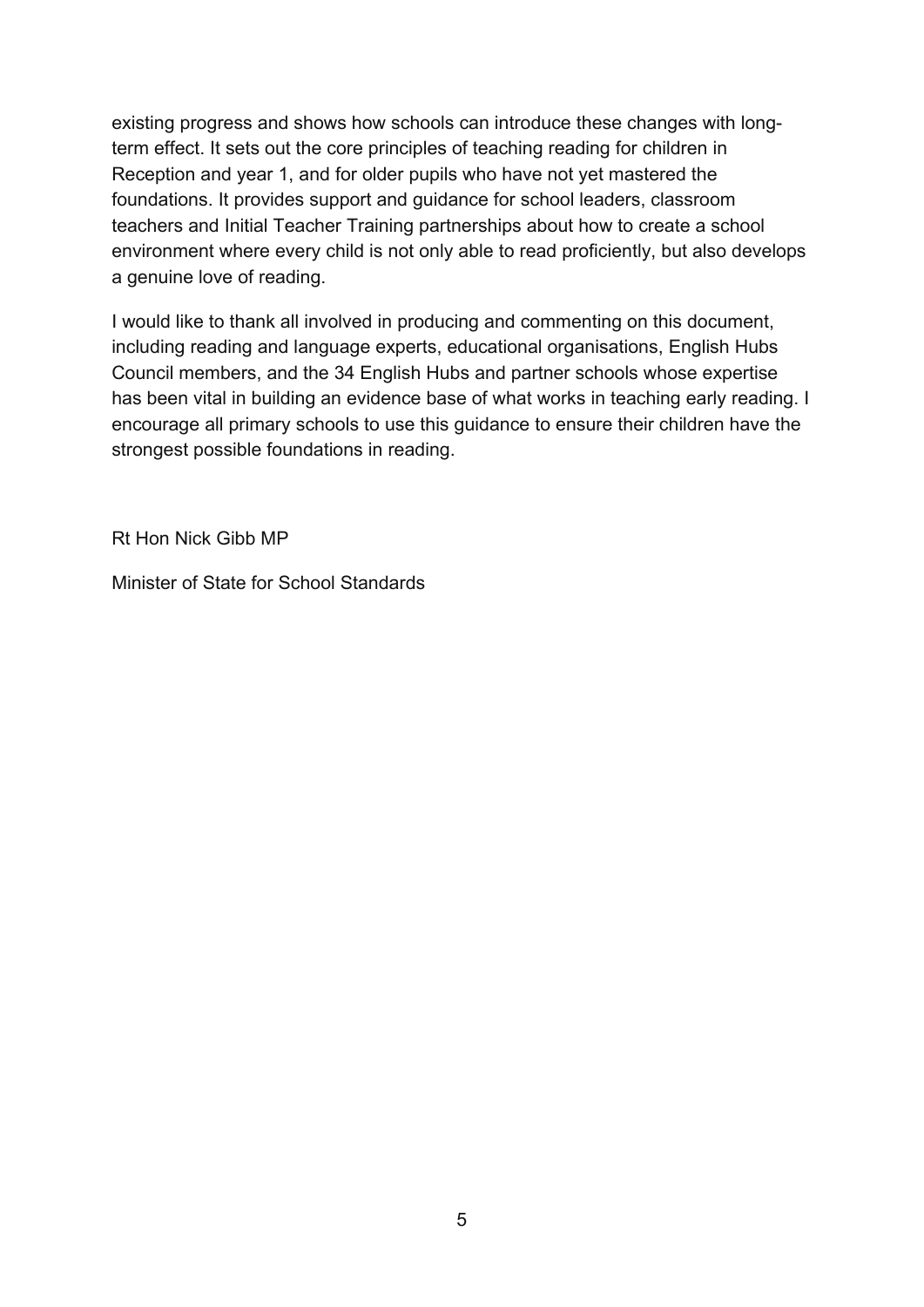# <span id="page-6-0"></span>**Introduction**

Reading is fundamental to education. Proficiency in reading, writing and spoken language is vital for pupils' success. Through these, they develop communication skills for education and for working with others: in school, in training and at work. Pupils who find it difficult to learn to read are likely to struggle across the curriculum, since English is both a subject in its own right and the medium for teaching. This is why the government is committed to continuing to raise standards of literacy for all.

# <span id="page-6-1"></span>**Aims**

This guidance is for primary schools, initial teacher training (ITT) partnerships, specialist provision and others in England. It focuses on the early stages of teaching reading. Its key objective is to help schools meet their expectations around early reading as set out in the national curriculum and the Early Years Foundation Stage (EYFS) statutory framework. It also aligns with Ofsted's Education Inspection Framework.

The guidance aims to:

- set out some of the research underpinning the importance of talk, stories and systematic synthetic phonics (SSP) in the teaching of reading
- provide practical support for high-quality teaching, including assessment and the importance of 'fidelity to the programme'[4](#page-6-2)
- support schools to evaluate their teaching of early reading, especially in Reception and year 1, and identify how to improve provision if weaknesses are found
- explain the importance of systematic phonics teaching for older pupils who are at risk of failing to learn to read because they cannot decode well enough
- support schools working with parents to help their children learn to read.

Key points are listed at the end of each section to support leaders and teachers audit their current practice.

The document is based on teachers' experiences, classroom observations, assessments and research, as well as advice from and the contributions of experts from the early literacy sector. It also reflects the experiences of many primary schools that excel in the teaching of reading, including those in the English Hubs

<span id="page-6-2"></span><sup>4</sup> Rose J (2006). ['Independent review of the teaching of early reading: Final Report'](https://dera.ioe.ac.uk/5551/2/report.pdf) Department for Education and Skills, page 21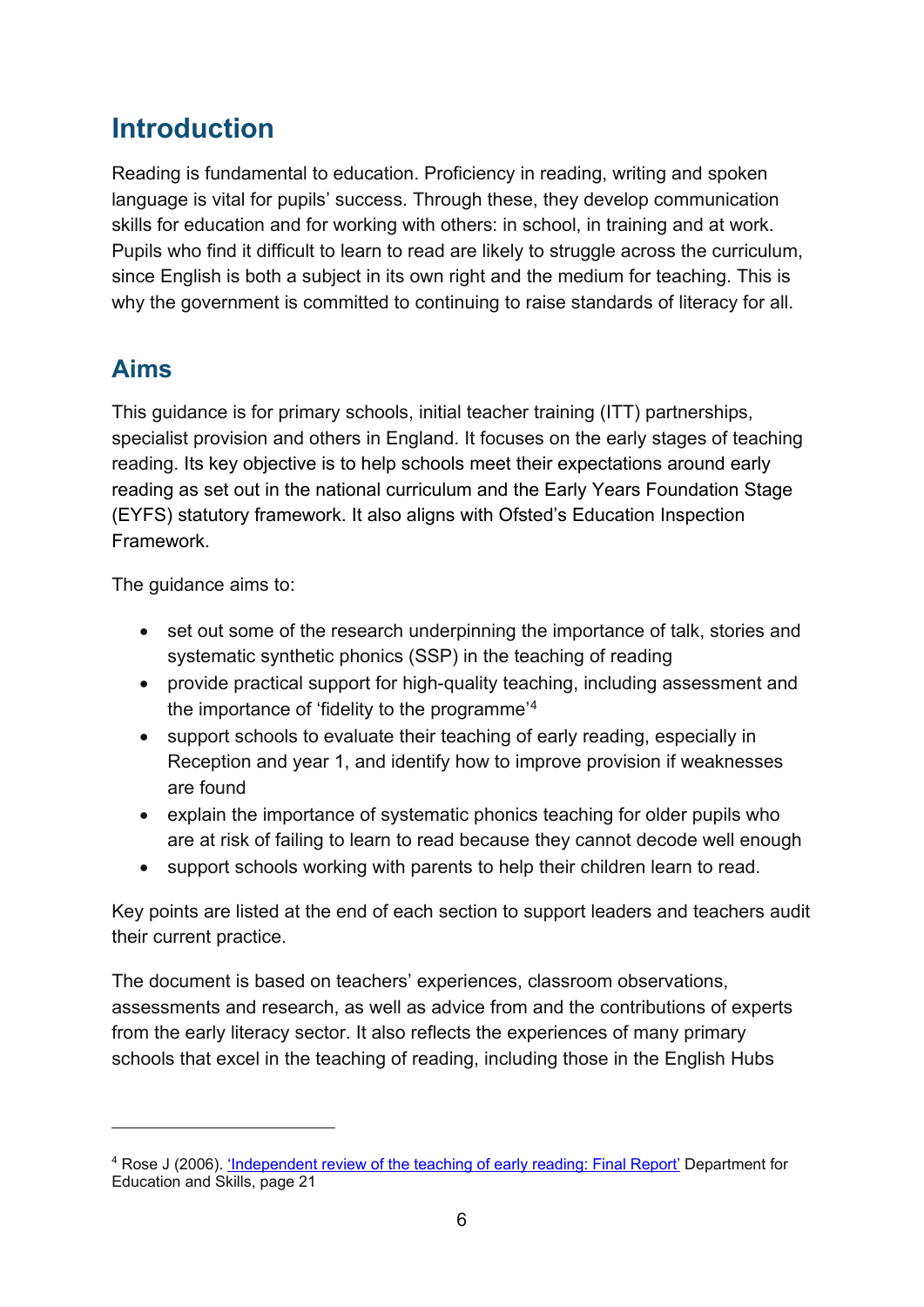programme, which is administered by the Department for Education (DfE).<sup>[5](#page-7-1)</sup> The references to research provide schools, ITT trainees, and those who teach them, with sources for further reading. The appendices give additional support, including a glossary.

ITT partnerships may wish to consider using the guidance with trainees to develop their understanding of early reading, especially SSP, and to give them informed and practical support.

# <span id="page-7-0"></span>**Overview**

# **Why reading matters**

The guidance begins by setting out the social, cultural and economic importance of reading before outlining a conceptual model of it. The national curriculum programmes of study for reading are based on this model, which consists of two dimensions: language comprehension and word reading.

## **Language comprehension**

The guidance discusses the importance of talk and stories, and the critical links between these, especially the role stories play in developing young children's vocabulary and language. It explains how teachers might expand children's store of words through talk throughout the day, within the curriculum and, in particular, through stories. Listening to and talking about stories and non-fiction develops children's vocabulary, because they meet words they would rarely hear or use in everyday speech. Understanding vocabulary is vital for comprehension and so also for wider learning and progress.

The guidance also considers the role of poetry, rhymes and songs in attuning children to the sounds of language.

# **Teaching word reading and spelling**

The national curriculum is designed to make sure that all children are able to read and write fluently by the time they leave year 6, so that they can make progress at secondary school. A vital element of this is the early and successful teaching of phonics.

<span id="page-7-1"></span><sup>5</sup> The UK government's Department for Education is responsible for education in England.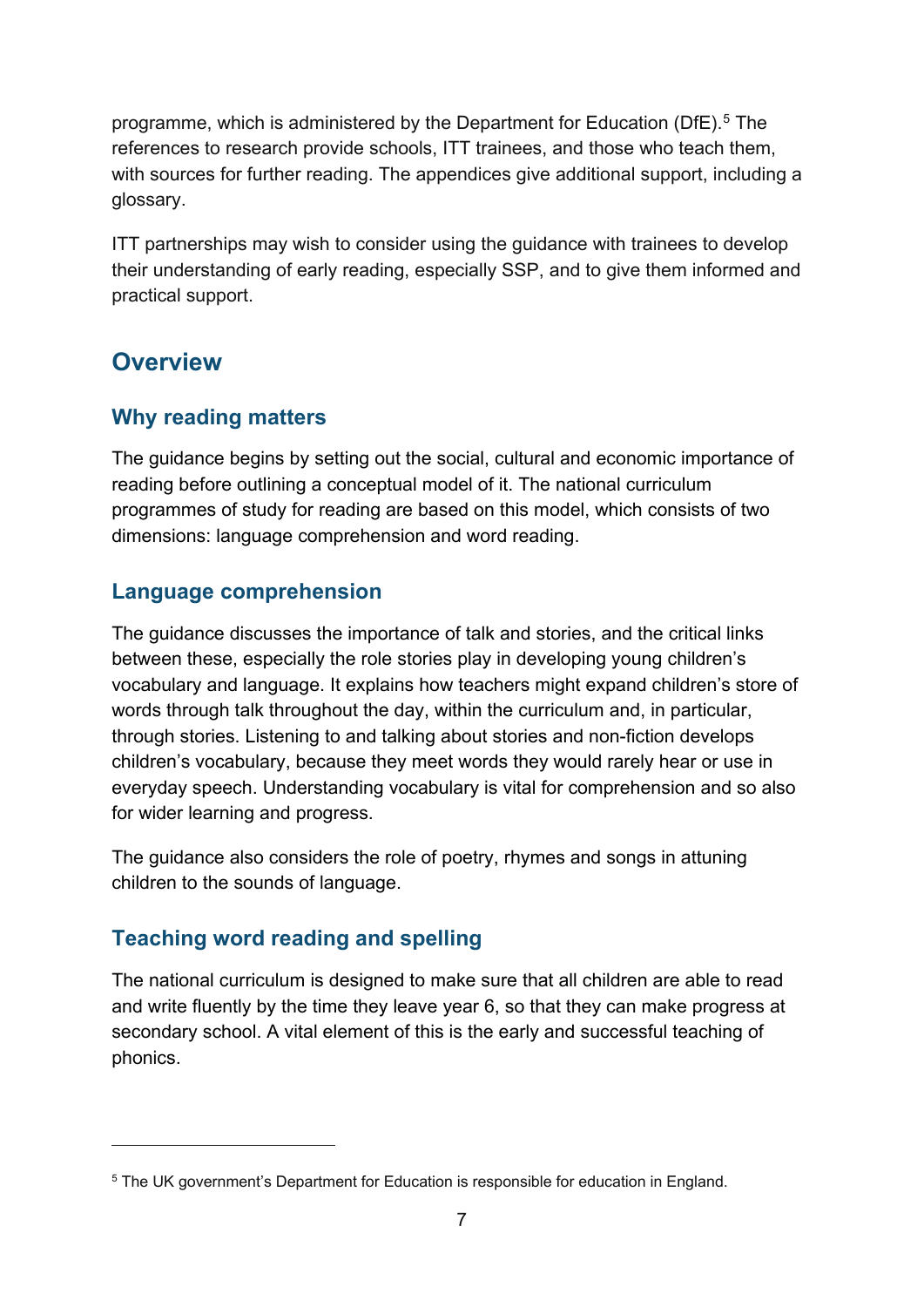Understanding that the letters on the page represent the sounds in spoken words underpins successful word reading. Children's knowledge of the English alphabetic code – how letters or groups of letters represent the sounds of the language – supports their reading and spelling.

This guidance explains why teachers themselves also need to understand the alphabetic code: evidence supports the key role of phonic knowledge and skills in early reading and spelling.

The Education Endowment Foundation (EEF) is the government-designated What Works Centre for Education, providing authoritative advice on evidence to improve teaching and learning. The EEF considers phonics to be one of the most secure and best-evidenced areas of pedagogy and recommends all schools use a systematic approach to teaching it. The DfE's [Early Career Framework,](https://www.gov.uk/government/publications/early-career-framework) which was quality assured by the EEF, sets out the expectation that all early career teachers learn about phonics and says that SSP is the most effective approach for teaching pupils to decode. Schools should therefore be confident in the rationale for teaching SSP as part of their teaching of reading.

Data from the Progress in International Reading Literacy Study (PIRLs) in 2016 also shows a significant improvement in the reading performance of boys in England (reducing the gap between boys and girls by 11 points since  $2011)^6$ , a finding that could be attributed to the roll out of systematic phonics programmes in England since 2010.

# **Children at risk of reading failure**

Pupils who fail to learn to read early on start to dislike reading. The guidance emphasises that pupils need to keep up with their peers rather than be helped to catch up later, at a point when learning in the wider curriculum depends so much on literacy. Where pupils make insufficient progress, extra efforts should be made to provide them with extra practice and support from the beginning.

In evaluating schools' teaching of reading, Ofsted's inspectors pay particular attention to pupils who are reading below what is expected for their age.<sup>[7](#page-8-1)</sup>

<span id="page-8-0"></span><sup>6</sup> McGrane J and others (2017). ['Progress in International Reading Literacy Study \(PIRLS\): National](https://www.gov.uk/government/publications/pirls-2016-reading-literacy-performance-in-england)  [Report for England'](https://www.gov.uk/government/publications/pirls-2016-reading-literacy-performance-in-england) London: Department for Education

<span id="page-8-1"></span> $7$  Ofsted is the Office for Standards in Education, Children's Services and Skills. It inspects services providing education and skills for learners of all ages in England.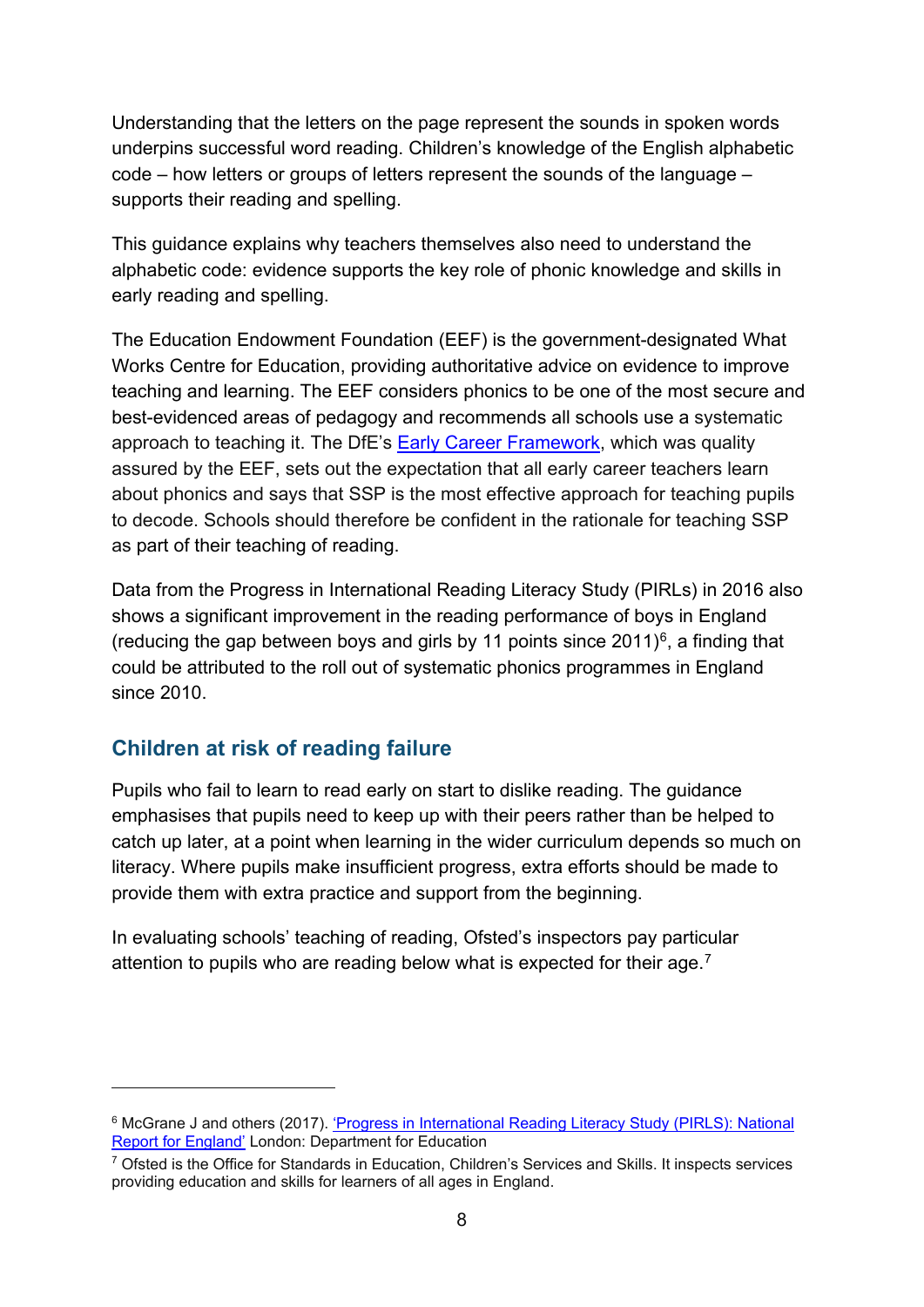## **Leadership and management**

Since the national curriculum is statutory in state-maintained primary schools, teachers are required to teach a programme of systematic phonics from year 1. The EYFS statutory framework also refers to the first stages of systematic phonics. The guidance on leadership and management highlights the roles of school leaders in successfully implementing a programme, and training and supporting their staff to teach reading as effectively as possible.

Ofsted inspects how well primary schools teach their pupils to read using SSP. Inspectors listen to children reading, observe lessons, consider schools' policies for teaching reading, and take account of the outcomes of phonics assessments and data from the phonics screening checks.

Schools that need to improve their teaching of phonics may find the section on word reading and spelling particularly useful.

# <span id="page-9-0"></span>**COVID-19 recovery**

The DfE recognises that extended school restrictions have had a substantial impact on children and young people's learning and is committed to helping pupils make up learning they have lost because of the pandemic.

As reading is so important for accessing the rest of the curriculum, ensuring pupils catch up on their reading is essential. Accurate assessment to identify next steps is vital. Making progress depends on quality-first teaching: this guidance articulates what the excellent teaching of reading looks like.

Reading also offers important emotional benefits, enabling pupils, through listening to and talking about stories, to talk about their ideas and feelings and to lose themselves in books.

# <span id="page-9-1"></span>**Other sources of support**

The [Early Years Foundation Stage statutory framework](https://www.gov.uk/government/publications/early-years-foundation-stage-framework--2) sets the standards that school and childcare providers must meet for the learning, development and care of children from birth to five in England.

[Development Matters,](https://www.gov.uk/government/publications/development-matters--2) the non-statutory curriculum guidance for the Early Years Foundation Stage, can help schools and providers meet the learning and development requirements set out in the EYFS.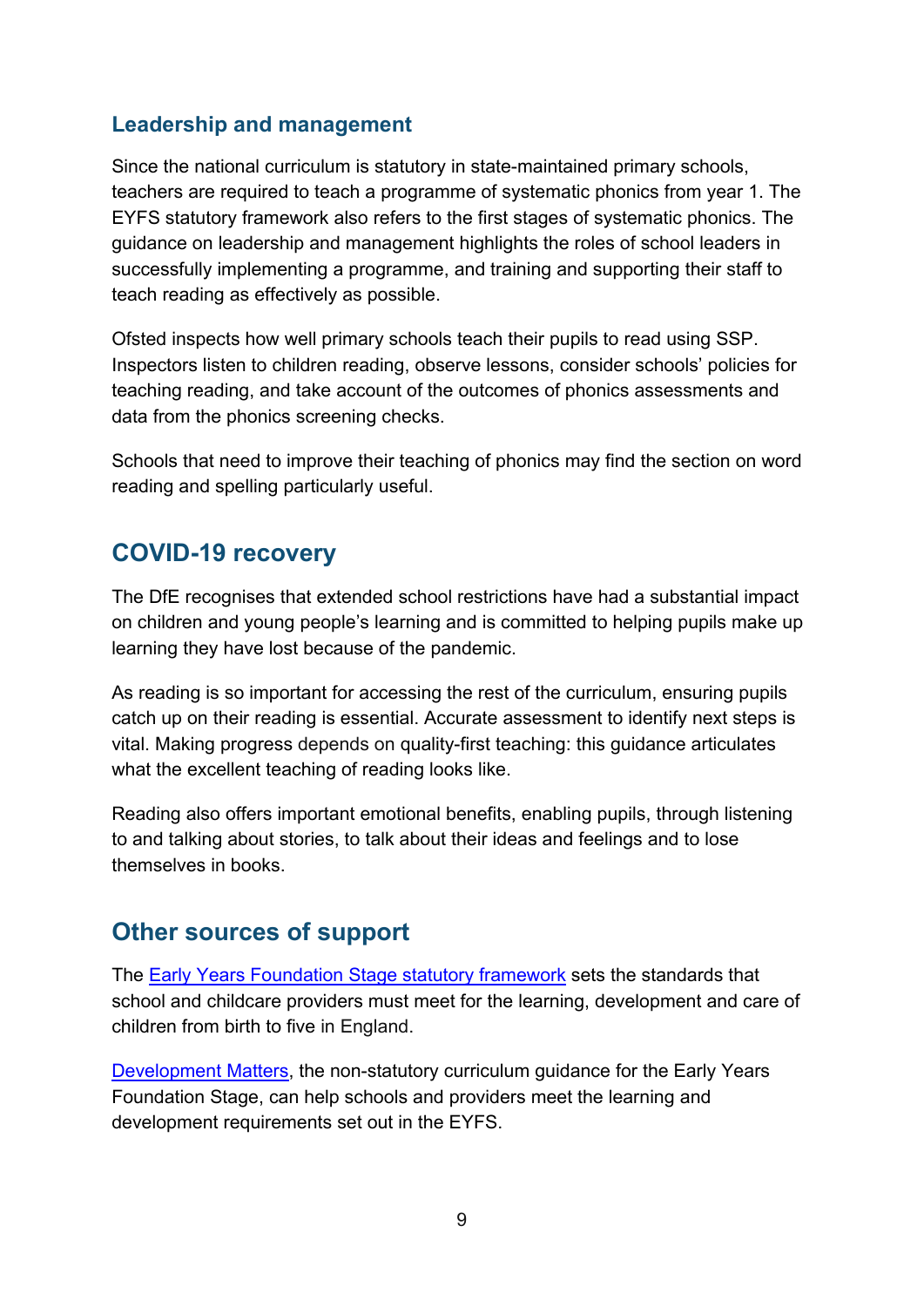The [SEND Code of Practice 2015](https://www.gov.uk/government/publications/send-code-of-practice-0-to-25) includes guidance on the role of Early Years providers and schools in identifying and supporting children with special educational needs (SEN), including those with speech, language and communication needs (SLCN).

The DfE's 34 English Hubs offer support to schools to improve their teaching of early language, phonics and reading in Reception and year 1. The **English Hubs website** can help you find your local English Hub, which can provide support and information.

Support from the EEF can be found here: **EEF - Education Endowment Foundation** | [EEF.](https://educationendowmentfoundation.org.uk/)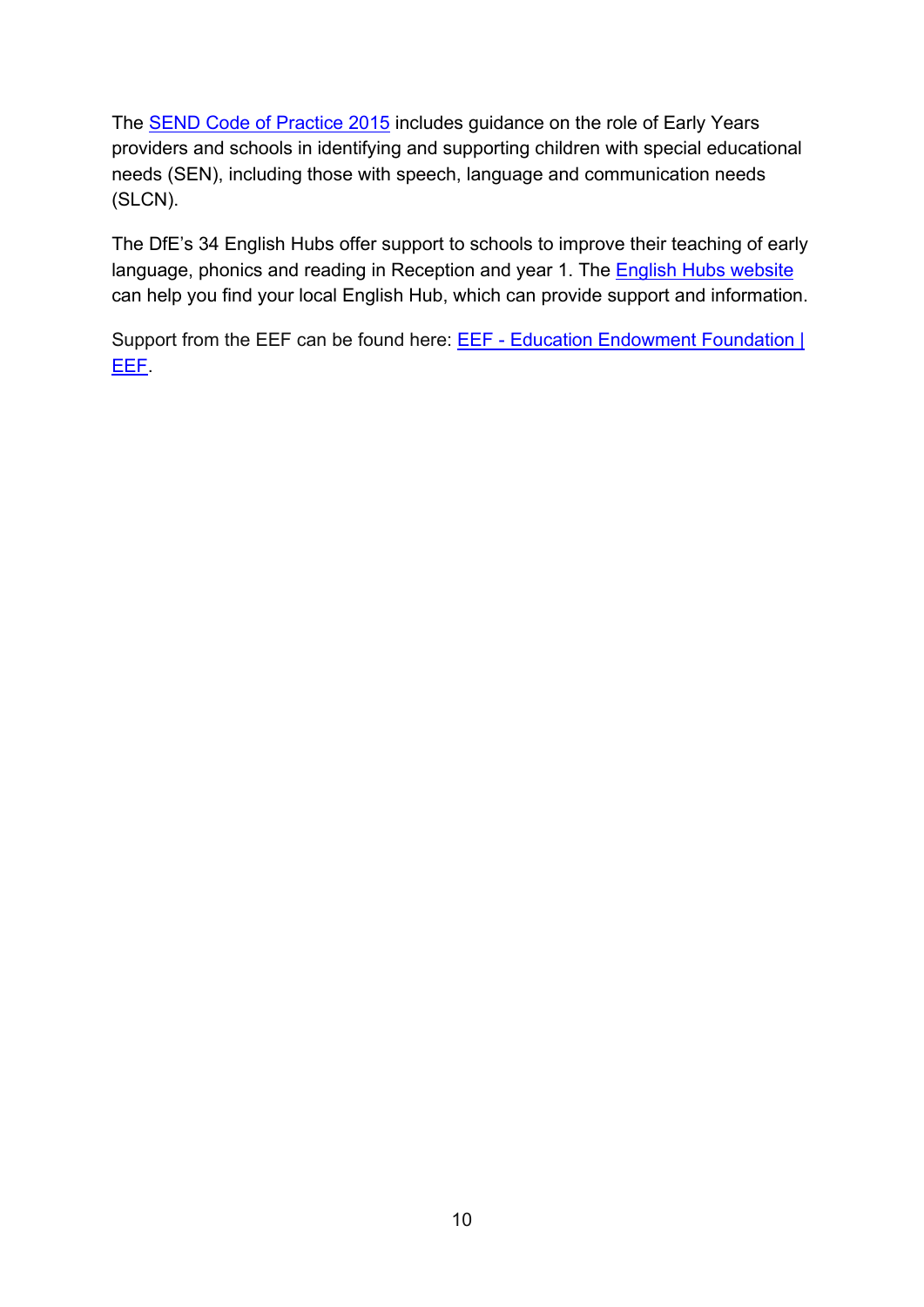# <span id="page-11-0"></span>**Section 1: The importance of reading and a conceptual model**

# <span id="page-11-1"></span>**Why reading matters**

I realized in a whiplash burst that those children, all mine for one year, might never reach their full potential as human beings if they never learned to read.<sup>[8](#page-11-2)</sup>

Maryanne Wolf's sudden awareness, as a new teacher, of her responsibilities towards her young class highlights why reading matters. To the individual, it matters emotionally, culturally and educationally; because of the economic impacts within society, it matters to everyone.

# **Developing children's spoken language**

Becoming a fluent, skilled and attentive reader starts at the earliest stages, before children encounter a book for the first time, partly driven by the quality of their parents'[9](#page-11-3) talk with them that expands their vocabulary.

This does not appear to happen only in economically advantaged families. This is based on evidence including the example of a study of a group of Spanish-speaking families in the United States, which suggests that:

Infants who experienced more child-directed speech became more efficient in processing familiar words in real time and had larger expressive vocabularies…[10](#page-11-4)

To the researchers' surprise, the differences between the families, who were all disadvantaged, in the amount of talk directed to the child were almost as large as those reported in Hart and Risley's much-quoted 1995 study, in which the families differed markedly in terms of their socio-economic circumstances: children with wider vocabularies typically came from wealthier families. [11](#page-11-5)

All talk is useful, especially when directed to the child specifically. For instance, children expand their language and vocabulary when they listen to or join in with a

<span id="page-11-2"></span><sup>&</sup>lt;sup>8</sup> Wolf M (2018) 'Reader, come home. The reading brain in a digital world' New York: HarperCollins <sup>9</sup> The term 'parents' refer to parents and other carers.

<span id="page-11-4"></span><span id="page-11-3"></span><sup>&</sup>lt;sup>10</sup> Weisleder A and Fernald A. 'Talking to children matters: Early language experience strengthens [processing and builds vocabulary'](https://www.ncbi.nlm.nih.gov/pmc/articles/PMC5510534/) Psychological Science 2013: volume 24, issue 11, pages 2143- 2152

<span id="page-11-5"></span><sup>&</sup>lt;sup>11</sup> Hart B and Risley TR (1995). 'Meaningful differences in the everyday experience of young American children' Baltimore: Paul H Brookes Publishing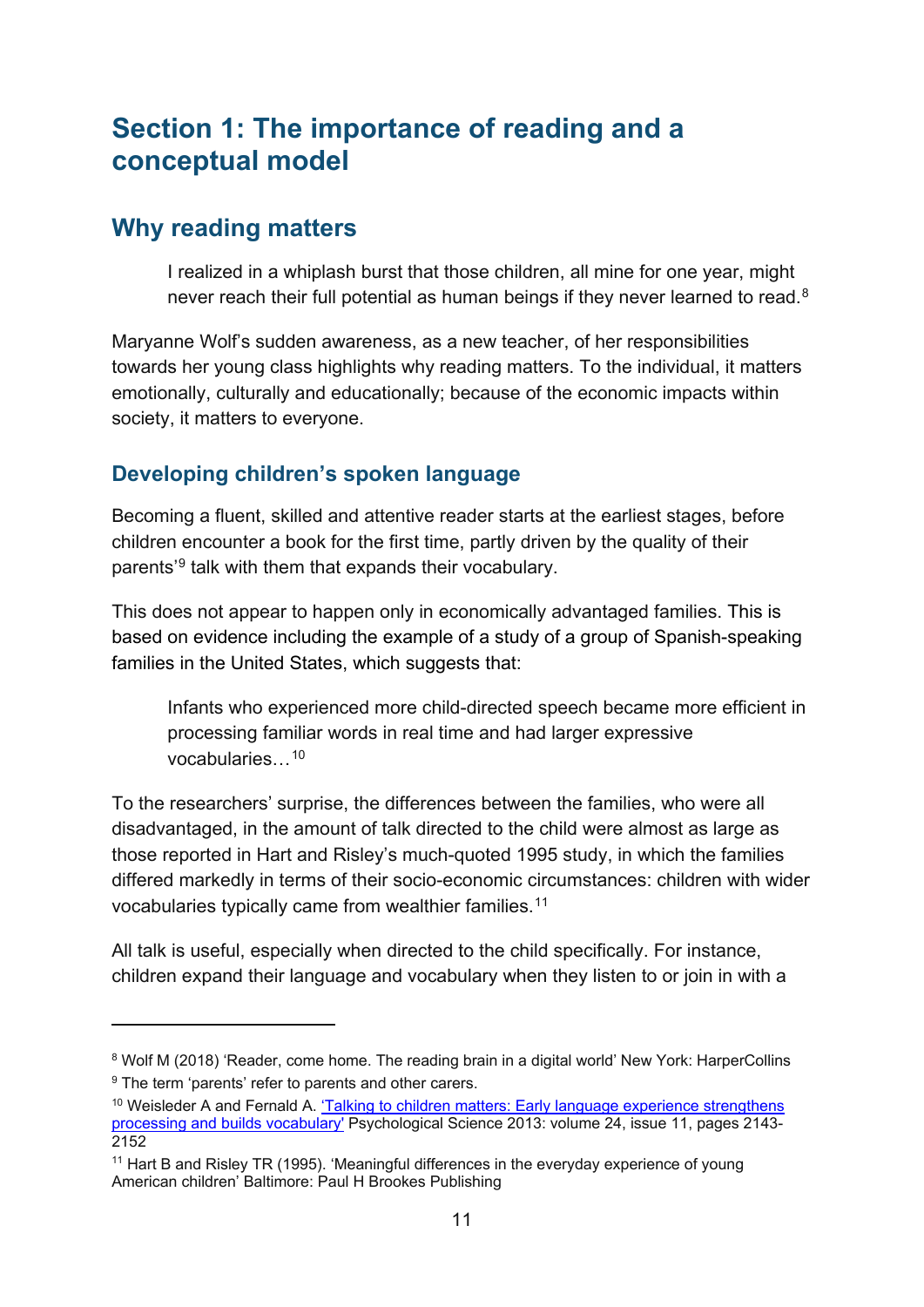story or rhymes in a well-scripted children's television programme, but an adult talking about it with them adds benefits. However, talk about books brings particular advantages. [12](#page-12-0)

First, parents who engage their children in books prepare them to become committed and enthusiastic readers: they can transform their attitudes to reading.[13](#page-12-1) Their children learn to focus and share the enjoyment of the story; they learn how stories start and finish, and how a plot unravels and is resolved; they learn that books can transport them elsewhere. Without this, as Wolf said, they cannot experience 'the exquisite joys of immersion in the reading life.<sup>'[14](#page-12-2)</sup>

Second, book-related talk introduces children to language that they might not hear in ordinary conversation, especially the vocabulary of the book itself.[15](#page-12-3) This primes them to understand what they read later, in their leisure reading and across the curriculum.

Researchers in the United States who had looked at the impact of parents reading with their children quoted the following figures in a news release about their findings:

Here's how many words kids would have heard by the time they were 5 years old: Never read to, 4,662 words; 1–2 times per week, 63,570 words; 3–5 times per week, 169,520 words; daily, 296,660 words; and five books a day, 1,483,300 words.[16](#page-12-4)

The only effective route to closing this gap is for children to be taught systematically to read as soon as they start school. In this way, they do not have to rely on adults. Children who become engaged in reading can make huge progress in their literacy development simply through their independent reading, whatever the nature of their early experiences.

This is not to say, however, that all reading difficulties are caused by lack of conversation or engagement with books. Some parents provide the best possible

<span id="page-12-0"></span><sup>12</sup> Science Daily (2019). [https://www.sciencedaily.com/releases/2019/04/190404074947.htm.](https://www.sciencedaily.com/releases/2019/04/190404074947.htm) Also see Jessica AR Logan, Laura M Justice, Melike Yumuş, Leydi Johana Chaparro-Moreno. ['When Children](https://journals.lww.com/jrnldbp/Abstract/2019/06000/When_Children_Are_Not_Read_to_at_Home__The_Million.9.aspx)  [Are Not Read to at Home: The Million Word Gap'](https://journals.lww.com/jrnldbp/Abstract/2019/06000/When_Children_Are_Not_Read_to_at_Home__The_Million.9.aspx) Journal of Developmental & Behavioral Pediatrics June 2019, Volume 40, Issue 5, pages 373-386

<span id="page-12-1"></span><sup>&</sup>lt;sup>13</sup> See [Appendix 1: For parents: reading stories to children](#page-80-1)

<span id="page-12-2"></span><sup>&</sup>lt;sup>14</sup> Wolf M (2018). 'Reader, come home. The reading brain in a digital world' New York: HarperCollins

<span id="page-12-3"></span><sup>&</sup>lt;sup>15</sup> For example, one study estimated, based on an assessment of the numbers of words in popular board and picture books, that children who are never read to at home are exposed to approximately 300,000 fewer words than children who are read to once day per day from birth to 5 years of age. Jessica AR Logan, Laura M Justice, Melike Yumuş, Leydi Johana Chaparro-Moreno. ['When Children](https://journals.lww.com/jrnldbp/Abstract/2019/06000/When_Children_Are_Not_Read_to_at_Home__The_Million.9.aspx)  [Are Not Read to at Home: The Million Word Gap'](https://journals.lww.com/jrnldbp/Abstract/2019/06000/When_Children_Are_Not_Read_to_at_Home__The_Million.9.aspx) Journal of Developmental & Behavioral Pediatrics June 2019, Volume 40, Issue 5, pages 373-386

<span id="page-12-4"></span><sup>16</sup> Science Daily (2019). [https://www.sciencedaily.com/releases/2019/04/190404074947.htm.](https://www.sciencedaily.com/releases/2019/04/190404074947.htm)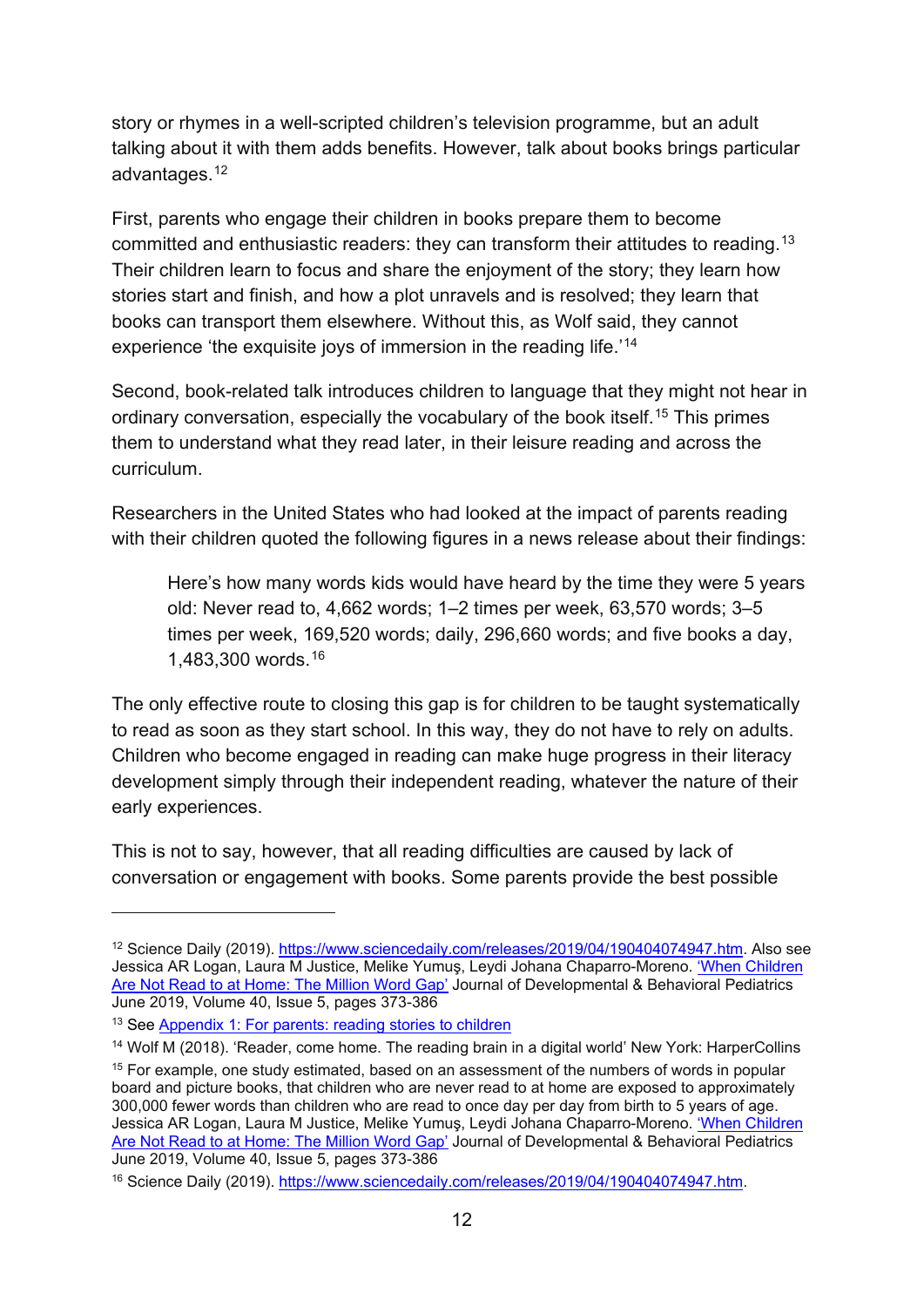opportunities for conversation and read to their children extensively, but their children still have more difficulty than most in learning to read. Schools should teach these children early and effectively, so that their difficulties do not restrict their full access to the curriculum and so that they also become engaged in reading.

#### **Reading for pleasure**

The Organisation for Economic Co-operation and Development (OECD)'s Programme for International Student Assessment (PISA) said as recently as 2021 that 'PISA data consistently shows that engagement in reading is strongly correlated with reading performance and is a mediator of gender or socio-economic status'.<sup>[17](#page-13-0)</sup> For example, when in 2000 the OECD analysed its data on the 15-year-olds who had taken part in that year's assessment, the literacy scores for students who were 'highly engaged in reading' were significantly above the international average; those who were 'poorly engaged' scored below it. This was the case whatever their family's occupational status. The OECD emphasised: 'Reading practices can play an important role in reducing the gap between the reading proficiency scores of students from different socio-economic backgrounds'.[18](#page-13-1) But children cannot be 'highly engaged' if reading words is a struggle. It is vital, therefore, that phonics is a priority in teaching reading.

In the 2016 Progress in International Reading Literacy Study (PIRLS) assessment, the data for the UK showed that the year 5 pupils in the survey who liked reading the most scored, on average, 45 points more than those who said they did not like reading.[19](#page-13-2)

Making sure that children become engaged with reading from the beginning is therefore one of the most important ways to make a difference to their life chances, whatever their socio-economic background. For this to happen, however, children need to learn to read as fluently as possible and be motivated to continue reading.

# **Motivation and cognitive differences**

The OECD's report described the 'entangled relationship' between 'cognition and motivation, proficiency and engagement in reading'. Teachers cannot improve reading skills without also taking account of, for example, 'access to interesting and

<span id="page-13-0"></span><sup>17</sup> OECD (2021). '21st-century readers: [Developing literacy skills in a digital world'](https://www.oecd.org/publications/21st-century-readers-a83d84cb-en.htm) Paris: OECD Publishing

<span id="page-13-1"></span><sup>18</sup> OECD (2002). ['Reading for change. Performance and engagement across countries. Results from](https://read.oecd-ilibrary.org/education/reading-for-change-performance-and-engagement-across-countries_9789264099289-en#page1)  [PISA 2000'](https://read.oecd-ilibrary.org/education/reading-for-change-performance-and-engagement-across-countries_9789264099289-en#page1) Paris: OECD

<span id="page-13-2"></span><sup>&</sup>lt;sup>19</sup> McGrane J and others (2017). 'Progress in International Reading Literacy Study (PIRLS): National [Report for England'](https://www.gov.uk/government/publications/pirls-2016-reading-literacy-performance-in-england) London: Department for Education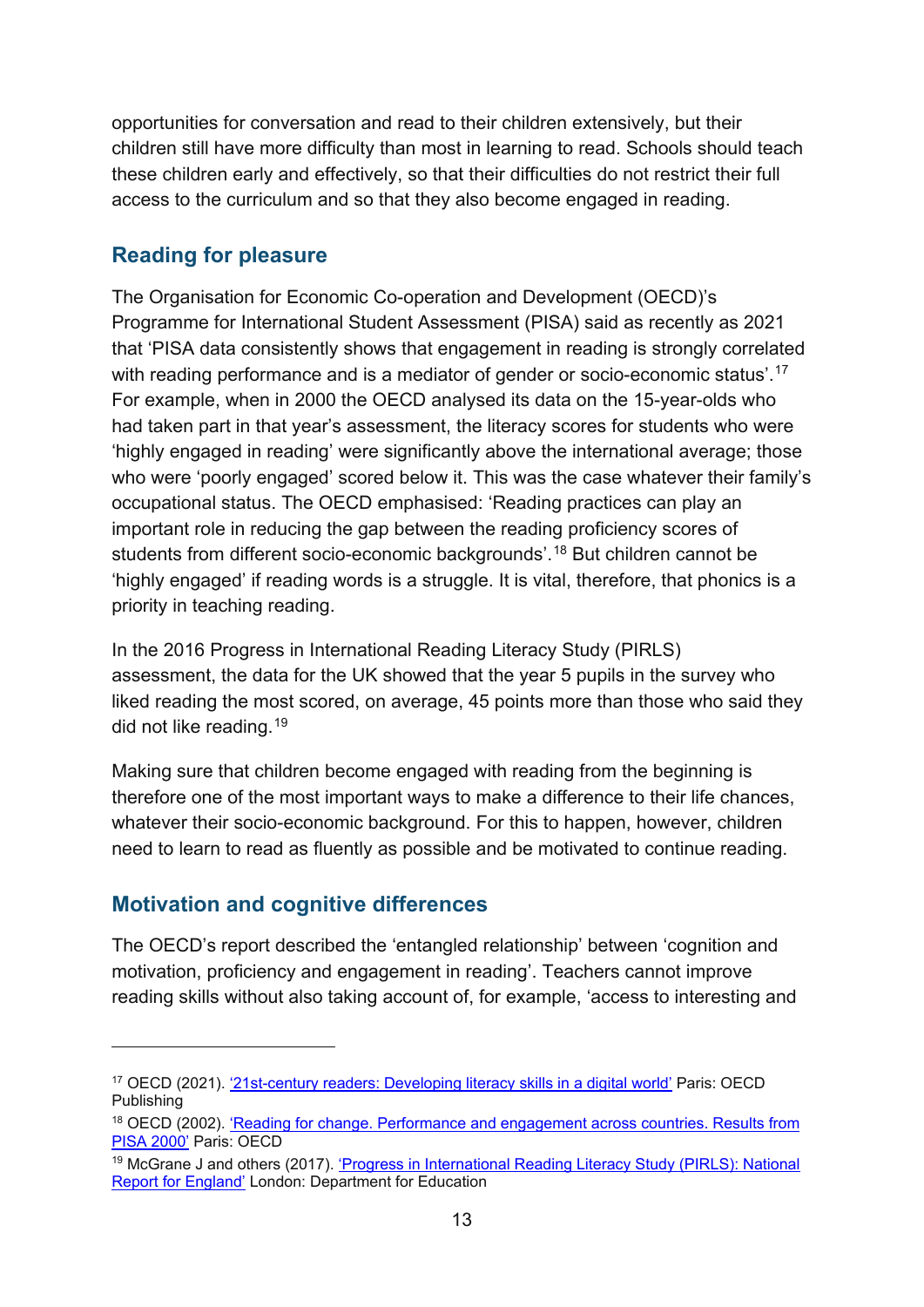meaningful reading materials'.<sup>[20](#page-14-0)</sup> The DfE's internal analysis of the data from PIRLS in 2006 suggested it was particularly narrative rather than information texts that made the most difference.<sup>[21](#page-14-1)</sup> Although we tend to associate narratives with literature, they are simply stories and can bring subjects to life across the curriculum.

Children who are good at reading do more of it: they learn more, about all sorts of things, and their expanded vocabulary, gained from their reading, increases their ease of access to more reading. Conversely, those for whom reading is difficult fall behind, not just in their reading but in all subjects and a vicious circle develops. This is why the national curriculum says:

It is essential that, by the end of their primary education, all pupils are able to read fluently, and with confidence, in any subject in their forthcoming secondary education.<sup>[22](#page-14-2)</sup>

Moreover, as far back as the 1970s, evidence was emerging suggesting that 'reading for pleasure had a powerful influence on children's cognitive development, especially in terms of their vocabulary'.<sup>[23](#page-14-3)</sup> It therefore seems that it is not just that the academically able children read more but that they have become academically more able through the reading they have done.

## **Economic and social argument**

Teaching children to read as well as possible produces advantages for the individual. Without reading, it is impossible to access written information, on paper or online. Those who cannot read are also excluded from most social media. Crucially, being unable to read significantly narrows the range of work and life opportunities a person can access.

Reading benefits society, too, both economically and socially. Although estimates of the cost of low levels of literacy vary and the methods are often opaque, the costs to the UK are estimated to be very high. In a report published by the EEF in 2019, a foreword by Sir Kevan Collins cites the cost to the UK to be around £20 billion per

<span id="page-14-0"></span><sup>&</sup>lt;sup>20</sup> OECD (2002). 'Reading for change. Performance and engagement across countries. Results from [PISA 2000'](https://read.oecd-ilibrary.org/education/reading-for-change-performance-and-engagement-across-countries_9789264099289-en#page1) Paris: OECD

<span id="page-14-1"></span><sup>&</sup>lt;sup>21</sup> Department for Education (2012). ['Research evidence on reading for pleasure'](https://www.gov.uk/government/publications/research-evidence-on-reading-for-pleasure) London: Department for Education

<span id="page-14-2"></span><sup>&</sup>lt;sup>22</sup> Department for Education (2013). 'The national curriculum in England. Framework document, [September 2013'](https://www.gov.uk/government/collections/national-curriculum) London: Department for Education

<span id="page-14-3"></span><sup>&</sup>lt;sup>23</sup> From the 1970 British Cohort Study (BCS70), which has followed the lives of more than 17,000 people born in England, Scotland and Wales in a single week of 1970. Sullivan A and Brown M. (2013) ['Social inequalities in cognitive scores at age 16: The role of reading. CLS Working Paper](https://discovery.ucl.ac.uk/id/eprint/1473708/)  [2013/10'](https://discovery.ucl.ac.uk/id/eprint/1473708/) London: Centre for Longitudinal Studies, Institute of Education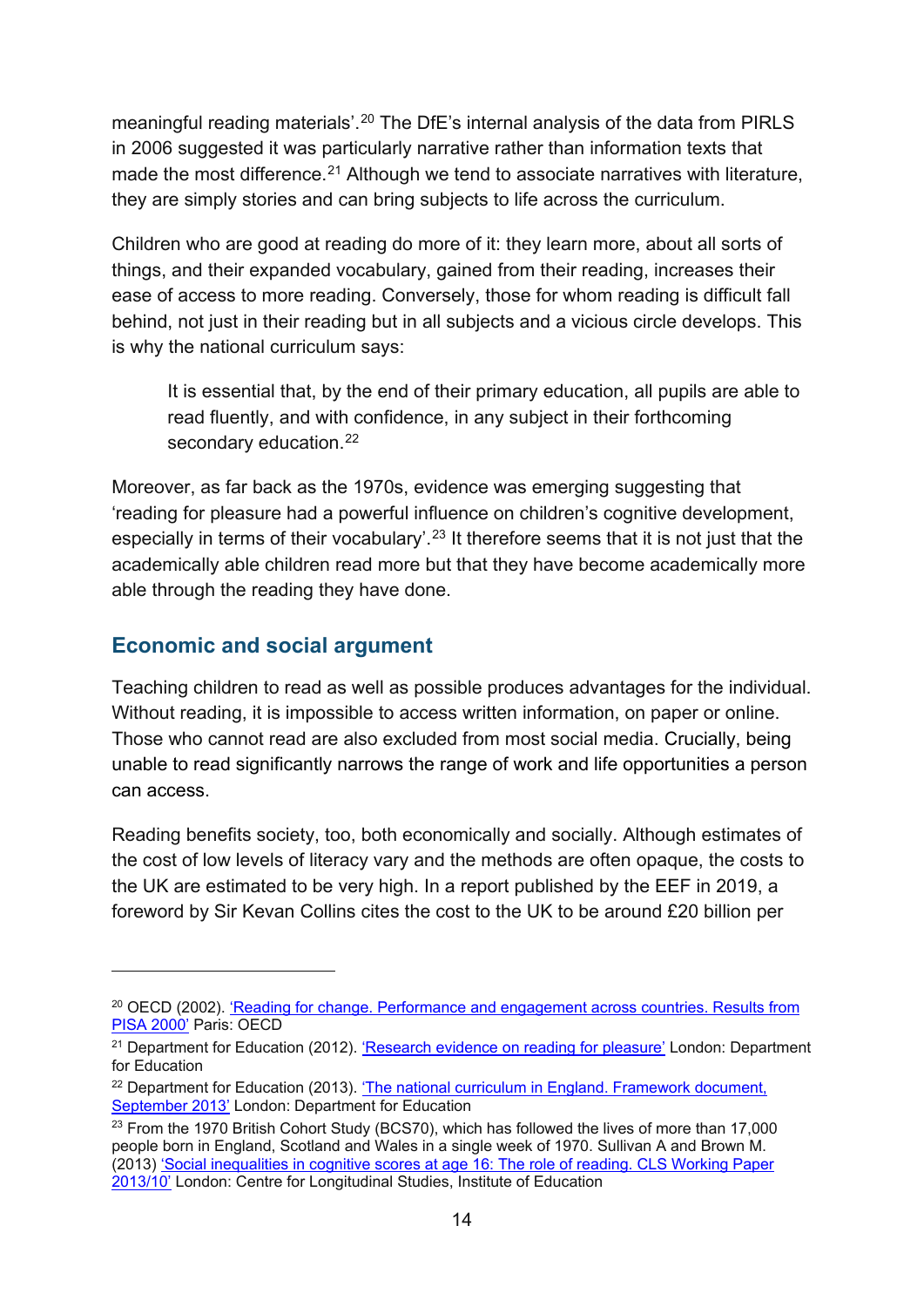annum<sup>[24](#page-15-1)</sup> whilst other estimates are much higher.<sup>[25](#page-15-2)</sup> In social terms, better reading might enhance opportunities for individuals to become more engaged politically, increase their tolerance and involve them in their communities more effectively.<sup>[26](#page-15-3)</sup>

# **Conclusion**

All educators have a fundamental role in ensuring all children learn to read, including headteachers and initial teacher training (ITT) partnerships.

Extensive experience in early literacy indicates that, if children are taught well, their backgrounds, ethnicity, level of disadvantage, their disabilities and other variables, such as being a boy or summer born, should rarely prevent their learning to read. Some research supports this: in 2010, for example, Shanahan and Lonigan summarised the findings of the Report of the National Early Literacy Panel, which was published in the United States in 2008. That report was an extensive metaanalysis of around 300 studies. It also included meta-analyses of studies on teaching early literacy that had been published in journals. In their summary, Shanahan and Lonigan concluded:

It is possible that what works in early literacy works for all children, no matter their status and background…[27](#page-15-4)

The following pages describe what needs to happen at the earliest stages of teaching reading so that every child learns to read as well as possible.

# <span id="page-15-0"></span>**The Simple View of Reading**

Reading has been described as the product of decoding and comprehension, a model first proposed by Gough and Tunmer in 1986, who called it the Simple View of Reading. [28](#page-15-5) It has been fundamental in changing the debate about the teaching of reading over at least the last 20 years. It is frequently shown as a diagram (Figure 1,

<span id="page-15-1"></span><sup>&</sup>lt;sup>24</sup> EEF (2019). 'Improving Literacy in Secondary Schools Guidance Report'

<span id="page-15-2"></span><sup>&</sup>lt;sup>25</sup> World Literacy Foundation (2018). ['The Economic & Social Cost of Illiteracy'](https://worldliteracyfoundation.org/wp-content/uploads/2019/06/TheEconomicSocialCostofIlliteracy-2.pdf)

<span id="page-15-3"></span> $26$  For example, one paper suggests better reading might enhance opportunities for individuals to become more engaged politically, increase their tolerance and involve them in their communities more effectively, but acknowledges that better evidence is required on these social benefits. Cherry G and Vignoles A (2020). ['What is the economic value of literacy and numeracy?'](https://wol.iza.org/articles/what-is-economic-value-of-literacy-and-numeracy/long)

<span id="page-15-4"></span> $27$  Shanahan T and Lonigan CJ (2010). 'The national early literacy panel report: summary, commentary, and reflections on policies and practices to improve children's early literacy' Educational Researcher: volume 39, issue 4, pages 279–285. Also see the small scale longitudinal studies by Grant M (2014). ['The effects of a systematic synthetic phonics programme on reading, writing and](https://www.syntheticphonics.net/reseach.php#indentreport)  [spelling'](https://www.syntheticphonics.net/reseach.php#indentreport)

<span id="page-15-5"></span><sup>&</sup>lt;sup>28</sup> Gough PB and Tunmer WE (1986). ['Decoding, reading and reading disability'](https://journals.sagepub.com/doi/10.1177/074193258600700104) Remedial and Special Education: volume 7, issue 1, pages 6-10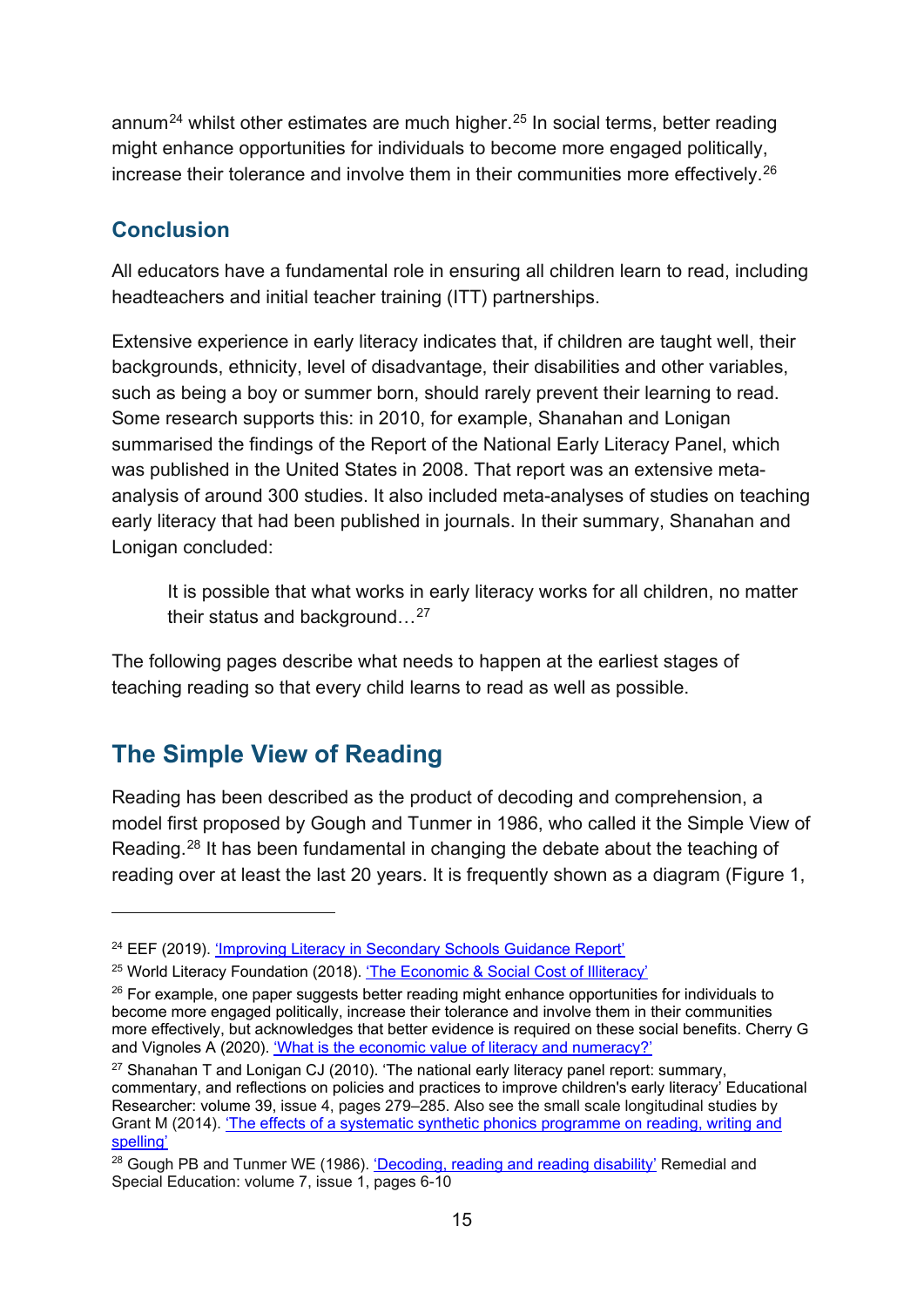page 17), consisting of two axes and four quadrants: a horizontal axis for word reading (decoding) processes and a vertical axis for language comprehension processes.

The national curriculum programmes of study for reading reflect the model, presented as two dimensions: 'word reading' and 'comprehension'.[29](#page-16-0) 

## **Language comprehension**

Comprehension does not refer to reading itself but, rather, to the way in which we make sense of words, sentences and the wider language we hear or read.

Language develops through interaction with others. Inevitably, by the time they start school, some children understand more and know more words than others, because of the quantity and quality of the interactions they have already had with adults and others. Children who begin school with a poor understanding of language will need considerable support to develop their spoken language.

# **Decoding (word reading)**

Decoding refers to:

- reading unfamiliar words (words that have not been decoded before) by saying the sounds corresponding to the letters in the words and then blending the sounds together, either aloud or silently
- reading familiar words accurately and silently 'at a glance'<sup>30</sup>, that is, no longer saying the sounds consciously.

This document uses the terms 'decoding' and 'word reading' interchangeably, as in Gough and Tunmer's original description of the Simple View of Reading.

In contrast to spoken language, written language is a cultural invention. Most children do not develop the ability to read without direct teaching. For children who begin school with a poor understanding of language, being able to decode words is essential for equality, because their understanding of language, their vocabulary and their knowledge of the world will expand rapidly when they can read for themselves.

<span id="page-16-0"></span> $29$  Department for Education (2013). 'The national curriculum in England. Framework document, [September 2013'](https://www.gov.uk/government/collections/national-curriculum) London: Department for Education

<span id="page-16-1"></span> $30$  'at a glance' is the helpful term used by Daniel Willingham. It does not mean children should be taught to memorise whole words. Willingham D (2017). 'The reading mind' San Francisco: Jossey-Bass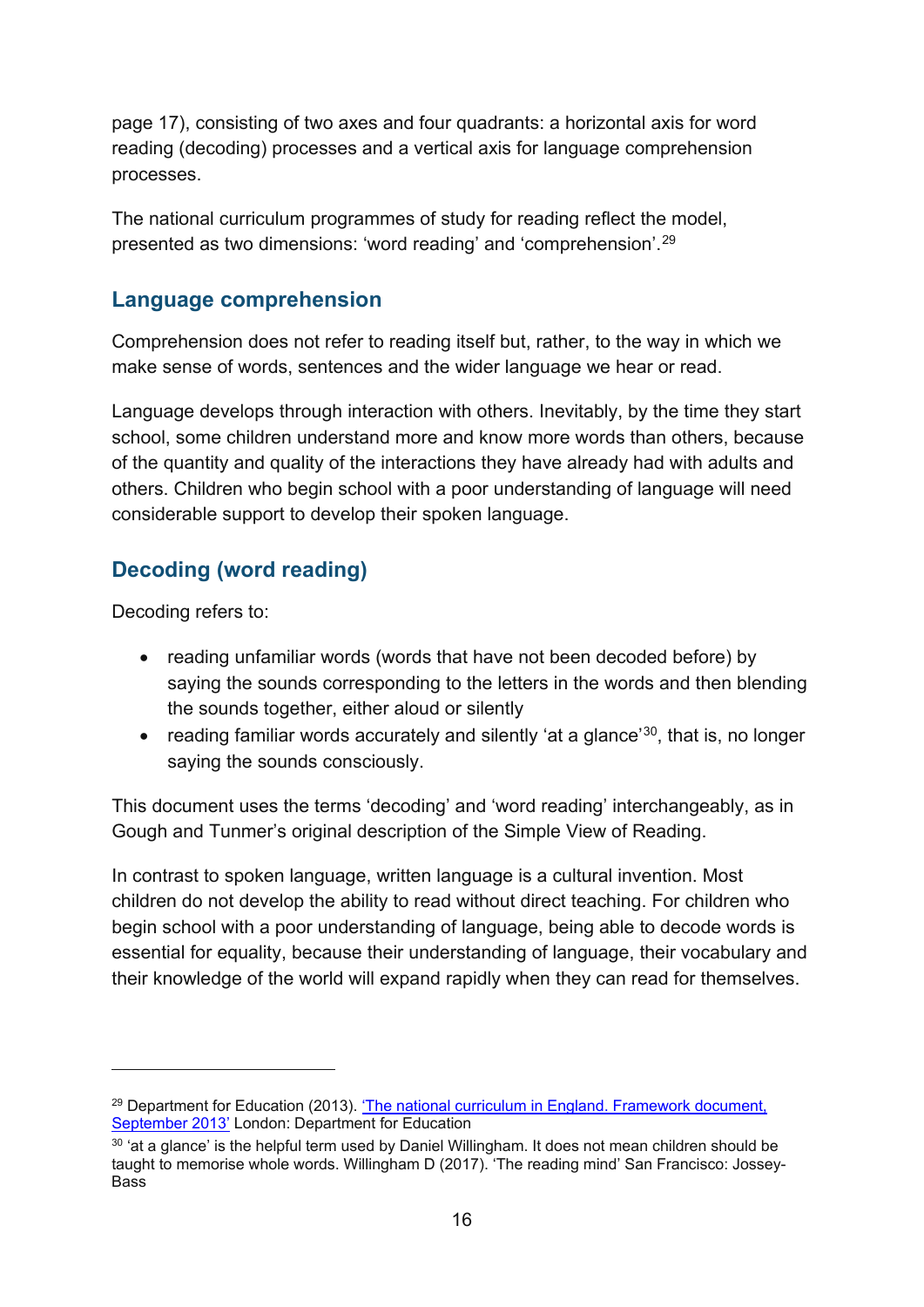Children need both good language comprehension and good word reading to become good readers.



Figure 1: The knowledge of a good reader

# **Implications of the model for beginner readers**

Word reading and language comprehension require different sorts of teaching.

When children start learning to read, the number of words they can decode accurately is too limited to broaden their vocabulary. Their understanding of language should therefore be developed through their listening and speaking, while they are taught to decode through phonics.

However, when they can read most words 'at a glance' and can decode unfamiliar words easily, they are free to think about the meaning of what they read. They can then begin to develop their understanding of language through their reading.

#### **Implications of the model for beginners' writing**

We might think of writing similarly. Composition might be considered as the reverse of language comprehension; encoding (spelling) is the reverse of decoding (word reading). Writing might therefore be described as the product of composition and transcription.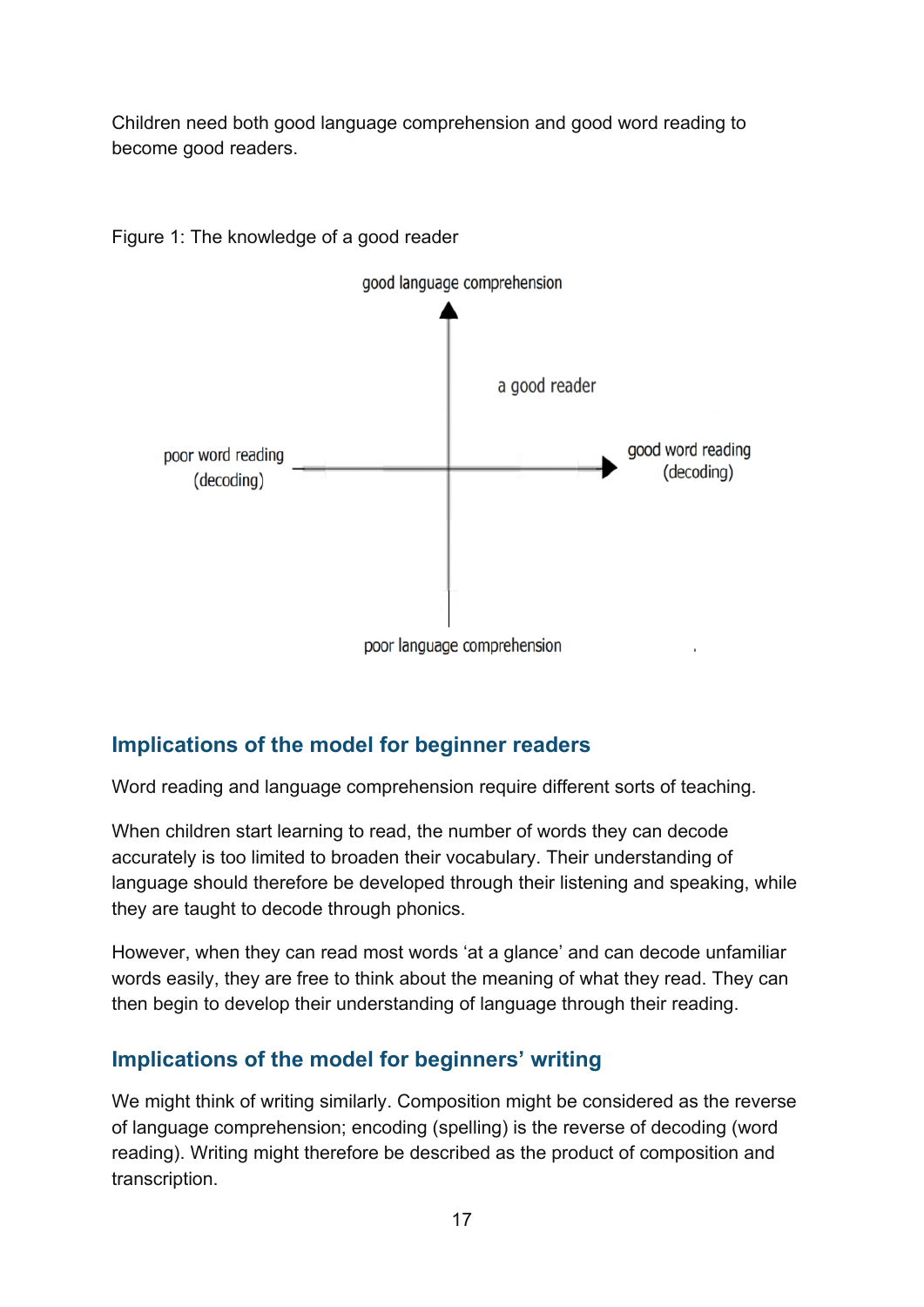But before children can write independently, they need to be able to say (aloud or just to themselves) what they want to write. A wide spoken language gives them more that they can write about and more words for what they want to say. Their expressive and receptive language develops through talk and listening.

In learning phonics, children learn to spell familiar words accurately and how to form letters. When they can do this, and can spell any word in a way that is at least phonically plausible, they can begin to write down what they want to say.

## **These models and the following sections**

What follows reflects these models of reading and writing, namely that:

- language comprehension and composition are developed by talking, listening to and talking about stories, and by learning poetry and songs [\(Section 2\)](#page-19-0)
- decoding and encoding can be taught through a systematic synthetic phonics (SSP) programme [\(Section 3\)](#page-38-0).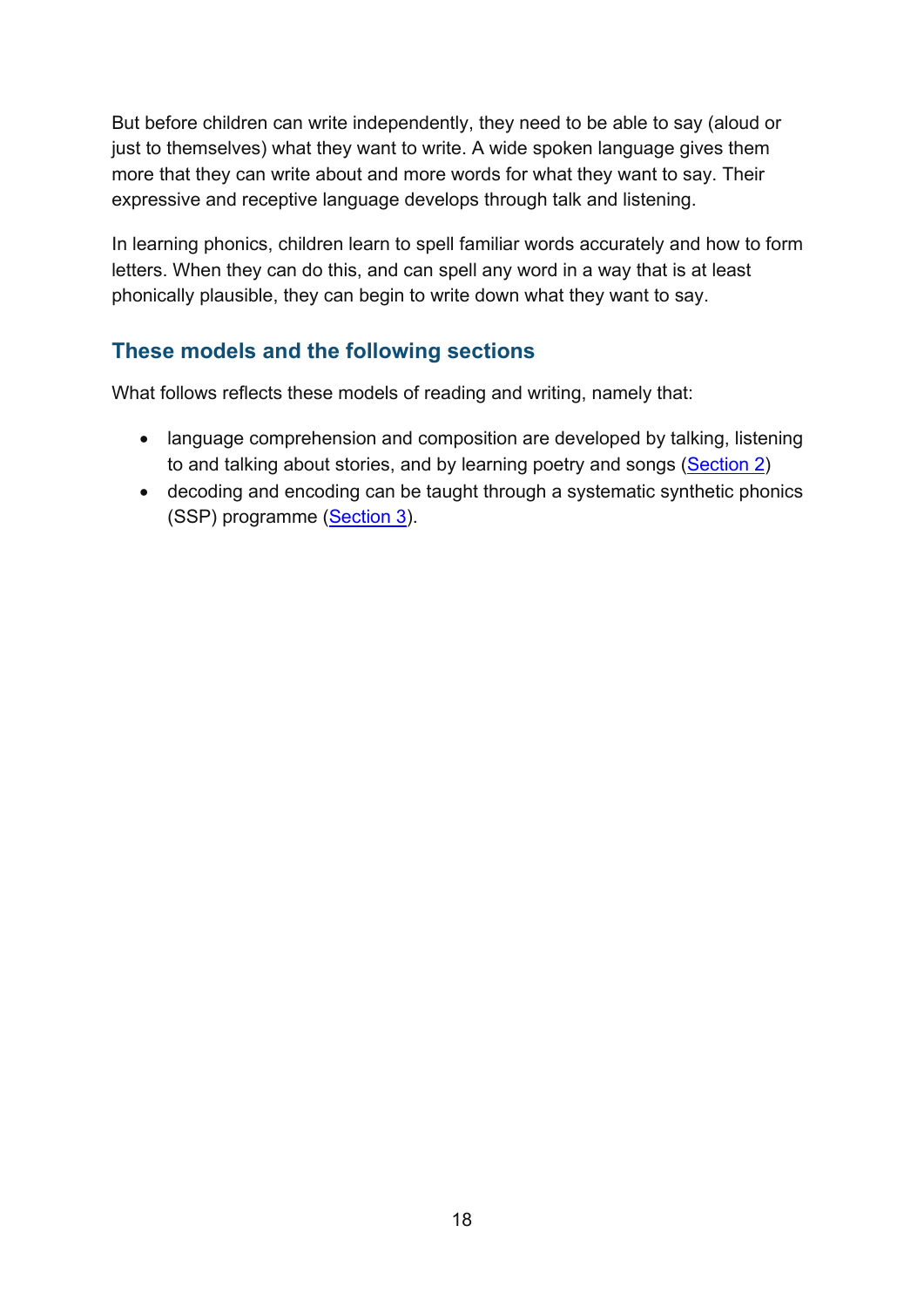# <span id="page-19-0"></span>**Section 2: Language comprehension**

# <span id="page-19-1"></span>**Developing talk**

Young children typically gain several new words a day, acquiring vocabulary at an 'astonishing rate'.<sup>[31](#page-19-2)</sup> Yet by the time they start school, some children will have heard millions more words than others. [32](#page-19-3) The number of words a child has heard and can speak by the age of three is a predictor of later language development, so these early vocabulary gains are critically important.<sup>[33](#page-19-4)</sup>

A language-rich environment is one in which adults talk with children throughout the day. The more children take part in conversations, the more they will understand once they can read and the more vocabulary and ideas they will have to draw on when they can write.

Spoken language runs through the national curriculum programmes of study for English and all seven areas of learning and development in the revised Early Years Foundation Stage statutory framework.

# **Back and forth talk across the curriculum**

Underpinning the reforms to the Early Years Foundation Stage is the aim of reducing the language gap between children from language-rich homes and others.<sup>[34](#page-19-5)</sup> The progress of these children depends on adults engaging them in high-quality dialogue and direct teaching so that they can:

- articulate what they know and understand
- develop their knowledge across all areas of learning, using the vocabulary they need to support learning.

<span id="page-19-2"></span><sup>31</sup> Oakhill J, Cain K & Elbro C (2015). 'Understanding and teaching reading comprehension. A handbook' Abingdon: Routledge.

<span id="page-19-3"></span> $32$  One study found that children from higher-income homes will have heard 32 million more words than children from lower-income homes. A more recent conservative estimate gives a 4 million word gap at age four between the highest and lowest SES groups. See Hart B and Risley TR. ['The early](https://www.aft.org/ae/spring2003/hart_risley)  [catastrophe: The 30 million word gap by age 3'](https://www.aft.org/ae/spring2003/hart_risley) American Educator: Spring 2003. Also see Jill Gikerson and others. ['Mapping the Early Language Environment Using All-Day](https://pubs.asha.org/doi/10.1044/2016_AJSLP-15-0169) Recordings and [Automated Analysis'](https://pubs.asha.org/doi/10.1044/2016_AJSLP-15-0169) American Journal of Speech-Language Pathology: volume 26, issue 2, May 2017, pages 248-265

<span id="page-19-4"></span><sup>&</sup>lt;sup>33</sup> Hart B and Risley TR. ['The early catastrophe: The 30 million word gap by age 3'](https://www.aft.org/ae/spring2003/hart_risley) American Educator: Spring 2003

<span id="page-19-5"></span><sup>&</sup>lt;sup>34</sup> Department for Education (2020). 'Statutory framework for the early years foundation stage. Setting [the standards for learning, development and care for children from birth to five. EYFS reforms early](https://www.gov.uk/government/publications/early-adopter-schools-eyfs-framework)  [adopter version. July 2020'](https://www.gov.uk/government/publications/early-adopter-schools-eyfs-framework) London: Department for Education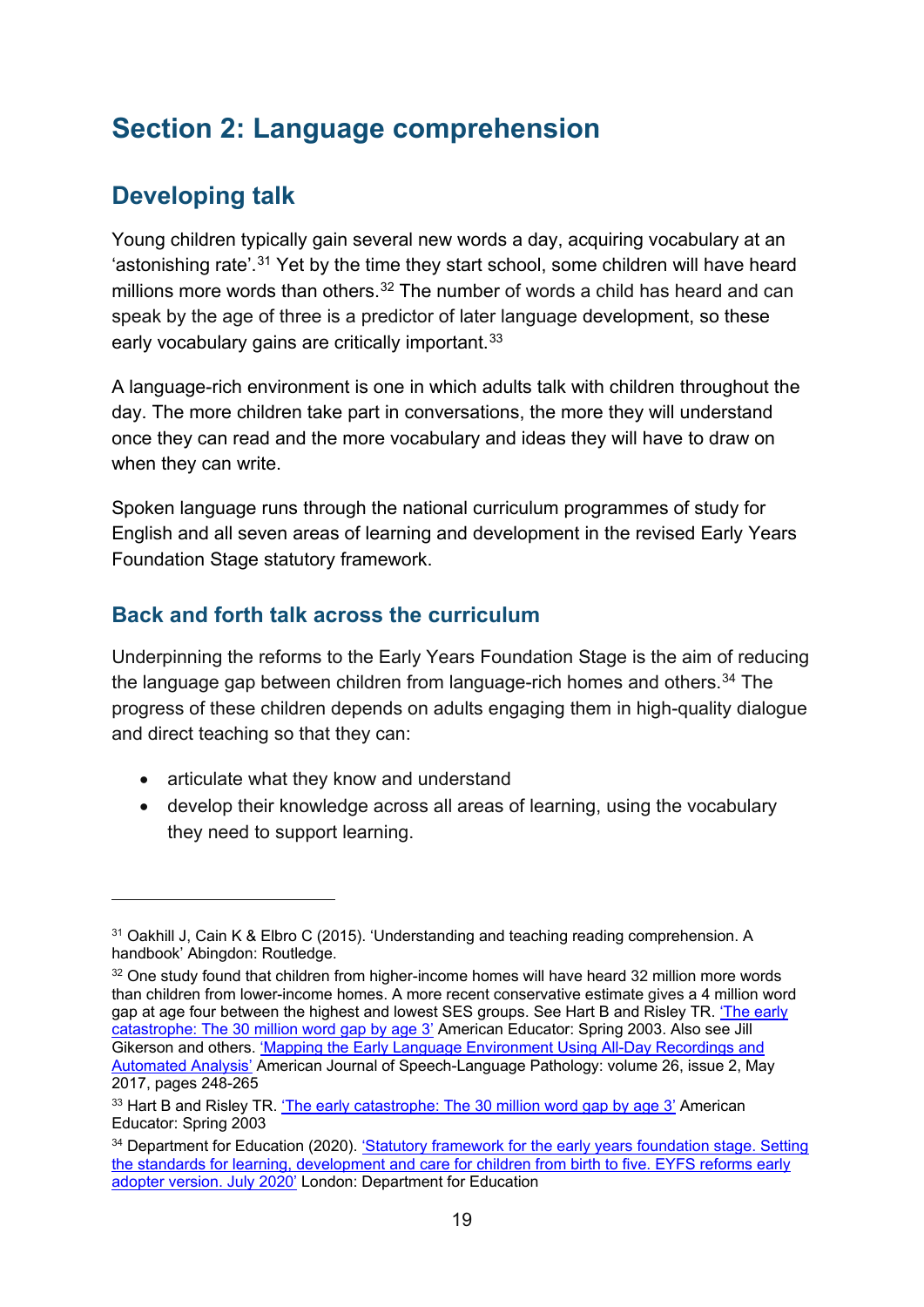Critical to this are children's back and forth interactions with adults:

[These] form the foundations for language and cognitive development. The number and quality of the conversations they have with adults and peers throughout the day in a language-rich environment is crucial.<sup>[35](#page-20-0)</sup>

These back and forth interactions involve the adult in:

- thinking out loud, modelling new language for children
- paying close attention to what the children say
- rephrasing and extending what the children say
- validating the children's attempts at using new vocabulary and grammar by rephrasing what children say if necessary
- asking closed and open questions
- answering the children's questions
- explaining why things happen
- deliberately connecting current and past events ('Do you remember when…?')
- providing models of accurate grammar
- extending children's vocabulary and explaining new words
- connecting one idea or action to another
- helping children to articulate ideas in well-formed sentences.

To develop and extend children's language takes careful, deliberate planning in each area of learning, with opportunities built in for plenty of repetition.

- What do we want children to know and think about?
- What vocabulary is associated with this knowledge and thinking?
- How can we engage the children in back and forth talk that supports their knowledge and thinking?
- What photos could we take that would reinforce the vocabulary and language after an activity or visit?
- Which books could be read aloud and shared before and afterwards?
- Which songs might introduce or reinforce the vocabulary?

For example, a class visit to a fire station might generate a range of vocabulary related to its different aspects – the [semantic](#page-110-0) field or word field – such as the following.

<span id="page-20-0"></span><sup>&</sup>lt;sup>35</sup> Department for Education (2020). ['Statutory framework for the early years foundation stage.](https://www.gov.uk/government/publications/early-adopter-schools-eyfs-framework) Setting [the standards for learning, development and care for children from birth to five. EYFS reforms early](https://www.gov.uk/government/publications/early-adopter-schools-eyfs-framework)  [adopter version. July 2020'](https://www.gov.uk/government/publications/early-adopter-schools-eyfs-framework) London: Department for Education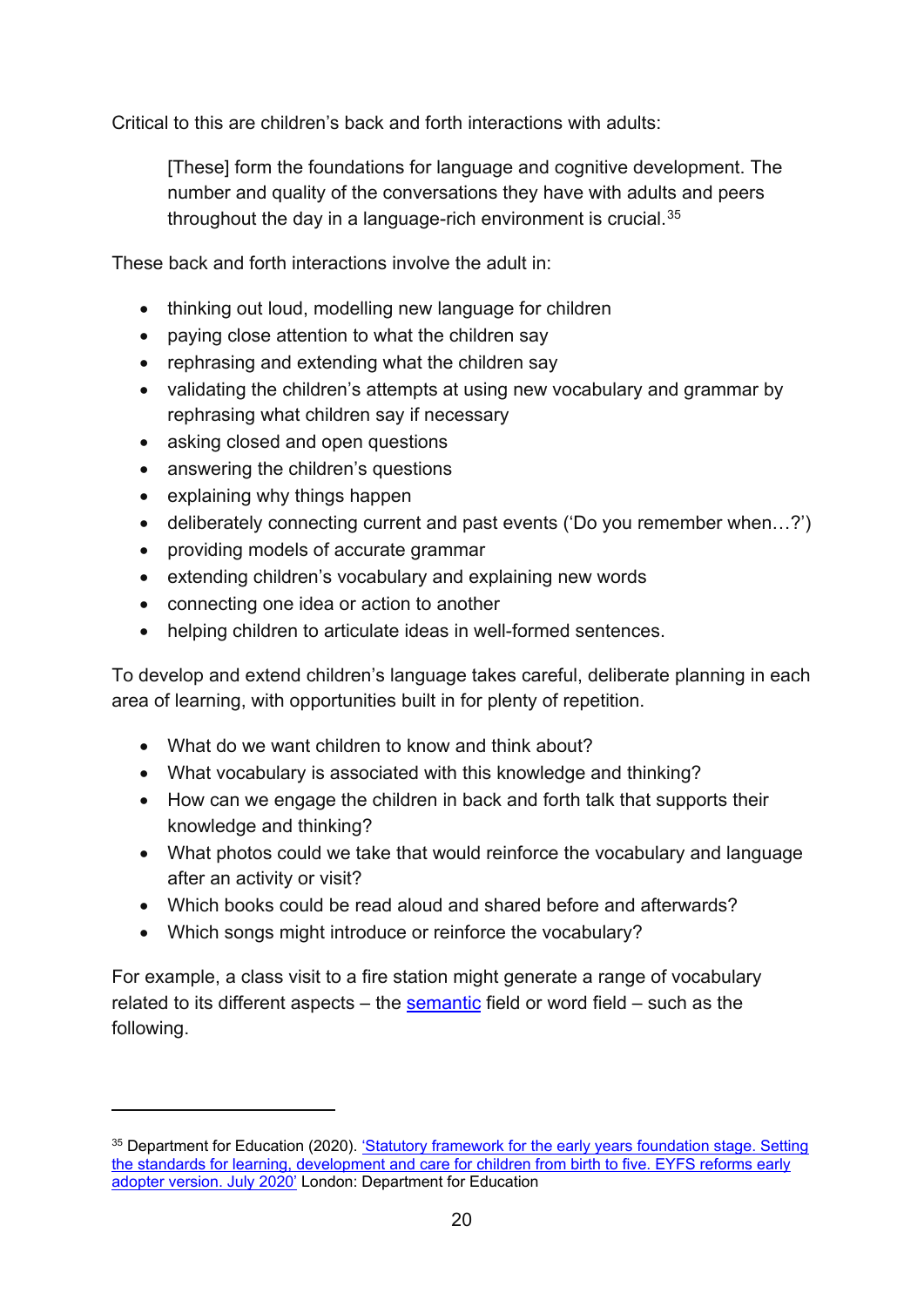| <b>Semantic field</b> | <b>Examples</b>                                                       |
|-----------------------|-----------------------------------------------------------------------|
| fire                  | blaze, flames, heat, smoke, plumes, extinguish                        |
| emergency             | emergency, accident, harm, dangerous, trapped, (blue) light,<br>siren |
| safety and rescue     | protect, shield, escape, first aid, rescue, save, tackle              |
| protective clothing   | visor, helmet, gloves, soles, material                                |
| properties of         | transparent, see-through, fire resistant, strong, tough,              |
| materials             | unbreakable, fireproof, protective, waterproof                        |
| equipment             | fire engine, truck, reel, hose, ladder, turn-table, water, cutters,   |
|                       | axe, air tanks, thermal imaging camera, torch                         |
| personal              | brave, courageous, speedy, quick-thinking, daring, heroic             |
| characteristics       |                                                                       |

Following up the visit in the classroom, adults can reinforce the language and vocabulary: talking about the photographs taken on the visit, or recalling and naming specific features of the fire-fighters' clothes or the fire engine. For example:

'Do you remember why the firefighters have to wear special gloves? … Yes, to keep their hands cool and protect them from the heat.

What did their gloves look like? ... That's right! That's a good word. They did look "stiff" but, actually, they said they were very comfortable.

Do you remember how they could bend their fingers easily in them? They could hold even the tiniest objects when they were wearing them.'

Once it has been introduced, opportunities arise to repeat and consolidate the vocabulary in different contexts, such as when describing the characteristics of a hero or heroine or exploring the properties of materials.<sup>[36](#page-21-0)</sup>

<span id="page-21-0"></span> $36$  The national curriculum year 1 programmes of study for science require pupils to be taught to 'describe the simple physical properties of a variety of everyday materials'.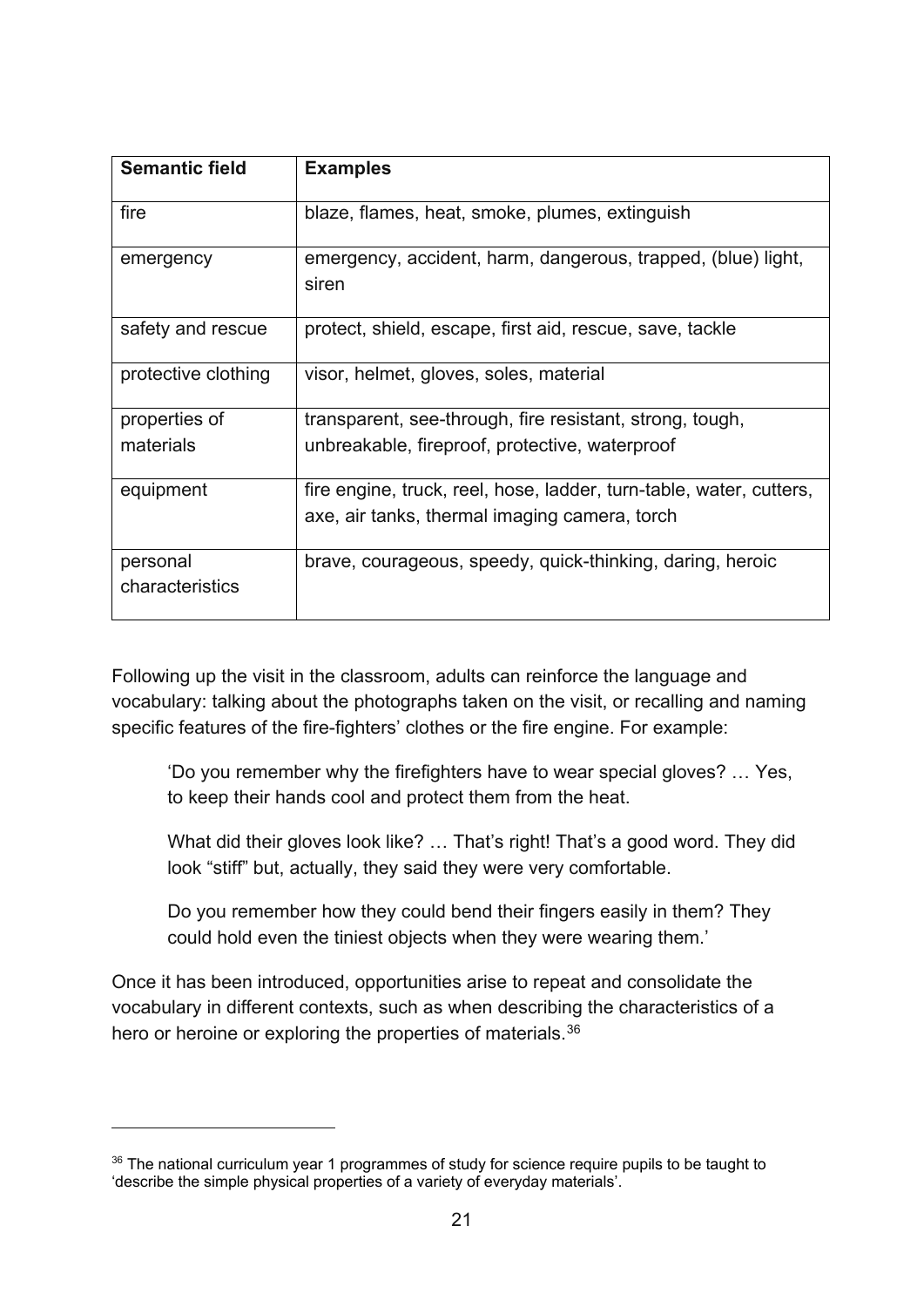The table above focuses on extending vocabulary related to a fire station visit. To give another example, on a woodland walk, adults might select from some of the following adjectives to focus on in back and forth talk with children: rough, bumpy, narrow, wide, curved, symmetrical, mottled, speckled, spiky, sharp, thorny, pointed, delicate, young. However, they might also make sure they use and reinforce specific [prepositions,](#page-108-0) such as between, underneath, up, down, inside, around and over. For example:

'The oak tree bark has bumps like long fingers. Can you feel the deep lines between each bump?'

'What does the acorn feel like? ... Yes, it is smooth, but it's rough underneath.'

'Lift the log up gently. What can you see underneath it? Can you see anything inside it? Put it down very gently.'

'Look, Harry is wrapping his arms around the huge trunk.'

'Let's climb over this big log. Who is going to climb over it first?'

Later, by making a book from the photographs taken on the walk, teachers can revisit the language used and the children can learn to describe the events in greater detail on each 'reading'.

'What did we do?'

'What can you see in this photo?'

'Do you remember when we all climbed over the big log?'

'And here's Miraj, running his fingers across the rough bark. Look, you can see that the large bumps had even more tiny bumps on them.'

The Early Learning Goal, the Natural World, refers explicitly to children 'drawing on their experiences and what has been read in class'.[37](#page-22-0)

More generally, sharing and discussing pictures in non-fiction books offers opportunities to broaden children's experiences beyond the immediate and the local. For example, books about space, other countries, animals, exploration, and

<span id="page-22-0"></span><sup>&</sup>lt;sup>37</sup> Department for Education (2020). 'Statutory framework for the early years foundation stage. Setting [the standards for learning, development and care for children from birth to five. EYFS reforms early](https://www.gov.uk/government/publications/early-adopter-schools-eyfs-framework)  [adopter version. July 2020'](https://www.gov.uk/government/publications/early-adopter-schools-eyfs-framework) London: Department for Education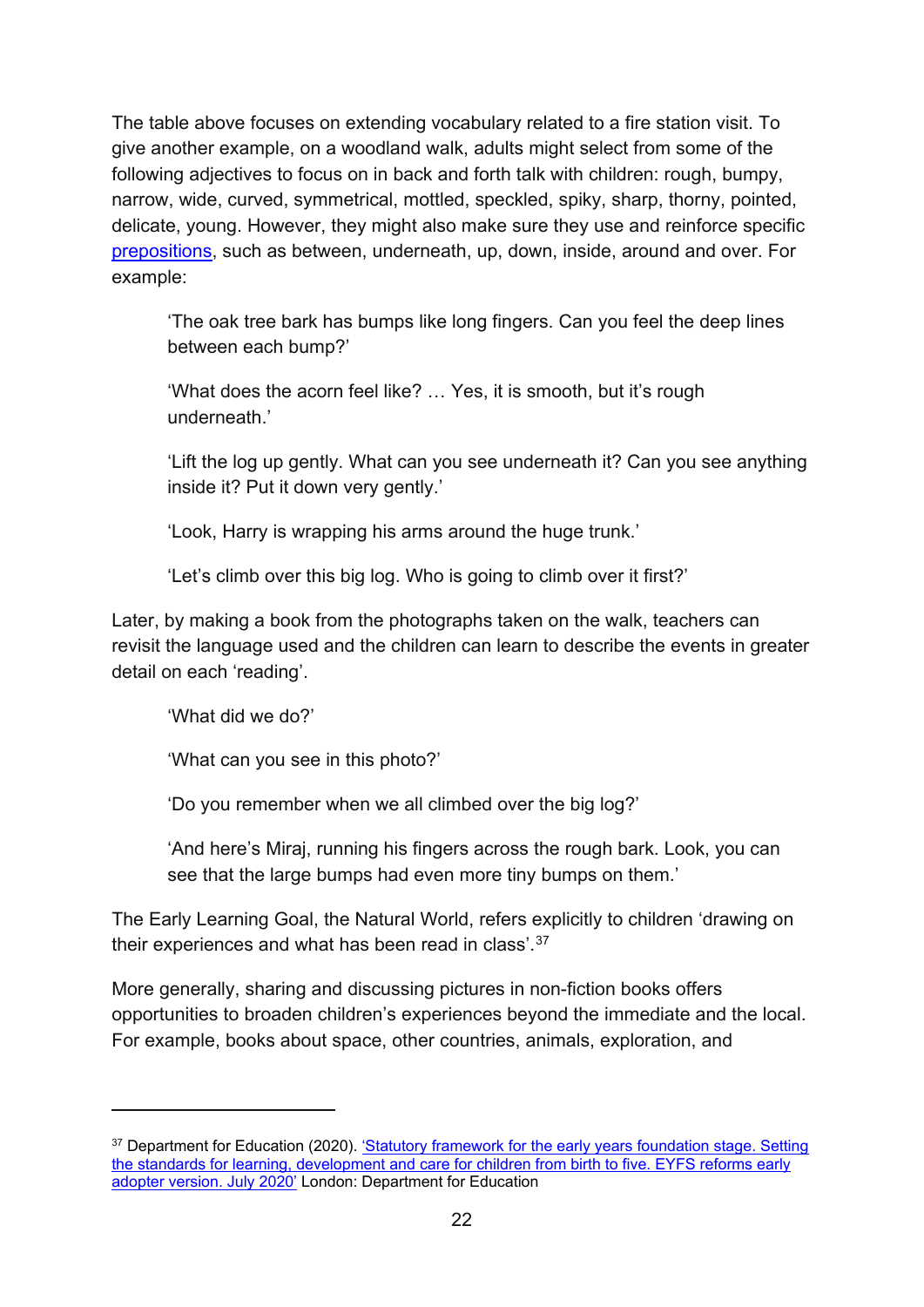courageous people from a range of occupations and ethnic backgrounds are rich sources of vocabulary and knowledge.

As well as building important knowledge, this extends their familiarity with words that support understanding across domains. Enriching and widening children's vocabulary will support later reading comprehension.<sup>[38](#page-23-0)</sup>

Extending children's familiarity with words across domains is particularly important for children from disadvantaged backgrounds who might not otherwise meet such vocabulary.

# **Listening**

Children need to be taught when to listen, to know what good listening looks like, and they need praise. Ways of supporting good listening include:

- Deciding on a signal to alert children to listen.
- Showing children what good listening looks like through the teacher's own behaviour:
	- 'Wait a minute, I need to listen carefully.'
	- 'Let's be quiet so I can concentrate on what you're saying.'
- Reinforcing and praising good listening, with examples:
	- 'I could tell you were going to say something interesting: I could see you were listening carefully and concentrating.'
	- 'You must have listened carefully during assembly yesterday to have remembered that!'
	- 'Well done for telling everyone what your partner just shared with you good listening.'
	- 'Well done for using that special word from the story yesterday. I am pleased you listened hard.'

# <span id="page-23-1"></span>**Talking with a partner and giving feedback**

Teachers need to help children articulate their ideas in well-formed sentences, by scaffolding, extending and developing their ideas.

<span id="page-23-0"></span><sup>38</sup> Department for Education (2020). 'Statutory framework for the early years foundation stage. Setting [the standards for learning, development and care for children from birth to five. EYFS reforms early](https://www.gov.uk/government/publications/early-adopter-schools-eyfs-framework)  [adopter version. July 2020'](https://www.gov.uk/government/publications/early-adopter-schools-eyfs-framework) London: Department for Education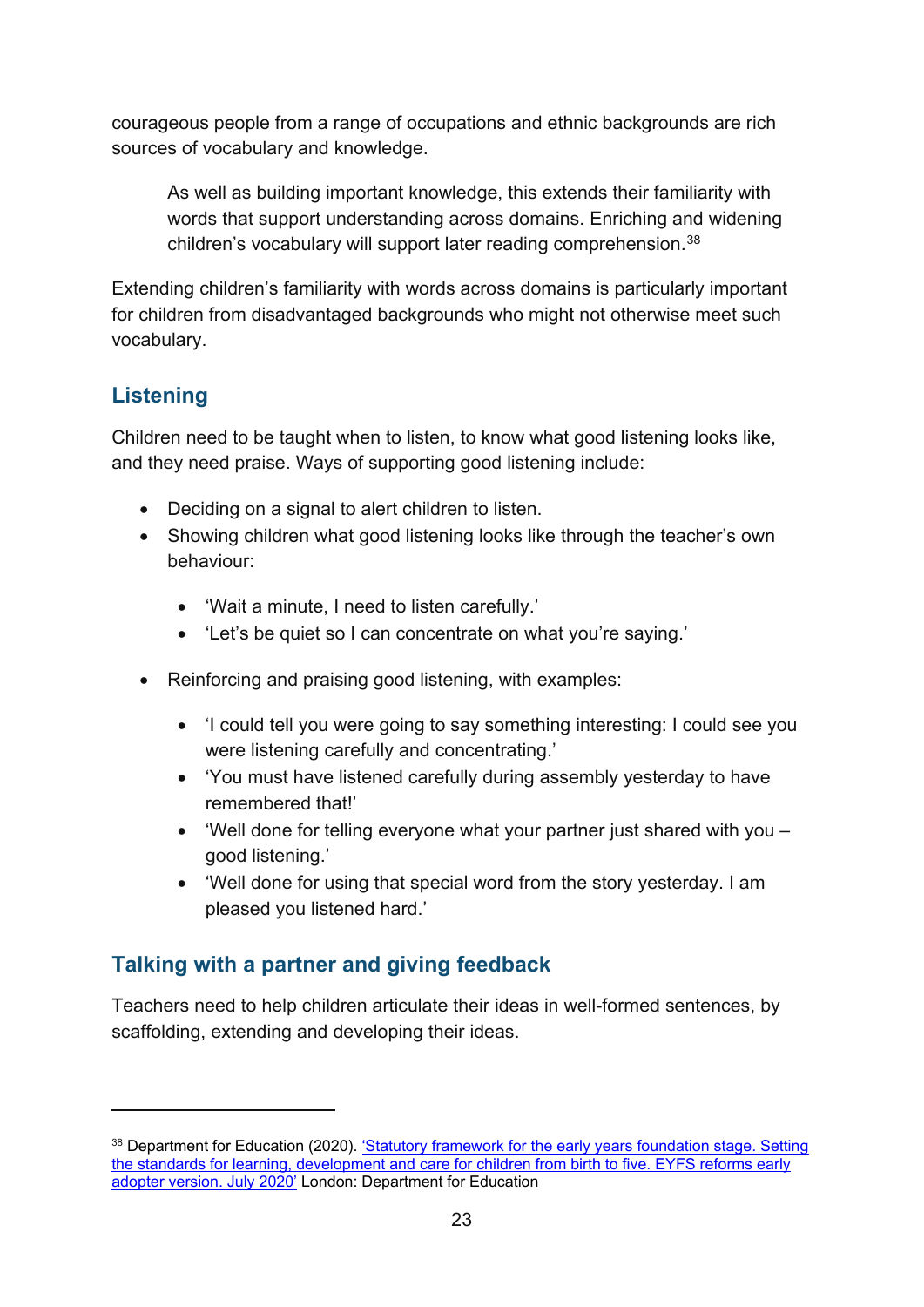They all need to practise their skills of listening to, talking with a partner and giving feedback to the group. Learning the routines of back and forth talk is particularly important for children who have not experienced such talk before they come to school.

Pairing children with their partners, ready for responding together, encourages them to discuss a question, problem or idea and agree on their joint response. Because their answer belongs to both of them and they will have practised it first, they grow in confidence when asked to respond in front of others. The teacher can observe the pairs talking and select those with helpful answers to develop the discussion.

If the teacher chooses which pair feeds back to the group, rather than responding only to pairs who might raise their hands, this can help to make sure that all the pairs are ready to contribute. If children think they might not be selected, they might not engage fully. By establishing strong routines for responding to questions and suggestions, children will be more likely to pay attention because they know they will be expected to respond; the teacher will know what they have understood, because they will have listened carefully to what the children have been saying and will have heard any misconceptions.

| Guidance for managing talk in pairs       |                                           |  |
|-------------------------------------------|-------------------------------------------|--|
| <b>Sequence</b>                           | <b>Guidance</b>                           |  |
| Ask a question.                           | Ask questions about what happened         |  |
|                                           | before asking questions about why.        |  |
| Ask children to talk with their partners. | Listen carefully to identify which pairs  |  |
|                                           | might give feedback later and to pinpoint |  |
|                                           | misconceptions.                           |  |
| Take feedback from one or two pairs.      | Ask one partner to feed back to the       |  |
|                                           | group.                                    |  |
|                                           | Choose a different partner each time.     |  |
| Repeat what children say and/or           | Make sure that all children know what     |  |
| rephrase their response.                  | was said. Take the opportunity to model   |  |
|                                           | correct grammar (see below).              |  |
| Extend children's ideas.                  | Think aloud as you extend the idea, so    |  |
|                                           | the discussion moves forward.             |  |

The following are suggestions for managing effective pair work.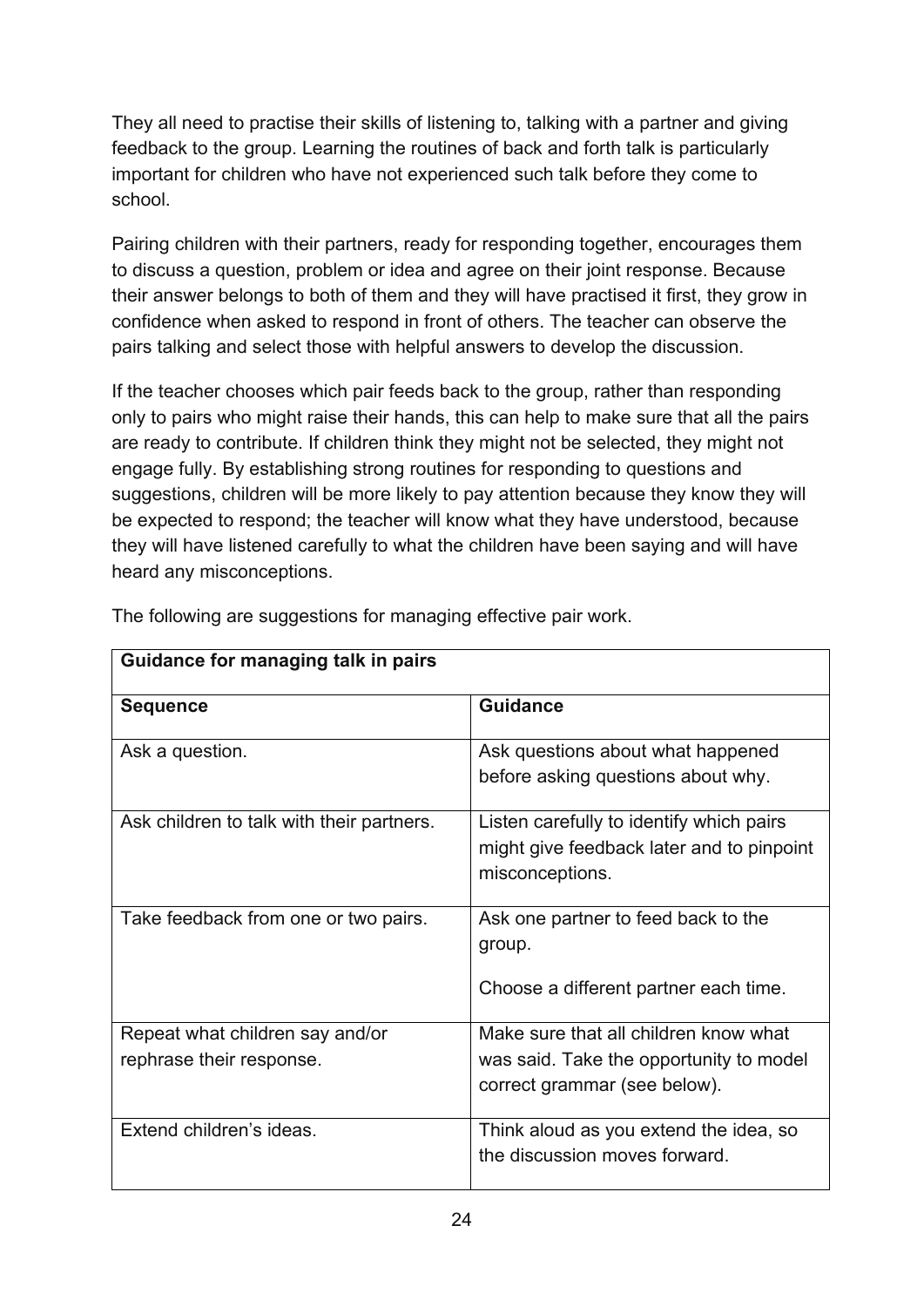| Ask the children to repeat some<br>sentences chorally.                     | As you extend the sentence, gradually<br>add more detail and ask them to repeat<br>the sentence at each step in unison.                                                        |
|----------------------------------------------------------------------------|--------------------------------------------------------------------------------------------------------------------------------------------------------------------------------|
| Ask children, sometimes, to build on the<br>ideas of others.               | Repeat the child's idea and ask partners<br>to turn to each other again to discuss the<br>idea.                                                                                |
| Model accurate grammar, particularly<br>irregular past tenses and plurals. | Avoid correcting children in a way that<br>makes them feel they have said<br>something wrong. Model a correct<br>response rather than asking them to<br>repeat the correction. |

#### **Speech, language and communication needs**

For children who have speech, language and communication needs (SLCN), the strategies already described should be even more focused (see [Appendix](#page-82-0) 2: [Supporting children's thinking\)](#page-82-0). In particular, noise should be reduced where possible and the children seated where they have the best chance of hearing and paying attention. Reducing noise is important for all children (see page 50).

Help is available for schools to identify and support children who have speech, language and communication needs (see page 10).

# **Practices that can reduce interaction with children**

#### **Collecting evidence**

Teachers do not have to collect and record evidence of children's achievements for the Early Years Foundation Stage profile.

Ofsted reported in 2017 that some leaders and staff during the course of its survey were spending teaching time 'on collecting and recording children's achievements, often through photographs, captions and written notes'. Inspectors found that:

… with the exception of literacy and numeracy, many teachers were devising tasks simply to tick off and record elements of the early learning goals rather than developing a proper plan that focused on progression in learning.<sup>39</sup>

<span id="page-25-0"></span><sup>&</sup>lt;sup>39</sup> Ofsted (2017). ['Bold beginnings: The Reception curriculum in a sample of good](https://www.gov.uk/government/publications/reception-curriculum-in-good-and-outstanding-primary-schools-bold-beginnings) and outstanding [primary schools'](https://www.gov.uk/government/publications/reception-curriculum-in-good-and-outstanding-primary-schools-bold-beginnings) Manchester: Ofsted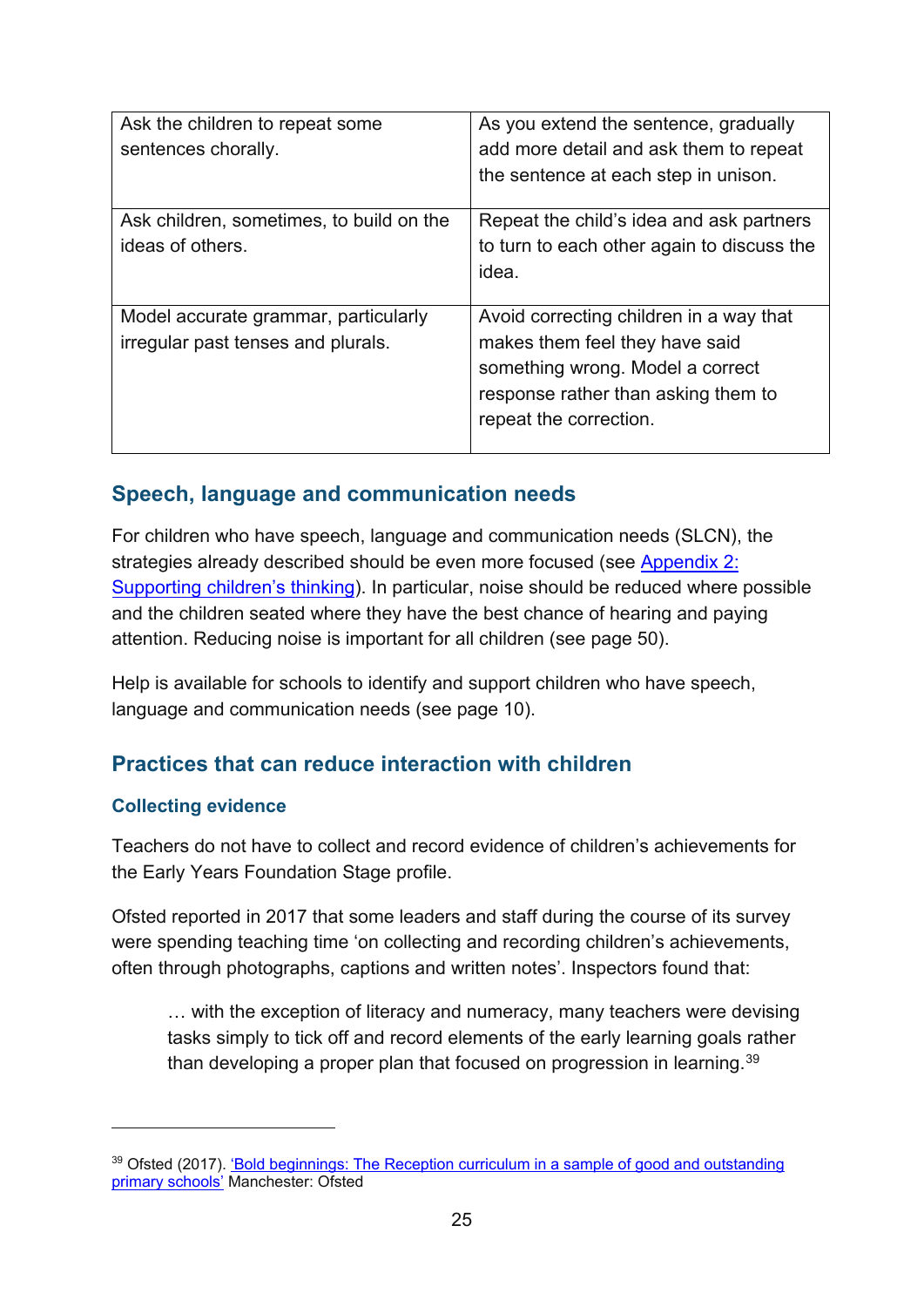Observation puts the adult in a state of judgement rather than interaction. Every moment spent in observing, recording, collecting and compiling evidence takes teachers' time away from teaching, including talking.

#### **'Hands up'**

Asking children to respond to 'hands up' is a common part of schools' teaching but it can cut down opportunities for learning and talk.

It might be beneficial to reflect on 'hands up' because children from families who are accustomed to talking already have the confidence and oral skills to grasp opportunities to speak, and will engage themselves readily in questions and answers. Other children, however, might hold back from responding, including shy ones, those who are new to learning English and those whose oral skills are less well developed. As a result, the language gap widens further.

If six children raise their hands and only one is chosen to answer, the other five are excluded, even if they had something worthwhile to say, while 24 further children may stay silent altogether (see page 23, [Talking with a partner and giving feedback\)](#page-23-1).

#### **Noisy environments**

When children are learning to read and write, a noisy environment makes it difficult for them to hear what the teacher and other children are saying, particularly for those who have hearing difficulties or impairments, those with speech, language and communication needs and those who find it difficult to pay attention. If these children cannot hear clearly, their chances of responding are immediately limited. Calm classrooms give them the best chance to interact and make progress in reading and writing. [40](#page-26-0)

<span id="page-26-0"></span><sup>&</sup>lt;sup>40</sup> As well as teacher experience reflecting this, there is some research about the impact of noise on learning in these two studies: Erickson LC and Newman RS (2017). ['Influences of background noise](https://www.ncbi.nlm.nih.gov/pmc/articles/PMC5784839/)  [on infants and children'](https://www.ncbi.nlm.nih.gov/pmc/articles/PMC5784839/) and Marsh JE and others (2017). ['Failing to get the gist of what's being said:](https://www.frontiersin.org/articles/10.3389/fpsyg.2015.00548/full)  [background noise impairs higher-order cognitive processing'](https://www.frontiersin.org/articles/10.3389/fpsyg.2015.00548/full) Frontiers in Psychology: volume 6.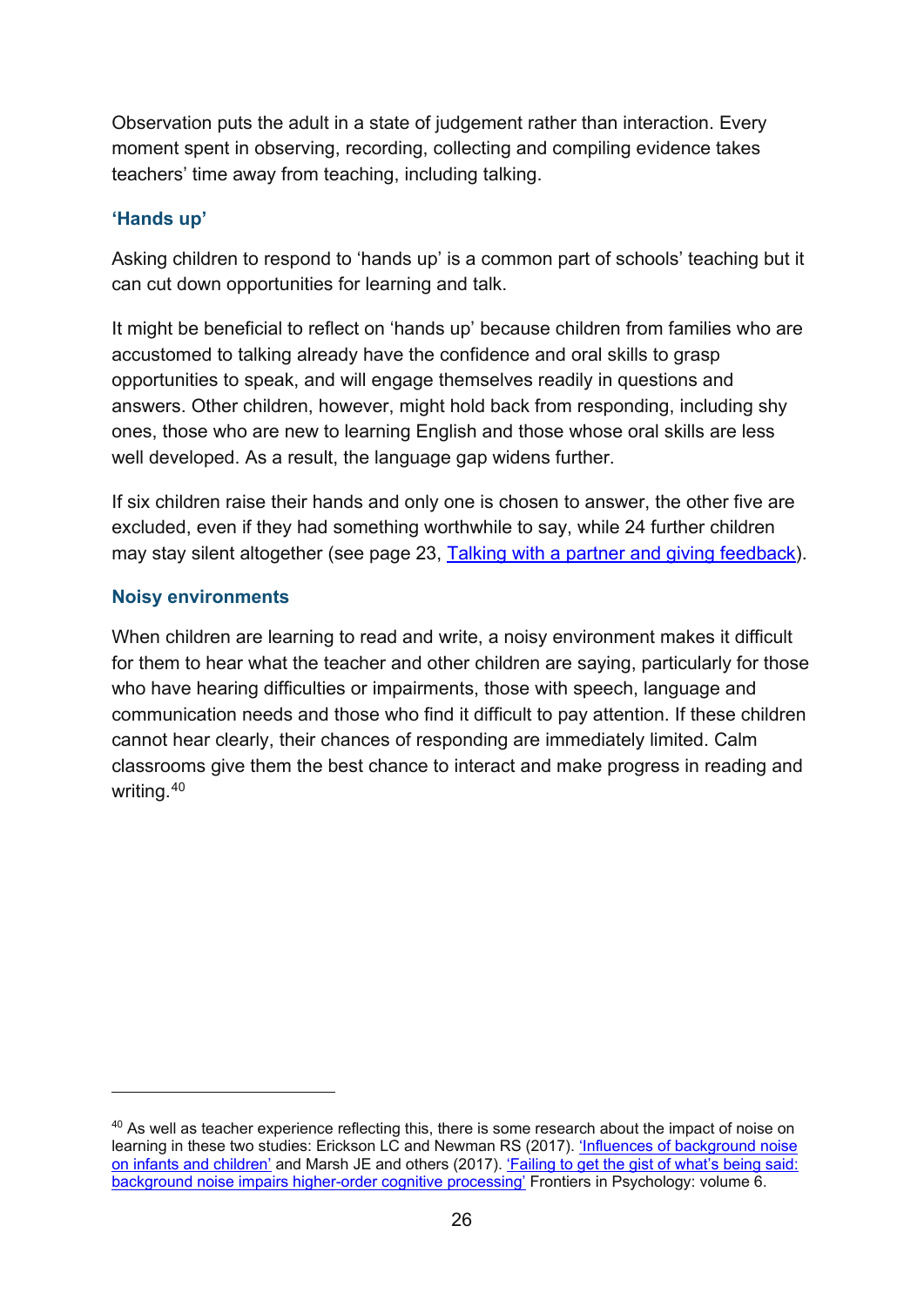# **Audit: Language comprehension**

|                                               | <b>Current practice</b> |
|-----------------------------------------------|-------------------------|
| A clearly defined curriculum extends          |                         |
| children's language and vocabulary in each of |                         |
| the Early Years Foundation Stage areas of     |                         |
| learning, and in year 1 for each subject.     |                         |
|                                               |                         |
| Children are taught routines for back and     |                         |
| forth talk.                                   |                         |
|                                               |                         |
| Activities are used effectively to develop    |                         |
| children's language.                          |                         |
| Non-fiction books related to experiences and  |                         |
| activities are read with children and made    |                         |
| available for them to share at school and at  |                         |
| home.                                         |                         |
|                                               |                         |
| Effective procedures identify and support     |                         |
| children with speech, language and            |                         |
| communications needs (see Appendix 2:         |                         |
| Supporting children's thinking).              |                         |
|                                               |                         |
| Teachers are aware of practices that could    |                         |
| reduce interactions with children.            |                         |
| Actions to be taken (by term)                 |                         |
|                                               |                         |
|                                               |                         |
|                                               |                         |
|                                               |                         |
|                                               |                         |
|                                               |                         |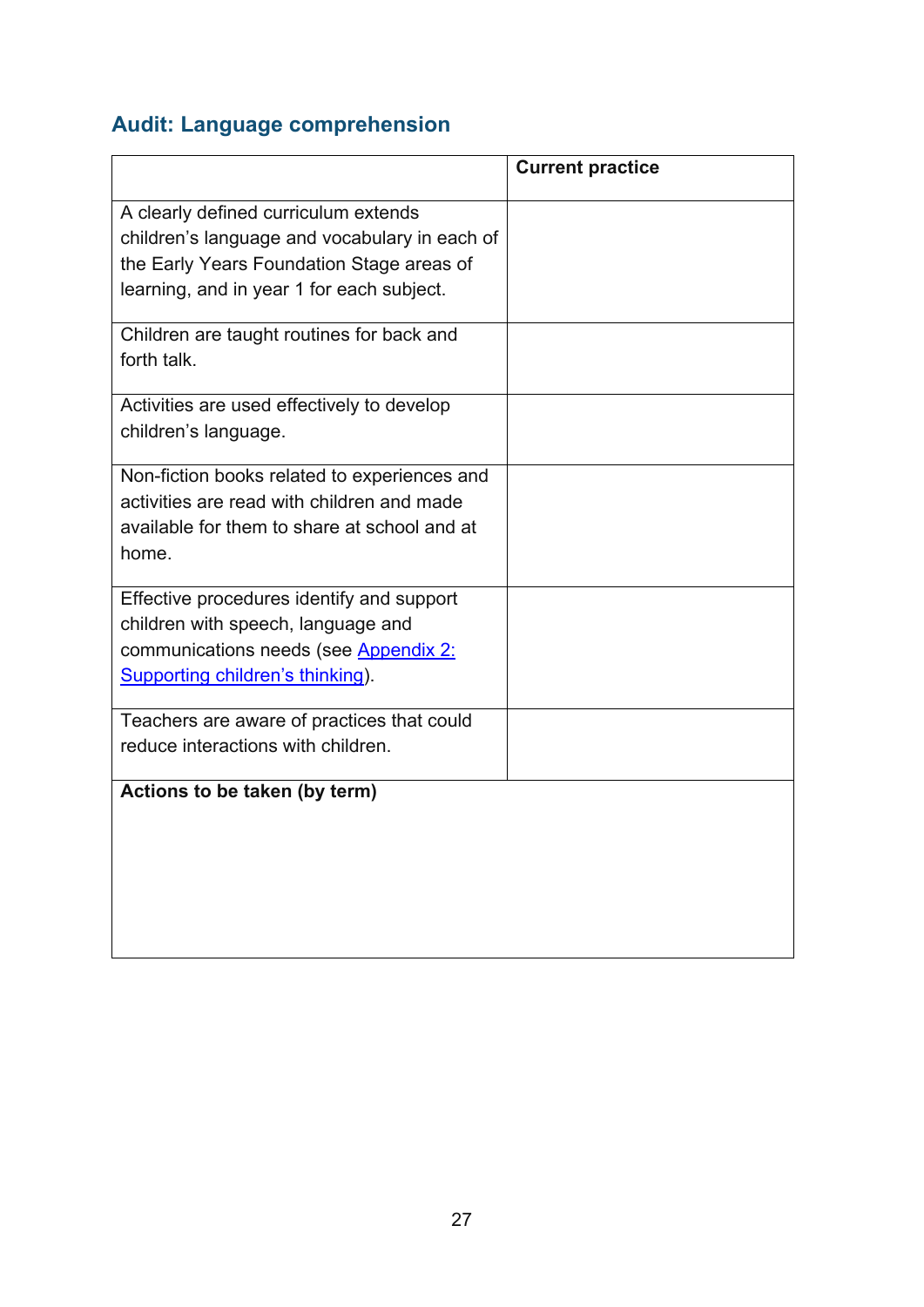# <span id="page-28-0"></span>**Storytimes**

## **Choosing books to read aloud to children**

The decisions we make about how we educate our children are rooted in our beliefs and attitudes. The challenge is to reflect them in the stories and non-fiction children listen to and, later, in what they read for themselves.

Literature is probably the most powerful medium through which children have a chance to inhabit the lives of those who are like them. All children need to imagine themselves as the main protagonist in a story: celebrating a birthday, going shopping, being ill, having a tantrum, having their hair cut, worrying about a new sibling, being the superhero, going camping, visiting the seaside and having adventures.

Children also need to learn about the lives of those whose experiences and perspectives differ from their own. Choosing stories and non-fiction that explore such differences begins to break down a sense of otherness that often leads to division and prejudice.

The challenge is to make sure that the right books support all children to thrive, whatever their background. Teachers need to choose those that will engage all of them emotionally. As Maryanne Wolf wrote:

We know that emotional engagement is the tipping point between leaping into the reading life or remaining in a childhood bog where reading is endured only as a means to other ends.[41](#page-28-1)

Teachers are the best people to promote a love of reading because children, particularly young children, care what their teachers think about the stories they read aloud. If teachers show they love the story, the children are likely to respond in the same way. However, this does not mean that teachers should choose only the books they loved as children.

These are suggested questions to help choose suitable books for reading aloud. A single book is unlikely to meet all the criteria below, although a full selection should do so.

<span id="page-28-1"></span><sup>41</sup> Wolf M (2008). 'Proust and the squid. The story and science of the reading brain' Cambridge: Icon Books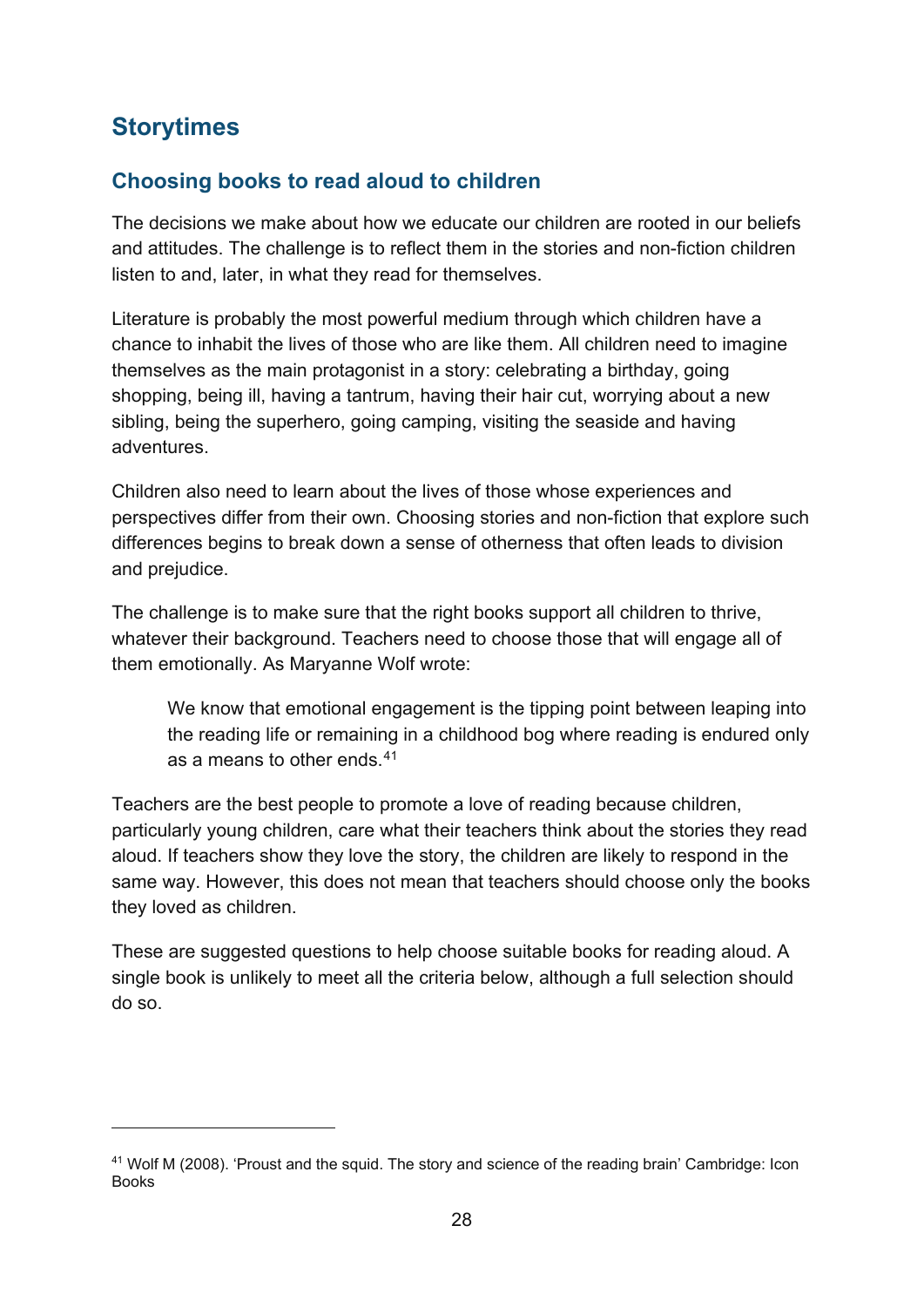#### **Choosing books**

Does the book:

- elicit a strong response curiosity, anger, excitement, laughter, empathy?
- have a strong narrative that will sustain multiple readings?
- extend children's vocabulary?
- have illustrations which are engaging and reflect children from all backgrounds and cultures?
- help children connect with who they are?
- help children to understand the lives of people whose experiences and perspectives may be different from their own?

#### **Core 'read aloud' stories and non-fiction**

Use 'Choosing books' (above) as a guide.

- Identify a core set of stories for each year group.
- Consider a range of stories set in the UK and around the world, both traditional and modern, as well as non-fiction.
- Refresh the list regularly, at least once a year, as new books are published, and new teachers arrive, to avoid its being set in stone.
- Encourage teachers to familiarise themselves with the stories their class will know from previous years.
- Supplement the core 'read aloud' stories with others of the teacher's choice.
- Consider sharing the list with parents, and explaining its purpose, so they could buy or borrow the books.

# **Living the story**

Everybody loves a good story. Even small children who have difficulty focusing in class will sit with rapt attention in the presence of a good storyteller. But stories are not just fun. There are important cognitive consequences of the story format. Our minds treat stories differently than other types of material. People find stories interesting, easy to understand, and easy to remember.[42](#page-29-0)

<span id="page-29-0"></span><sup>42</sup> Willingham D (2017). 'The reading mind' San Francisco: Jossey-Bass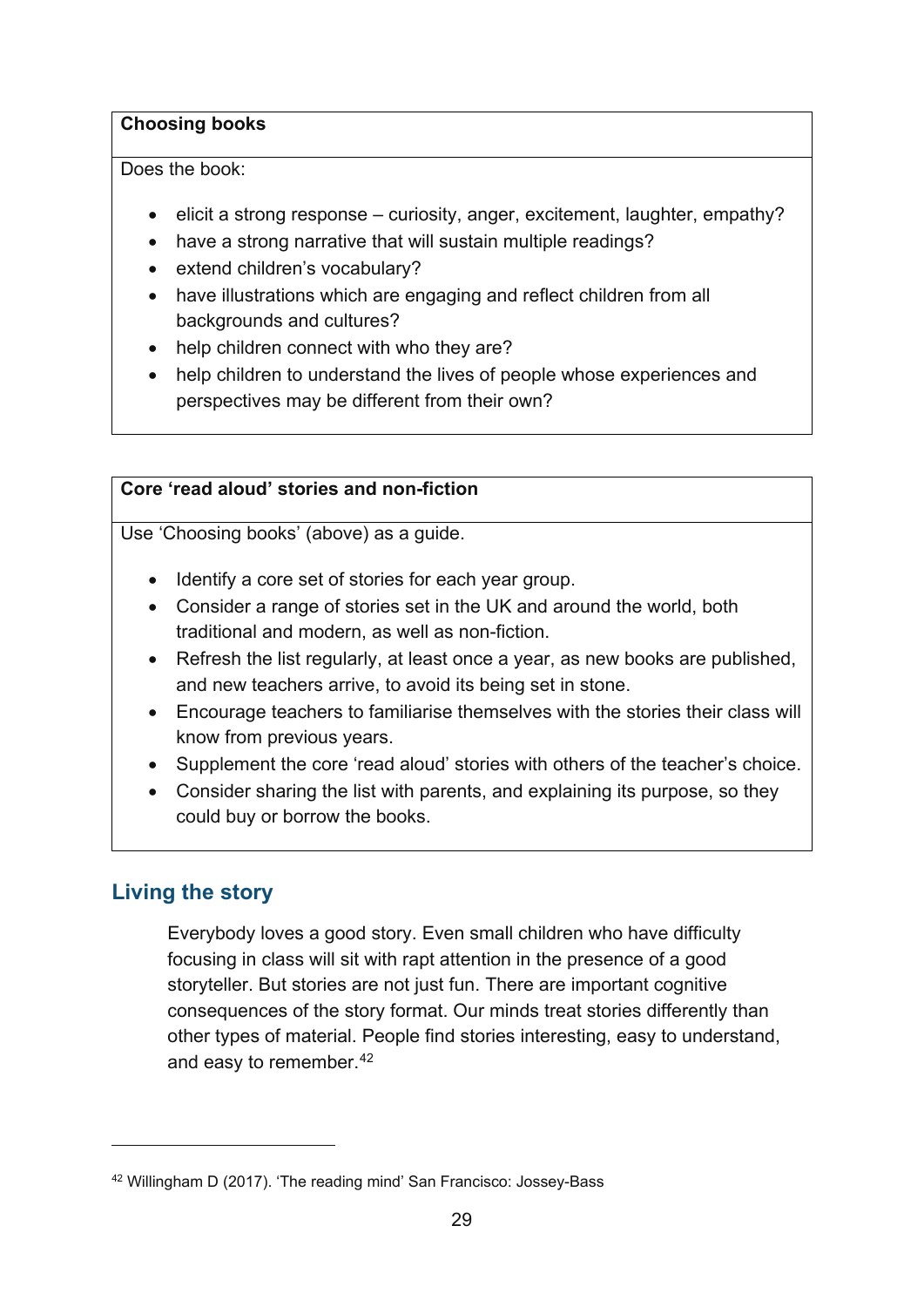When teachers read aloud to a class, they try to replicate for children what it feels like to have someone's undivided attention while sharing a story. This is why reading aloud should be a priority.

#### **Thriving on repetition**

It is not just the number of different stories children listen to that matters. On each rereading, their familiarity with a story deepens and, with that, comes a greater emotional engagement. Wolf quotes the writer Ann Fadiman when she reflects on what re-readings bring:

*'*the former [reading] had more velocity; the latter had more depth.'[43](#page-30-0)

When children ask for a story to be re-read, in effect they are asking for another chance to explore the language, the characters and their feelings, and to relive the emotions they felt on the first reading. They hear the same words read in the same way and gain a sense of comfort in knowing what follows. They wait for their favourite bits, ready to join in or ready to be scared, even when they already know what happens. Their attachment to the story equips them to retell it and, when they have learnt to read, encourages them to read it for themselves.

#### **Preparation and practice**

The main aim of storytelling is to breathe life into the words, capturing children's attention rather than simply entertaining them.

Reading aloud therefore requires preparation. How to emphasise particular words, phrases and sentences needs planning so that the children understand the story as a whole. Rehearsal and frequent practice also improve the story-teller's confidence.

Consider the following in preparing a reading:

- voice(s)
- pauses
- word meanings
- asides
- memorable words and phrases.

Appendix 3: [For teachers: preparing to read a story](#page-84-0) contains further guidance on preparation. Filming some reading aloud can be helpful, because teachers are often their own best critics.

<span id="page-30-0"></span><sup>43</sup> Quoted in Wolf M (2018). 'Reader, come home. The reading brain in a digital world' New York: **HarperCollins**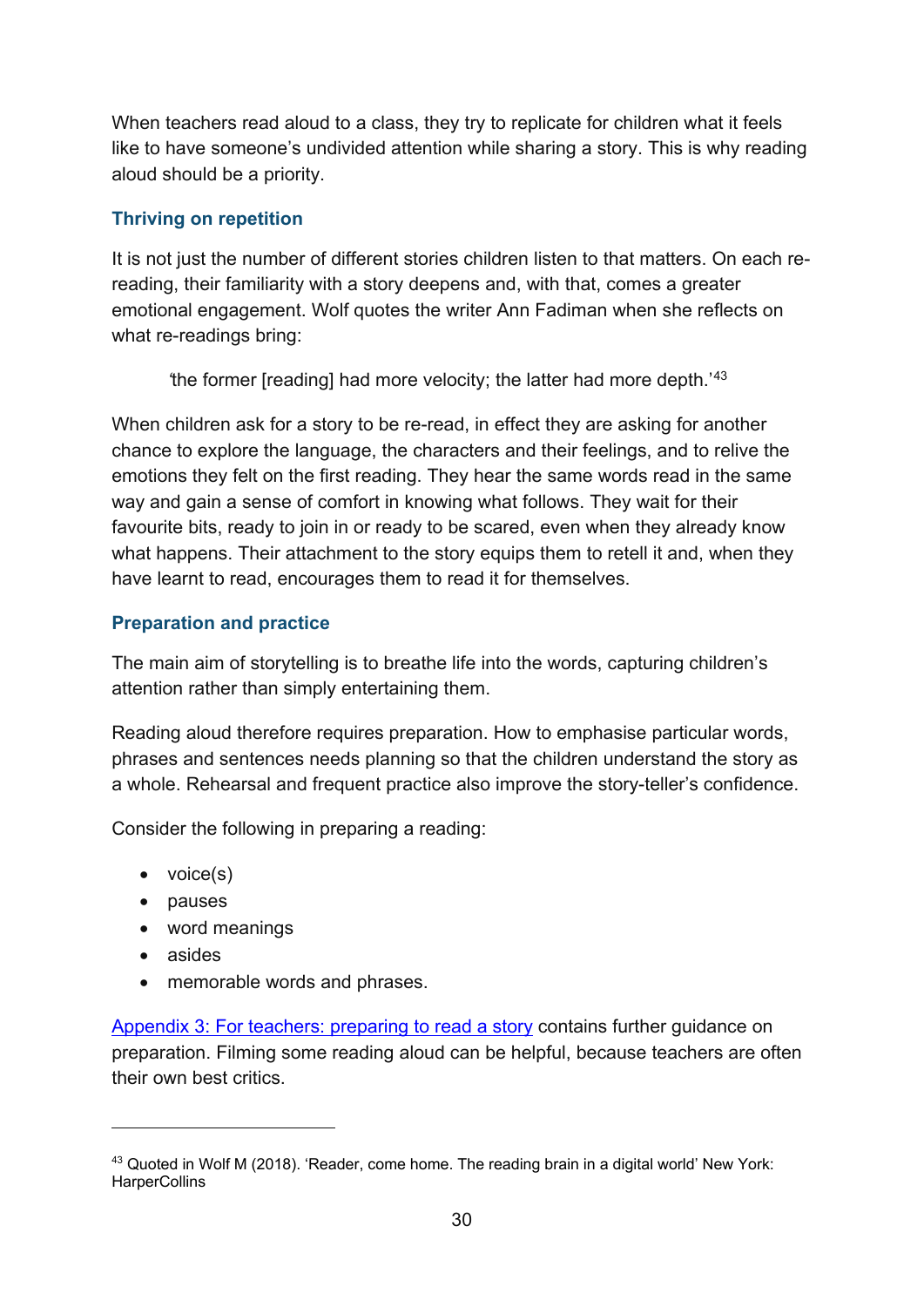#### **First and subsequent readings**

Before a first reading starts, the teacher can build up children's anticipation during the day: 'I've got a new story by Elizabeth Laird. It's called "Grobblechops"[44.](#page-31-0) I'm really looking forward to reading it with you'; 'Let's clear up a bit earlier today, so I've got time to read the new story.'

Once the children have been told the name of the author and the title, and the story has been introduced, the reading should start: 'This is a story about Amir, whose dad gives him advice on how to deal with a monster under his bed.' The first reading should be left to weave its own magic, with no questions, no explanations and no requests for the children to predict what might happen.

On the second reading, asides, voices and actions can explain the meanings of new words in context.

If the story is read aloud in a similar way each time, the children can gradually join in with particular words and phrases, and even respect the pauses.

#### **When children know the story well**

Dramatising the story can be motivating, once the children know it well, and it can hold their interest and focus.

Dramatization of stories is unique in that it requires the basic teaching skills of listening, observing closely, and harnessing the imagination of everyone in exploring new ideas.[45](#page-31-1)

Role play can also help children to reflect on how a character might think, feel and behave at key moments, and explore motives and intentions. Asking all the children to adopt the same role at the same time is an opportunity for everyone to participate. For example, saying 'Hello, wolves! Show me your paws, show me your twitching nose, show me your sharp pointy teeth…' puts all of them quickly into role as the wolf, not just wondering about pretending to be one, which might be the case with simply saying, 'Imagine you are the wolf'.

The following questions for role play are designed to explore a character's motives. With minor adaptations, they can be used for any story and directed to any character in it.

<span id="page-31-0"></span><sup>44</sup> Laird E and Lucander J (2019). 'Grobblechops' London: Tiny Owl Publishing

<span id="page-31-1"></span><sup>45</sup> Cremin T, Flewitt R, Mardell B and Swann J editors (2017). 'Storytelling in early childhood: Enriching language, literacy and classroom culture' Abingdon: Routledge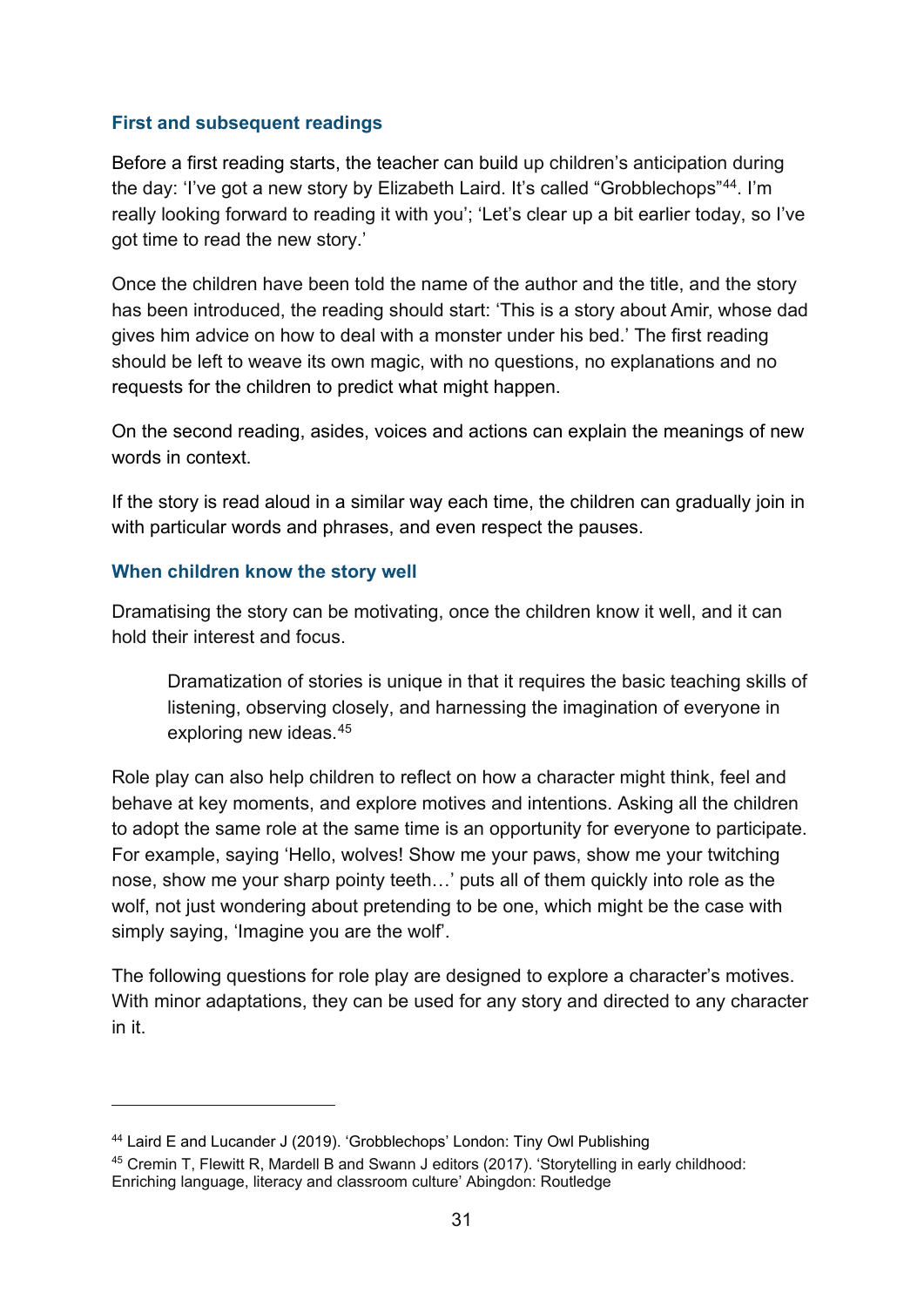| Role play - example questions                            |  |
|----------------------------------------------------------|--|
| (Little Red Riding Hood)                                 |  |
| OK, wolves. Little Red Riding Hood is coming towards you |  |
| What do you want?                                        |  |
| How will you get it?                                     |  |
| What are you thinking?                                   |  |
| How do you feel?                                         |  |
| What are your options?                                   |  |
| What will you do?                                        |  |
| What will you say?                                       |  |

# **Using stories and rhymes to develop vocabulary and language**

Stories are a rich source of language – vocabulary and syntax. Good writers know how to entice young children into their texts. Through listening to repeated readings, and talking about what they have heard, the children have multiple exposures to vocabulary and the language of stories. Continued talk about words, as well as opportunities to use them, helps children to absorb the language. Teachers can also emphasise memorable words and phrases (see [Appendix 3: For teachers: preparing](#page-84-0)  [to read a story\)](#page-84-0).

Through stories, children encounter vocabulary that they are unlikely to hear in everyday conversation but will come across in writing, once they can read for themselves. Isobel Beck has called such vocabulary 'second tier' words.[46](#page-32-0) All the following vocabulary, for example, occurs in a single picture book:

bellowed, startled, barged, sneaked, grinned, dreadful, stomped, refused.<sup>[47](#page-32-1)</sup>

Similarly, another story uses all the following:

<span id="page-32-0"></span><sup>46</sup> Beck IL, McKeown MG and Kucan L (2013). 'Bringing words to life: robust vocabulary instruction' New York: The Guilford Press

<span id="page-32-1"></span><sup>47</sup> Willis J and others (2017). 'I'm in charge' London: Nosy Crow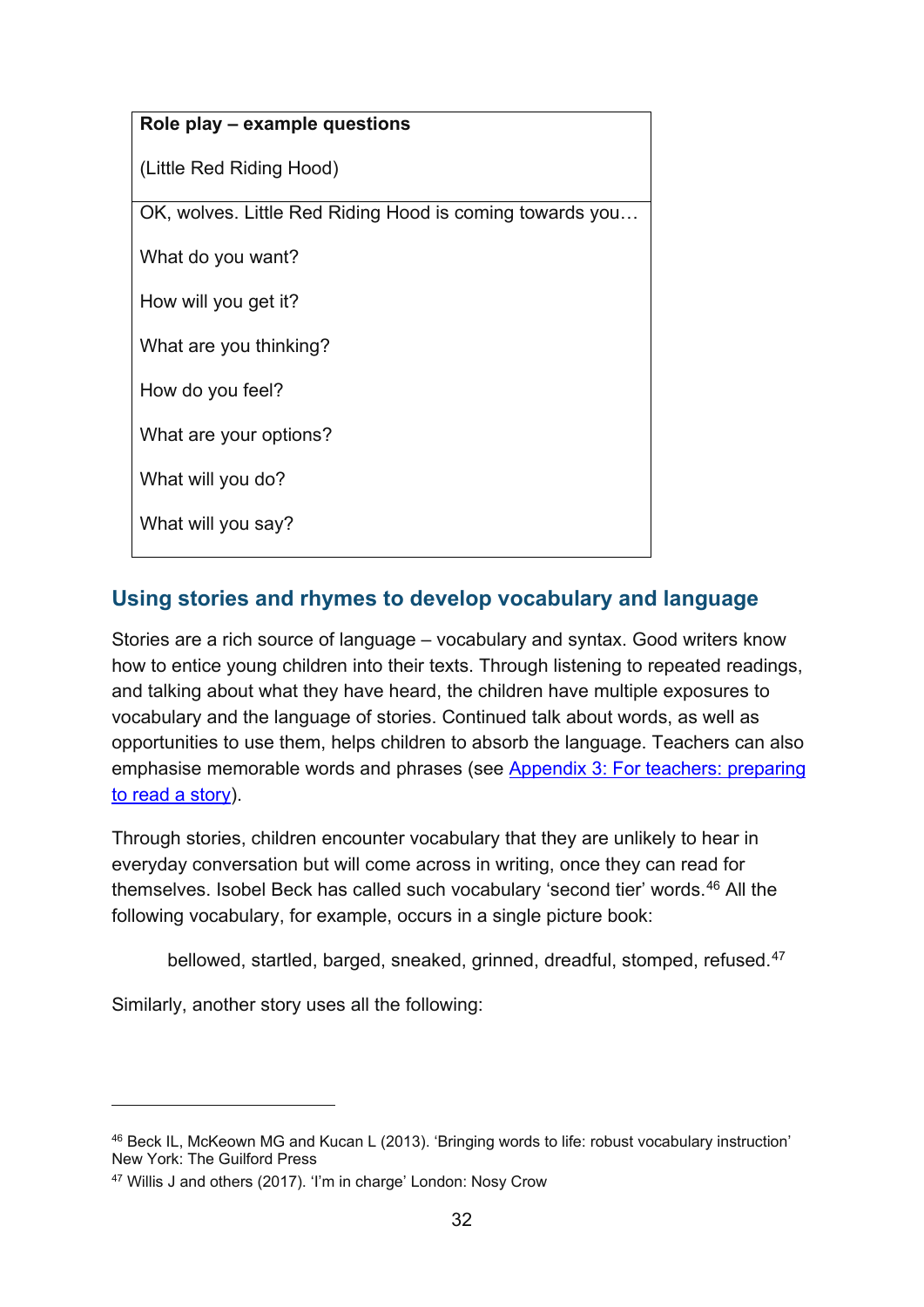explore, discovered, wondered, enormous, barely, unexpected, shrink, tumbled.<sup>[48](#page-33-0)</sup>

A robust approach to vocabulary involves directly explaining the meanings of words along with thought-provoking, playful, and interactive follow-up.<sup>49</sup>

Teachers can explore these words and explain them – not just in the context of the story but also as children might use or hear them in their own lives, as in these examples of 'startled', 'barge' and 'bellowed':

Everyone was startled when the balloon popped at her party. Tanim was startled by the lion's roar at the zoo. It is always startling when the fire alarm rings in school.

Don't barge past your sister, please – there are plenty of biscuits. Don't barge past those younger children, please.

My mum bellowed when she saw the paint on the carpet. The team bellowed when Jodie deliberately pushed Anya over. Mr Banks bellowed at the children when they ran next to the swimming pool.

#### **Book corners**

The books themselves are the most important aspect of any book corner. It should be the words of the stories and not the props that transport children to different worlds: the mysterious forest, the dark and dripping cave, the moated castle. Wellchosen books should capture children's imagination to such an extent that they become unaware of whether they are sitting on a beanbag, an ordinary classroom chair or a bench in the book corner. Time might therefore be better spent on selecting, displaying and promoting the books in the book corner than on decorating it.

Ideally, every book corner should be a mini-library, a place for children to browse the best books, revisit the ones that the teacher has read to them, and borrow books to read or retell at home. Every child should be able to spend time in their book corner. Children will want to share books with others, especially if they are 'books in common' that they know their friends have heard before. They will also be interested to look at books which feature well-known fictional characters or are new and tempting.

<span id="page-33-0"></span><sup>48</sup> Percival T (2018). 'Ruby's worry' London: Bloomsbury

<span id="page-33-1"></span><sup>49</sup> See, for example, the activities described in Chapter 4 of Beck's 'Bringing words to life'.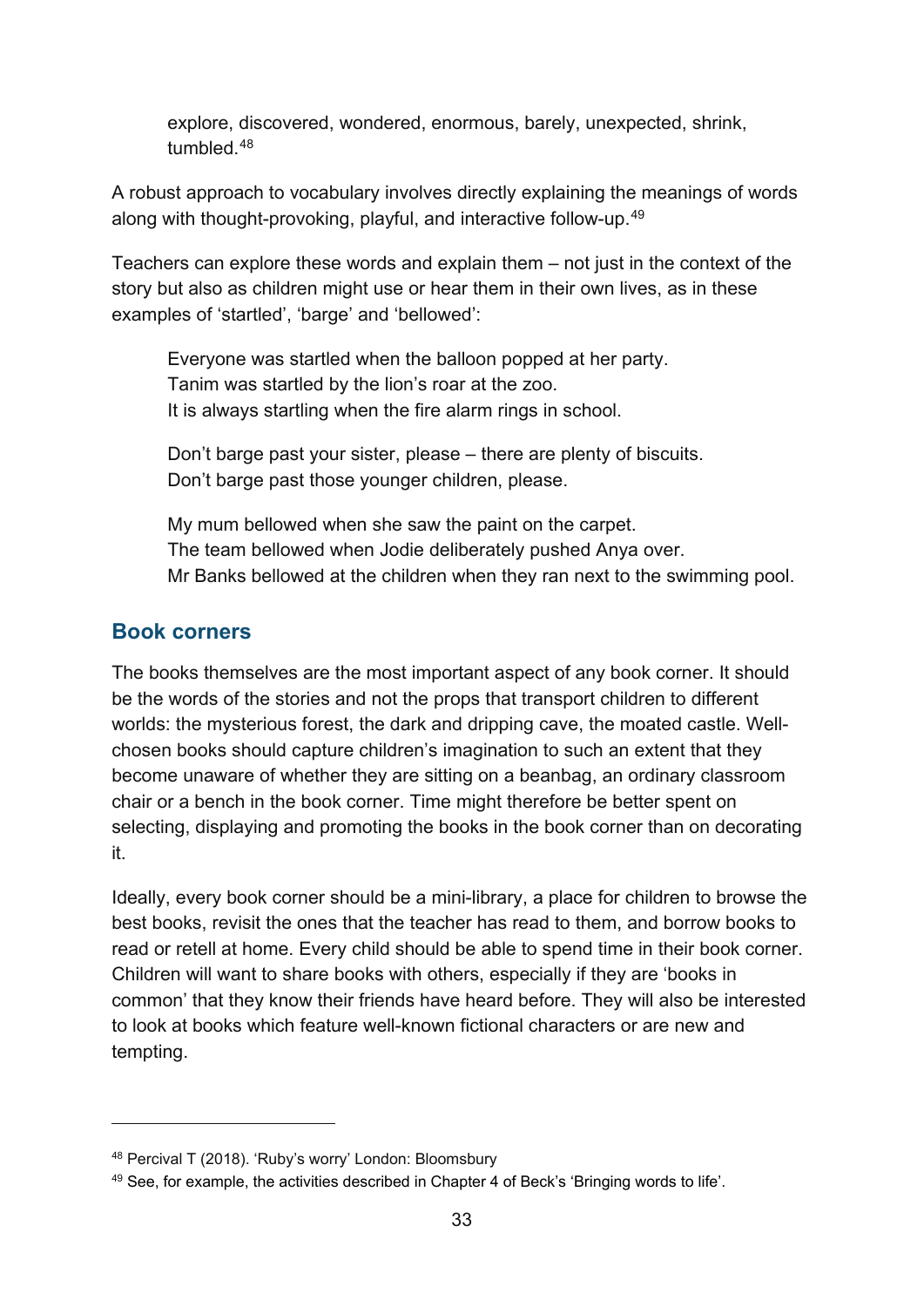Every book in a book corner should be worth reading aloud. The focus should always be on what would make the biggest difference to children's reading habits, including:

- not displaying too many books at once
- refreshing the display
- making the books attractive and easy for children to find.

The more choice that is presented, the less children are likely to engage. Bookshops, for instance, reduce the number of books on display by using outwardfacing shelving and tables, so customers can find new books easily. They also refresh their displays to highlight topics, titles or authors they hope will attract customers.

Teachers might consider displaying only the books that have been read aloud to children, such as 30 or 40 storybooks. Some children in the class will only be able to retell the story; others will be able to re-read it for themselves. Different books can be introduced gradually, including those the children will have heard during story-time. Ideally, books the children have listened to recently should be displayed at their eye level on outward-facing shelves. At the start of the school year, it is also worth including around 20 of the children's favourites from the previous year. These can occupy lower shelves or boxes. Books that have been previously read could be stored in extra boxes for children to read and retell again, at school and at home.

Children could be involved in returning books to the central library or other area, so that they can see that their book corner is being refreshed and replenished. A book that is dull and dog-eared should be removed, unless it is particularly well loved.

The ['decodable' books](#page-46-0) (page 46) matched to the school's phonic programme are best stored separately so that teachers can select from them, both for children's reading in class and to take home.

# **Reading with children at home**

Children benefit hugely from listening to family members reading aloud to them. Teachers might consider making a film for parents to illustrate the benefits of sharing and talking about stories aloud and how teachers read stories aloud to their own class.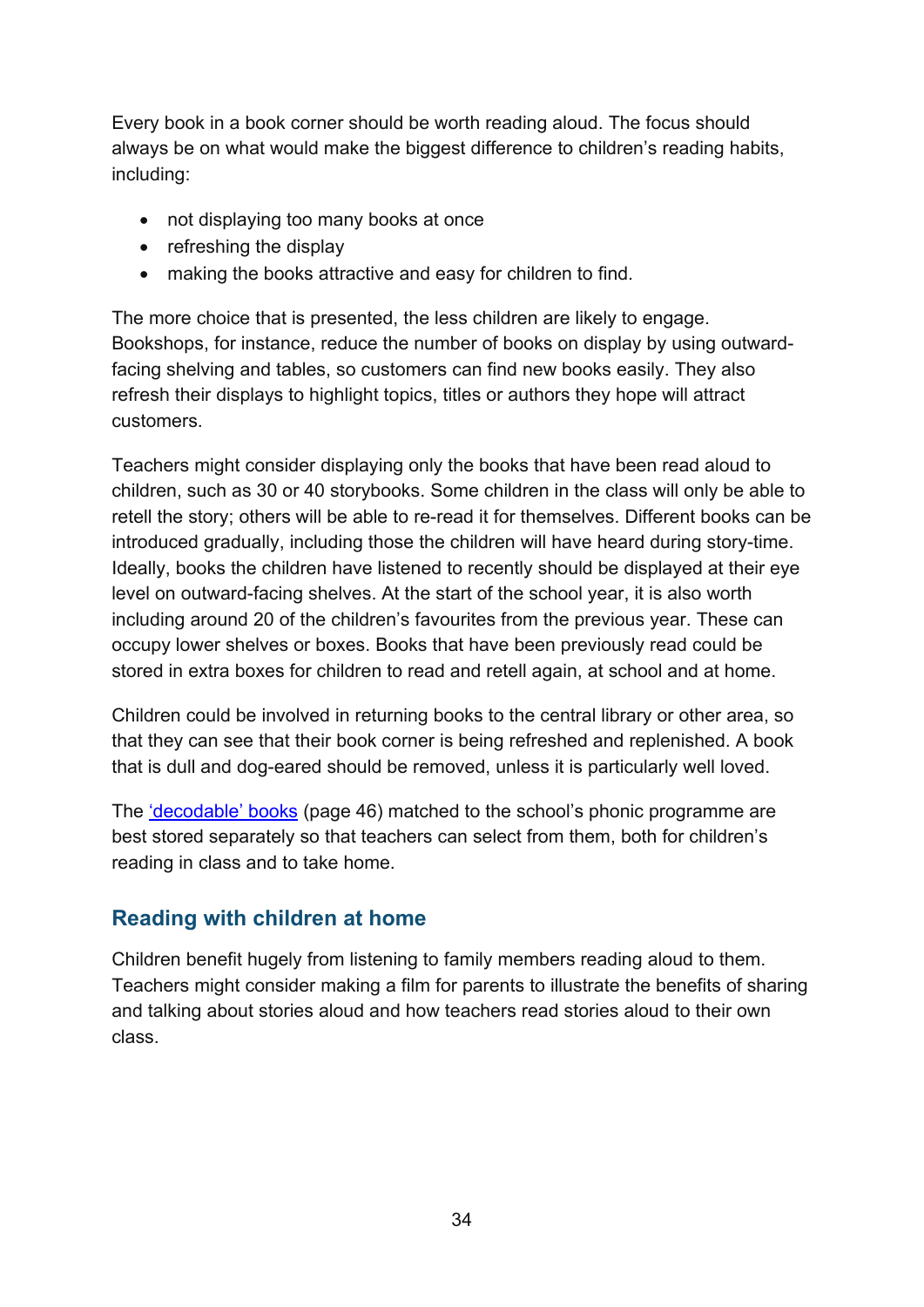# **Audit: Storytimes**

|                                                 | <b>Current practice</b> |
|-------------------------------------------------|-------------------------|
| The daily time for stories is a priority.       |                         |
| Teachers prepare the story reading so they      |                         |
| can capture children's attention.               |                         |
|                                                 |                         |
| Extra small-group storytimes are timetabled     |                         |
| for children with speech, language and          |                         |
| communication needs.                            |                         |
|                                                 |                         |
| Staff have a wide knowledge of traditional      |                         |
| and contemporary children's literature.         |                         |
| High-quality stories to read aloud to children, |                         |
| including traditional and modern stories, are   |                         |
| organised, listed and shared.                   |                         |
|                                                 |                         |
| In stories and other books, children encounter  |                         |
| others whose experiences and perspectives       |                         |
| are both similar to and different from their    |                         |
| own.                                            |                         |
| Teachers re-read stories and talk with          |                         |
| children about them to build familiarity and    |                         |
| understanding.                                  |                         |
|                                                 |                         |
| Some stories are dramatised with children       |                         |
| when they know the story well.                  |                         |
| 'Second tier' vocabulary is explored in wider   |                         |
| contexts, once children know a story well.      |                         |
|                                                 |                         |
| Books are made available for parents to         |                         |
| share with their children at home.              |                         |
| Teachers explain to parents the benefits of     |                         |
| reading aloud at home.                          |                         |
|                                                 |                         |
| Book corners are appealing to children and      |                         |
| uncluttered.                                    |                         |
|                                                 |                         |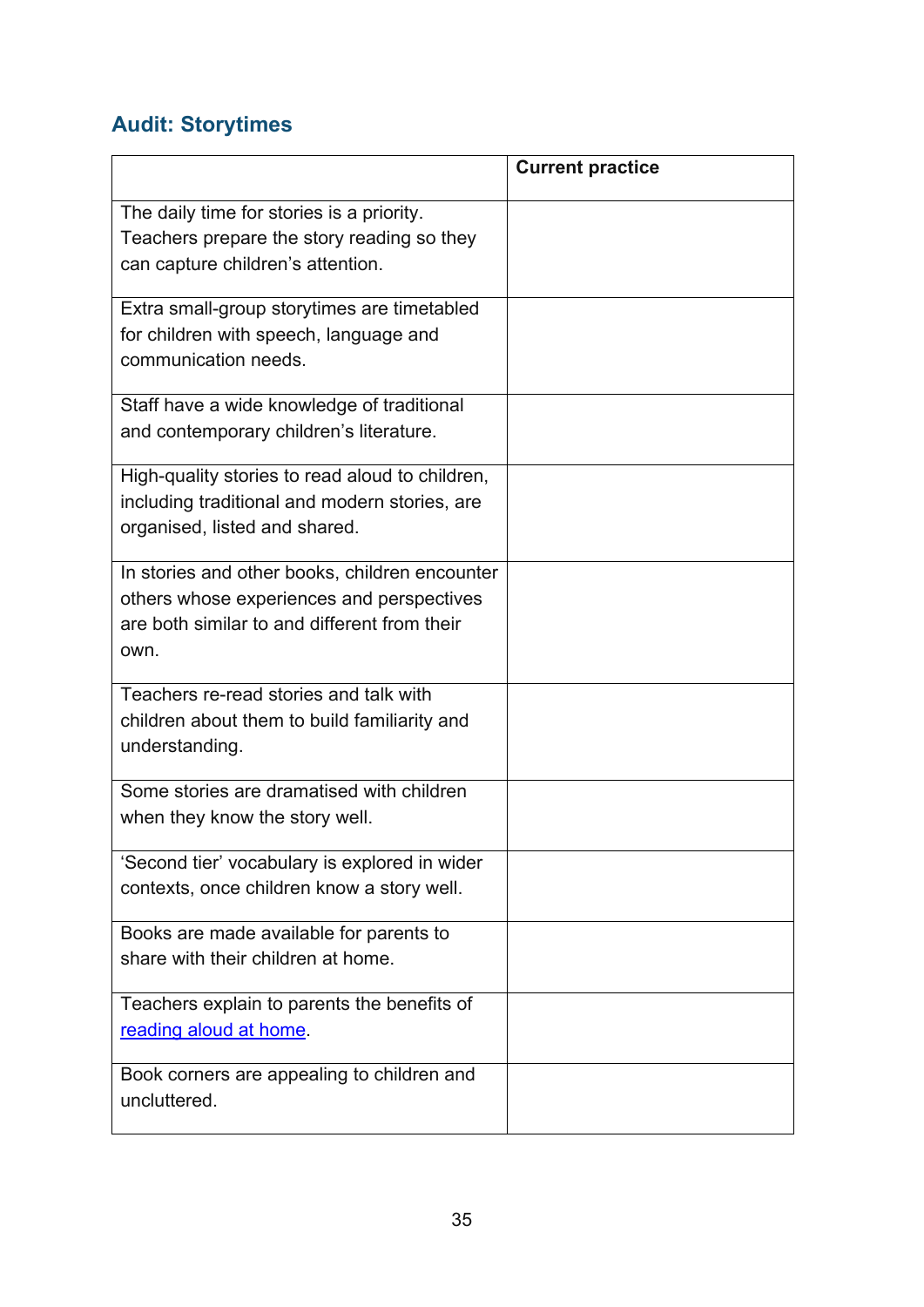| Children have time to browse, and re-read or |  |
|----------------------------------------------|--|
| retell stories that have been read to them.  |  |
|                                              |  |
| Actions to be taken (by term)                |  |
|                                              |  |
|                                              |  |
|                                              |  |
|                                              |  |
|                                              |  |
|                                              |  |
|                                              |  |

# **Poetry and rhymes**

Through enjoying rhymes, poems and songs, and reciting poems or parts of longer poems together as a class, teachers can build children's strong emotional connection to language.

Poetry in language-rich classrooms builds shared memories for all children.

The predictability of rhymes in poems and songs also helps children to memorise and re-use newly acquired words and phrases.

Learning poetry and songs using 'call and response' allows children to join in gradually. Each repetition strengthens their vocabulary, embedding new words.

Word knowledge exists on a continuum. As each word is acquired in the young child's lexicon, it moves from the barest familiarity to an in-depth knowledge of that word, with all manner of associations and contexts.

As the children say each word of a poem, the [cadence](#page-104-0) of the lines helps to convey the meaning and the mood. Children pick up the rhythm and, by speaking more slowly, gain awareness and control of their voices.

Learning rhymes, poems and songs is an end in itself. However, learning poems including traditional nursery rhymes such as 'Hickory Dickory Dock', 'Little Jack Horner' and 'Baa Baa Black Sheep' can also heighten children's awareness of the individual sounds within words through [alliteration,](#page-104-1) [assonance](#page-104-2) and [rhyme.](#page-109-0) For instance, because rhymes share the same end sound, they alert children to the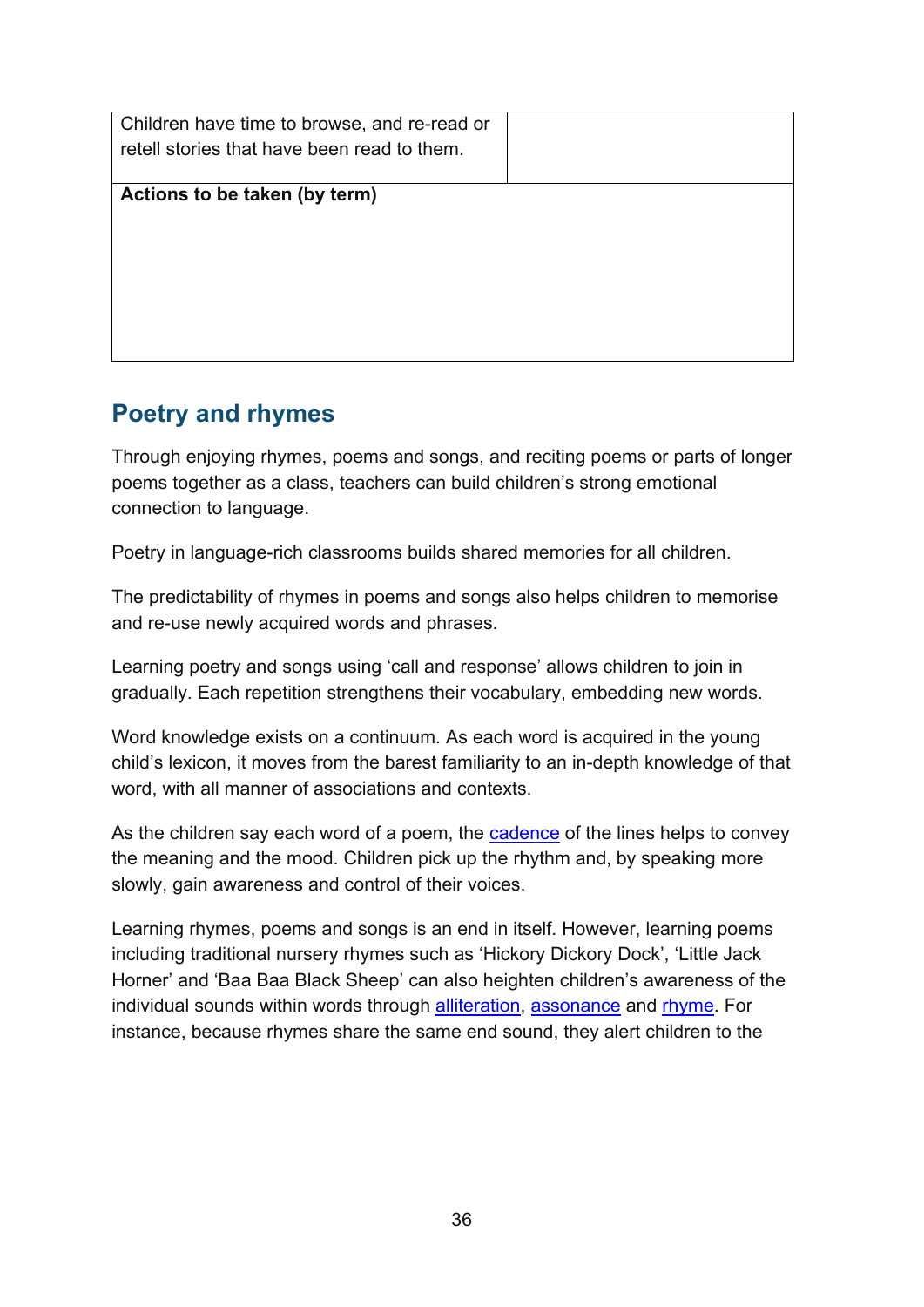contrast of the [phonemes](#page-107-0) at the start of each word, as well as the repeated phonemes at the end, as in 'dock'/'clock', 'Horner'/'corner' and 'Incy'/'Wincy'.[50](#page-37-0)

### **Choosing poems**

Teachers should identify a core set of poems for each year group, including rhyming poems, poems where alliteration is a strong feature, word games, traditional songs and rhymes, nonsense rhymes, and poems that are particularly rhythmical. Those chosen should be able to withstand a lot of repetition, elicit a strong response and extend children's vocabulary in different areas of learning.

## **Audit: Poetry, rhymes and songs**

|                                                               | <b>Current practice</b> |
|---------------------------------------------------------------|-------------------------|
| The daily poetry, rhyme and singing session<br>is a priority. |                         |
| Poems, rhymes and songs for each year<br>group are listed.    |                         |
| Actions to be taken (by term)                                 |                         |
|                                                               |                         |
|                                                               |                         |

<span id="page-37-0"></span> $50$  In 'Incy'/'Wincy', the rhyme is made by adding a phoneme (/w/) to the start of the second word rather than by contrasting the two initial sounds. Other examples of rhymes made by adding one initial phoneme are 'argy-bargy' and 'okey-dokey'.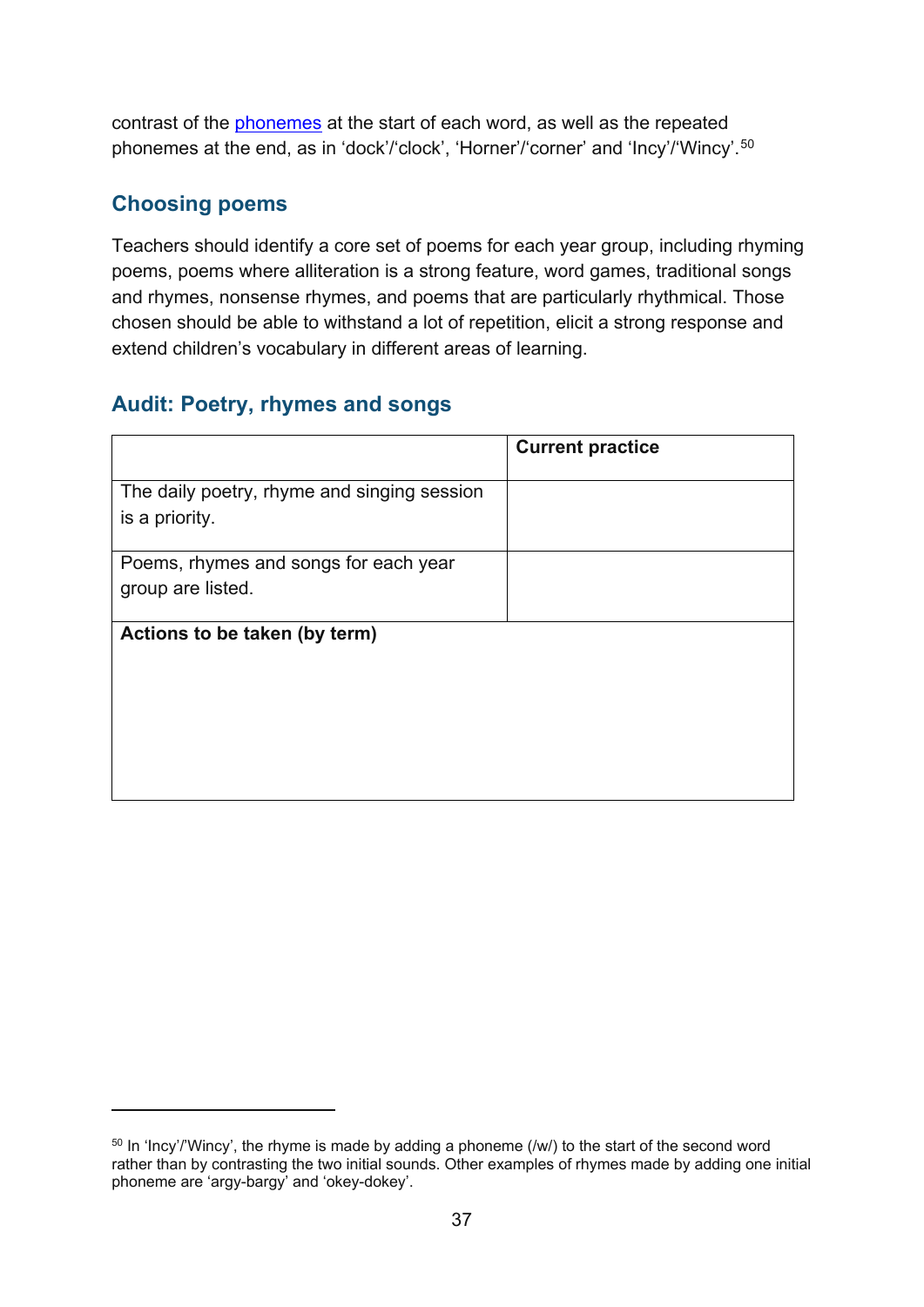# **Section 3: Word reading and spelling**

# **Principles underpinning the teaching of phonics**

To teach word reading and spelling successfully, teachers need to understand the principles underpinning the teaching of word reading (decoding) and spelling (encoding). This should include understanding how the [alphabetic code](#page-39-0) (page 39) of English represents the sounds [\(phonemes\)](#page-107-0) of the language with single letters and groups of letters [\(graphemes\)](#page-106-0).

## **Phonemes**

A phoneme is the smallest unit of sound that signals a contrast in meaning. For example:

- the difference between the words 'gap' and 'cap' is the difference between the phonemes /g/ and /k/ at the start of each word<sup>[51](#page-38-0)</sup>
- the difference between 'fine' and 'fight' is the difference between the phonemes /n/ and /t/ at the end
- the difference between 'stale' and 'stile' is the difference between the phonemes /ae/ and /igh/ in the middle of each word.

English has about 20 vowel phonemes and 24 consonant phonemes.[52](#page-38-1)

## **Graphemes**

A grapheme is a letter or group of letters that usually represents a single phoneme. A grapheme can consist of:

- one letter, for example, 'b' in big
- two letters (a [digraph](#page-105-0) or a [split digraph\)](#page-110-0), for example, 'sh' in ship, 'a-e' in make
- three letters (a [trigraph\)](#page-111-0), for example, 'igh' in light
- four letters, for example, 'ough' in bough, 'eigh' in weight.

In a few cases, one grapheme represents two phonemes, for example in the word 'uniform', the first grapheme 'u' represents /y/ and /oo/.

<span id="page-38-0"></span><sup>&</sup>lt;sup>51</sup> This document shows individual letters between single quote marks and sounds between slashes. For example, the letter 'm' usually represents the sound /m/.

<span id="page-38-1"></span><sup>&</sup>lt;sup>52</sup> Regional pronunciations mean that the number of phonemes cannot be fixed precisely. For example, in the south of England, 'u' in 'put' and 'u' in 'but' correspond to two different phonemes, but in the north 'put' and 'but' rhyme, so 'u' in 'put' and 'u' in 'but' correspond to the same phoneme.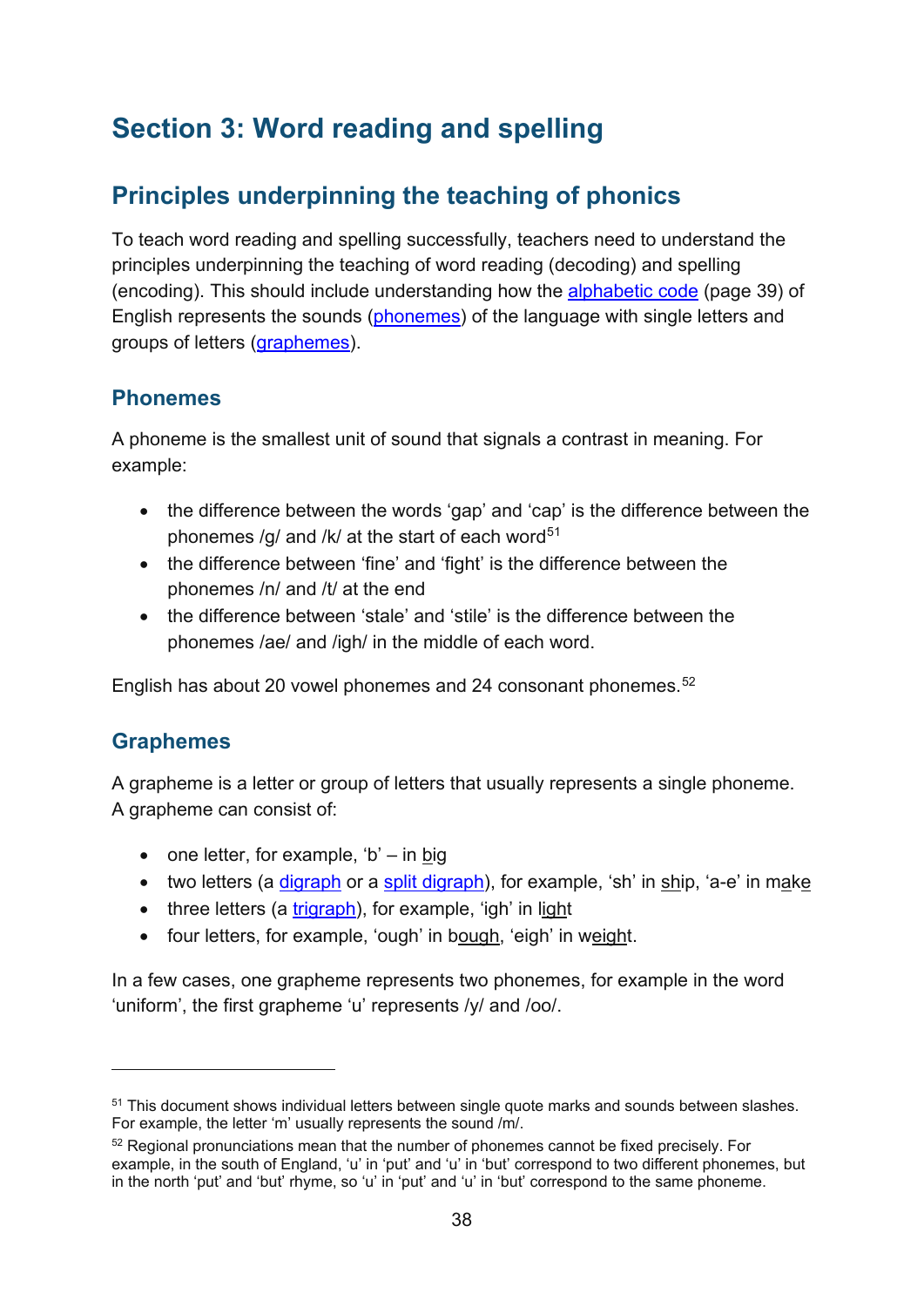The number of graphemes in a word usually corresponds to the number of phonemes – hence the term ['grapheme-phoneme correspondence'](#page-106-1) (GPC). To simplify the language for parents and children, some programmes use the terms 'letter-sound correspondences' or 'letter-sounds' to refer to GPCs.

## <span id="page-39-0"></span>**The alphabetic code**

Letters are a code, a way of writing down the sounds of speech.

Phonemes are the *basis* of the code, and the letters *are* the code.<sup>[53](#page-39-1)</sup>

English has a complex alphabetic code: 26 alphabet letters have to do duty, singly or in combination, to represent the 44 or so sounds [\(phonemes\)](#page-107-0) of English and they do so inconsistently. In Spanish, German and Welsh, for instance, one grapheme almost always represents the same phoneme. English, however, has more than 70 common correspondences between phonemes and graphemes and hundreds of rare ones.

### **History of the English alphabetic code**

Our complex alphabetic code has come about because English has absorbed many different languages (and, to a small extent, alphabets) through religion, invasion, trade and other reasons. The language continues to change, absorbing more words and generating entirely new vocabulary.

Since, at first, people spelt words as they said them or heard them and the pronunciation of words has changed over time, it is not surprising that many different spellings have existed for a single word. The word 'night', for instance, has been spelt as *naecht, naeht, nahht, nyht, nycht, nieht, nighte* – and in other ways.

Current spellings may also reflect a word's origins. The word 'yacht' was possibly originally a Dutch word. The sounds we hear now are: /y/ /o/ /t/. The first and last sounds are straightforward to spell; it is only the spelling of the middle sound that is unusual, because 'ach' is now pronounced /o/. [54](#page-39-2)

Dr Samuel Johnson's dictionary of 1755 was probably the most influential factor in the reforming and standardising of English spelling, although it did bring some issues.

<span id="page-39-1"></span><sup>53</sup> McGuinness D (2004). 'Early Reading Instruction: What Science Really Tell Us about How to Teach Reading' Cambridge, Massachusetts: The MIT Press, page 13

<span id="page-39-2"></span><sup>&</sup>lt;sup>54</sup> The Oxford English Dictionary refers to this word's spellings as having been 'various and erratic' since its first recorded appearance in print in the 16<sup>th</sup> century.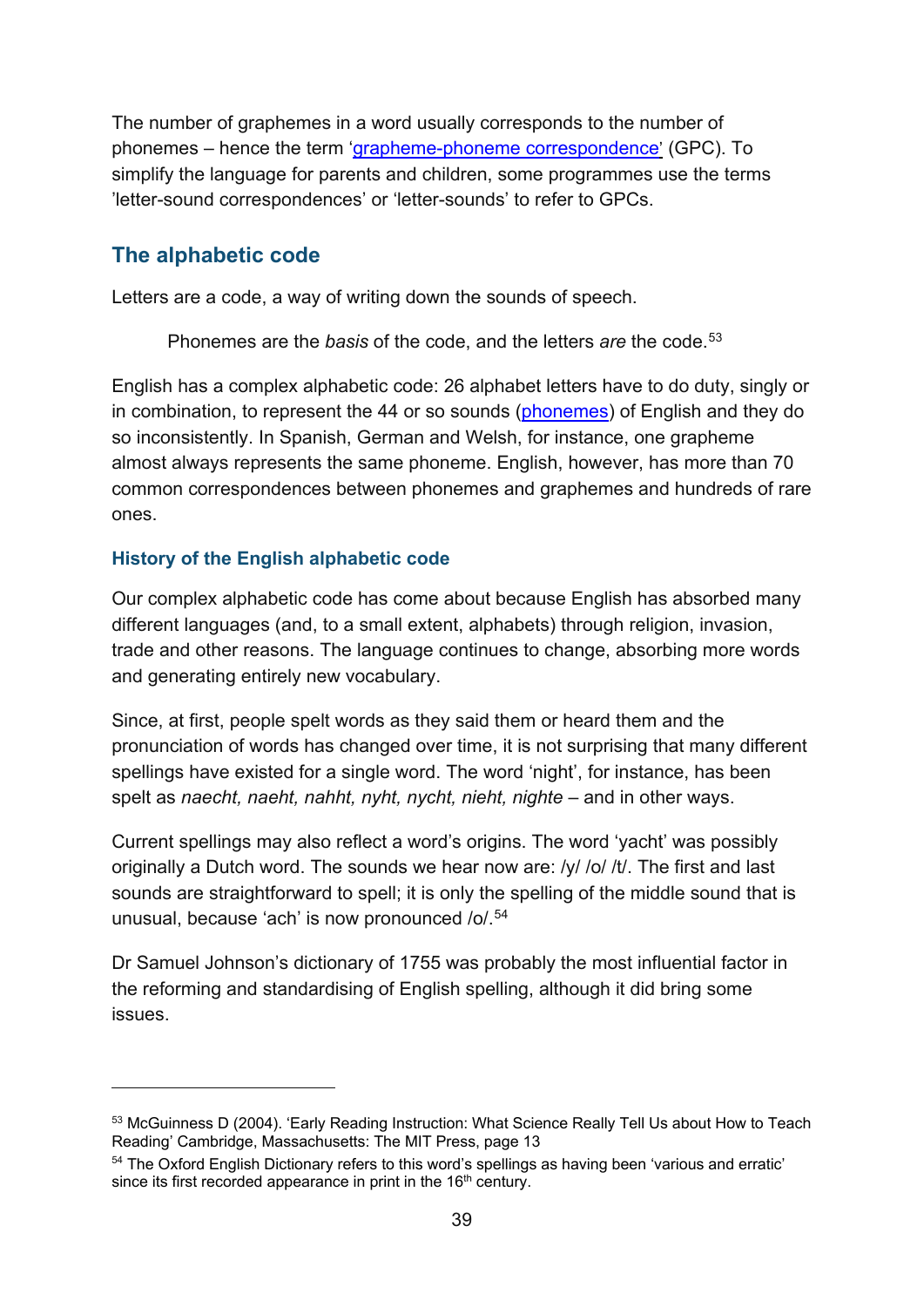The words the language has absorbed is one reason why, in reading and in spelling English, the relationship of graphemes to phonemes is like this:

- 1. one grapheme usually represents a single phoneme<sup>[55](#page-40-0)</sup>
- 2. different graphemes can be used to represent the same phoneme
- 3. a grapheme can represent different phonemes in different words (although this is less common).

This table gives examples.

| <b>Summary table</b>                                                                              |                                                     |              |  |
|---------------------------------------------------------------------------------------------------|-----------------------------------------------------|--------------|--|
| <b>English alphabetic code</b>                                                                    |                                                     |              |  |
|                                                                                                   | 1. One grapheme usually represents a single phoneme |              |  |
|                                                                                                   |                                                     |              |  |
| Description of example                                                                            | Grapheme                                            | Example word |  |
| Graphemes (of one, two,<br>three and four letters)<br>represent a single<br>phoneme <sup>56</sup> | b                                                   | big          |  |
|                                                                                                   | sh                                                  | fish         |  |
|                                                                                                   | air                                                 | hair         |  |
|                                                                                                   | augh                                                | caught       |  |
| 2. Different graphemes can be used to represent the same phoneme                                  |                                                     |              |  |
| Description of example                                                                            | Grapheme                                            | Example word |  |
| Graphemes (of one or<br>more vowel and                                                            | O                                                   | old          |  |
| consonant letters)                                                                                | oa                                                  | <u>boat</u>  |  |
| represent the single<br>phoneme /oe/                                                              | <b>OW</b>                                           | crow         |  |
|                                                                                                   | oe                                                  | toe          |  |
|                                                                                                   | $o-e$                                               | stone        |  |
|                                                                                                   | ough                                                | dough        |  |

<span id="page-40-0"></span><sup>55</sup> An exception is 'x', representing the two phonemes /k/ and /s/, as in 'fox': /f/ /o/ /k/ /s/.

<span id="page-40-1"></span><sup>&</sup>lt;sup>56</sup> Note that a **consonant cluster** such as 's' 't' and 'r' at the start of 'street' consists of three separate phonemes: /s/, /t/ and /r/.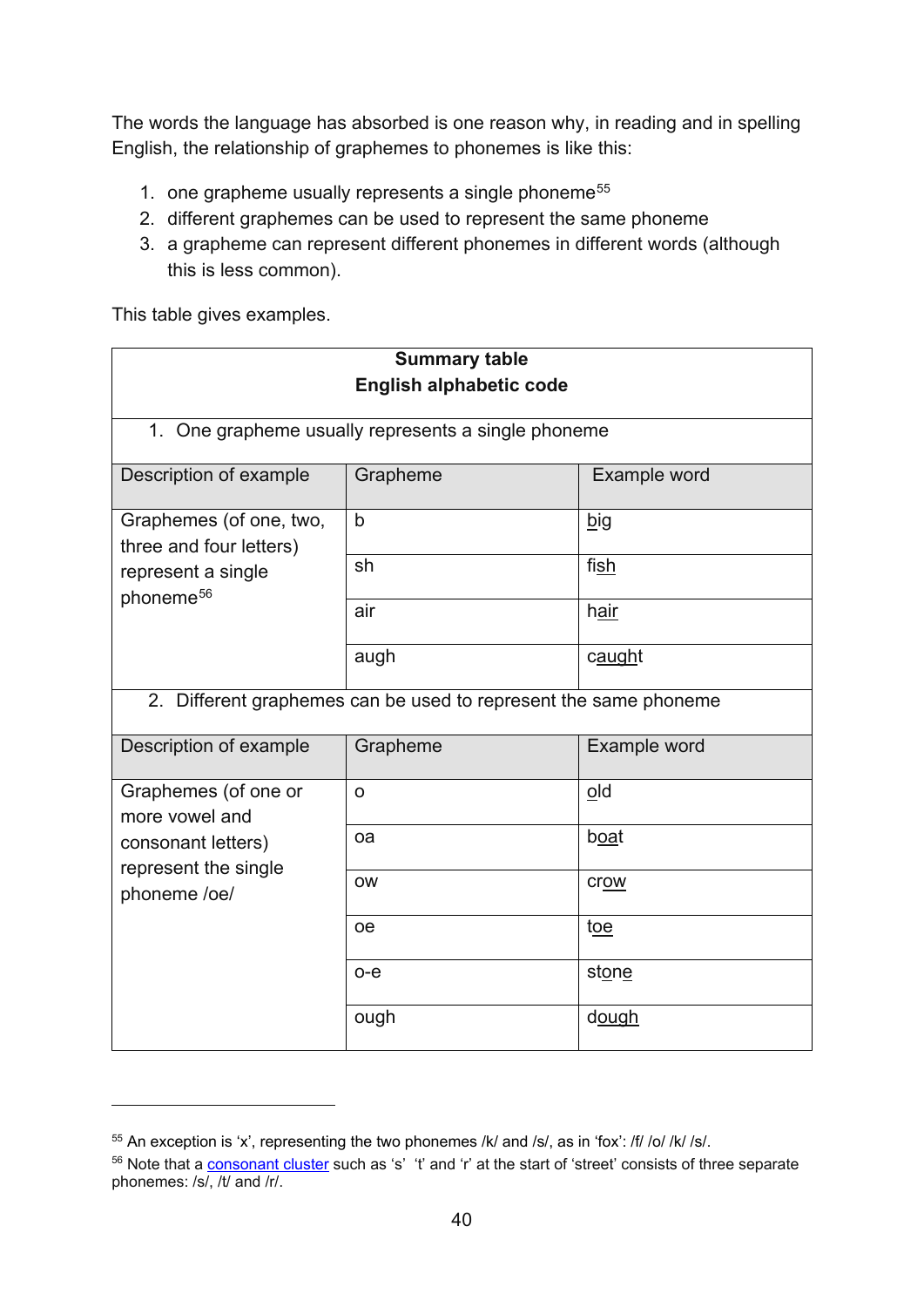|                                                                         | oh          | oh      |
|-------------------------------------------------------------------------|-------------|---------|
|                                                                         | eau         | plateau |
| 3. A grapheme can represent different phonemes in different words (less |             |         |
| common)                                                                 |             |         |
| Description of example                                                  | Grapheme    | Phoneme |
| The grapheme 'ea'<br>represents three different                         | <u>neat</u> | /ee/    |
| phonemes in three<br>unrelated words                                    | head        | /e/     |
|                                                                         | great       | /ae/    |

Phonics gives children the key to unlocking this alphabetic code for their reading and spelling. This is why teaching phonics for reading and spelling is a cornerstone of the programmes of study for English in the national curriculum.

Many publishers produce one or more alphabetic code charts for classroom display, illustrating the correspondences between phonemes and graphemes.

The appendices include an [alphabetic code chart](#page-86-0) (Appendix 4) for adults, listing the main phonemes in English, with example words.

## **Synthetic phonics**

Phonics is a body of knowledge that is necessary for children to learn to read and spell. Because of the complex alphabetic code of English, children are taught explicitly the correspondences between letters and sounds (graphemes and phonemes), as well as the skill of blending the individual sounds together to read. The term 'synthetic' phonics refers to the verb 'synthesise', meaning 'to combine'. The skill of segmenting words into their individual sounds is needed for spelling.

Word reading and spelling are 'reversible processes'.<sup>[57](#page-41-0)</sup> Reading involves blending sounds to say a whole word; spelling involves segmenting a whole word to identify the sounds in it.

Evidence shows that teaching phonics is the best way to teach children to read, e.g. the EEF considers phonics to be one of the most secure and best-evidenced areas

<span id="page-41-0"></span><sup>&</sup>lt;sup>57</sup> Rose J (2006). ['Independent review of the teaching of early reading: Final Report'](https://dera.ioe.ac.uk/5551/2/report.pdf) Department for Education and Skills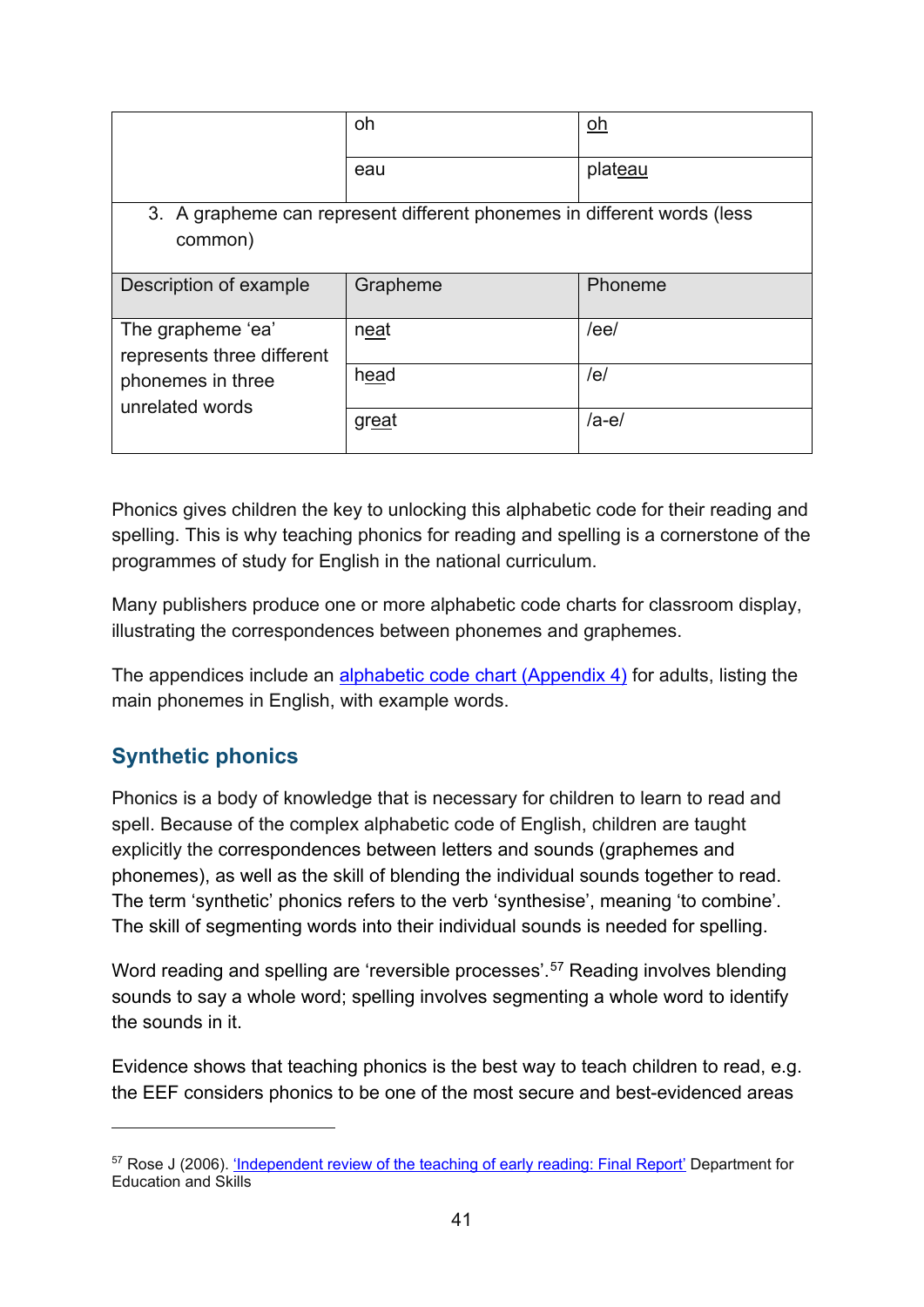of pedagogy, recommending all schools use a systematic approach to teaching it. There is convincing evidence of the value of systematic synthetic phonics (SSP), including the seven-year study by Johnston and Watson undertaken in Clackmannanshire, published in 2005, which has been especially influential in England. [58](#page-42-0)

In the United States, a seminal national study in 2000 described how:

… synthetic phonics programs produced stronger growth in reading than control programs in most of the different reader groups…

The impact was 'significantly greater for at-risk kindergartners and first graders'. The authors concluded that 'synthetic phonics programs were especially effective for younger, at-risk readers'.[59](#page-42-1) The same alphabetic code underlies reading and writing in English regardless of differences between children.

In England, the national curriculum requires maintained schools to teach reading using systematic phonics. $60$  When inspecting the curriculum, Ofsted's inspectors evaluate the extent to which the 'teaching [of] early reading and synthetic phonics is systematic and ensures that all children learn to read words and simple sentences accurately by the end of Reception'.<sup>[61](#page-42-3)</sup>

### **Decoding (word reading)**

To [decode words](#page-16-0) (page 16), children are taught to look at [graphemes](#page-106-0) in written words from left to right and to say each corresponding [phoneme](#page-107-0) in turn. Then they blend the phonemes to say the whole word.

Children:

- 1. see the written word 'cat'
- 2. say the corresponding three phonemes /k/ /a/ /t/
- 3. blend the three phonemes to say the word 'cat'.

<span id="page-42-0"></span><sup>58</sup> Johnston R. and Watson J (2005). 'The effects of synthetic phonics teaching on reading and spelling attainment: a seven year longitudinal study' Edinburgh: Scottish Executive Central Research Unit. Also see [https://educationendowmentfoundation.org.uk/evidence-summaries/teaching-learning](https://educationendowmentfoundation.org.uk/evidence-summaries/teaching-learning-toolkit/phonics/technical-appendix/)[toolkit/phonics/technical-appendix/](https://educationendowmentfoundation.org.uk/evidence-summaries/teaching-learning-toolkit/phonics/technical-appendix/)

<span id="page-42-1"></span><sup>59</sup> Shriver EK (2000). National Institute of Child Health and Human Development, NIH, DHHS. 'Report of the National Reading Panel: Teaching children to read: reports of the subgroups (00-4754)' Washington, DC: U.S. Government Printing Office

<span id="page-42-2"></span><sup>&</sup>lt;sup>60</sup> Department for Education (2013). 'The national curriculum in England. Framework document, [September 2013'](https://www.gov.uk/government/collections/national-curriculum) London: Department for Education

<span id="page-42-3"></span><sup>&</sup>lt;sup>61</sup> Ofsted (2021). 'School inspection handbook. Handbook for inspecting schools in England under [section 5 of the Education Act 2005'](https://www.gov.uk/government/publications/school-inspection-handbook-eif) Manchester: Ofsted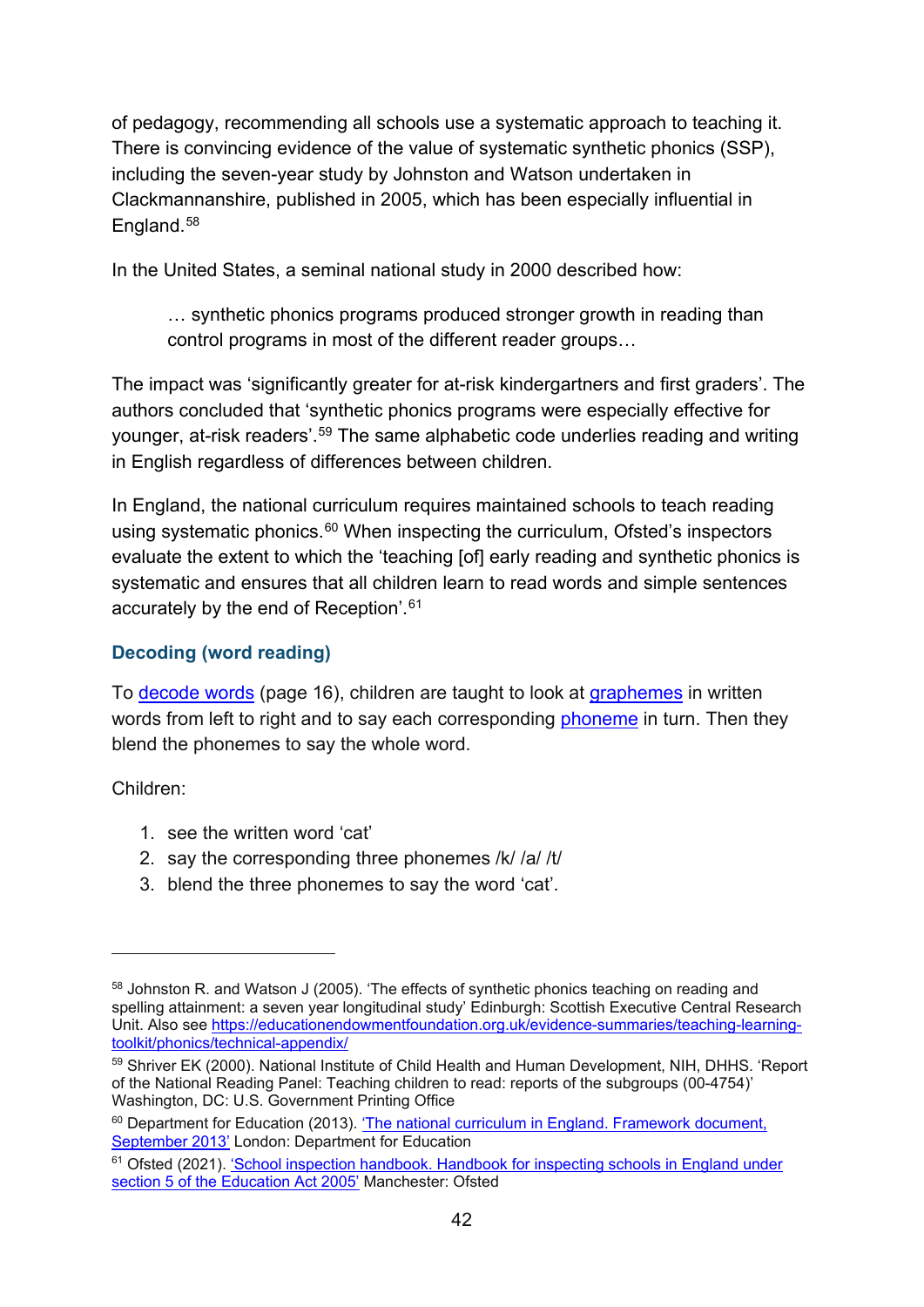### Children:

- 1. see the written word 'sheep'
- 2. say the corresponding three phonemes /sh/ /ee/ /p/
- 3. blend the three phonemes to say the word 'sheep'.

The pronunciation of some words might need tweaking once the sound has been pronounced. For example, a child reading 'mountain' for the first time might pronounce the 'ai' as a long sound, but then recognise they have heard the word and pronounce it more naturally.

Many children need extra support to blend words with [consonant clusters,](#page-105-1)

particularly when they occur at the start of words. Consonant clusters (also known as 'adjacent consonants' or 'consonant blends') consist of separate phonemes and children should be taught to pronounce each one before blending them.

| <b>Example word</b> | <b>Phonemes in</b><br>word (total) | <b>Phonemes in consonant cluster</b> |
|---------------------|------------------------------------|--------------------------------------|
| s-p-i-n             | 4                                  | $ s $ /p/                            |
| c-l-u-m-p           | 5                                  | /c/ /l/ and /m/ /p/                  |
| ch-o-m-p            | 4                                  | $/m/$ /p/                            |
| s-p-l-a-sh          | 5                                  | $ s $ $ p $ $ l $                    |
| s-t-r-ee-t          | 5                                  | $ s $ /t/ /r/                        |
| th-r-ee             | 3                                  | $/th/$ /r/                           |
| f-l-air             | 3                                  | $/f/$ /l/                            |

To support children to blend phonemes into words, it helps if teachers pronounce the sounds as purely and clearly as possible (see [Appendix 5: Pronouncing phonemes\)](#page-89-0). SSP programmes provide guidance.

## **Encoding (spelling)**

To encode words, children are taught to identify the phonemes in spoken words first. This is also referred to as 'segmenting' spoken words. Then they write the graphemes that represent the phonemes.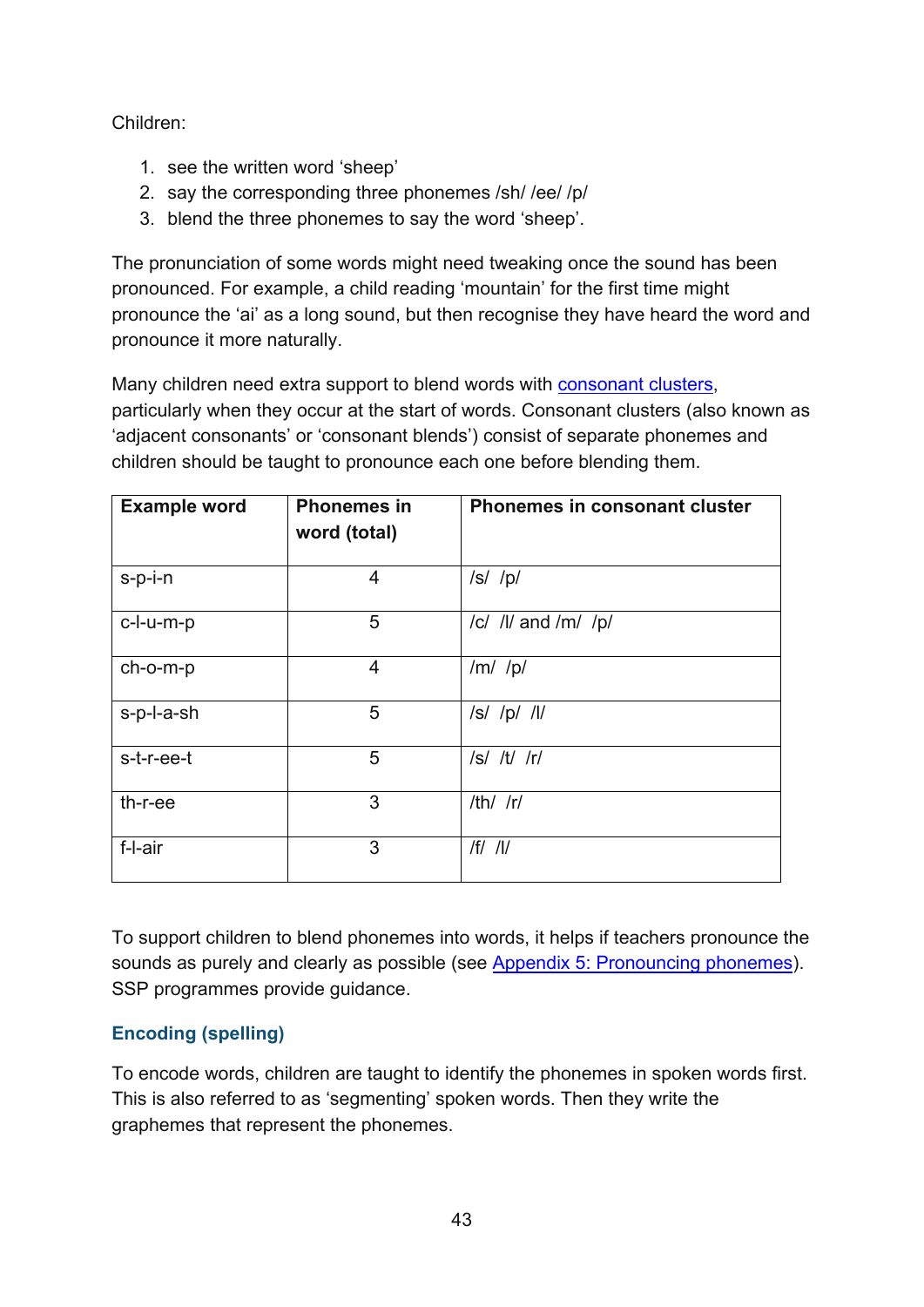Children:

- 1. hear the spoken word 'dog'
- 2. say 'dog'  $-$  /d/ /o/ /g/
- 3. write the three corresponding graphemes 'd', 'o', 'g' to spell the word 'dog'.

Children:

- 1. hear the spoken word 'goat'
- 2. say 'goat'  $-$  /g/ /oe/ /t/
- 3. write the three corresponding graphemes, 'g', 'oa', 't' to spell the word 'goat'.

It is more difficult for children to spell 'goat' than 'dog', because the sound /oe/ has different common spellings from which they must choose.

Children learn to read more quickly than they learn to spell correctly. This is why their progress in reading must not be held back by whether or not they can spell accurately. The national curriculum also says that reading and spelling should be taught alongside one another, 'so that pupils understand that they can read back words they have spelt'.<sup>[62](#page-44-0)</sup>

The more graphemes children learn to read and write, the more words they will be able to read and spell, and, as they decode unfamiliar words, they encounter new vocabulary.

Young readers encounter words that they have not seen before much more frequently than experienced readers do, and they may not know the meaning of some of these. Practice at reading such words by sounding and blending can provide opportunities not only for pupils to develop confidence in their decoding skills, but also for teachers to explain the meaning and thus develop pupils' vocabulary.[63](#page-44-1)

Phonics continues to play an important role in spelling, even after key stage 1, because 'teachers should still draw pupils' attention to GPCs that do and do not fit in with what has been taught so far' in terms of spelling.<sup>[64](#page-44-2)</sup>

<span id="page-44-0"></span> $62$  Department for Education (2013). 'The national curriculum in England. Framework document, [September 2013'](https://www.gov.uk/government/collections/national-curriculum) London: Department for Education

<span id="page-44-1"></span><sup>&</sup>lt;sup>63</sup> Department for Education (2013). 'The national curriculum in England. Framework document, [September 2013'](https://www.gov.uk/government/collections/national-curriculum) London: Department for Education

<span id="page-44-2"></span><sup>&</sup>lt;sup>64</sup> Department for Education (2013). 'The national curriculum in England. Framework document, [September 2013'](https://www.gov.uk/government/collections/national-curriculum) London: Department for Education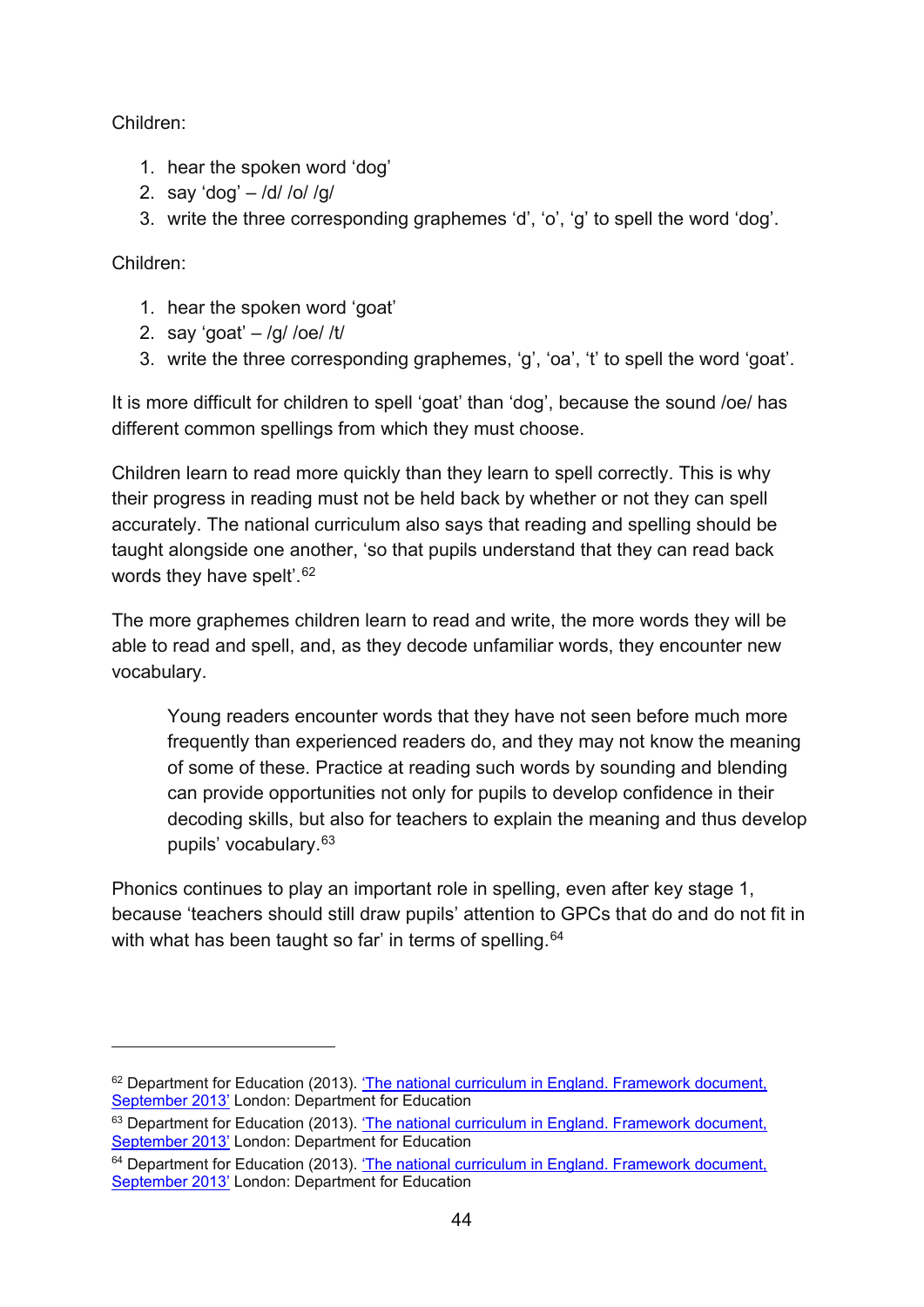As they are taught to spell, children have opportunities to practise writing the letters they have been shown how to form.

## **Systematic synthetic phonics (SSP) programmes**

Synthetic phonic programmes have one thing in common: they teach children GPCs, to blend phonemes into spoken words and segment spoken words into phonemes. However, programmes use programme-specific systems and terminology such as actions, mnemonics, prompts, key words and routines to teach knowledge and skills. It is important not to confuse children by mixing material from different programmes or across different classrooms – hence the phrase 'fidelity to the programme'. For example, one programme might use the term ['split digraph'](#page-110-0), while another might refer to 'magic e' for the same vowel GPC in a word such as 'late'.

### **Teaching grapheme-phoneme correspondences (GPCs)**

Programme writers select which GPCs they are going to prioritise for teaching, as well as their order, so that the GPCs generate the most words at each stage of the programme.

Most programmes start with a simple code: approximately one grapheme for each of the 44 or so phonemes (maybe including a few common alternative spellings such as 'c', 'k' and 'ck' for the sound /k/).

A complex code follows, starting with the most common alternative graphemes. As the programme introduces more graphemes, the number of words a child can read increases rapidly.

Some programmes continue to teach phonics for spelling, once children can read, including teaching further [morphemes,](#page-107-1) as well as GPCs.

### **Common exception words**

Programmes include a few common [exception words](#page-104-3) to enable children to read texts. These words are kept to a minimum in the early stages, for example:

said to was I the me no of all he you they she we are my be some so were go no

The national curriculum refers to these as 'common exception words' (sometimes referred to as 'tricky words'), because they contain GPCs that are unusual or have not yet been taught. Children are taught to read and spell these by noting the part that is an exception to what they have been taught so far. For example, in the word 'said', 's' and 'd' correspond to the phonemes /s/ and /d/ as usual, but 'ai' corresponds to the phoneme /e/, which is unusual.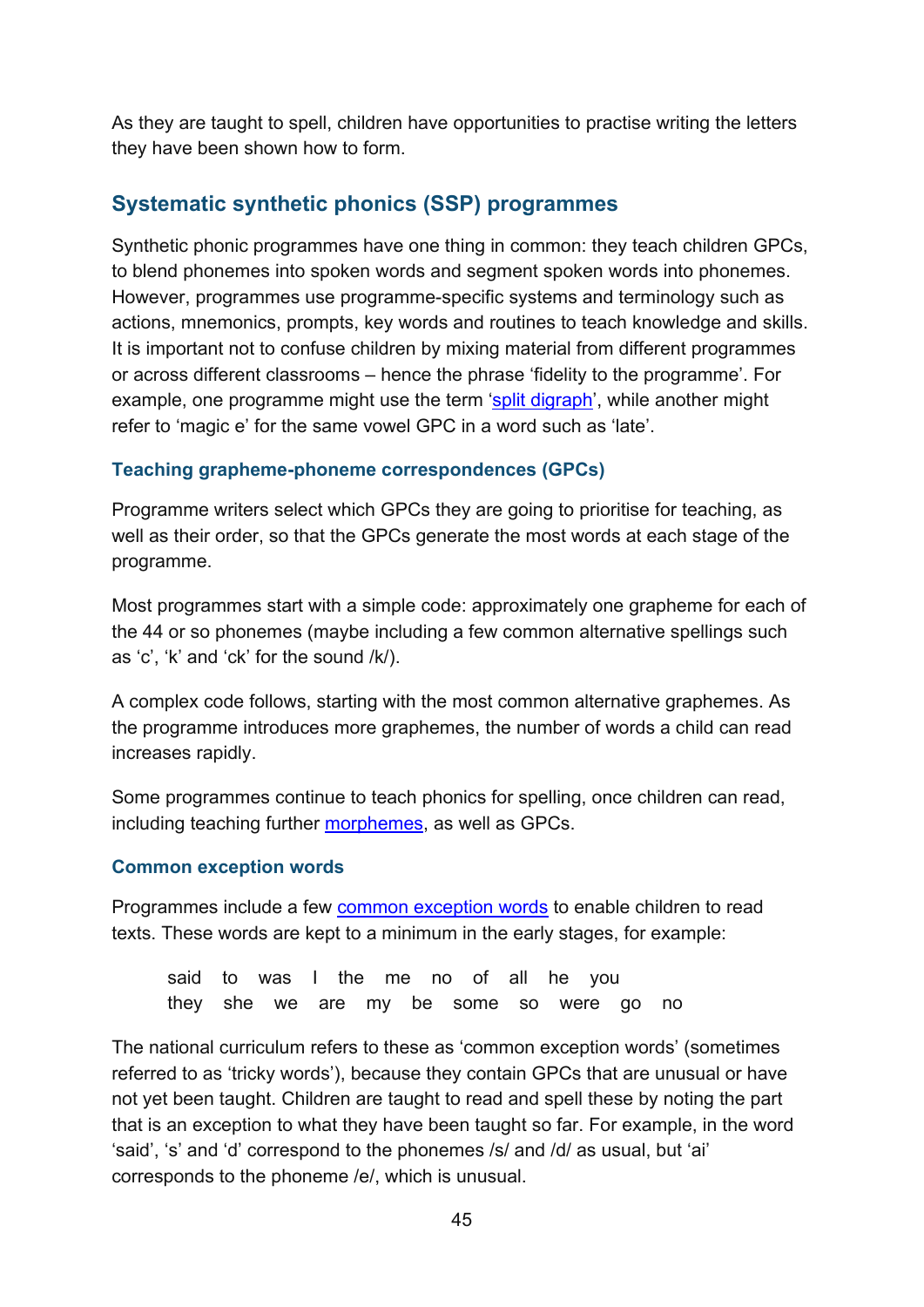#### **High frequency words**

Children should not be asked to learn lists of high frequency words. They can read most of these in the usual way, by saying the sounds and blending them, when they have learnt the GPCs in the words, e.g. 'mum' and 'came'. Synthetic phonics programmes teach others systematically as exception words, e.g. 'said' and 'to'.

#### **Capital and lower-case letters**

Programmes teach that each lower-case letter has a corresponding capital letter; they share the letter name and represent the same sound. Children are taught, for example, that both 'a' and 'A' are called /ae/ and are pronounced /a/. Some programmes teach the names of letters only once children have learnt to say the sounds.

#### <span id="page-46-1"></span>**'Decodable' books and texts**

Experienced readers can decode the specialist words in a book about advanced physics, even if they cannot understand them. However, most texts are not decodable for children who are beginning to learn to read.

The national curriculum says that pupils should be taught to:

… read aloud accurately books that are consistent with their developing phonic knowledge and that do not require them to use other strategies to work out words.[65](#page-46-0)

This is why schools should invest in books that have been carefully structured in cumulative steps for children learning to read, so that they can decode every word as their knowledge of the alphabetic code increases. These books are often referred to simply as 'decodable' books.

<span id="page-46-0"></span><sup>&</sup>lt;sup>65</sup> Department for Education (2013). 'The national curriculum in England. Framework document, [September 2013'](https://www.gov.uk/government/collections/national-curriculum) London: Department for Education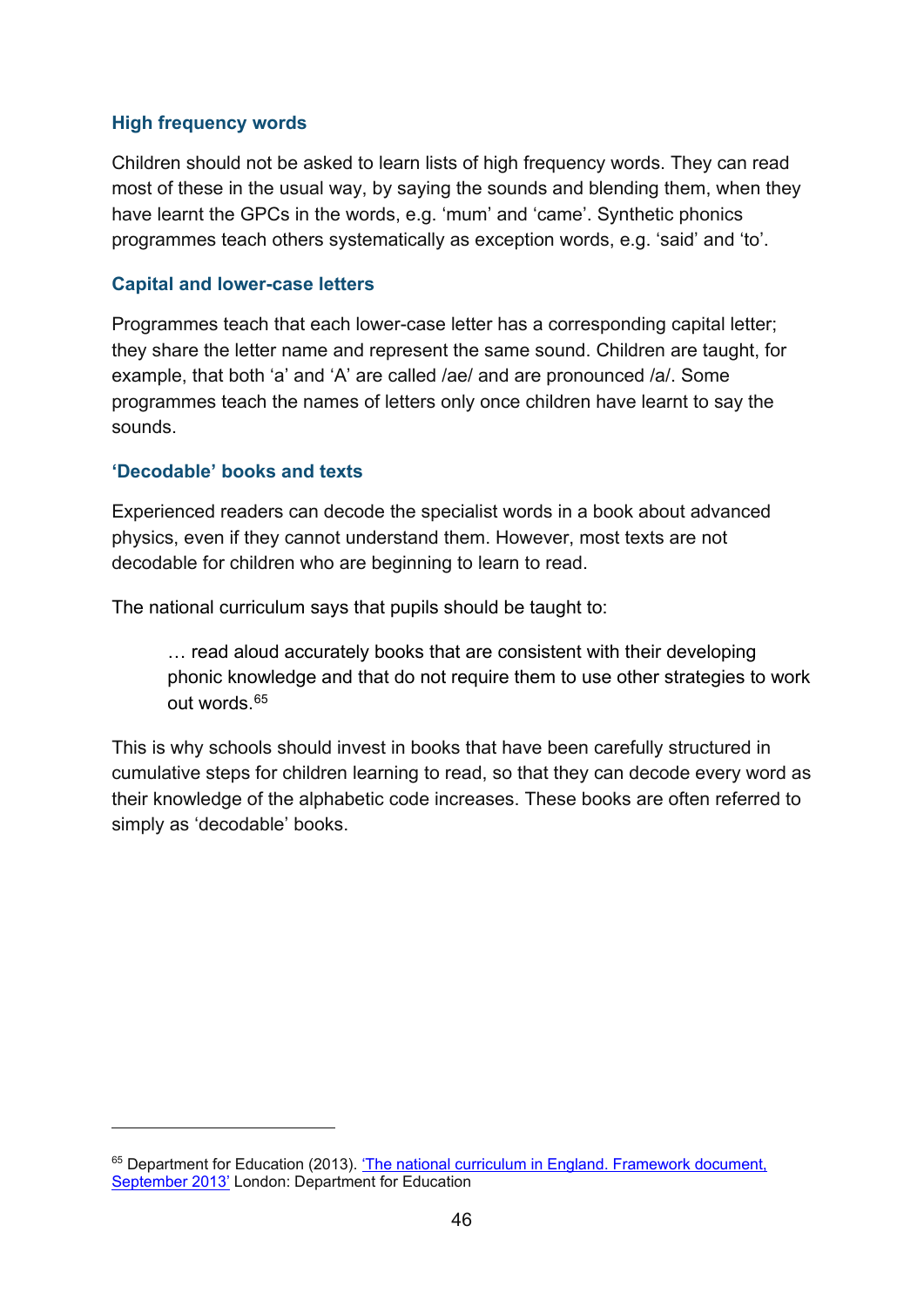## **Audit: Principles underpinning the teaching of phonics**

|                                       | <b>Current practice</b> |
|---------------------------------------|-------------------------|
| Teachers understand the nature of the |                         |
| English alphabetic code.              |                         |
| Teachers understand the principles    |                         |
| underpinning a programme of synthetic |                         |
| phonics.                              |                         |
| Actions to be taken (by term)         |                         |
|                                       |                         |
|                                       |                         |
|                                       |                         |
|                                       |                         |

# **Teaching a systematic programme**

Daily phonics sessions should begin as soon as children start their Reception year. Learning to read and write letters develops [phonemic awareness](#page-108-0) rapidly. It seems easier for children to identify phonemes in words when they know how they correspond to letters, because letters provide visible and concrete symbols for sounds.<sup>[66](#page-47-0)</sup>

Phonics sessions might be only ten minutes long in the first few days. However, by the end of Reception children will need about an hour a day to consolidate previous learning, learn new content and practise and apply what they have learnt, maybe split into different sessions for different activities.

High-quality class or group teaching is an efficient and effective way of ensuring good progress for the majority of children, 'given the expense and impracticality of

<span id="page-47-0"></span><sup>&</sup>lt;sup>66</sup> Some evidence supports using letters from an early stage, including 'PA [phonemic awareness] instruction with letters produced larger effects on PA and reading than instruction without letters ', Ehri LC and others (2001). 'Phonemic awareness instruction helps children learn to read: Evidence from [the National Reading Panel's meta-analysis'](https://www.researchgate.net/publication/230852982_Phonemic_Awareness_Instruction_Helps_Children_Learn_to_Read_Evidence_From_the_National_Reading_Panel%27s_Meta-Analysis) Reading Research Quarterly: volume 36, number 3, page 255. Also see Johnston R and Watson J (2004). 'Accelerating the development of reading, spelling and phonemic awareness skills in initial readers' Reading and writing: an interdisciplinary journal: volume 17, number 4, pages 327–357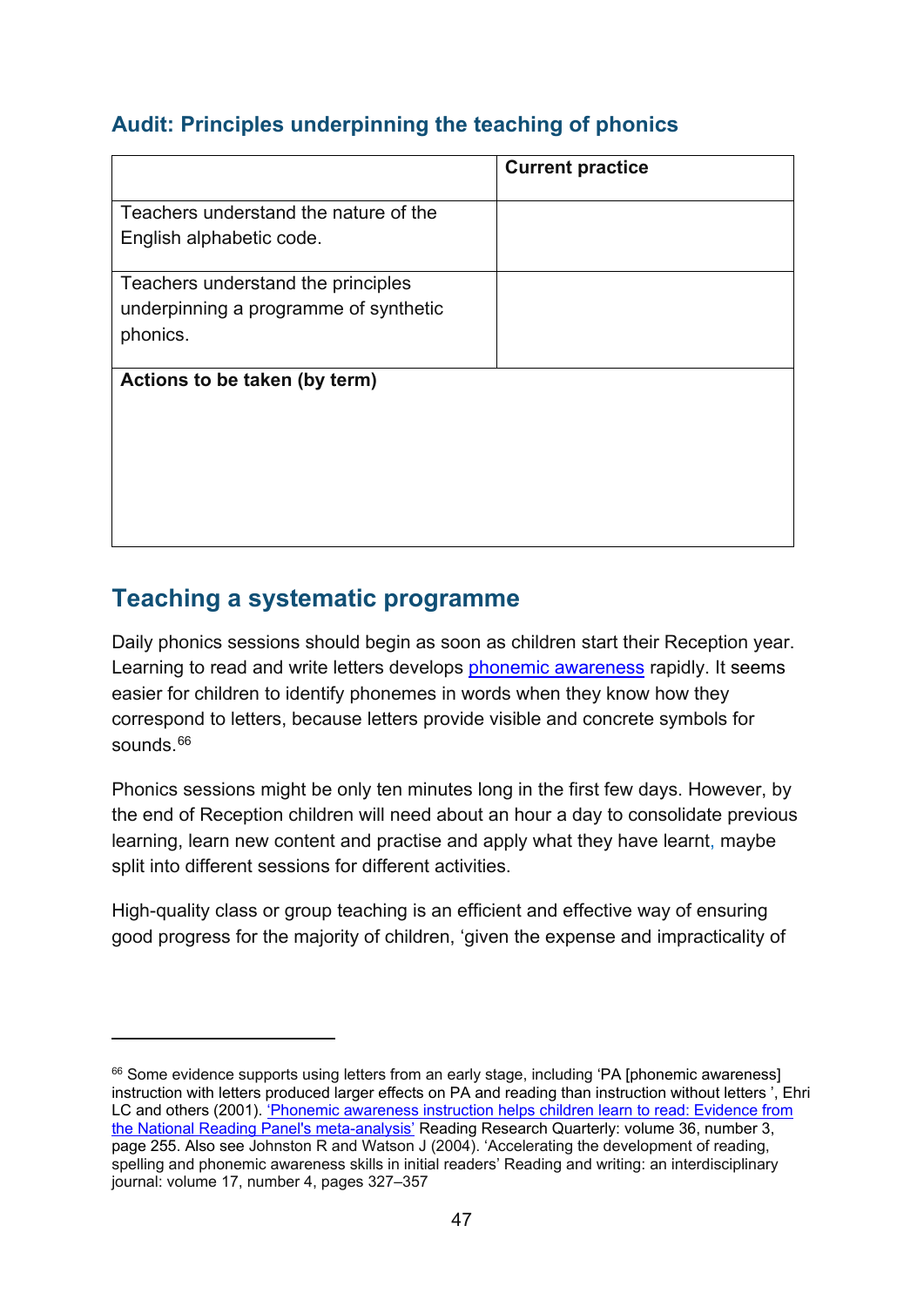delivering instruction individually'.[67](#page-48-0) This should not undermine, however, the value of one-to-one or small-group support for the few children who need extra help to [keep up](#page-66-0) (page 66).

When teachers are engaging and motivating, children mirror their teacher's mood and attitude, pay attention and enjoy learning. Teachers should:

- be clear about objectives for any session and make sure that the children understand them (e.g. 'By the end of this week you will all be able to read these sounds; today we are learning the first one.')
- expect all children to participate throughout phonics sessions, for example by using 'call and response'
- make the most of the time for teaching and use activities that maximise the number of words children read and spell
- make sure that children practise using the knowledge they have been taught in previous lessons until they can use it automatically, thus freeing up their capacity to learn new knowledge
- support the children to connect the new knowledge with their previous learning
- demonstrate new learning in bite-sized chunks
- ensure children are given opportunities to apply what they have learnt
- praise the children for working hard and paying attention, being specific about what they have done well
- use assessment to determine next steps clearly, including identifying children who might need immediate extra support.<sup>[68](#page-48-1)</sup>

# **Direct teaching**

All children should take part in high-quality phonics sessions. For some of the time, the teacher should teach directly. All the children should participate by listening and responding, and by practising and applying what they are learning.

For reading, children should:

- revise GPCs taught in earlier sessions
- be taught new GPCs
- practise reading words containing those GPCs

<span id="page-48-0"></span> $67$  Ehri LC and others (2001). 'Systematic phonics instruction helps students learn to read: Evidence from the National Reading Panel's meta-analysis' Review of Educational Research: volume 71, number 3, pages 393–447

<span id="page-48-1"></span><sup>&</sup>lt;sup>68</sup> Ofsted (2021). 'School inspection handbook. Handbook for inspecting schools in England under [section 5 of the Education Act 2005'](https://www.gov.uk/government/publications/school-inspection-handbook-eif) Manchester: Ofsted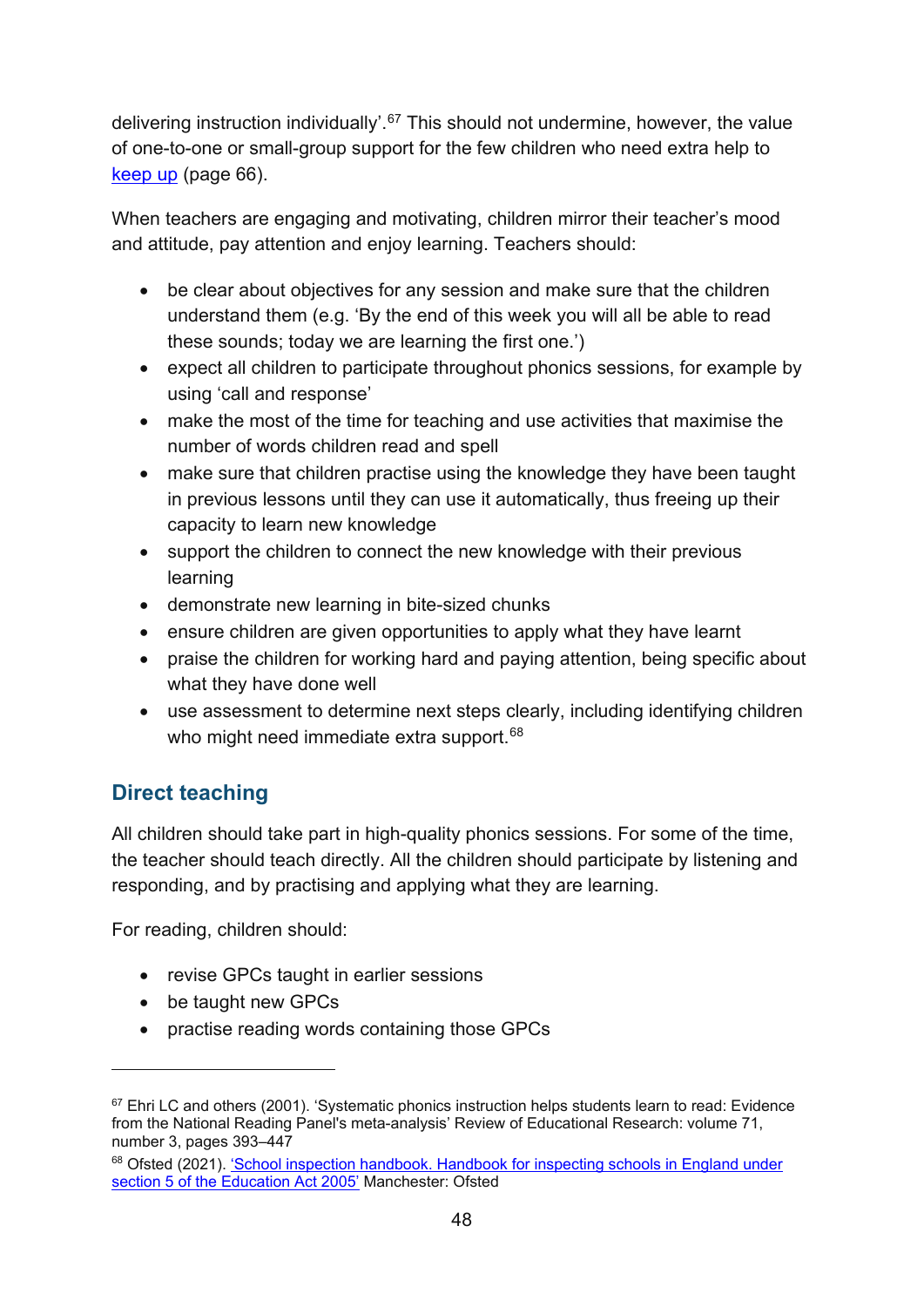- be taught how to read common exception words
- practise reading 'decodable' phrases, sentences and books that match the GPCs and exception words they already know.

For writing (spelling and handwriting), children should:

- practise segmenting spoken words into their individual sounds
- choose which letter or letters to represent each sound
- practise a correct pencil grip
- be taught the correct start and exit points for each letter, which should not include 'lead-in' strokes from the line (see below)
- respond to dictation from the teacher, practising writing words in sentences that include only the GPCs and exception words they have learnt.

Dictation is a vital part of a phonics session. Writing simple dictated sentences that include words taught so far gives children opportunities to practise and apply their spelling, without their having to think about what it is they want to say.

At other times, the children should be given tasks that allow them to practise and apply what they have been taught to read and write independently, while the teacher identifies and helps those who need more support.

A systematic programme is essential for teaching phonics. Opportunities sometimes arise, however, to teach more. When that happens, teachers can respond naturally and briefly. For example, after teaching that /j/ is represented with 'j', George might say that his name has the same sound but no 'j'. The teacher could praise his careful listening and show him how 'ge' in his name represents /j/.

## **Handwriting**

Learning to form letters and spell words requires considerable effort and attention. Schools, therefore, should consider the advantages to children of delaying the teaching of joined handwriting. Nearly all the headteachers in the schools Ofsted visited for its 'Bold beginnings' survey did not teach a cursive or pre-cursive script in Reception. They told inspectors that they believed:

… it slowed down children's writing, at a point when they already found manual dexterity tricky and the muscles in their shoulders, arms and hands were still developing.<sup>69</sup>

<span id="page-49-0"></span><sup>&</sup>lt;sup>69</sup> Ofsted (2017). 'Bold beginnings: The Reception curriculum in a sample of good and outstanding [primary schools'](https://www.gov.uk/government/publications/reception-curriculum-in-good-and-outstanding-primary-schools-bold-beginnings) Manchester: Ofsted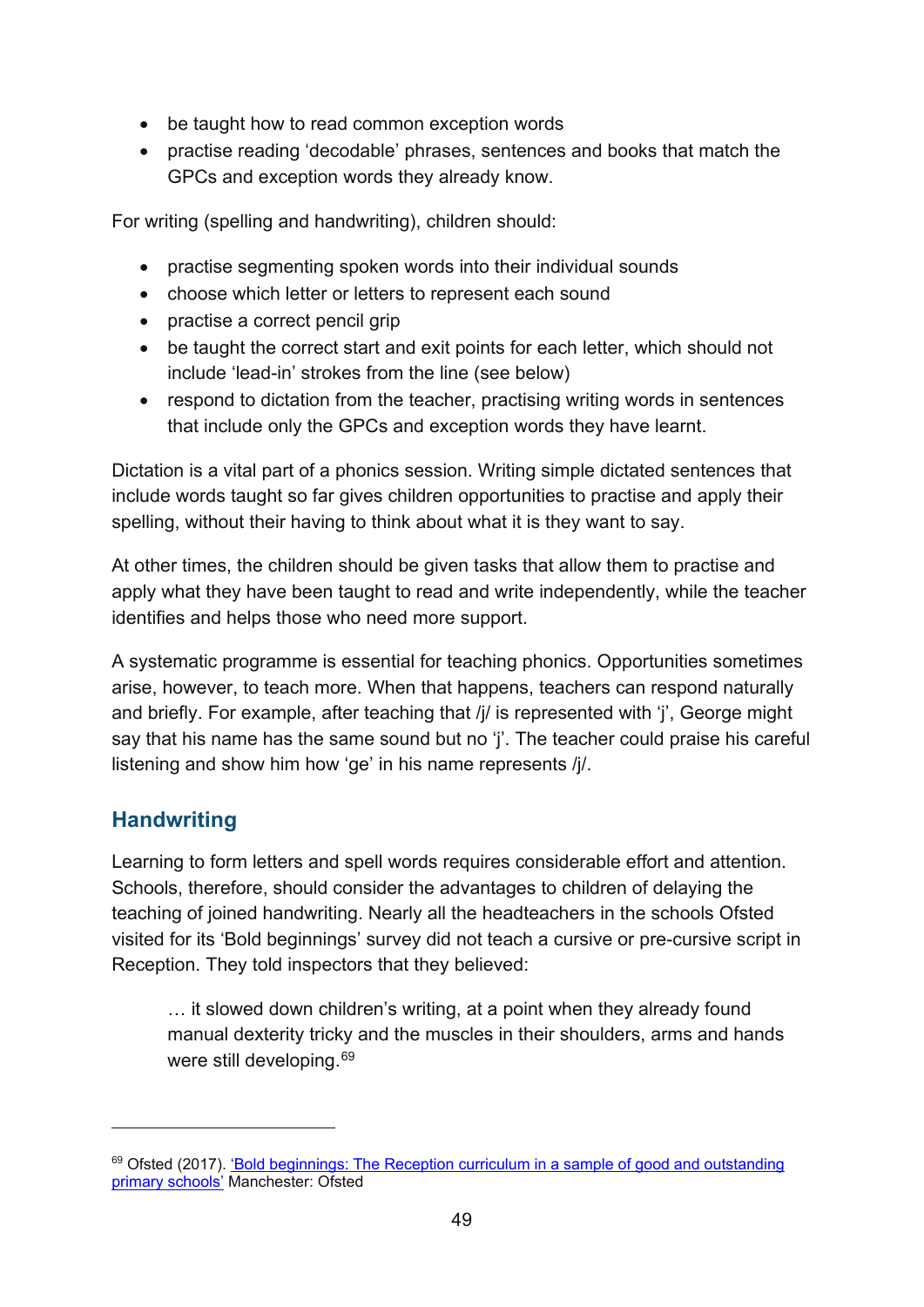## **Written composition**

Children's writing generally develops at a slower pace than their reading. Before they can write independently in a way that can be read by others, they need to know:

- what they want to say
- how to identify sounds in words
- at least one way to spell each of the sounds of English
- how to form letters

With plenty of practice in writing from dictation, children will find it easier to write independently. Then they can begin to write down their ideas. However, expecting children to write at length early on results in cognitive overload and might damage their motivation to write, both at this stage and later. Extra time for writing is unnecessary at this early stage.

At first, teachers should support children to compose sentences out loud, without requiring them to write. As their spelling develops, they can begin to write sentences using the GPCs they have been taught so far, spelling some words in a phonically plausible way, even if sometimes incorrectly, for example: 'me and my frens went in a cafai and had caix'.

As children's knowledge of the alphabetic code increases, teachers should encourage correct spelling.

## **Resources**

Well-organised teaching spaces allow children to focus on what they are learning.<sup>[70](#page-50-0)</sup> Resources for children to refer to should be in a place where they can find or see them easily.

Phonics should be taught in a quiet space. Children need to have the best chance to hear clearly and pay attention, because extraneous noise hinders their progress. Researchers have also found that highly decorated walls in primary schools undermine children's ability to concentrate and absorb teachers' instructions.<sup>[71](#page-50-1)</sup>

<span id="page-50-0"></span> $70$  Fisher AV and others (2014). 'Visual environment, attention allocation, and learning in young children: when too much of a good thing may be bad' Association for Psychological Science: volume 25, issue 7

<span id="page-50-1"></span><sup>71</sup> Burnet K (2014). ['Study Shows Classroom Decor Can Distract From Learning'](https://www.wesa.fm/education/2014-06-02/study-shows-classroom-decor-can-distract-from-learning)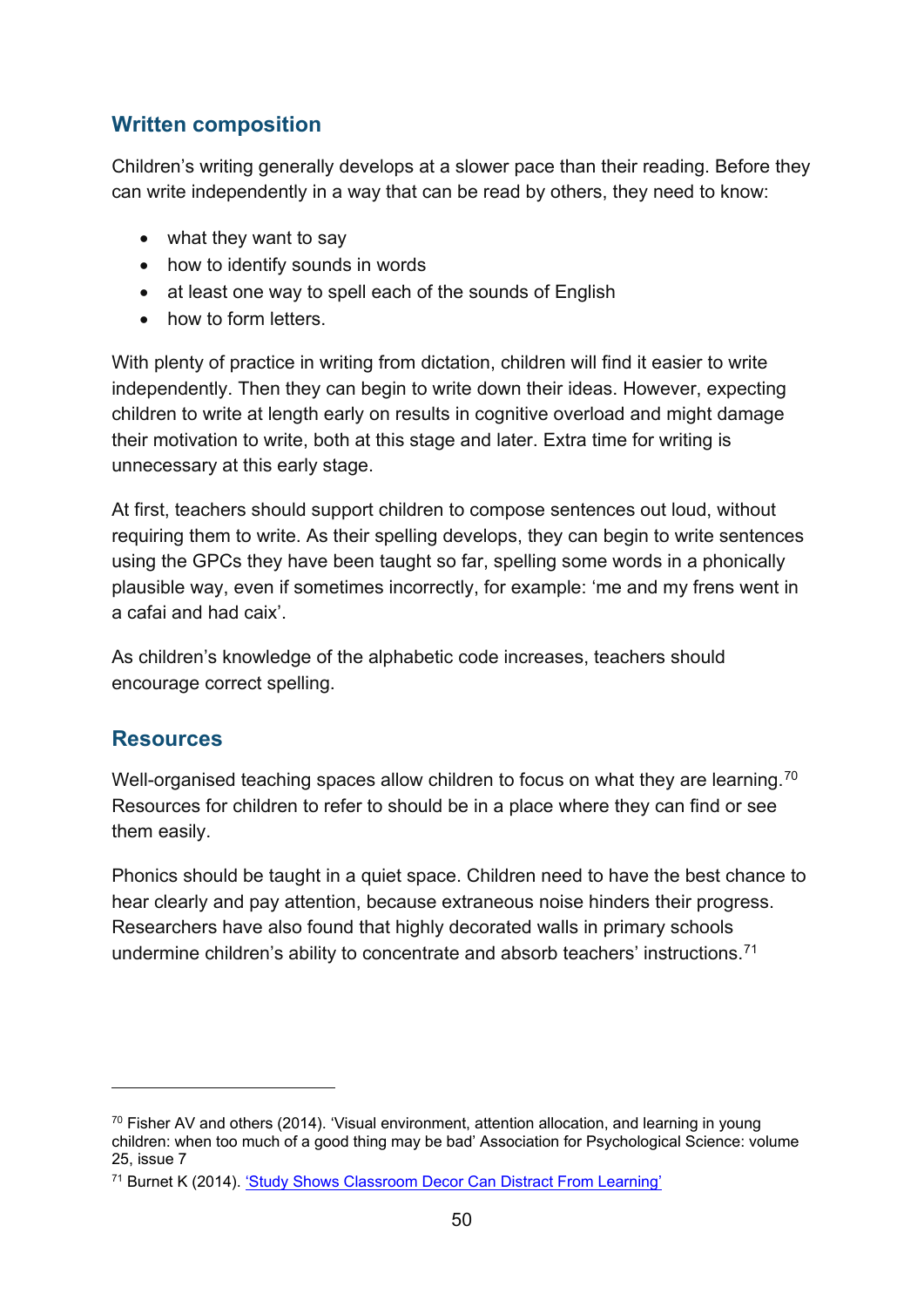A large carpet close to the teacher enables young children to sit easily during direct teaching, while tables and chairs allow them to sit and write properly, without balancing materials on their laps.

Letter cards, friezes and posters showing GPCs should match the phonic programme the school has chosen.

## **'Decodable' books and texts for children to read**

A systematic phonics programme includes sufficient 'decodable' books or texts, so that children can practise, at school and at home, their increasing knowledge of GPCs and their blending skill in meaningful contexts.

'Decodable' books and other texts make children feel successful from the very beginning. They do not encounter words that include GPCs they have not been taught. If an adult is not present, they are not forced to guess from pictures, the context, the first letters of a word or its shape (see [Appendix 6: Decodable texts](#page-91-0) for examples). 'Decodable' books and texts that children read should run alongside or a little behind the teaching of the GPCs, so that they always feel a sense of achievement when they are asked to read such books.[72](#page-51-0)

It is important that children practise their reading with 'decodable' books or texts. They speed up the time they need to gain sufficient accuracy to read a wide range of children's literature. It is helpful, therefore, if teachers explain to families how they can help their children to read such books when they bring them home.

### **Organising 'decodable' books**

Ofsted has reported that in some schools visited for its 'Bold beginnings' survey:

… developing children's reading accuracy was hindered by the way [the schools] organised their reading books into bands. These schools mixed a range of reading schemes, bought at various times, many of which used different approaches to the teaching of reading. Inspectors found that this did not ensure that children read books at the right level of difficulty.[73](#page-51-1)

So that beginner readers read books at the right level of difficulty, teachers should make sure their organisation of the books matches exactly the order in which GPCs are introduced in the programme. For example, a book that includes the word 'play'

<span id="page-51-1"></span><span id="page-51-0"></span> $72$  Programmes might also provide other written material (such as simple sentences) that reflects this. <sup>73</sup> Ofsted (2017). 'Bold beginnings: The Reception curriculum in a sample of good and outstanding [primary schools'](https://www.gov.uk/government/publications/reception-curriculum-in-good-and-outstanding-primary-schools-bold-beginnings) Manchester: Ofsted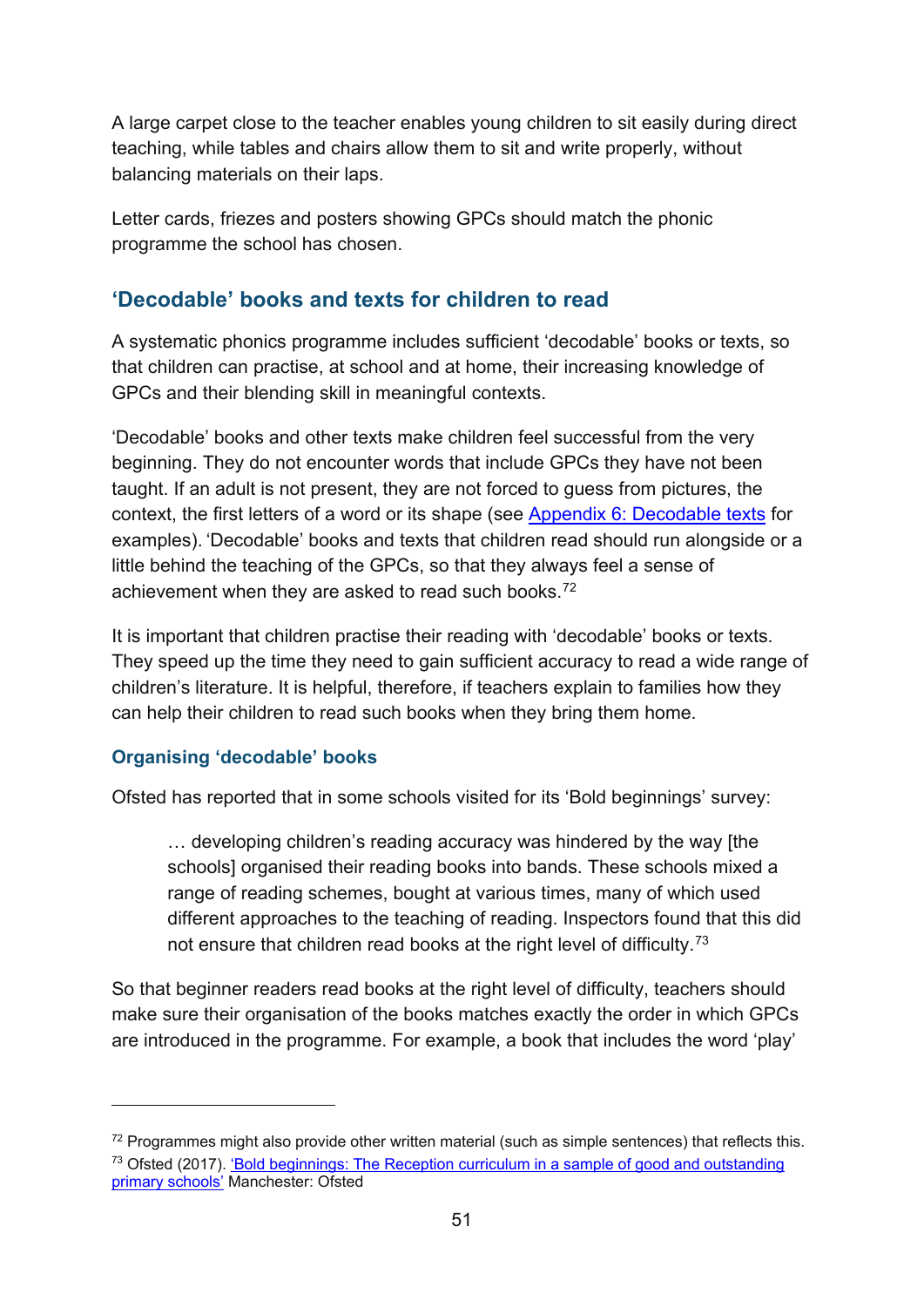should be placed so that children are not asked to read it until the digraph 'ay' has been taught.

## **Activities that can hinder learning**

If children do not practise reading and writing enough, they fail to make sufficient progress. Activities must be high quality, practical, efficient and focused on the main goal – reading and spelling using phonics.

Children enjoy well-designed activities that focus on phonics. They feel successful and recognise that they are learning to read and write.

### **Examples of activities that can hinder learning**

Activities such as painting, colouring, modelling, playing in the sand and water tray are valuable for developing language, knowledge, cooperative play, fine motor skills, imagination and creativity. Using them as vehicles for practising phonics not only takes away the integrity of the activities but also does not provide sufficient practice in word reading, for example, when 'fishing' for words in a water tray, or painting or making models of letters.

A failure to make sure that all children are participating fully can hinder learning by limiting the amount of time for practice. For instance, sometimes only one child practises reading while the others are expected only to watch and listen without otherwise joining in. Other similar examples include:

- asking one child to write on the board while others watch
- asking children to take turns to read letters and words
- taking feedback from individual children
- playing games that involve turn-taking, e.g. 'Phonic Bingo' or 'What's in the box?'

Some practices may confuse children, make it more difficult than necessary for them to learn or discourage them, such as when the teacher:

- asks children to write independently, before they have the necessary skills: they do not know how to do it
- corrects spelling without appreciating that a child has identified a sound correctly, but not the correct grapheme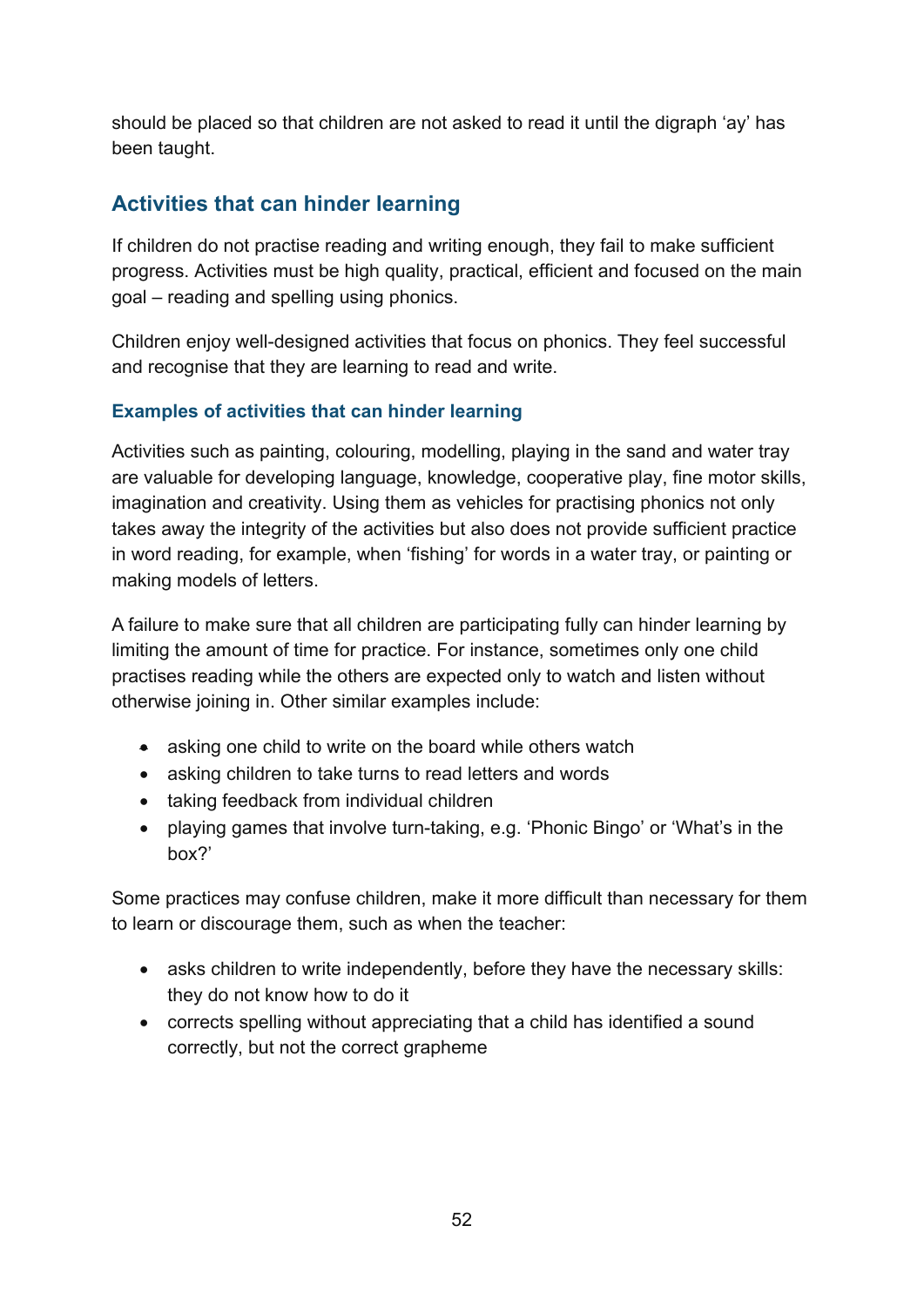- demonstrates phonically plausible but incorrect spellings: the danger is the children may remember the wrong spelling<sup>[74](#page-53-0)</sup>
- asks children to identify and count sounds in a spoken word after reading it: identifying sounds in a spoken word is important for spelling but not for reading
- tells a story about a sound or letter with so much detail that children focus on the story more than on what they need to learn.

Poor classroom routines can also get in the way of learning, especially when:

- routines and activities change frequently and too much time is lost in explanations
- children are seated where they cannot see the teacher's face or resources and therefore cannot pay full attention
- children are not shown how to use the classroom's posters and charts for support when they are reading and spelling
- displays about reading and writing are overly elaborate so that children cannot use them effectively
- posters and charts other than from the school's selected phonics programme are used to decorate the classroom.

Finally, sitting on the floor and writing on a mini-whiteboard does not help children learn to hold a pencil and form letters correctly. To write, they should sit comfortably on a chair at a table. Using a whiteboard also means there is no paper record of the work, for the child, the teacher, or the parent.

The report of the Rose Review drew attention to 'weak practice in schools that were otherwise generally effective in teaching phonic work' and stressed the need for 'vigilance in ensuring consistently high quality'.[75](#page-53-1)

<span id="page-53-0"></span> $74$  An adult who knows how to spell should not show children spellings that are phonically plausible but incorrect, even if simply demonstrating to them.

<span id="page-53-1"></span><sup>&</sup>lt;sup>75</sup> Rose J (2006). ['Independent review of the teaching of early reading: Final Report'](https://dera.ioe.ac.uk/5551/2/report.pdf) Department for Education and Skills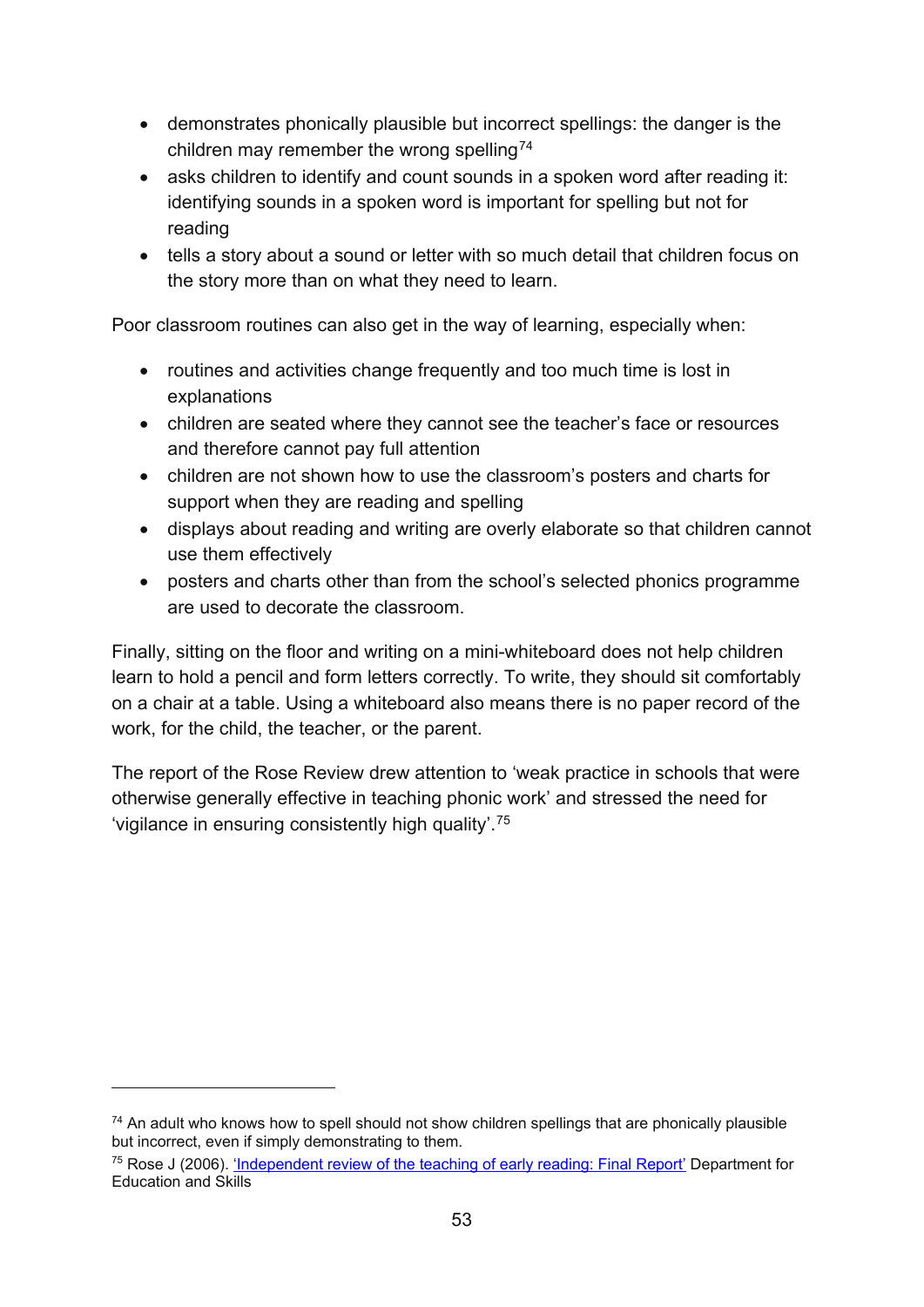# **Audit: Teaching a systematic programme**

|                                                                                                                                                                | <b>Current practice</b> |
|----------------------------------------------------------------------------------------------------------------------------------------------------------------|-------------------------|
| The school has adopted a systematic<br>synthetic phonics (SSP) programme.                                                                                      |                         |
| Direct teaching of phonics takes place every<br>day for all children from the start of the<br>Reception year.                                                  |                         |
| Interactive lessons ensure all children<br>participate fully.                                                                                                  |                         |
| Children are taught correct letter formation<br>and practise it daily.                                                                                         |                         |
| Children are given tasks that allow them to<br>practise and apply what they have been<br>taught.                                                               |                         |
| Children practise reading only with books<br>that are decodable for them at that stage of<br>their learning.                                                   |                         |
| Children read a decodable book or other<br>decodable text most days.                                                                                           |                         |
| Resources are organised effectively.                                                                                                                           |                         |
| The organisation of books matches the<br>order in which the phonics programme<br>introduces grapheme-phoneme<br>correspondences (GPCs) and exception<br>words. |                         |
| Enough books are available at each stage of<br>the phonics programme for children to<br>practise reading.                                                      |                         |
| Teachers are aware of activities that might<br>hinder children's progress in learning to read<br>and write.                                                    |                         |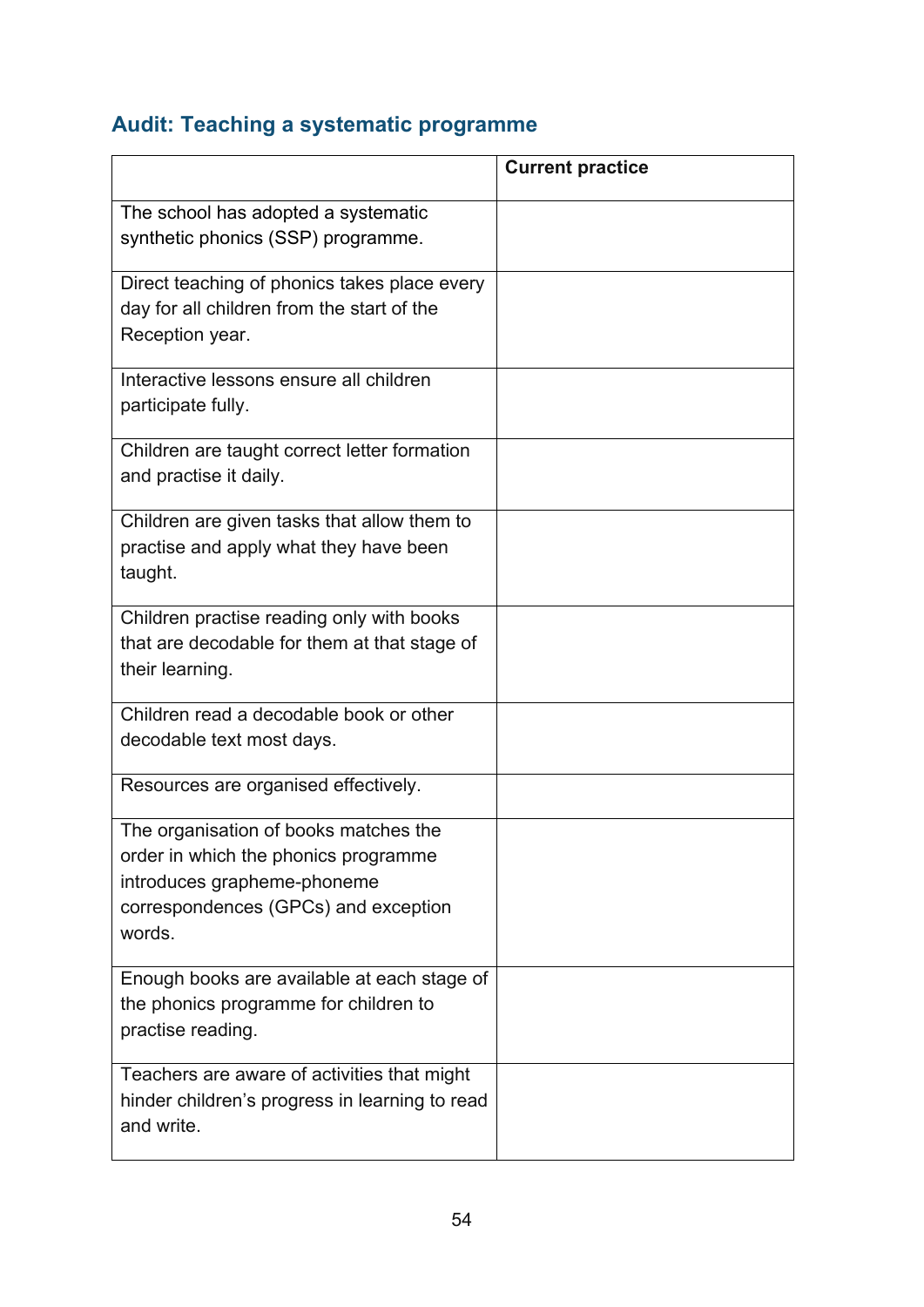| Parents are informed about the phonics     |  |
|--------------------------------------------|--|
| programme: what is taught; how they could  |  |
| provide extra practice to develop accuracy |  |
| and fluency; how the school will support   |  |
| children to keep up from the start through |  |
| extra practice.                            |  |
|                                            |  |
|                                            |  |
| Actions to be taken (by term)              |  |
|                                            |  |
|                                            |  |
|                                            |  |
|                                            |  |
|                                            |  |

# <span id="page-55-0"></span>**Children with special educational needs and disabilities**

The wide range of learning difficulties experienced by children with identified special educational needs and disabilities (SEND) can have a significant impact on children's and young people's access to the curriculum. This section concentrates on good practice for those with moderate to severe SEND and complex needs, most (but not all) of whom will be in specialist provision.

Literacy is as important for these children as for their peers and teachers should be ambitious about teaching them to read and write. These children have to navigate the same written language, unlock the same alphabetic code, learn the same skills, and learn and remember the same body of knowledge as their peers. It is a critical skill in helping them prepare for adulthood.

Schools are expected to enable access to appropriate phonics instruction for children with complex needs. Under the Equality Act 2010, they are required to make reasonable adjustments to enable pupils with disabilities to have full access to the curriculum and to be able to participate in it.

Consensus is growing among academics and teachers that the best reading instruction for children with SEND is SSP, taught by direct instruction. They can learn to read and write and can make progress towards or attain functional literacy.

In a 2021 French study of children with learning disabilities, Sermier said: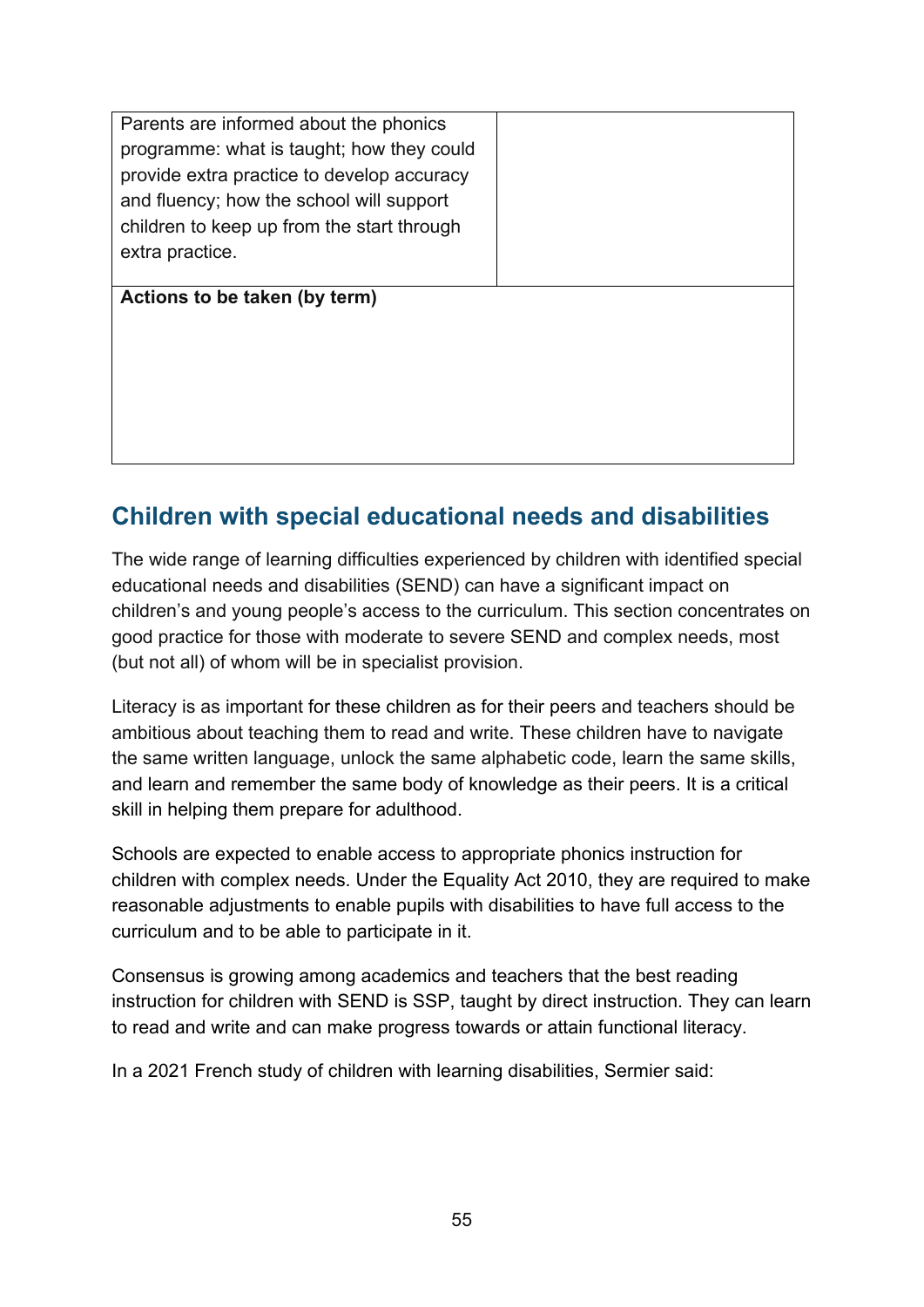These findings suggest that students with [special educational needs] benefit from phonics-based programs integrating research-based approaches and techniques.[76](#page-56-0)

Similarly, a recent systematic review for children with autism by Arcuili and Bailey concluded:

…comprehensive instruction that incorporates [phonemic awareness, phonics, vocabulary, reading fluency and reading comprehension]…is not only appropriate for children with autism but also effective.<sup>[77](#page-56-1)</sup>

The view that children learn in different ways is under scrutiny. Dehaene has said:

…it is simply not true that there are hundreds of ways to learn to read. Every child is unique… but when it comes to reading we all have roughly the same brain that imposes the same constraints and the same learning sequence.<sup>[78](#page-56-2)</sup>

Evidence suggests that most children with moderate to severe and complex needs are not 'visual learners', as previously thought. Trembath, for instance, in a small study, found 'no evidence of a prominent visual learning style in children with ASD.<sup>'[79](#page-56-3)</sup> while Kathy Cologon has noted that, for children with Down's syndrome:

Sight-word learning on its own is insufficient for reading development and teaching with this approach alone is contrary to current evidence-based practices in literacy instruction. [80](#page-56-4)

SSP, rather than a whole-word approach, provides children with moderate to severe and complex needs the best opportunity to gain functional literacy. Children who have a hearing or visual impairment are generally able to access phonics teaching if they have some hearing or vision.

Instruction should be accessible to all these children. Teachers should:

<span id="page-56-0"></span> $76$  Sermier D and others (2021). 'Effects of a phonics-based intervention on the reading skills of students with intellectual disability' Research in Developmental Disabilities: volume 111

<span id="page-56-1"></span> $77$  Arcuili J and Bailey B (2021). 'The promise of comprehensive early reading instruction for children with autism and recommendations for future directions' Language, Speech and Hearing Services in Schools: volume 52, issue 1, pages 225-238

<span id="page-56-2"></span><sup>78</sup> Dehaene S (2009). 'Reading in the Brain' London: Penguin Random House

<span id="page-56-3"></span> $79$  Trembath D and others (2015). 'Accurate or Assumed: Visual Learning in Children with ASD' Journal of Autism and Developmental Disorders: volume 45, pages 3276-3287

<span id="page-56-4"></span><sup>80</sup> Cologon K (2013). 'Debunking myths: Reading development in children with Down Syndrome' Australian Journal of Teacher Education: volume 38, number 3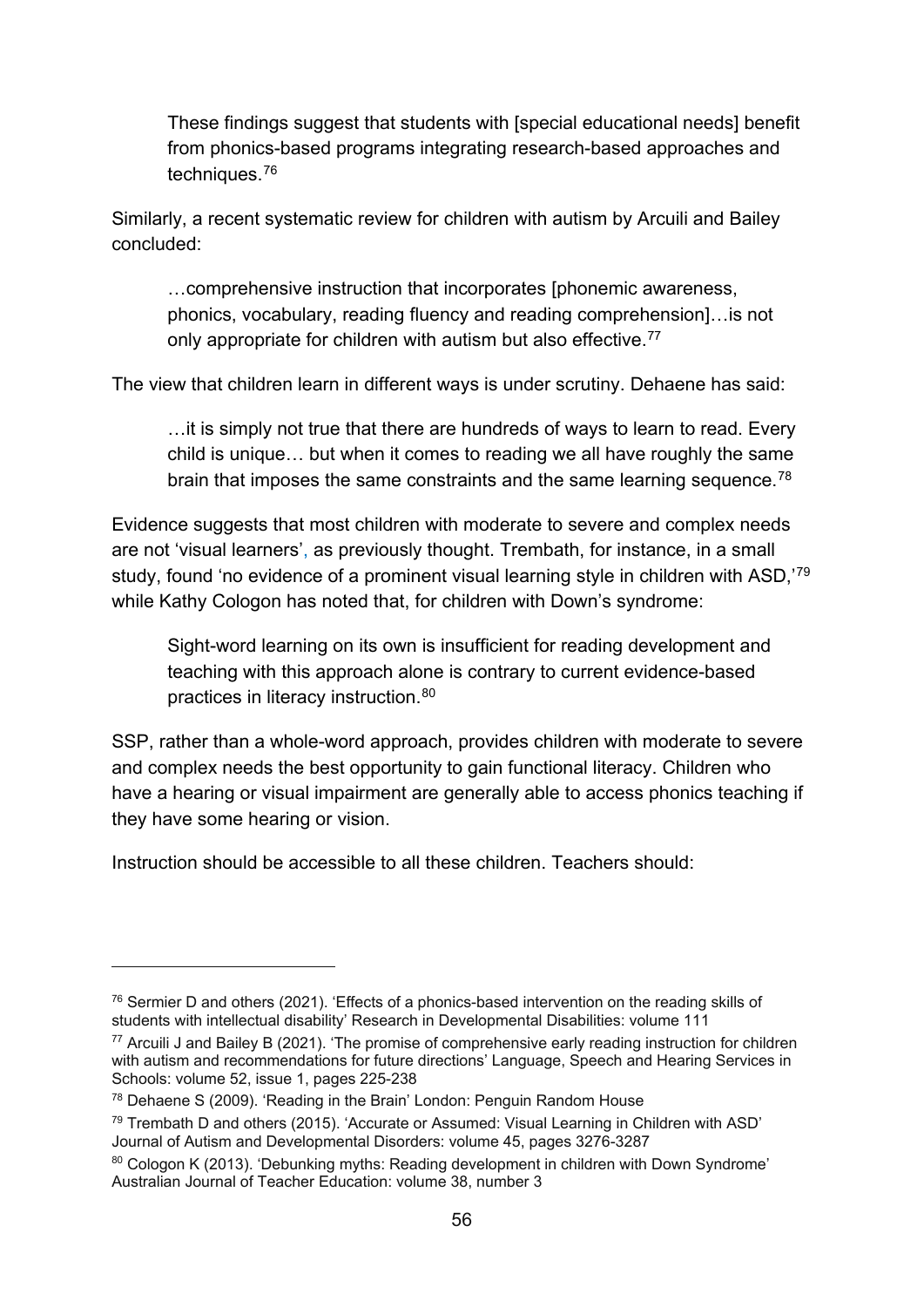- provide them with the skills and knowledge they need to read and spell, by direct instruction, progressing systematically with carefully structured, small and cumulative steps
- use instructional routines that become familiar
- provide materials that limit distraction; are clear, linear and easy to follow; are age-neutral or age-appropriate and can be adapted further, such as being reduced to individual items
- provide opportunities for work on vocabulary, fluency and reading comprehension
- provide multiple opportunities for overlearning (recall, retrieval, practice and application at the level of the alphabetic code, word, sentence and text).

Teaching should:

- be at a suitable pace for the child because progression through a programme will be much slower than for their typically developing peers
- be daily, with well-paced, well-planned lessons that are engaging and motivating
- take full account of the child's individual strengths, weaknesses, knowledge and understanding, and profile of needs.

Some children may need additional strategies, such as for those who:

- have physical disabilities that affect their fine motor control for holding and manipulating objects, e.g. use of desktop manipulatives, alternative writing strategies
- are pre- or non-verbal, e.g. use of alternative communication strategies, such as selecting their response from auditory choices anchored to visual symbols or place-markers
- have both fine motor difficulties and are pre- or non-verbal, e.g. use of low- or high-tech eye gaze strategies.

A very few children with profound and multiple learning difficulties (PMLD) might not be able to access direct literacy instruction, but might access alternative activities to teach children how letters correspond to sounds within the context of a pre-formal sensory curriculum.

# **Developing fluency**

Fluent decoding allows us to understand what we read. Because the reader has gained accuracy and automaticity in word reading, the brain's resources are available to focus on lifting the meaning from the page: connecting the words,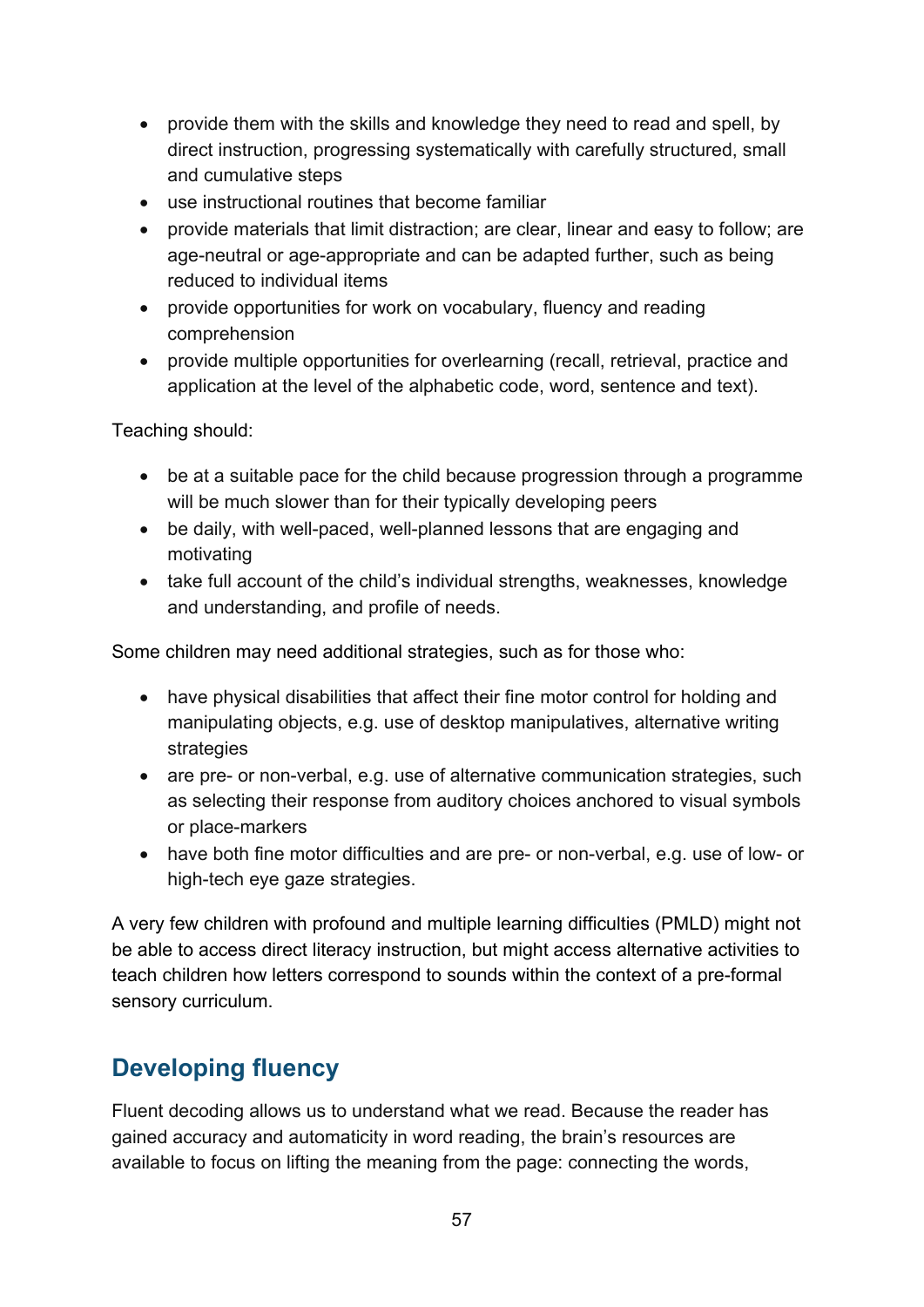sentences and text. As children gain fluency, their motivation increases: they start to enjoy reading more and are willing to do more of it.

## **Fluency: speed and accuracy**

Researchers generally define and measure fluency in terms of the number of words read correctly per minute. Accuracy as well as speed influences fluency; it is not just about the speed at which a child reads. $81$  The national curriculum refers to pupils reading words comprising the year 1 GPCs 'accurately and speedily', reflecting this concept of fluency.[82](#page-58-1)

Fluency gives the reader the choice to read at a speed that allows for comprehension and can be adapted to the purpose of the reading. Beginner readers, however, do not have a choice about speed because they are still engaged in decoding the words on the page.

Children do not pass through a magic barrier and suddenly become fluent. There is no point in children reading speedily if the words they read are wrong – for example, if they read 'place' for 'palace'. Equally, accuracy on its own is not useful, unless they can read at a sufficient rate to support comprehension. Both accuracy and speed are essential.

However, practising to gain automaticity in decoding needs to focus on accuracy. This means children must first work out a word by sounding and blending. Most of them have to do this several times before they can read it accurately 'at a glance'. Re-reading a text, therefore, gradually increases the number of words in it that they can read 'at a glance'. Urging children to read at speed will not increase their fluency: they can read only at the speed they can decode.

### **Progressive fluency**

Many factors contribute to fluency. Maryanne Wolf reached the 'unsettling conclusion' that:

<span id="page-58-0"></span><sup>&</sup>lt;sup>81</sup> Juul H, Poulsen M and Elbro C (2014). 'Separating speed from accuracy in beginning reading [development'](https://psycnet.apa.org/doiLanding?doi=10.1037%2Fa0037100) Journal of Educational Psychology: volume 106, issue 4, pages 1096-1106

<span id="page-58-1"></span><sup>&</sup>lt;sup>82</sup> 'Fluency is typically measured as the number of words read correctly per minute. Thus defined, fluency is by definition influenced by accuracy as well as speed, and not a pure measure of speed.' Juul H, Poulsen M and Elbro C (2014). ['Separating speed from accuracy in beginning reading](https://psycnet.apa.org/doiLanding?doi=10.1037%2Fa0037100)  [development'](https://psycnet.apa.org/doiLanding?doi=10.1037%2Fa0037100) Journal of Educational Psychology: volume 106, issue 4, pages 1096-1106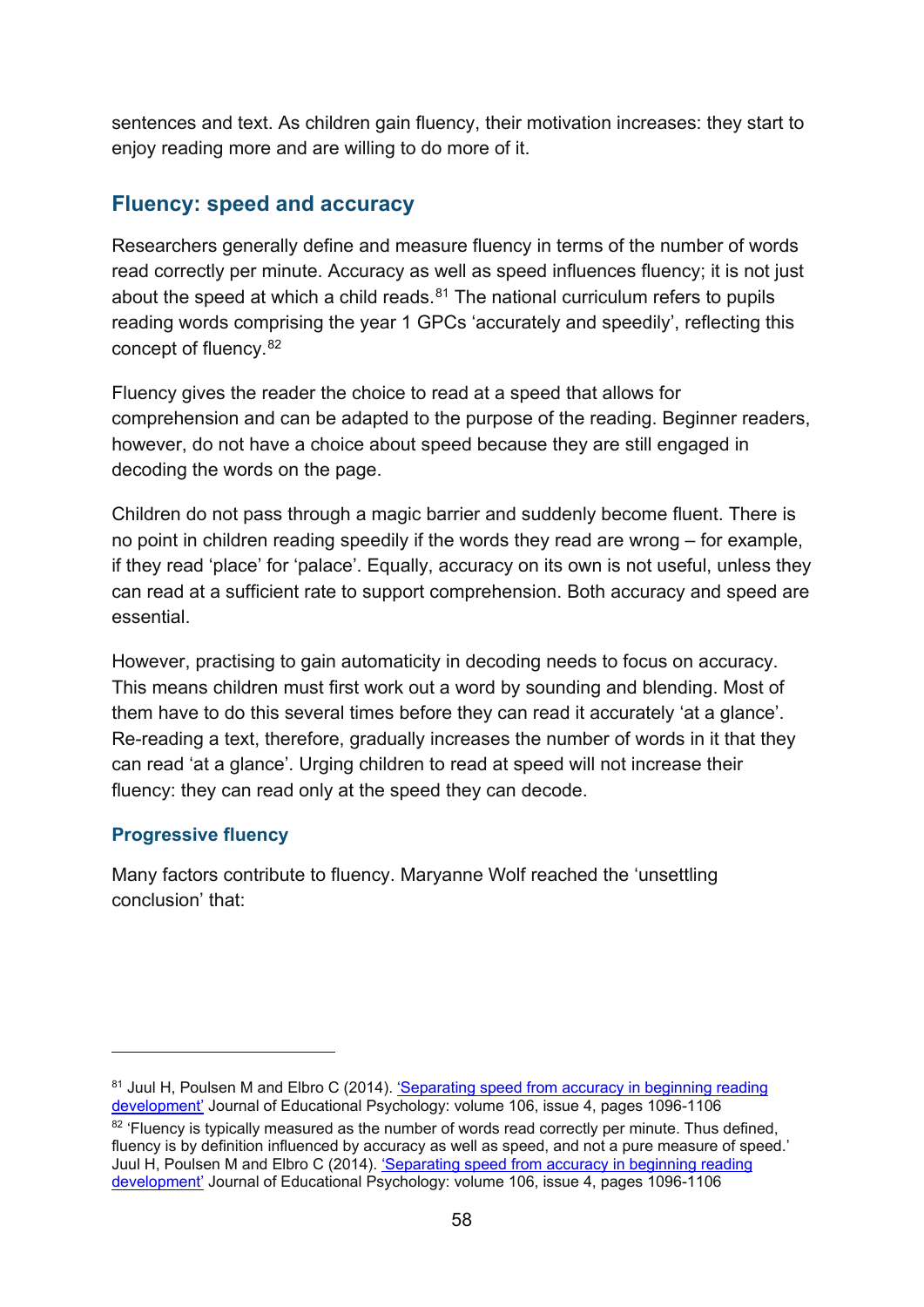reading fluency involves every process and subskill involved in reading. … [It] is influenced by the development of rapid rates of processing in all the components of reading. 83

It might be helpful to consider the idea of progressive rather than absolute fluency. The teacher helps children to gain reading fluency at each stage, in the same way that a piano teacher helps a pupil to gain musical fluency at each grade.

The piano teacher supports the child to practise playing a piece of music fluently at that grade. Once the child can play the piece automatically, the teacher draws attention to the expression marks and the phrasing. Together they decide how the piece will be performed. At each grade, the complexity of the music increases, but the actual process of becoming fluent remains the same.

### **Recognising familiar words 'at a glance'**

Some children can decode a word by sounding and blending once; later, whenever they come across the same word, they read it 'at a glance'. Most children, however, have to decode a word several times in different contexts before it becomes familiar enough to read 'at a glance'. Children with poor short-term memories need to practise decoding a word many more times before they can read it 'at a glance'.

Children learn to read words 'at a glance' more easily if, when they first decode a word by saying the sounds and blending them, they know what it means: the written word is a label for what the spoken word represents. A child therefore might be more likely to read 'dog' 'at a glance' than 'cog', and 'splash' rather than 'stash'.

The more words children can read 'at a glance', the sooner they see beyond the word as consisting of a series of letters to decode and can focus on what it means.

### **One teacher with one child**

Teachers rarely have the time to listen to children reading individually. However, if they did, the teacher could choose a book closely matched to the GPCs the child knew, and the number of words the child would be likely to be able to read 'at a glance'. The teacher would start by showing interest in the book, connecting it to something the child knew about or had read before.

The teacher would expect the child to sound out unfamiliar words and would praise them for doing so. The teacher might re-read a sentence or a page to the child to help them keep track of what was going on and explain the meaning of a word in the

<span id="page-59-0"></span><sup>83</sup> Wolf M and Katzir-Cohen T (2001). ['Reading fluency and its intervention'](https://www.tandfonline.com/doi/abs/10.1207/S1532799XSSR0503_2) Scientific Studies of Reading: volume 5, issue 3, pages 211-239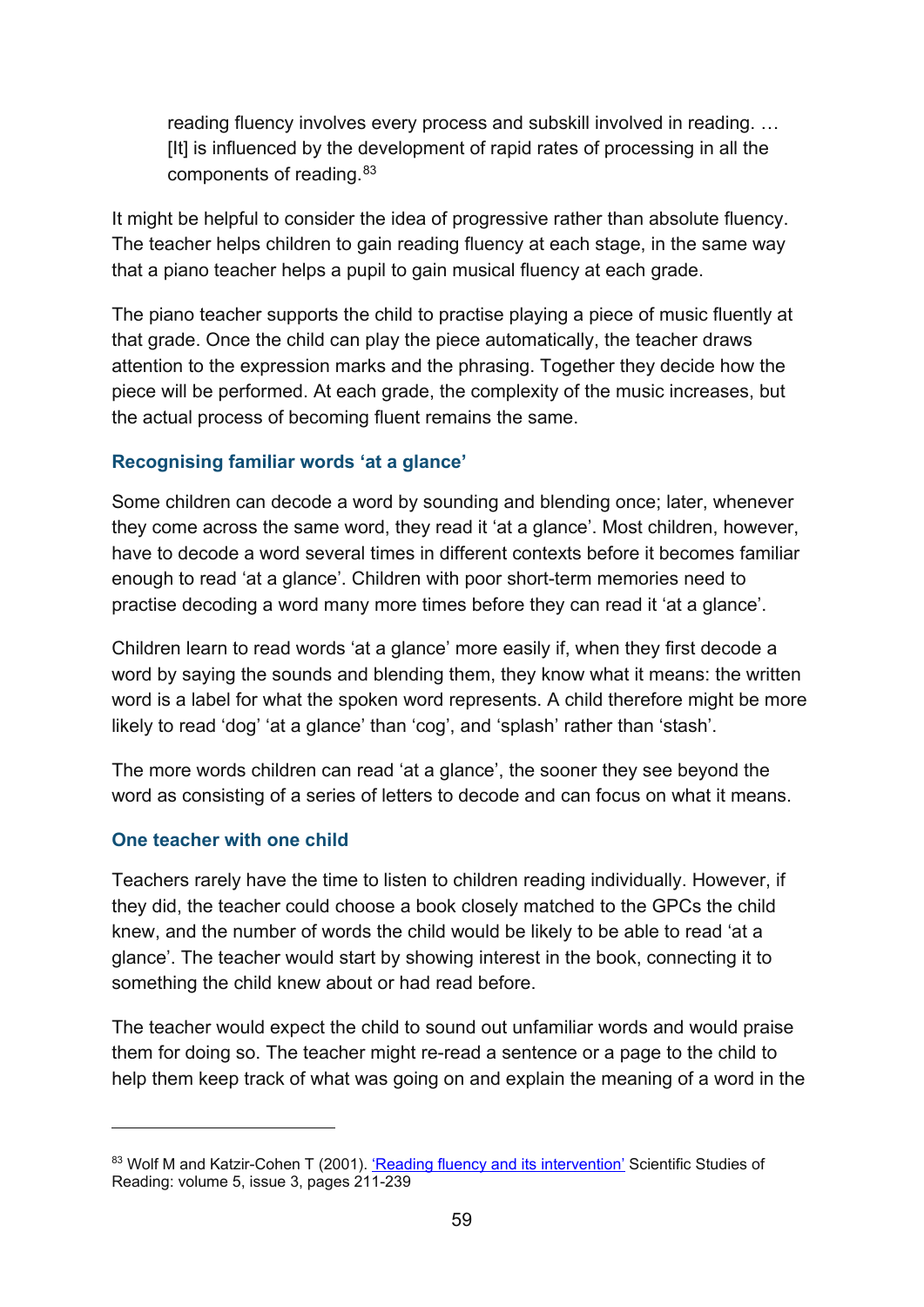context of the story. Sometimes they might re-read sections together. At the end of the reading, the teacher might say, 'You could read this to your dad tonight. He'll be so impressed'. Above all, the teacher would make the process interactive and meaningful.

The next day, they might start a new book together or re-read the same book so the child could read more words 'at a glance' and notice more of what they were reading.

### **One teacher with many children**

However, classroom teachers do not usually have the advantage of listening to one child read at a time. They need to replicate, for the whole class, what they would do with just one. This means:

- deciding how to organise children into groups so they can practise reading a 'decodable' book or text. This might be within the main class or group phonic lesson, or in groups throughout the day
- choosing the book or text that matches most closely the GPCs that the group knows and taking account of the children's ability to blend the sounds in words that are unfamiliar
- noting which words might need explaining
- clarifying the purpose of any re-readings: to increase the number of words children can read 'at a glance', or perhaps to discuss the plot of the story, the characters and their motives
- deciding which 'decodable' book the children will take home to read.

As their knowledge of GPCs and the words they can read 'at a glance' increases, the children can gradually read longer books.

They will also learn to draw on other knowledge of words, for example, common spelling patterns, such as the [morphemes](#page-107-1) 'un–', '–ing', '–ly' and '–ed'. Eventually, they will no longer need the support of books deliberately structured to be decodable for beginners and will be able to read any age-appropriate literature.

Importantly, by practising reading every day, the children refine the vital processing they have to do. They are fluent readers only when they can read at a speed that allows them to understand the text they are reading.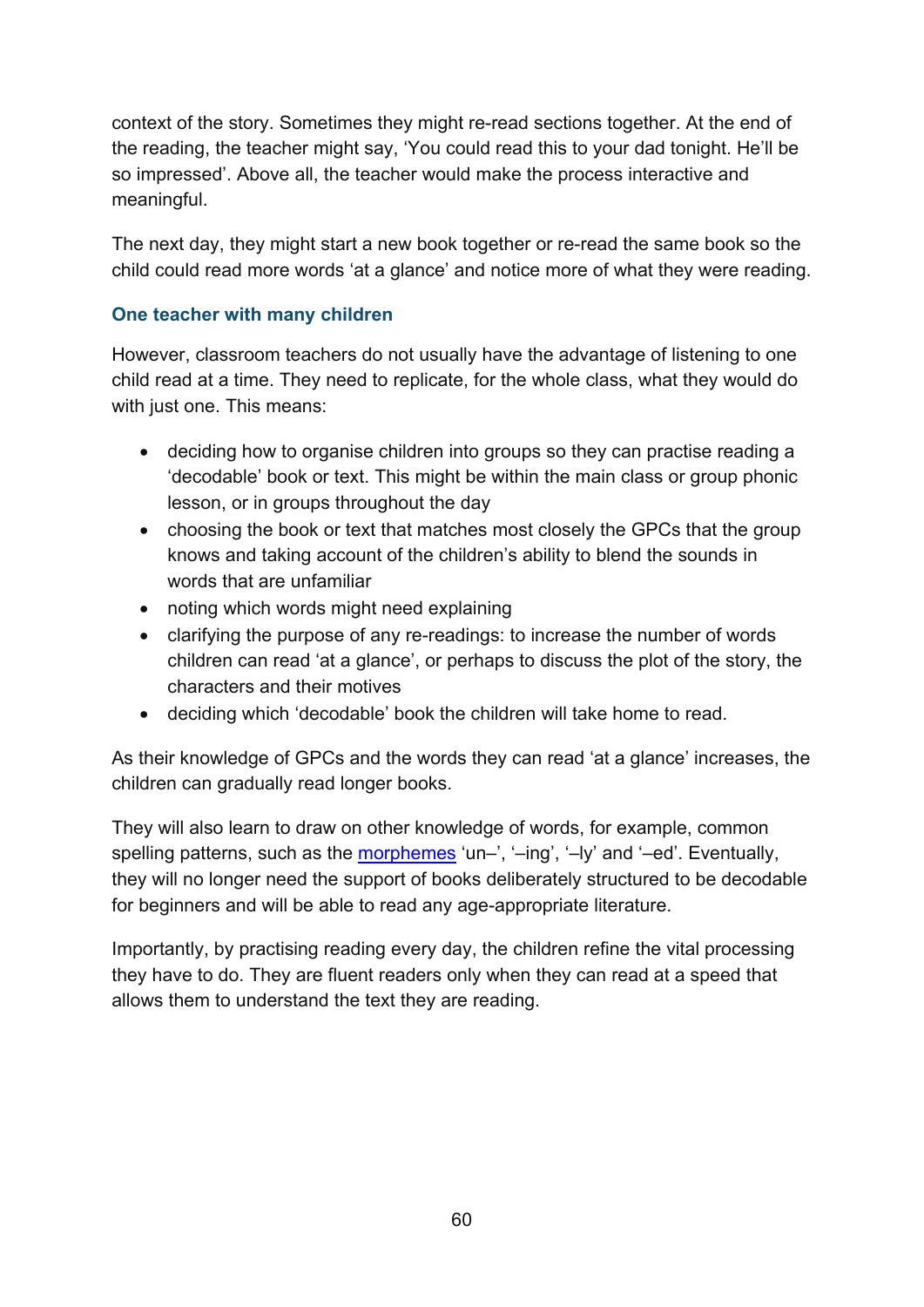## **Audit: Developing fluency**

|                                           | <b>Current practice</b> |
|-------------------------------------------|-------------------------|
| Teachers understand why fluency is        |                         |
| essential for children's reading          |                         |
| comprehension.                            |                         |
| Accurate decoding is assured before       |                         |
| children move on to read a new book.      |                         |
|                                           |                         |
| The meaning of new words is explained to  |                         |
| children to increase their vocabulary and |                         |
| accelerate their reading of words 'at a   |                         |
| glance'.                                  |                         |
| Children sometimes, from the earliest     |                         |
| stage, re-read books to practise and      |                         |
| improve their fluency.                    |                         |
| Actions to be taken (by term)             |                         |
|                                           |                         |
|                                           |                         |
|                                           |                         |
|                                           |                         |
|                                           |                         |
|                                           |                         |

# <span id="page-61-1"></span>**Assessment**

Close and regular assessment of children as they learn to read is vital if teaching is to match their capacity to learn and if difficulties are to be identified when they first arise, and overcome. <sup>[84](#page-61-0)</sup>

## **Formative and summative assessment**

Once teachers are expert in teaching the school's chosen phonics programme, they can pay attention to children's misconceptions and adjust teaching minute by minute through the lesson: reviewing a GPC; repeating a step to support blending; directing attention to a child who has lost focus. This is formative assessment.

<span id="page-61-0"></span><sup>84</sup> Ofsted (2010). ['Reading by six. How the best schools do it'](https://www.gov.uk/government/publications/reading-by-six-how-the-best-schools-do-it) Manchester: Ofsted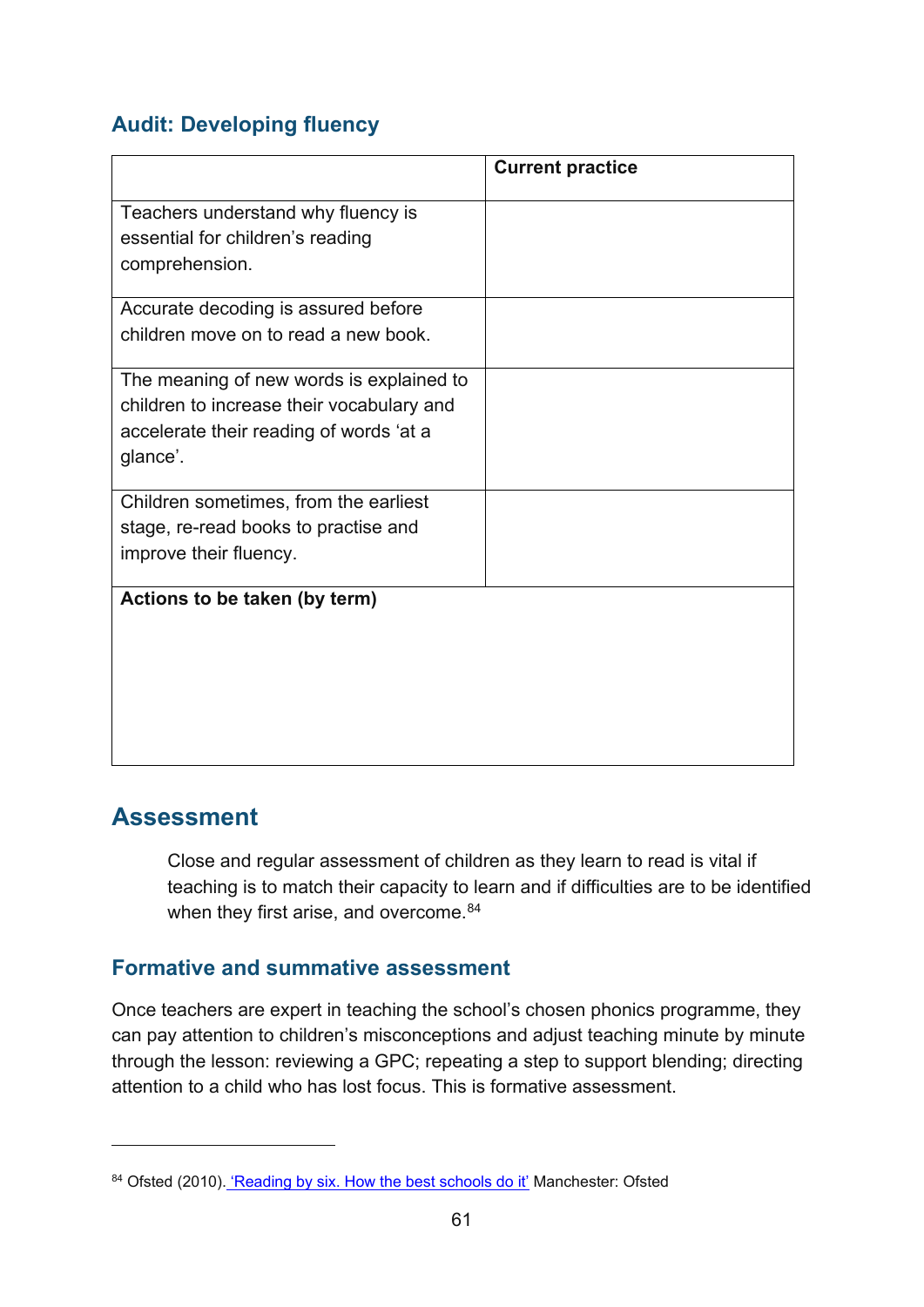In contrast, the aims of summative assessment are about providing:

- teachers with information about what each child has learnt in a given period
- leaders with information about which children might benefit from additional support.

It is essential that leaders act on the information from assessment and understand 'the connectedness of curriculum, teaching, assessment and standards'.[85](#page-62-0) Summative assessments, therefore, should also indicate to leaders which teachers might benefit from additional practice and [coaching](#page-76-0) (page 76) to improve outcomes for children.

Summative assessments might be termly or half-termly. It is up to schools to decide, on the basis of the guidance in the phonics programme they have chosen, at what points they collect such information. What is important is that they are clear about 'what they are drawing from their data and how that informs their curriculum and teaching'.[86](#page-62-1)

Teachers should use their programme's phonic assessments to check for gaps in children's knowledge. They should then provide further practice for them in reading words with the specific GPCs that they have not yet learnt fully and then blending them.

Individual records of progress – not simply group records – are vital, particularly for children who are at risk of not meeting the expected standard of the phonics screening check and failing to learn to read.

## **The phonics screening check**

The government introduced its statutory phonics screening check in September 2011 for all children in year 1. Its purpose is to assess whether children can read accurately a selection of words that include common GPCs: the first step in learning to read. It does not aim to assess reading comprehension or whether a child can read familiar words speedily or decode unfamiliar ones easily.

<span id="page-62-0"></span><sup>85</sup> Ofsted (2021). 'School inspection handbook. Handbook for inspecting schools in England under [section 5 of the Education Act 2005'](https://www.gov.uk/government/publications/school-inspection-handbook-eif) Manchester: Ofsted

<span id="page-62-1"></span><sup>86</sup> Ofsted (2021). 'School inspection handbook. Handbook for inspecting schools in England under [section 5 of the Education Act 2005'](https://www.gov.uk/government/publications/school-inspection-handbook-eif) Manchester: Ofsted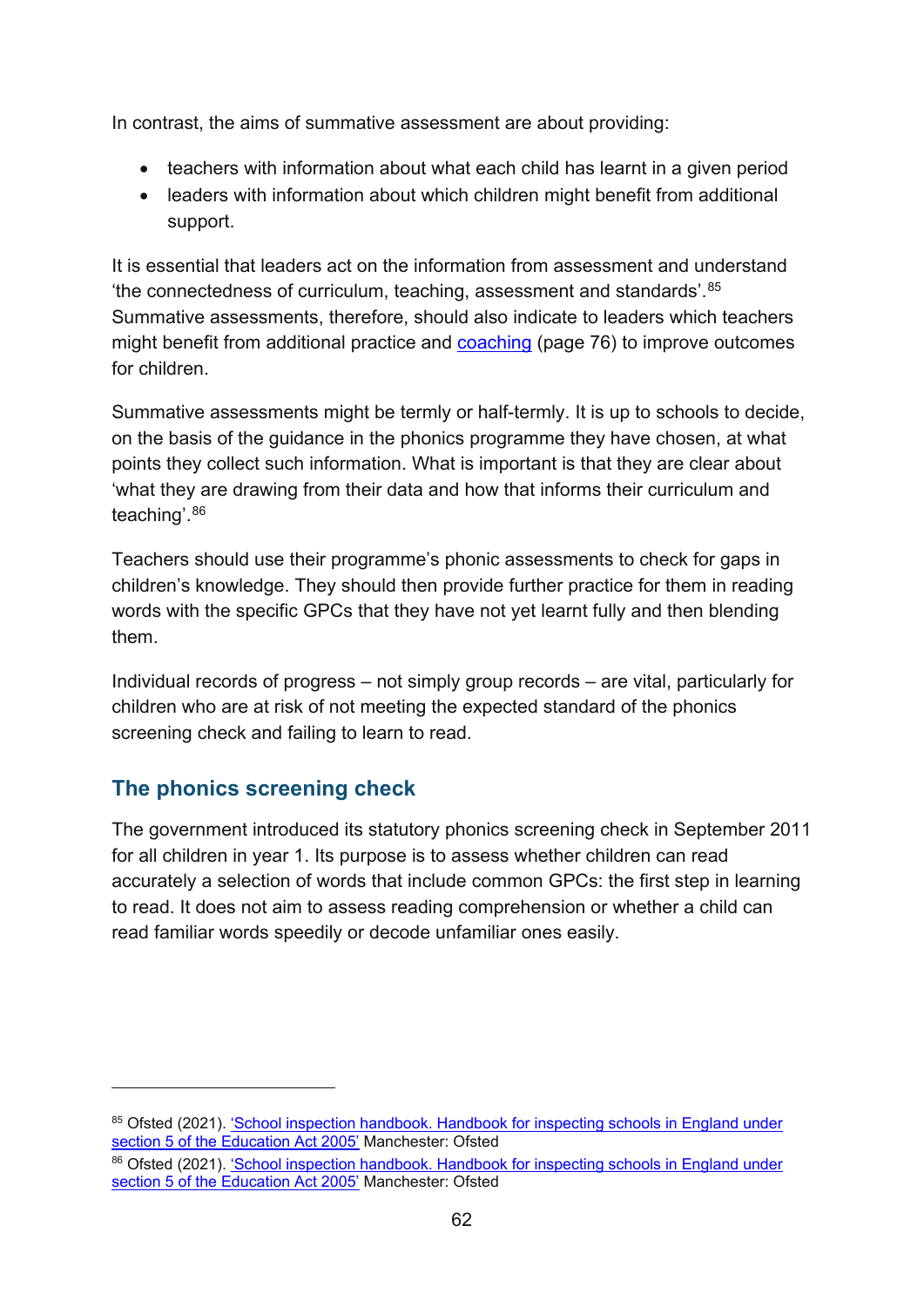The check is a short, light-touch assessment, based on the Standards and Testing Agency's assessment framework.<sup>[87](#page-63-0)</sup> It takes about five minutes for a teacher or other trained adult to conduct with each child.

The child is asked to read 20 real words and 20 [pseudo-words.](#page-109-1) Pseudo-words have been described as 'the purest measure' of decoding ability.<sup>[88](#page-63-1)</sup> Because they have no meaning (in English), they allow for specific assessment of how well children can use their knowledge of GPCs and their blending skill, independently of any knowledge of the word, and how well they might work out unfamiliar words in their reading. (The check does not use pseudo-words that sound the same as a real word; for example, it would not include the pseudo-word 'bote'.)

Teachers should not ask children to read lots of pseudo-words to prepare for the phonics check. Instead, they should have as many opportunities as possible to practise their phonic knowledge and blending skill on reading familiar and unfamiliar real words.

The screening check has been developed systematically, for a specific purpose, and uses different graphemes in varying sequences from year to year, in line with the requirements of the assessment framework. Not all the GPCs that a teacher needs to assess will be included in any one year's check, so previous screening check papers are not an effective way to identify accurately the GPCs that need further practice or to track children's progress.

The children who do not meet the expected standard are screened again in year 2.

The results from the screening check are not published at school level. However, Ofsted's inspectors use them, alongside a school's policy for teaching reading, its assessments of phonics, and their observations of lessons as part of how they inspect reading.

### **The phonics screening check: only the first step**

Meeting the expected standard of the check does not mean that children are now readers. Many children may have read the words in it very slowly, even if they met the expected standard, because speed is not part of it.<sup>[89](#page-63-2)</sup> They still need considerable

<span id="page-63-0"></span><sup>87</sup> Standards and Testing Agency (2012). 'Assessment framework for the development of the Year 1 [phonics screening check. For test developers'](https://www.gov.uk/government/publications/assessment-framework-for-the-development-of-the-year-1-phonics-screening-check) London: STA

<span id="page-63-1"></span><sup>88</sup> Gough PB and Tunmer WE (1986). 'Decoding, reading and reading disability' Remedial and Special Education: volume 7, issue 6

<span id="page-63-2"></span><sup>89</sup> The two children who read 'plastic' slowly but successfully at the end of the training video for the check illustrate that speed of decoding is not a criterion.

[https://www.gov.uk/government/publications/phonics-screening-check-sample-materials-and-training](https://www.gov.uk/government/publications/phonics-screening-check-sample-materials-and-training-video)[video](https://www.gov.uk/government/publications/phonics-screening-check-sample-materials-and-training-video)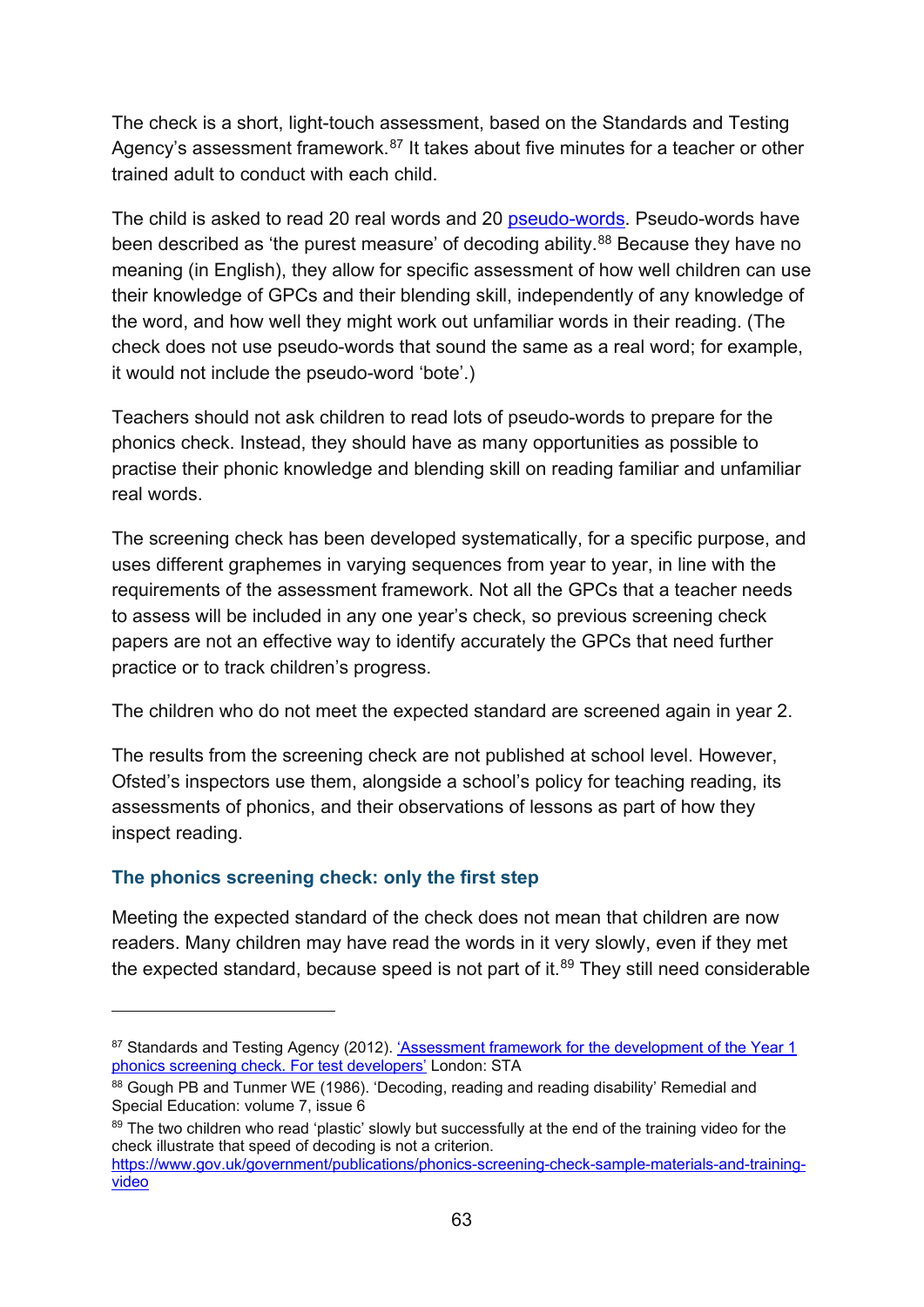practice in decoding unfamiliar words speedily and reading familiar words 'at a glance'. They also need practice to build up stamina in their reading before they leave the security of books they know they will be able to decode. It is therefore important to find out if they can read books at the later stages of the school's phonic programme at a pace that allows them to focus on what they are reading.

The Standards and Testing Agency says that around 90 words per minute is a good indicator of when children 'start to read with sufficient fluency to focus on their understanding'. However, it also says that some children might read more slowly than this while still being able to understand what they are reading.  $90$ 

### **Assessing reading comprehension**

While children are learning to read, most of their attention and working memory are directed to decoding words. ['Decodable' books](#page-46-1) (page 46) and other material written for them to practise reading are likely to be below the level of what they can actually understand.[91](#page-64-1)

They are also unlikely to be reading at a speed that is sufficient for them to focus on the meaning of what is written on the page. It is therefore neither necessary nor desirable to assess their reading comprehension using summative assessments before they are reading fluently.

This is why, when children are learning to read, they should listen to and talk about books that include words beyond those they can read for themselves. When they can read, they are then more likely to have sufficient vocabulary and other knowledge to understand the books they can read for themselves.

<span id="page-64-0"></span><sup>90</sup> Standards and Testing Agency (2018). 'Teacher assessment frameworks at the end of key stage 1. [For use from the 2018/19 academic year onwards.'](https://www.gov.uk/government/publications/teacher-assessment-frameworks-at-the-end-of-key-stage-1) London: STA

<span id="page-64-1"></span> $91$  This might not be the case, however, for children new to speaking English, who may not understand many of the words.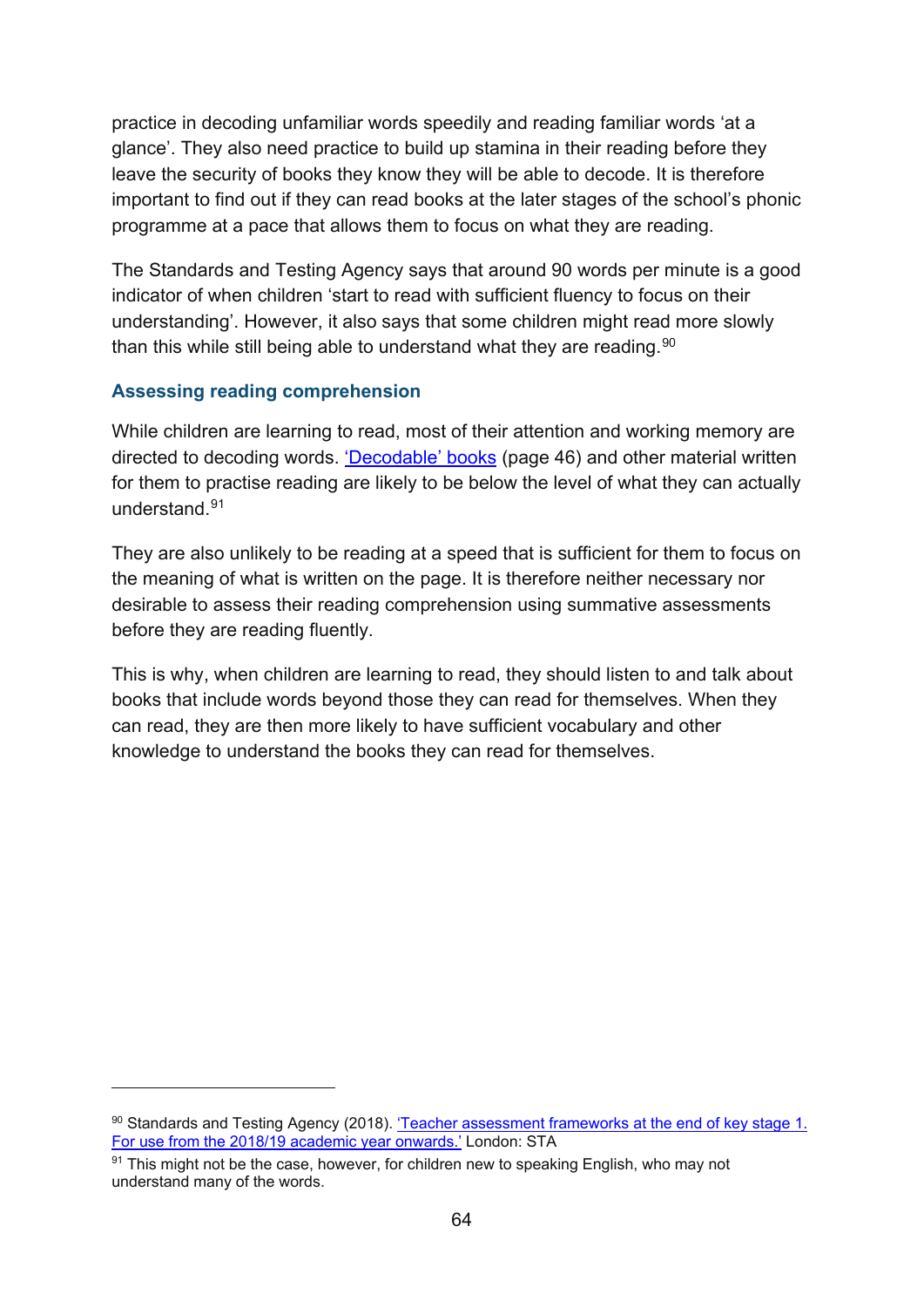## **Audit: Assessment**

|                                          | <b>Current practice</b> |
|------------------------------------------|-------------------------|
| Teachers understand the difference       |                         |
| between formative and summative          |                         |
| assessment in relation to reading.       |                         |
| Teachers use formative assessment        |                         |
| throughout a lesson.                     |                         |
| Leaders use summative assessments to     |                         |
| plan professional development.           |                         |
| Teachers understand the specific purpose |                         |
| of the phonics screening check.          |                         |
| Reading comprehension is not assessed    |                         |
| until a child is a fluent reader.        |                         |
| Actions to be taken (by term)            |                         |
|                                          |                         |
|                                          |                         |
|                                          |                         |
|                                          |                         |
|                                          |                         |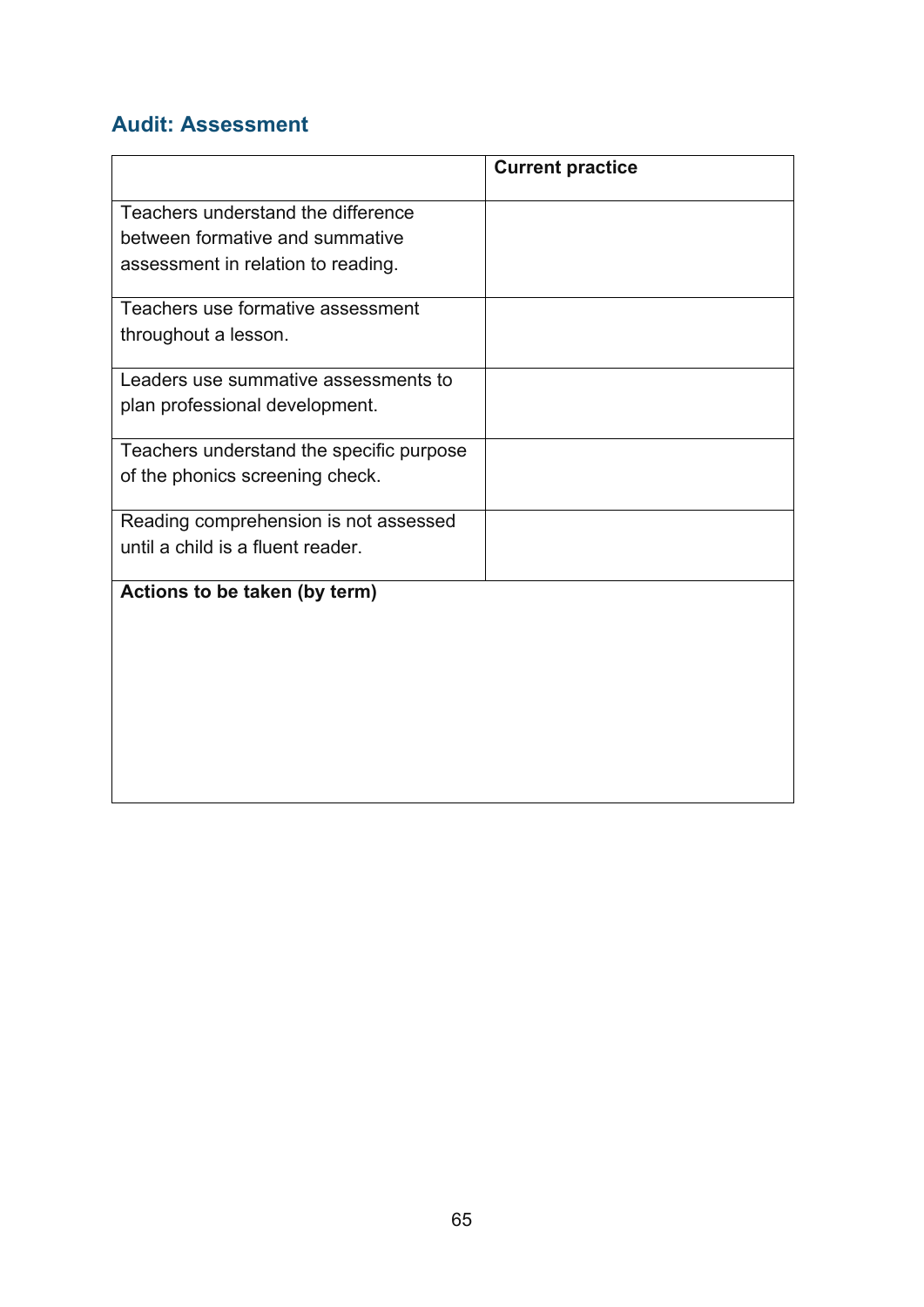# **Section 4: Children at risk of reading failure**

# <span id="page-66-0"></span>**Keeping up from the start**

Teachers should aim for all children to keep up with the school's chosen phonics programme, ensuring teaching time is sufficient for the content to be taught within the time-scales the programme sets out.

Some children need extra support from the beginning. [Assessment](#page-61-1) (page 61) should identify such children as soon as they begin to fall behind their peers (if not already identified). Teachers, working with others if necessary, should investigate possible reasons, such as whether a child might have a hearing or visual impairment, or speech, language and communication needs (SLCN).

To enable children to keep up, they should be given extra practice, either in a small group or one-to-one, whether or not a specific reason has been found. The extra practice should:

- take place in a quiet place, at a regular time every day so that the children become familiar with the routine
- be a school priority, with maximum efforts made to avoid disruption or cancellation
- be provided by a well-trained adult: teacher or teaching assistant
- be consistent with the school's mainstream phonics programme
- include activities that secure the important phonic knowledge the children have not grasped.

The emphasis should be on:

- consolidating the work the children have already met in their main class or group phonics session, with bite-sized steps so all of them can achieve success every day
- revising grapheme-phoneme correspondences (GPCs)
- practising oral blending of spoken sounds to pronounce words
- reading words by saying the sounds and blending them.

The children should continue to read ['decodable' books](#page-46-1) (page 46), that is, books that include only words with GPCs they have been explicitly taught, until they can blend sounds to read new words fluently and automatically.

For various reasons, some parents cannot support their children's reading at home. Schools should provide extra opportunities for these children to read to adults and to listen to adults reading to them.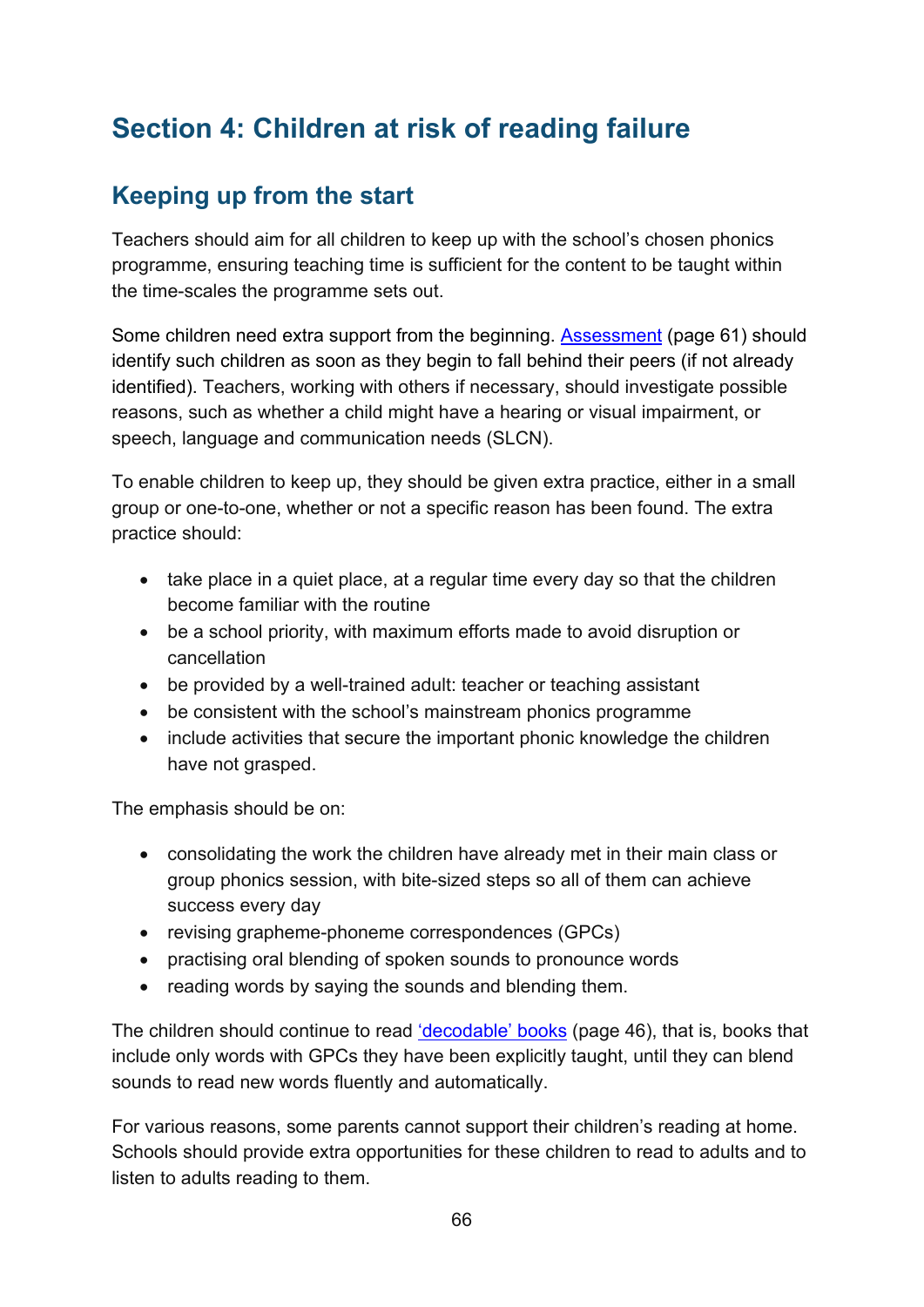## **Audit: Keeping up from the start**

|                                              | <b>Current practice</b> |
|----------------------------------------------|-------------------------|
| Phonics lessons are of the highest quality   |                         |
| to reduce the likelihood that children might |                         |
| need extra support.                          |                         |
| Children at risk of falling behind are       |                         |
| identified within the first three weeks of   |                         |
| their starting in their Reception year.      |                         |
| These children have extra daily phonics      |                         |
| practice with a well-trained adult.          |                         |
| Each child receiving extra support is        |                         |
| profiled to identify any special educational |                         |
| needs or disability (if not already          |                         |
| identified); any speech, communication       |                         |
| and language needs; their attendance;        |                         |
| time at the school, and previous teaching.   |                         |
| Actions to be taken (by term)                |                         |
|                                              |                         |
|                                              |                         |
|                                              |                         |
|                                              |                         |
|                                              |                         |
|                                              |                         |

# **Older pupils who need to catch up**

After year 1, learning in the wider curriculum depends increasingly on literacy. Pupils who cannot read well enough do not have full access to the curriculum. Those who fail to learn to read early on often start to dislike reading. They read less than others – and less often – and do not accumulate the background knowledge and vocabulary from reading that their peers do. The word-rich get richer, while the word-poor get poorer.<sup>[92](#page-67-0)</sup>

<span id="page-67-0"></span><sup>92</sup> Robert Merton is credited with creating the term 'Matthew Effect': Merton RK (1968). 'The Matthew effect in science' Science: volume 159, pages 56-63. Keith Stanovich and others applied the term to the idea that, in reading, the rich get richer and the poor get poorer. <https://childrenofthecode.org/library/refs/mattheweffect.htm>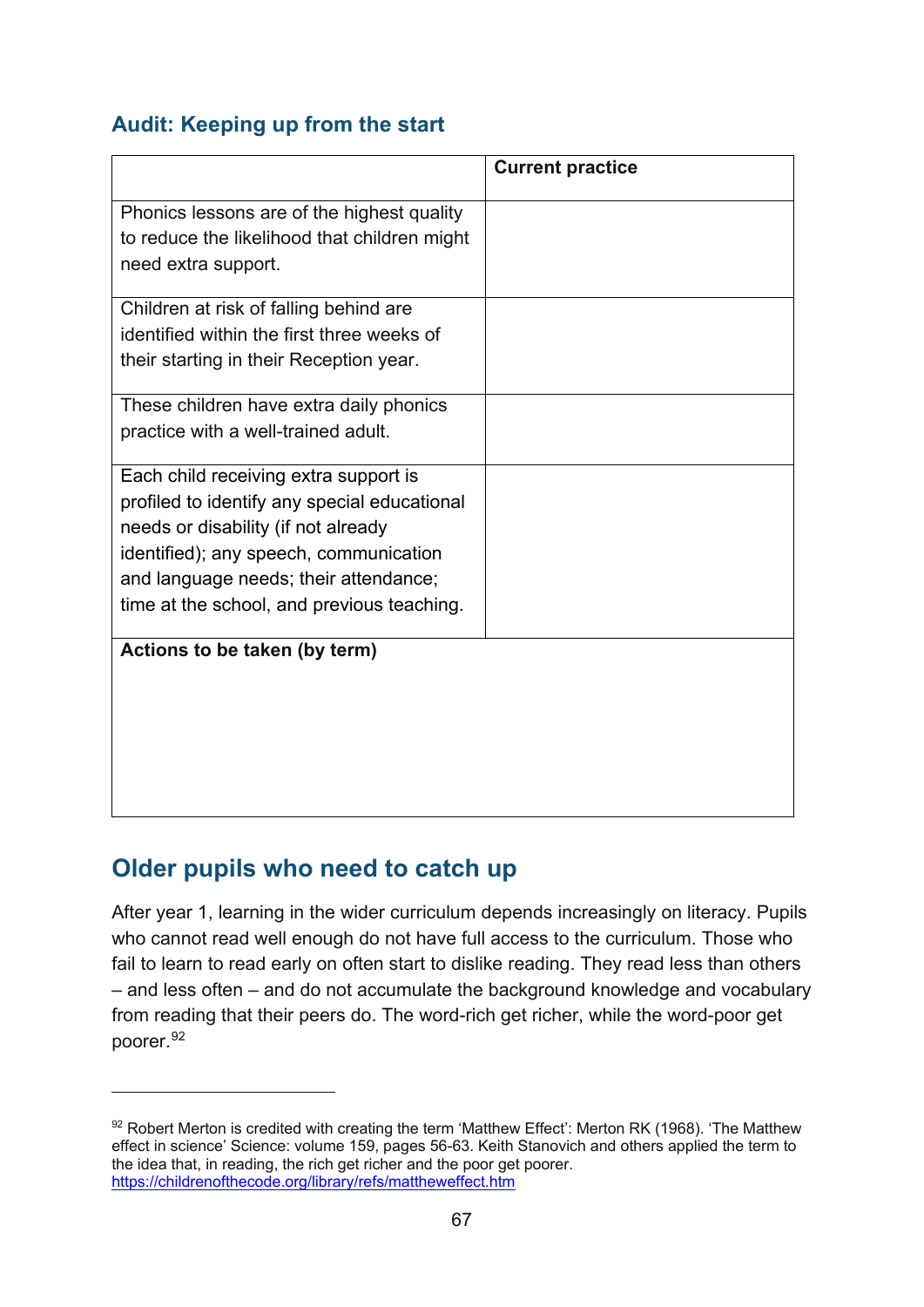Most of them will catch up if they receive a few months of intensive individual or small-group teaching; they should not need this extra support indefinitely. Late arrivals into the school may also need to catch up with their peers, particularly those who are new to the English education system or whose first language is not English.

Those with [learning difficulties](#page-55-0) (page 55) may need longer, but every pupil needs to master the [alphabetic code](#page-39-0) (page 39), whether they have special educational needs or not[.93](#page-68-0)

School leaders and special educational needs co-ordinators in primary and secondary schools must take responsibility for making sure all these pupils make rapid progress.

If pupils' reading is below what is expected for their age, it is important to determine whether they have difficulty with word reading (decoding), language comprehension or both of these, since different kinds of teaching are needed for each. [Figure 2](#page-69-0) below, the model of the [Simple View of Reading](#page-15-0) introduced earlier (page 15), suggests four patterns of performance that reflect 'relative differences in the balance of word recognition and language comprehension abilities'.<sup>[94](#page-68-1)</sup> The model can be useful when thinking about children's reading difficulties and where they might lie in terms of three of the four quadrants.

<span id="page-68-1"></span><span id="page-68-0"></span> $93$  Johnston R and Watson J (2005). 'The effects of synthetic phonics teaching on reading and spelling attainment: a seven year longitudinal study' Edinburgh: Scottish Executive Central Research Unit 94 Rose J (2006). ['Independent review of the teaching of early reading: Final Report'](https://dera.ioe.ac.uk/5551/2/report.pdf) Department for Education and Skills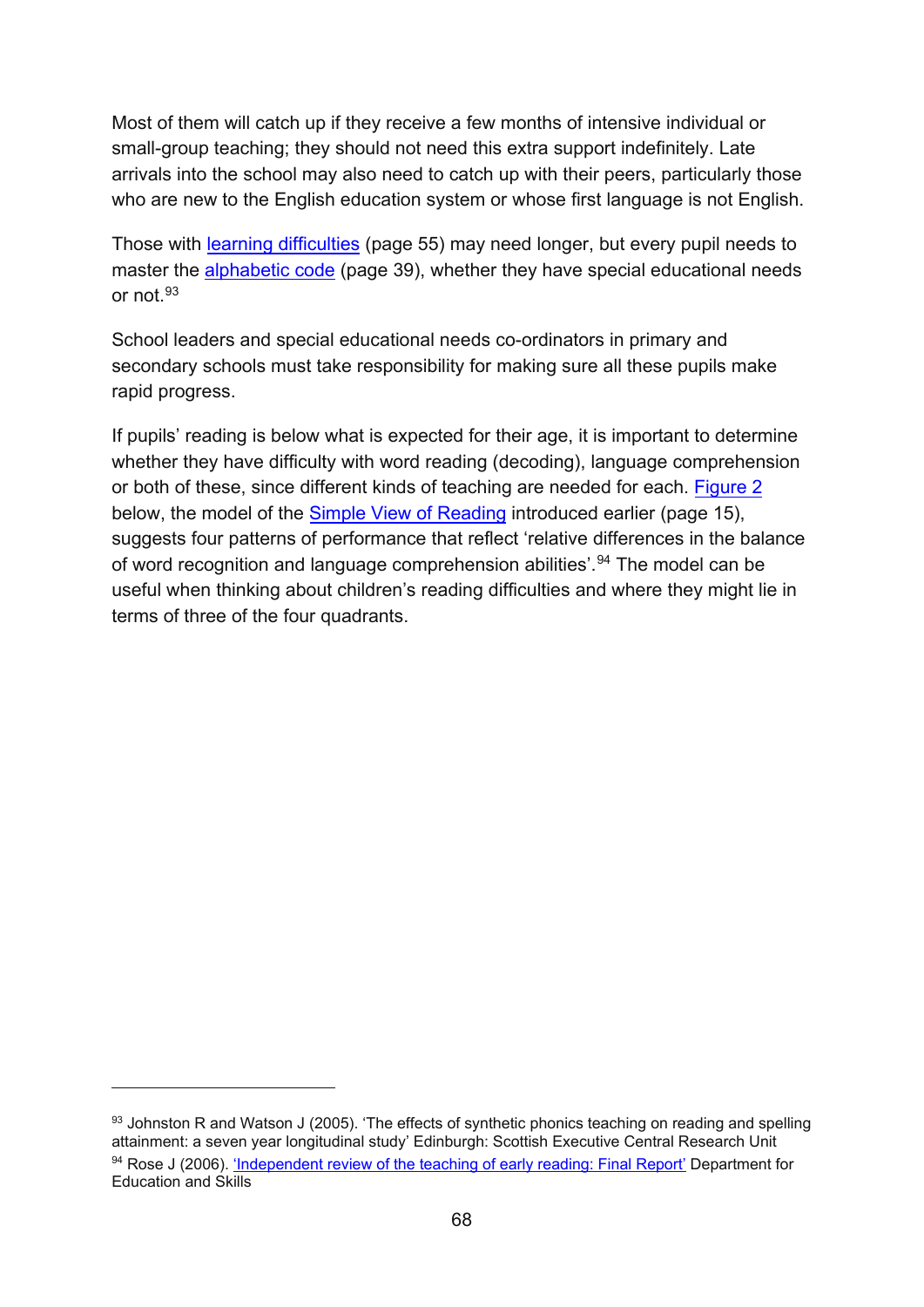<span id="page-69-0"></span>Figure 2: The Simple View of Reading



## **Good word reading but poor comprehension**

The bottom right-hand quadrant represents children who have good word reading skills, but have difficulty understanding what they have decoded. Even if an adult read the text aloud to them, they would still have difficulty. Children with speech, language and communication needs or who speak English as an additional language might well fall into this category.

## **Good comprehension but poor word reading**

The top left-hand quadrant represents those whose understanding is good: they have a large vocabulary and extensive background knowledge. However, they cannot decode words easily. They therefore need to be taught to do this urgently through a synthetic phonics programme that is systematic and rigorous, with plenty of practice.

The books they are able to decode are likely to be far below their good level of comprehension. This means that they need to continue to develop their understanding through hearing and talking about books and poems and learning new vocabulary across the curriculum, along with the rest of their class, while their decoding catches up with the knowledge and skills they already have.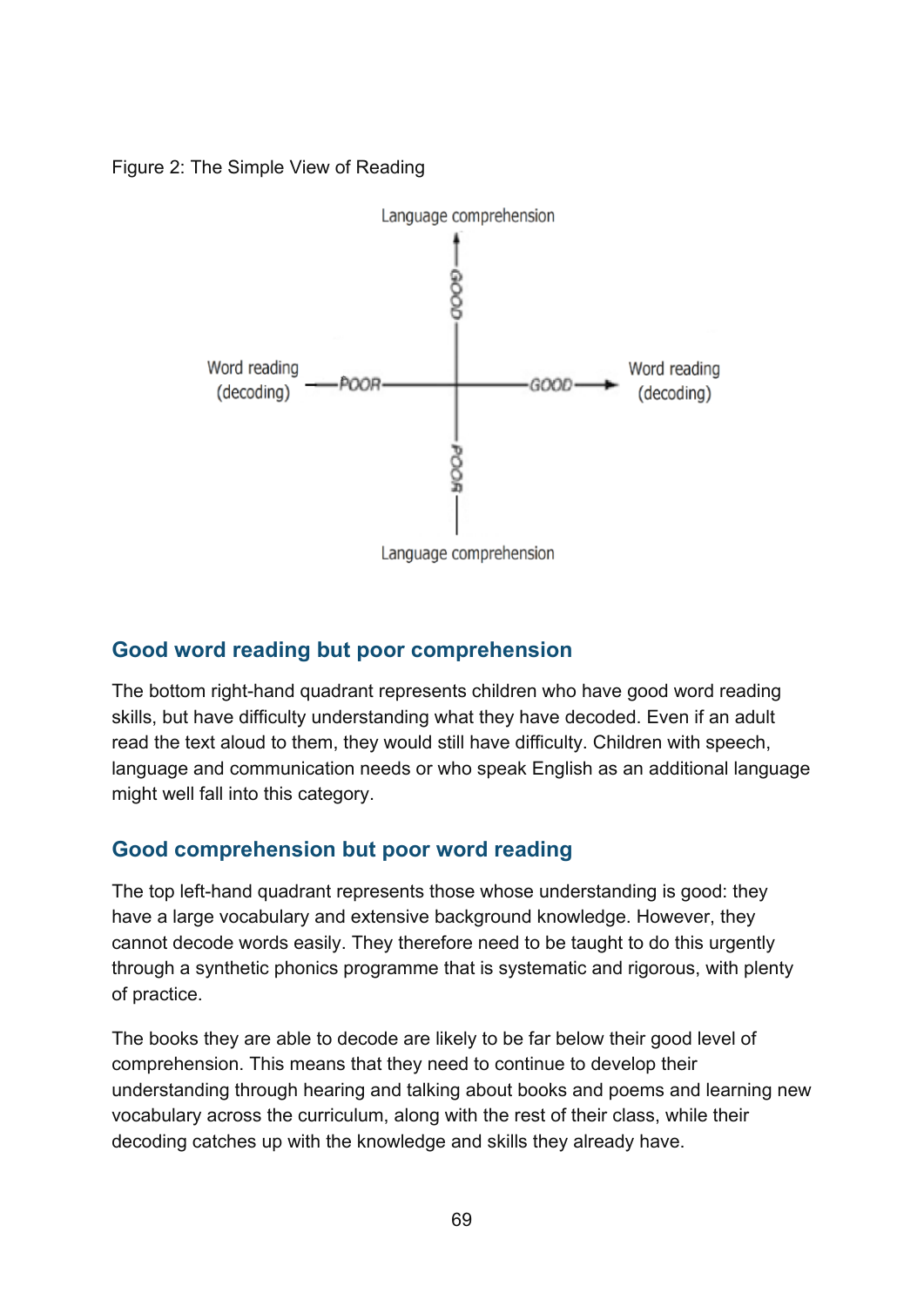## **Poor comprehension and poor word reading**

The bottom left-hand quadrant represents children who have poor language comprehension and who also cannot decode words easily. Although they have similar difficulties with decoding as the children just described (represented by the top left-hand quadrant), their limited language skills can obscure their poor decoding.

Teachers may have low expectations of them and not realise how much their reading comprehension might improve if they had extra practice in decoding through a systematic synthetic phonics (SSP) programme, in addition to developing their comprehension, because the first step in reading comprehension is the ability to decode common and familiar words 'at a glance' and unfamiliar words speedily and silently.

## **Assessing older pupils whose reading is poor**

The school should use the phonics assessments in its chosen programme to identify the extent of these pupils' phonic knowledge and skill and to identify any gaps exactly. Even pupils in the bottom right-hand quadrant, whose decoding skills appear to be good, may not be able to read fluently enough to concentrate on comprehension and may benefit from extra phonics teaching.

These pupils do not need something different from others who are learning to read: the same alphabetic code knowledge and phonics skills underpin all reading.

## **Organising and teaching catch-up**

Providing catch-up teaching is vital, however difficult it may be to organise the time, space and staff (see [Section 5: Leadership and management](#page-72-0) on ways to handle this difficulty).

The phonics programme a school chooses for catch-up provision, as for beginner readers, should be an SSP programme. However, for older pupils who are still at the earliest stages of learning to read, schools might want to avoid programmes specifically designed for younger children and consider those with age-appropriate lessons and materials.

Teaching should happen in the same place and at the same time, so that the pupils know what is planned and do not have to cope with changes. Leaders may have to be creative to achieve this. Good reading is the only route to success at school, so leaders also have to overcome the concerns of teachers and of parents that pupils are missing some mainstream lessons.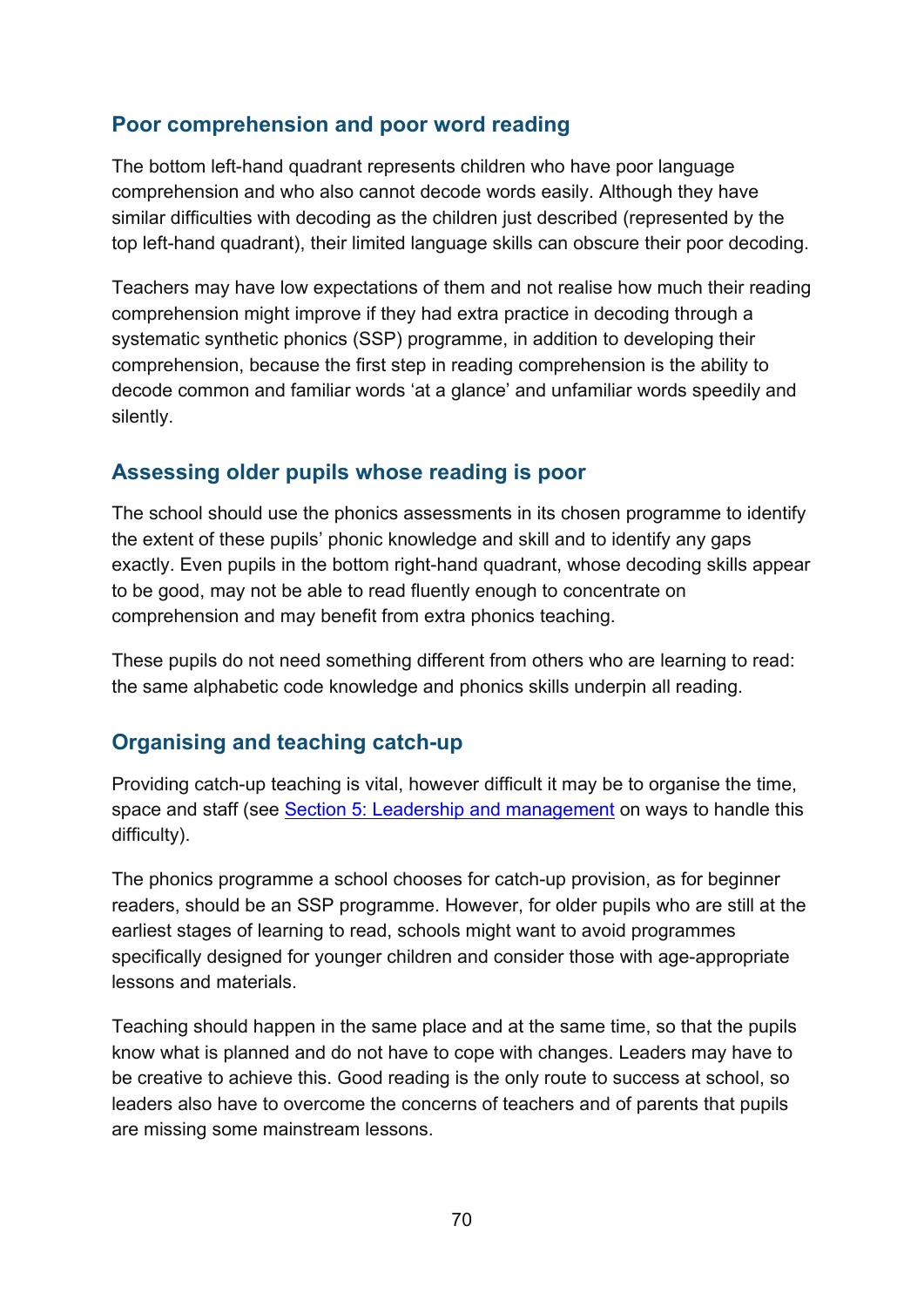Leaders should invest in a strong team, committed to making sure these children catch up. Ideally, they should be school staff or long-stay tutors, rather than external teachers or tutors who might stay only a short time. They should be trained, supported and coached.

To continue to develop these pupils' language and vocabulary, and encourage a love of reading, their class teachers should make sure that they listen to and discuss the same texts that their peers read in their English lessons. However, then asking them to read the texts by themselves and complete written comprehension activities wastes their time and further demoralises them, because their decoding skills do not yet allow them to read well enough. Written composition might also be too challenging for most of them.

|                                              | <b>Current practice</b> |
|----------------------------------------------|-------------------------|
| Phonic assessments identify pupils with      |                         |
| poor decoding skills as soon as possible.    |                         |
| Sufficient support accelerates progress,     |                         |
| including for new arrivals and pupils who    |                         |
| are learning English as an additional        |                         |
| language.                                    |                         |
| Each pupil receiving extra support is        |                         |
| profiled to identify any special educational |                         |
| needs or disability (if not already          |                         |
| identified); any speech, communication       |                         |
| and language needs; their attendance;        |                         |
| time at the school, and previous teaching.   |                         |
| Actions to be taken (by term)                |                         |
|                                              |                         |
|                                              |                         |
|                                              |                         |
|                                              |                         |
|                                              |                         |
|                                              |                         |

## **Audit: Older pupils who need to catch up**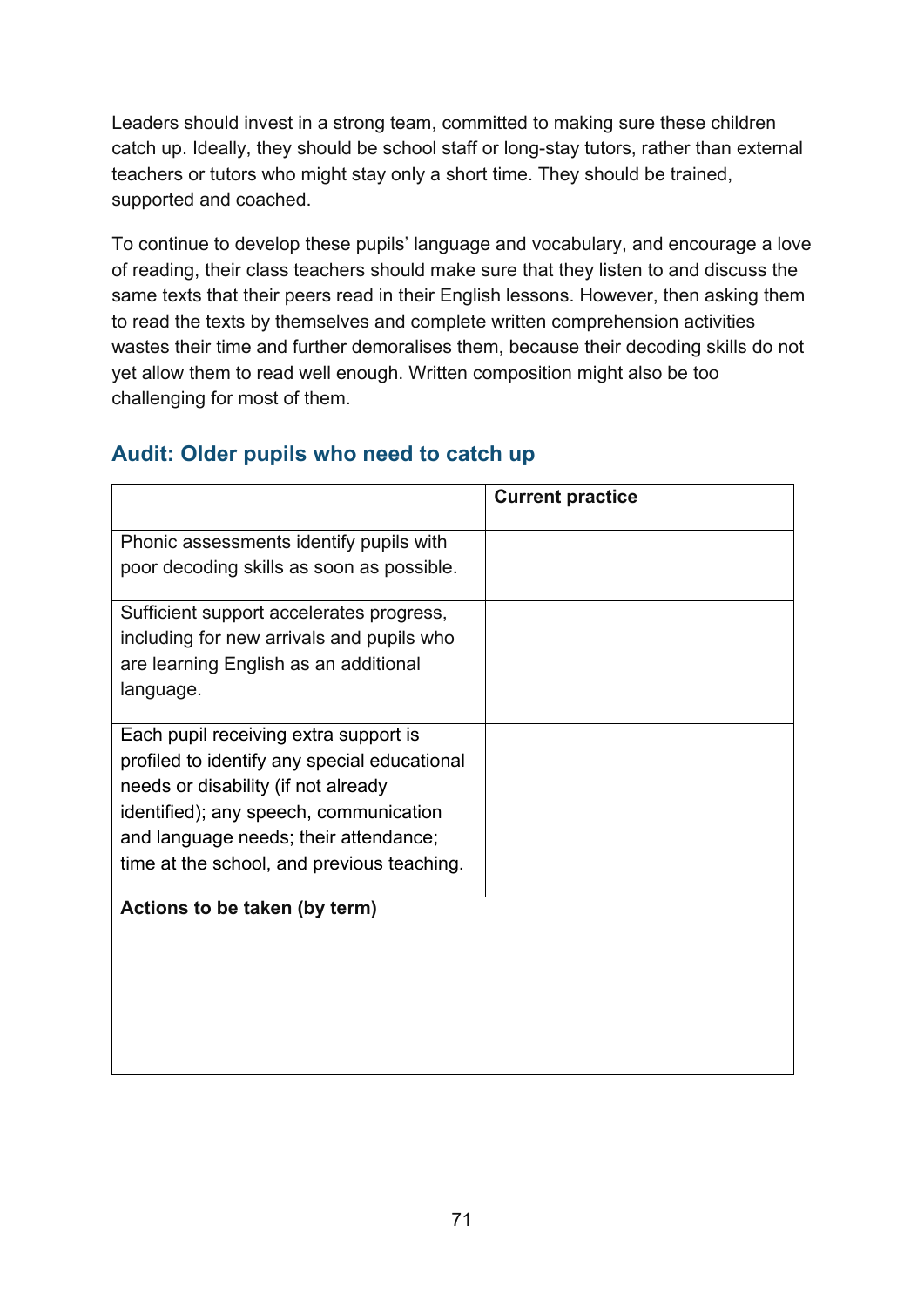# **Section 5: Leadership and management**

### **Headteachers**

Headteachers are ultimately responsible for building the reading culture in their school and ensuring that the teaching of reading is as effective as possible.<sup>[95](#page-72-0)</sup> They have to make sure that all their staff, including the special educational needs coordinator, and their ITT trainees, have the knowledge, skills, understanding and professional support to teach reading effectively and thus transform children's life chances.

This requires them to:

- believe that all children can learn to read, regardless of their background, needs or abilities and be determined to make this happen
- adopt a rigorous, systematic programme that includes well-conceived and structured resources for teaching phonics (see [Section 3\)](#page-38-0)
- make sure all children make sufficient progress to meet or exceed age-related expectations
- build a team of expert teachers who know and understand the processes that underpin learning to read, and draw on expert training, practice and coaching to achieve this
- ensure that ongoing [assessment](#page-61-0) (page 61) of children's progress in phonics is sufficiently frequent and detailed to identify those who begin to fall behind, and provide targeted support immediately<sup>[96](#page-72-1)</sup>
- make efforts to involve families in supporting their children's reading  $97$
- make sure children are taught to read from the beginning of their Reception year
- develop a programme for reading aloud to children and encouraging a love of reading (see page 28, [Storytimes\)](#page-97-0).

In addition, teachers have a responsibility to demonstrate their understanding of systematic synthetic phonics (SSP) in their teaching so that ITT trainees can learn from them about how to teach early reading effectively.<sup>[98](#page-72-3)</sup>

<span id="page-72-0"></span><sup>95</sup> Ofsted (2010). ['Reading by six. How the best schools do it'](https://www.gov.uk/government/publications/reading-by-six-how-the-best-schools-do-it) Manchester: Ofsted

<span id="page-72-1"></span><sup>96</sup> Ofsted (2021). 'School inspection handbook. Handbook for inspecting schools in England under [section 5 of the Education Act 2005'](https://www.gov.uk/government/publications/school-inspection-handbook-eif) Manchester: Ofsted

<span id="page-72-2"></span><sup>97</sup> Ofsted (2010). ['Reading by six. How the best schools do it'](https://www.gov.uk/government/publications/reading-by-six-how-the-best-schools-do-it) Manchester: Ofsted

<span id="page-72-3"></span><sup>98</sup> Department for Education (2019). ['ITT Core Content Framework'](https://www.gov.uk/government/publications/initial-teacher-training-itt-core-content-framework) London: Department for Education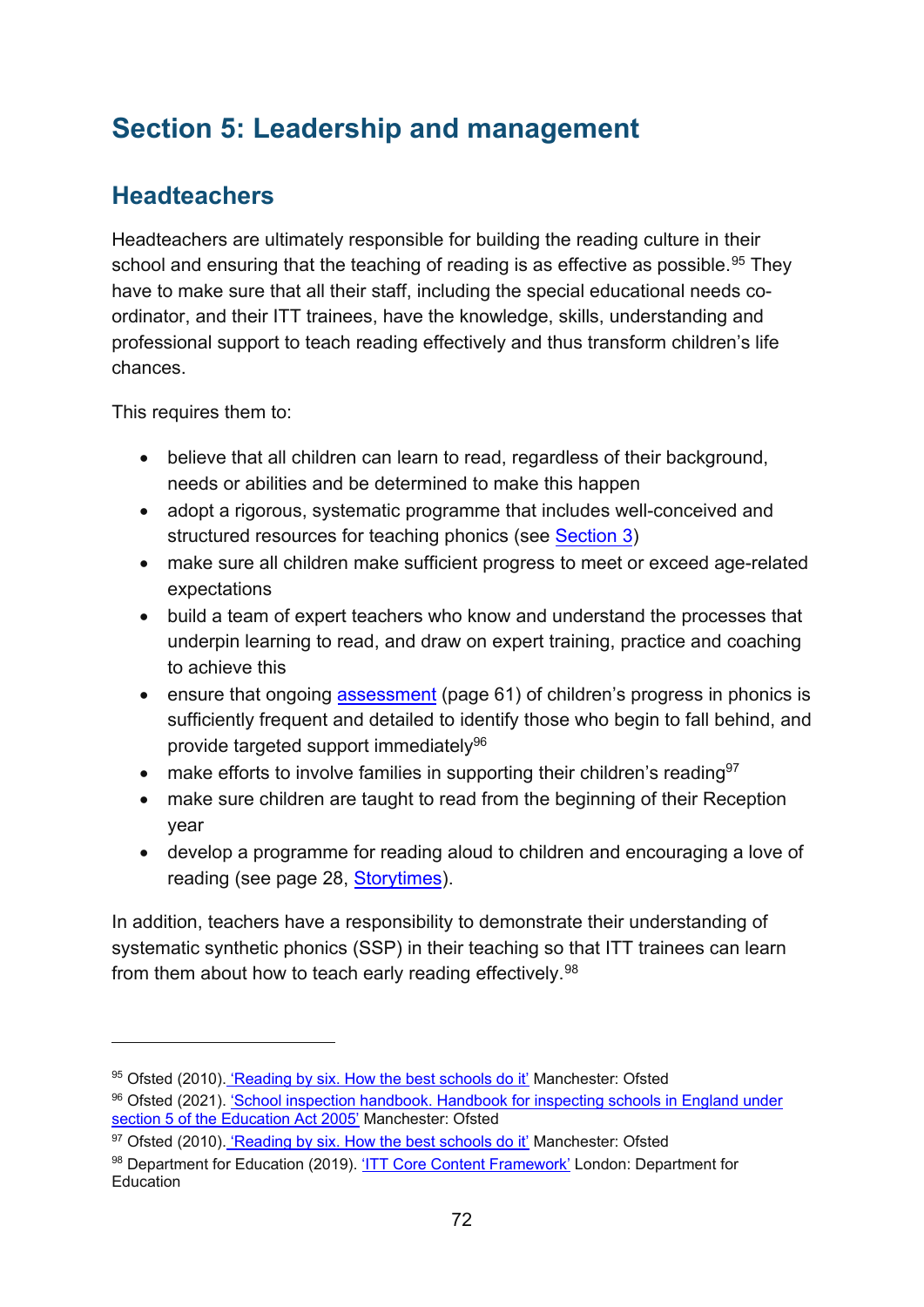### **Time for teaching**

The daily timetable for Reception and year 1 should include:

- a storytime
- a poetry/singing time
- one or more phonics sessions.

Finding sufficient time to teach every child to read can be challenging. Headteachers have a duty to support teachers in making literacy a priority and managing the rest of the curriculum realistically.

SSP programmes vary considerably and school leaders should carefully consider programmes that reflect this document before choosing one and training all staff to use it. See [Appendix 7: Guidance for choosing](#page-93-0) a phonics programme.

Leaders should set out strong, school-wide routines and make sure that all teachers reinforce these consistently to support children's learning, as well as reinforcing those of the programme the school has chosen.

### **Implementing a systematic programme**

Implementation is a process rather than a single event; it needs to be planned and executed step by step. It is the responsibility of school leaders to ensure that the teaching of reading is as effective as possible and that a systematic programme is implemented successfully, because different schools or even teachers within the same school using the same systematic programme can achieve very different results. Ofsted has noted that 'compliance [with the programme] does not always guarantee effectiveness'.[99](#page-73-0) 

Writers of phonic programmes provide detailed guidance about how to teach phonics, reading and writing.<sup>[100](#page-73-1)</sup> With the right programme and teaching, all children can learn to read, including those with learning difficulties.

However, it should be noted that some children who are diagnosed with a learning difficulty no longer have such issues when they have learned to read. Care is therefore needed when identifying learning difficulties early on. Stahl and McKenna have said:

<span id="page-73-0"></span><sup>99</sup> Ofsted (2010). ['Reading by six. How the best schools do it'](https://www.gov.uk/government/publications/reading-by-six-how-the-best-schools-do-it) Manchester: Ofsted

<span id="page-73-1"></span> $100$  Schools using a programme they have developed themselves should provide similar detailed guidance.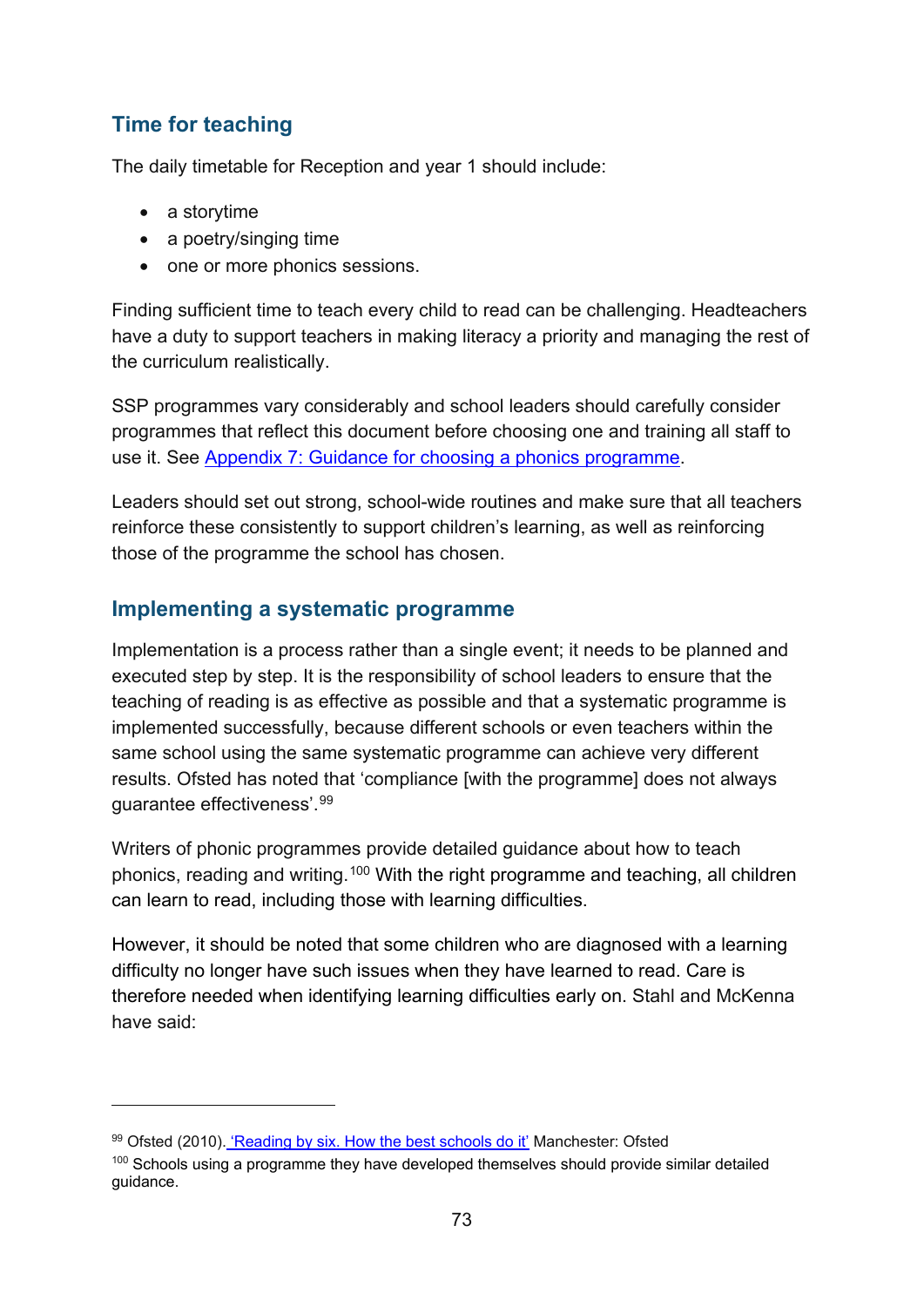…generally, labels serve to excuse our failures to teach [reading] by blaming the students for their failure. Rather, we should accept that some children are harder to teach, and we need to work harder to reach those children.<sup>[101](#page-74-0)</sup>

It might also be said that labelling teachers or their teaching as failing serves to excuse leaders' failures to put in place what teachers need. Headteachers are responsible for investing in the best teachers and teaching assistants they can find and scrupulously training or retraining them to teach phonics.

This section describes the implementation of a full SSP programme. Such programmes used by schools should provide:

all that is essential to teach SSP to children in reception and key stage 1 years of mainstream primary schools, up to or beyond the standards expected by the national curriculum, and provides sufficient support for them to become fluent readers. [102](#page-74-1)

Schools that have developed their own programme to teach SSP should ensure they provide what is described above.

The programme should achieve excellent outcomes for all pupils, including those from disadvantaged backgrounds.

## **Building a team of expert teachers**

### **The literacy lead**

Headteachers should appoint a literacy lead (or reading lead): someone to manage the teaching of phonics, reading and writing.<sup>[103](#page-74-2)</sup> That person should become an expert in the school's chosen phonics programme.

Together, the headteacher and the literacy lead should agree on:

- the detail of their roles
- expectations and assessment of progress for each age group
- timetables for phonics, reading and writing sessions, and storytimes
- the best organisation of teaching spaces and resources

<span id="page-74-1"></span><sup>102</sup> [Validation of systematic synthetic phonics programmes: supporting documentation - GOV.UK](https://www.gov.uk/government/publications/phonics-teaching-materials-core-criteria-and-self-assessment/validation-of-systematic-synthetic-phonics-programmes-supporting-documentation)  [\(www.gov.uk\)](https://www.gov.uk/government/publications/phonics-teaching-materials-core-criteria-and-self-assessment/validation-of-systematic-synthetic-phonics-programmes-supporting-documentation) 

<span id="page-74-0"></span><sup>101</sup> Stahl KAD and McKenna MC editors (2006). 'Reading research at work. Foundations of effective practice' London: The Guilford Press

<span id="page-74-2"></span><sup>103</sup> Ofsted (2010). ['Reading by six. How the best schools do it'](https://www.gov.uk/government/publications/reading-by-six-how-the-best-schools-do-it) Manchester: Ofsted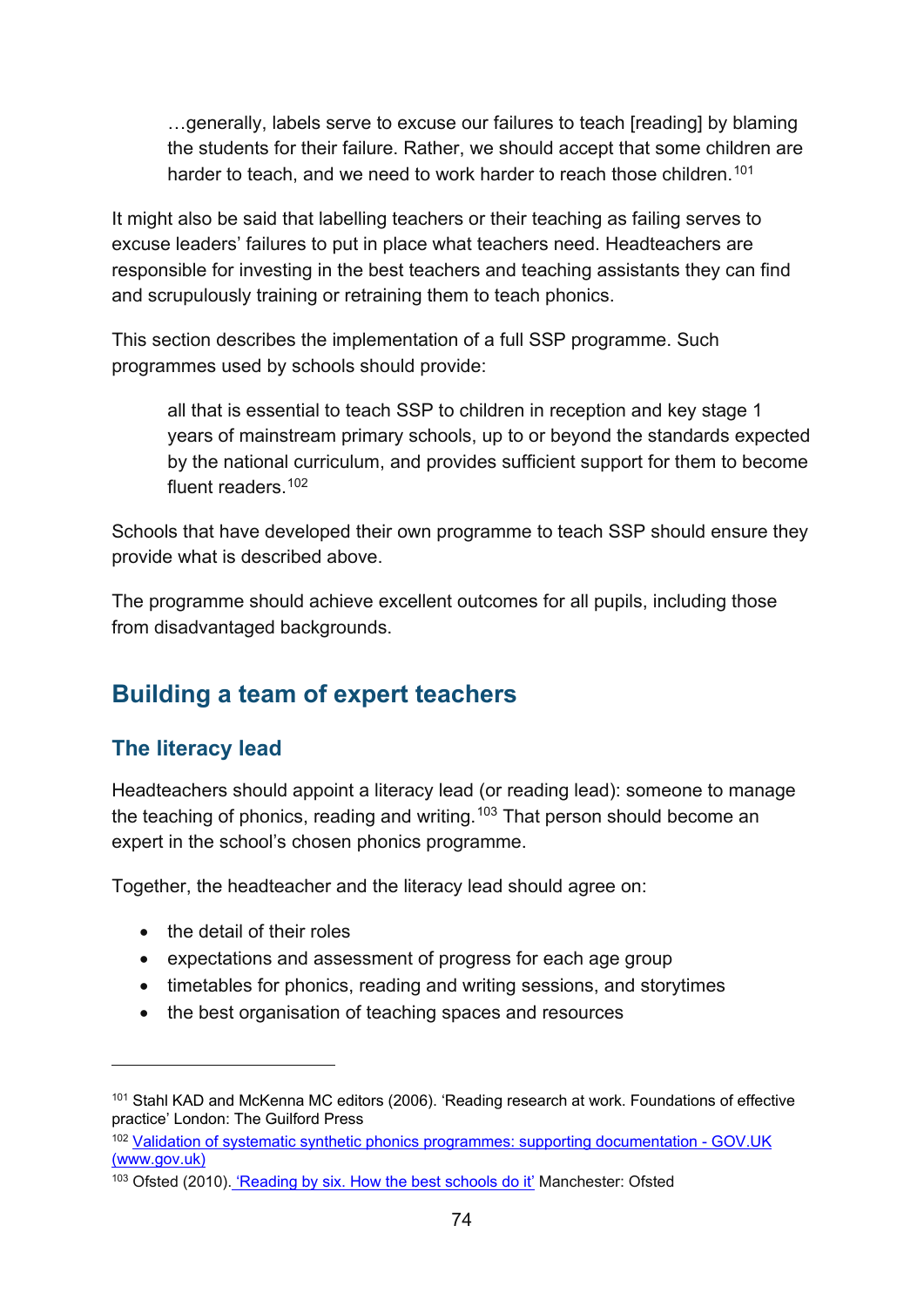- extra practice for the children who are making the slowest progress
- systems to tackle any poor attendance and punctuality of the children who need the most support
- a timetable for practice and coaching for teaching staff
- systems for staff cover
- how they will help parents to support their children's reading.

#### **Effective professional development**

Effective professional development is likely to be sustained over time, involve expert support, coaching and opportunities for collaboration.<sup>104</sup>

All staff responsible for leading and teaching reading should take part in the professional development for the school's chosen phonics programme: the headteacher, other leaders, newly qualified teachers, ITT trainees and others.

High quality in-service training, either face-to-face or online, is the first step. But training is just the beginning and, on its own, is insufficient to ensure consistency and effectiveness and to help teachers become experts. Acting, learning the violin and playing football all require the careful building up of skills and knowledge to be done as well as possible. Progress depends upon practice and coaching.

Practice builds mastery of a series of skills, and if you build up skills intentionally, you can master surprisingly complex tasks and in so doing free your active cognition to engage with other important tasks.<sup>[105](#page-75-1)</sup>

This also applies to teaching reading and writing.

#### **In-school deliberate practice**

Carefully constructed practice of teaching routines, sustained and developed, can help to make sure that all teachers become excellent teachers of reading, spelling and writing.

Practising together as a staff needs regular sessions. It builds consistency and accountability: everyone teaches reading in the same way. Sessions should be ringfenced and not subsumed into staff meetings. This is also efficient for professional development, making the best use of the time of a literacy lead, because individuals then need less coaching.

<span id="page-75-0"></span><sup>104</sup> Department for Education (2019). ['ITT Core Content Framework'](https://www.gov.uk/government/publications/initial-teacher-training-itt-core-content-framework) London: Department for Education

<span id="page-75-1"></span><sup>105</sup> Lemov D, Woolway E and Yezzi K (2012). 'Practice perfect' San Francisco: Jossey-Bass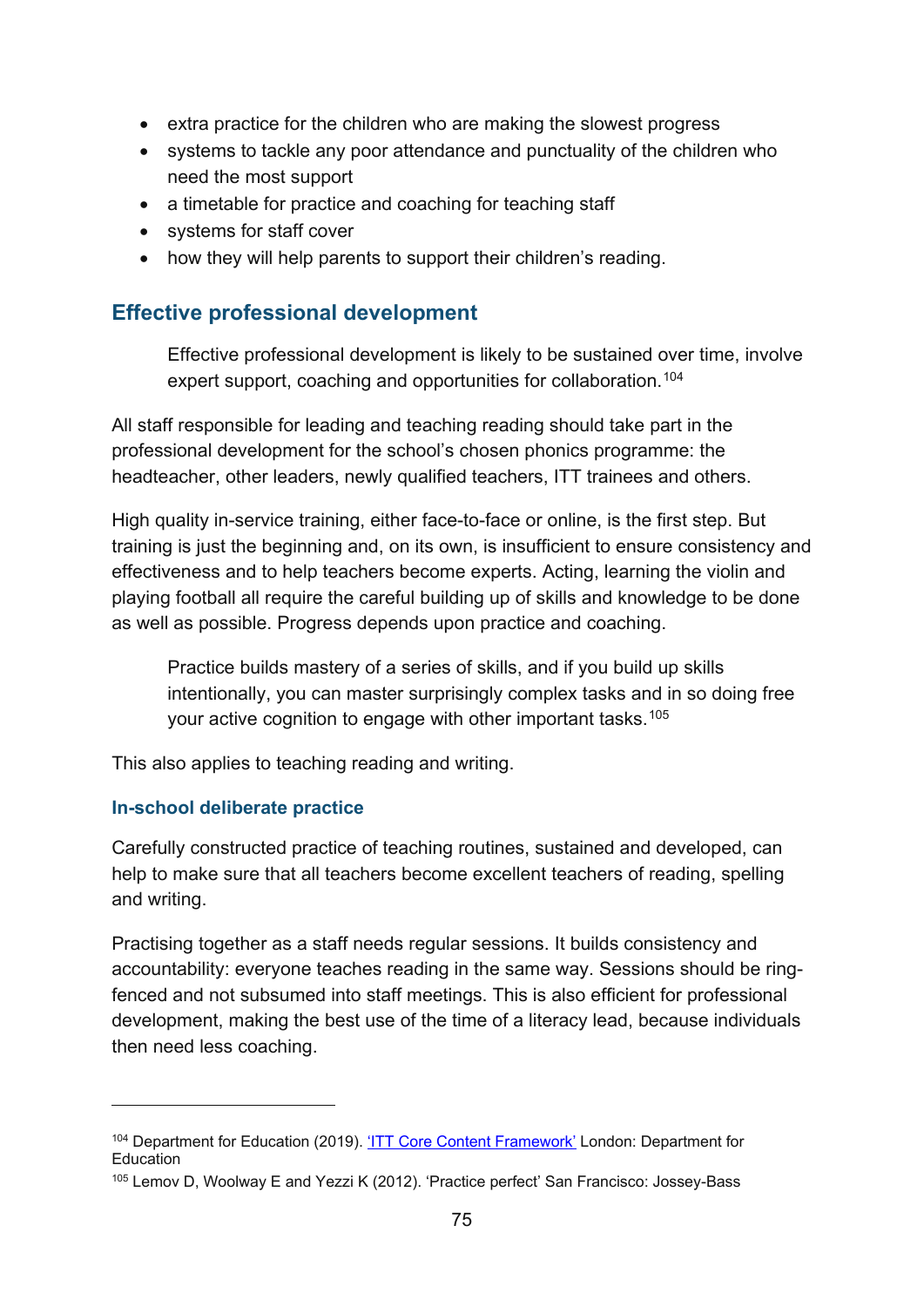The most basic activities should be practised first, in particular those that support the teaching of grapheme-phoneme correspondences (GPCs) and how to blend sounds into words. Practice should focus on the activities that will make the biggest difference to the children who are making the slowest progress. [Assessment data](#page-61-0) (page 61) will have identified them.

As teachers improve through practice, the literacy lead can identify an action for a teacher that would make a difference, there and then, to children's progress.

Great teaching is not learned through discussion. It's learned by doing – or, more specifically, by practising doing things well.<sup>106</sup>

#### **Coaching**

Practice and coaching work hand in hand. The literacy lead should start by coaching teachers who are teaching the children who need the most support. Coaching, in this context, refers to a colleague identifying an action, so that the teacher can respond immediately and so improve children's progress. This might be in a practice session or during a lesson.

As teachers improve through practice, coaching can become more detailed and more focused.

Teachers are like tennis players: they develop most quickly when they receive frequent feedback and opportunities to practice [sic].<sup>107</sup>

Once the literacy lead is confident that a few teachers are good enough, one might be selected to act as the coach for the week. The literacy lead should practise with this teacher before the practice session. Leadership becomes shared and the teachers grow in confidence. This also embeds sustainability and continuity, protecting the school should the literacy lead be absent or leave.

### **Reducing teachers' workload**

One of the ways leaders can reduce teachers' workload is to make sure they use the resources produced as part of an SSP programme.

Ofsted reported that that 'the best of the products available to teachers for teaching systematic synthetic phonics were so well structured as to take much of the burden out of planning'. Ofsted also made the more important point that this gives teachers

<span id="page-76-0"></span><sup>106</sup> Bambrick-Santoyo P (2012). 'Leverage leadership. A practical guide to building exceptional schools' San Francisco: Jossey-Bass

<span id="page-76-1"></span><sup>&</sup>lt;sup>107</sup> Bambrick-Santovo P (2012). 'Leverage leadership. A practical guide to building exceptional schools' San Francisco: Jossey-Bass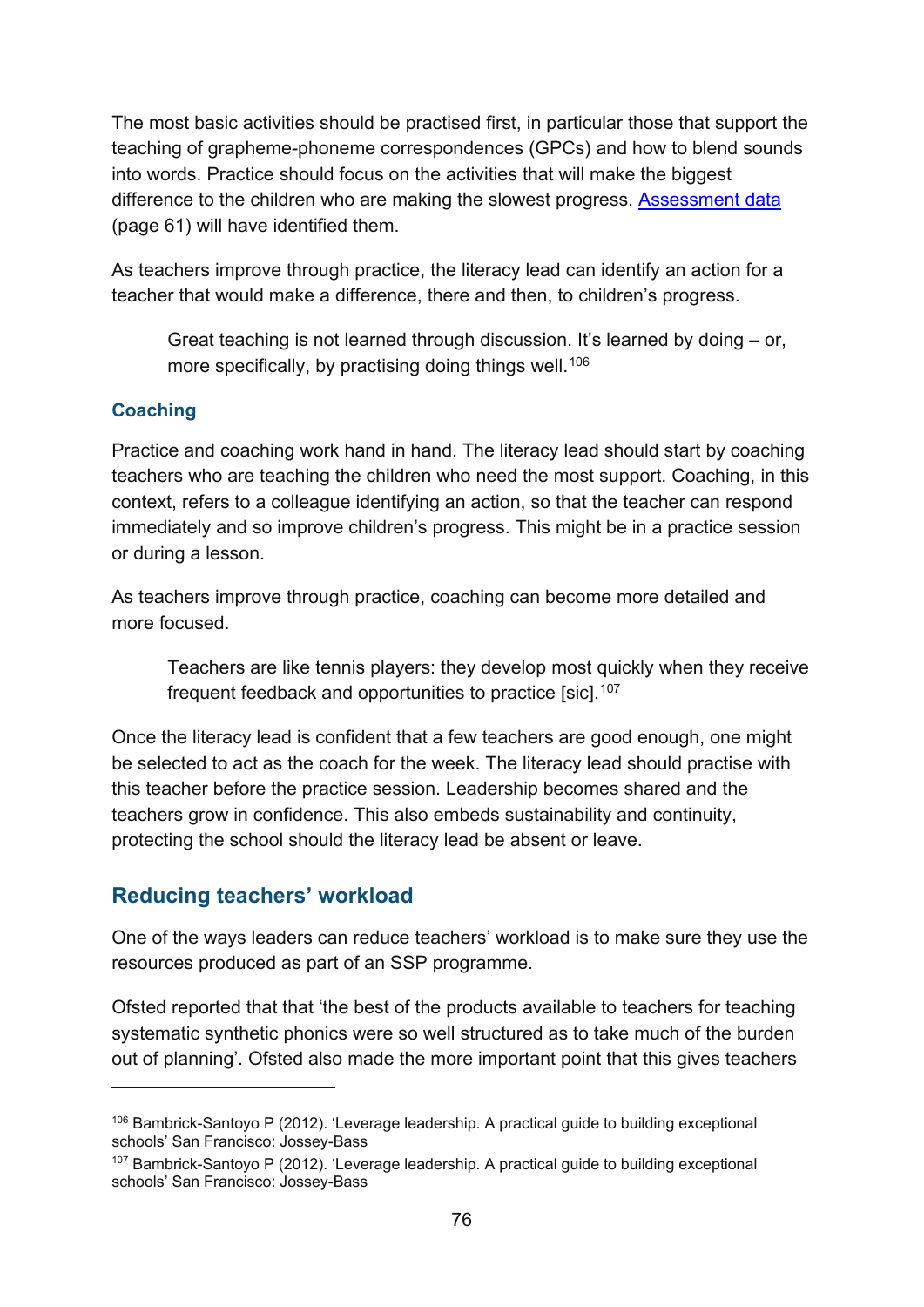'time to think about how to teach rather than what to teach and enabling them to focus on the needs of individual children'.[108](#page-77-0)

### **Audit: Leadership and management**

|                                                                                                                                                                     | <b>Current practice</b> |
|---------------------------------------------------------------------------------------------------------------------------------------------------------------------|-------------------------|
| The headteacher takes responsibility for<br>building a strong reading culture.                                                                                      |                         |
| The headteacher believes that virtually all<br>children can learn to read, regardless of their<br>background, needs or abilities, and acts to<br>make this happen.  |                         |
| Professional development, including training,<br>practice and coaching, is planned and<br>effective so all staff become experts in<br>teaching reading and writing. |                         |
| The literacy lead has expertise in and<br>experience of teaching phonics.                                                                                           |                         |
| The literacy lead has sufficient, dedicated<br>time to fulfil the role.                                                                                             |                         |
| Sufficient time is planned for the teaching of<br>phonics, reading and writing.                                                                                     |                         |
| Routines are strong, school-wide and<br>reinforced consistently to support children's<br>learning.                                                                  |                         |
| Actions to be taken (by term)                                                                                                                                       |                         |

<span id="page-77-0"></span><sup>108</sup> Ofsted (2010). ['Reading by six. How the best schools do it'](https://www.gov.uk/government/publications/reading-by-six-how-the-best-schools-do-it) Manchester: Ofsted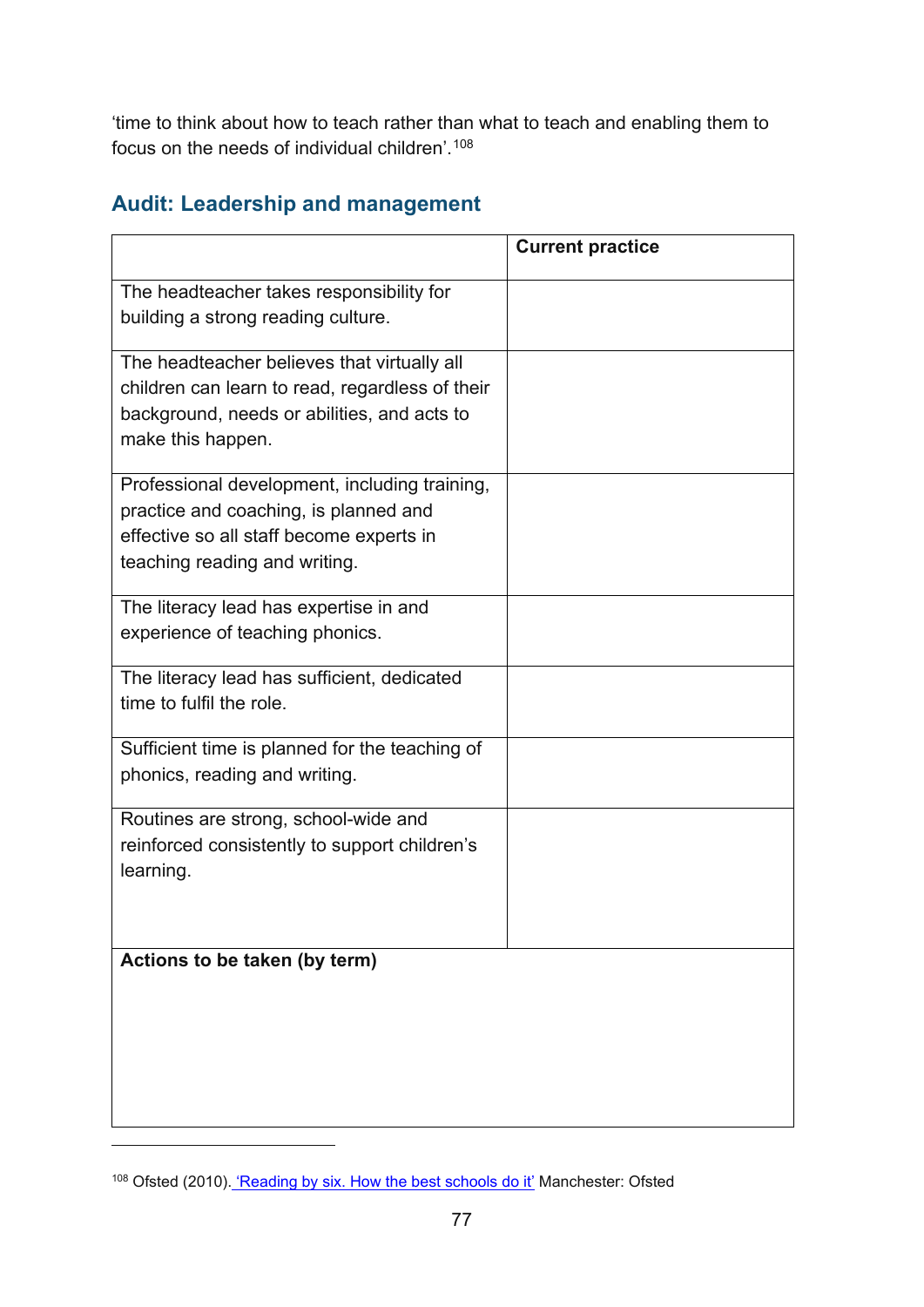# **Section 6: Building on the foundations with older pupils – a summary**

This document has been about the foundations of reading and writing. When these are secure, pupils can [decode](#page-16-0) (page 16) most written words and understand them in the context of age-appropriate literature and non-fiction. They can also write what they want to say in a way that others can read.

With a strong start in Reception and year 1, pupils' word reading and spelling rapidly become more accurate and automatic. Teachers can then spend more time developing pupils' reading comprehension and written composition. They should continue to read aloud to pupils every day to enhance their enjoyment of literature, increase their vocabulary and develop their language comprehension.

Pupils should read often, in English lessons and across the curriculum: to learn from their reading, to read for pleasure and for specific purposes, and – with practice – to become more fluent, since fluency is important for comprehension.

As their reading becomes more fluent, the need for a systematic phonics programme<sup>[109](#page-78-0)</sup> for reading reduces. Spelling, however, is more difficult than decoding, because the same sound can be spelt in different ways. An effective spelling programme will therefore continue to teach further correspondences between [phonemes](#page-107-0) and [graphemes.](#page-106-0) For example, pupils might learn that /u/ is spelt with 'ou' in 'young', 'touch', 'double', 'trouble' and 'country'. As they make progress with spelling, the emphasis moves to learning about [morphemes,](#page-107-1) that is [prefixes,](#page-108-0) [suffixes](#page-110-0) and [root words.](#page-109-0) For instance, when pupils have learnt the prefix 'inter-', the suffix '–ion' and the root word 'act', they can read and spell 'interaction'.

To help them to learn to spell the new words they meet across the curriculum, teachers should draw pupils' attention to any unusual correspondences between spelling and sound. For example, in science, the teacher should draw attention briefly to how the word 'circuit' is pronounced, how the letters correspond to the sounds and the unusual spelling of 'ui' for /i/.

When pupils can form letters correctly and easily, they should be taught how to join them and should practise their handwriting to increase its fluency, legibility and quality.

Grammar and punctuation become more important in teaching writing as pupils' spelling and handwriting improve. Sentence dictation that includes the words pupils

<span id="page-78-0"></span><sup>&</sup>lt;sup>109</sup> See page 45, [Systematic synthetic phonics programmes,](#page-45-0) and Appendix 7: Guidance for choosing [a phonics programme.](#page-93-0)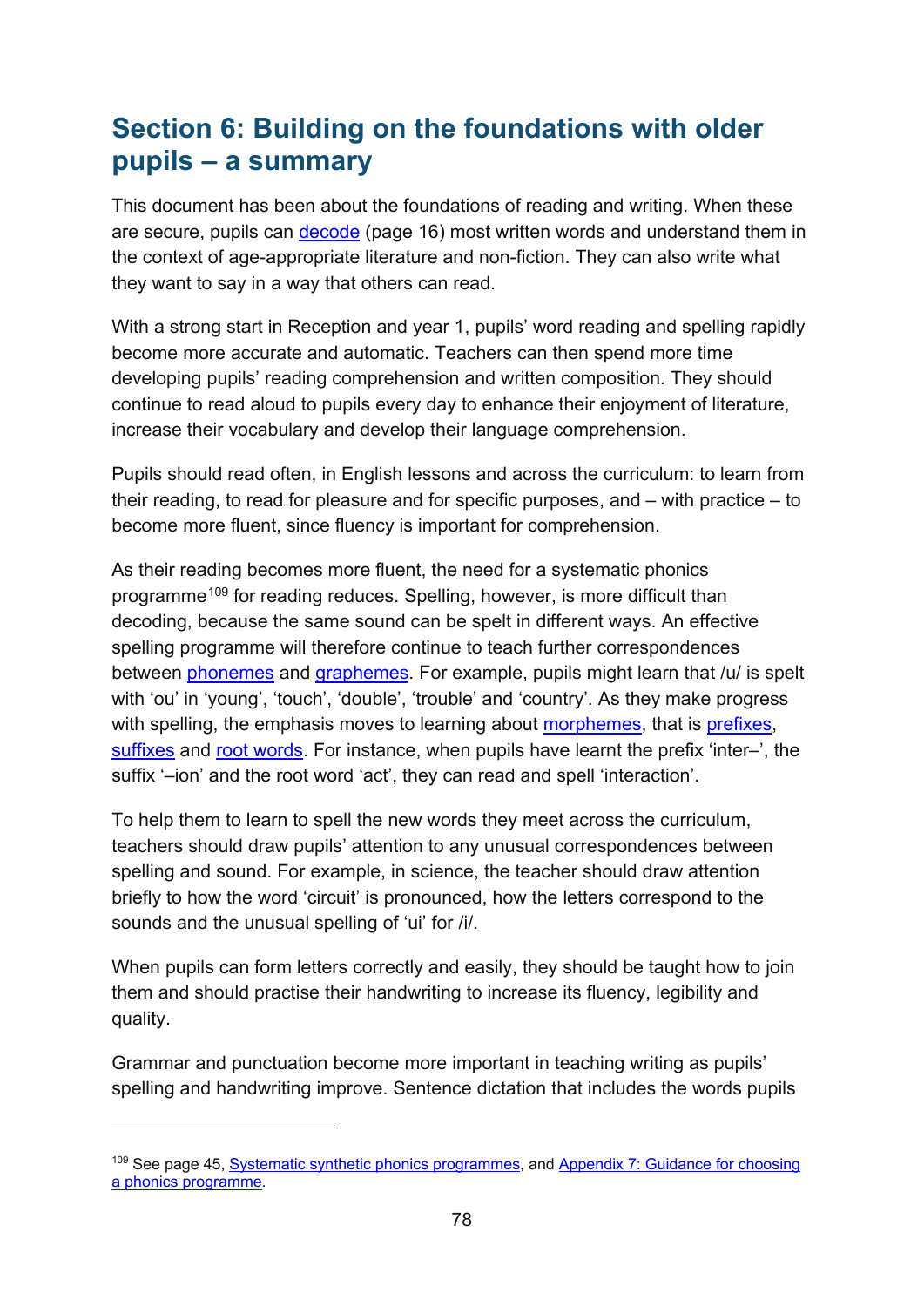have been taught to spell is effective in helping them to consolidate spelling, handwriting and punctuation.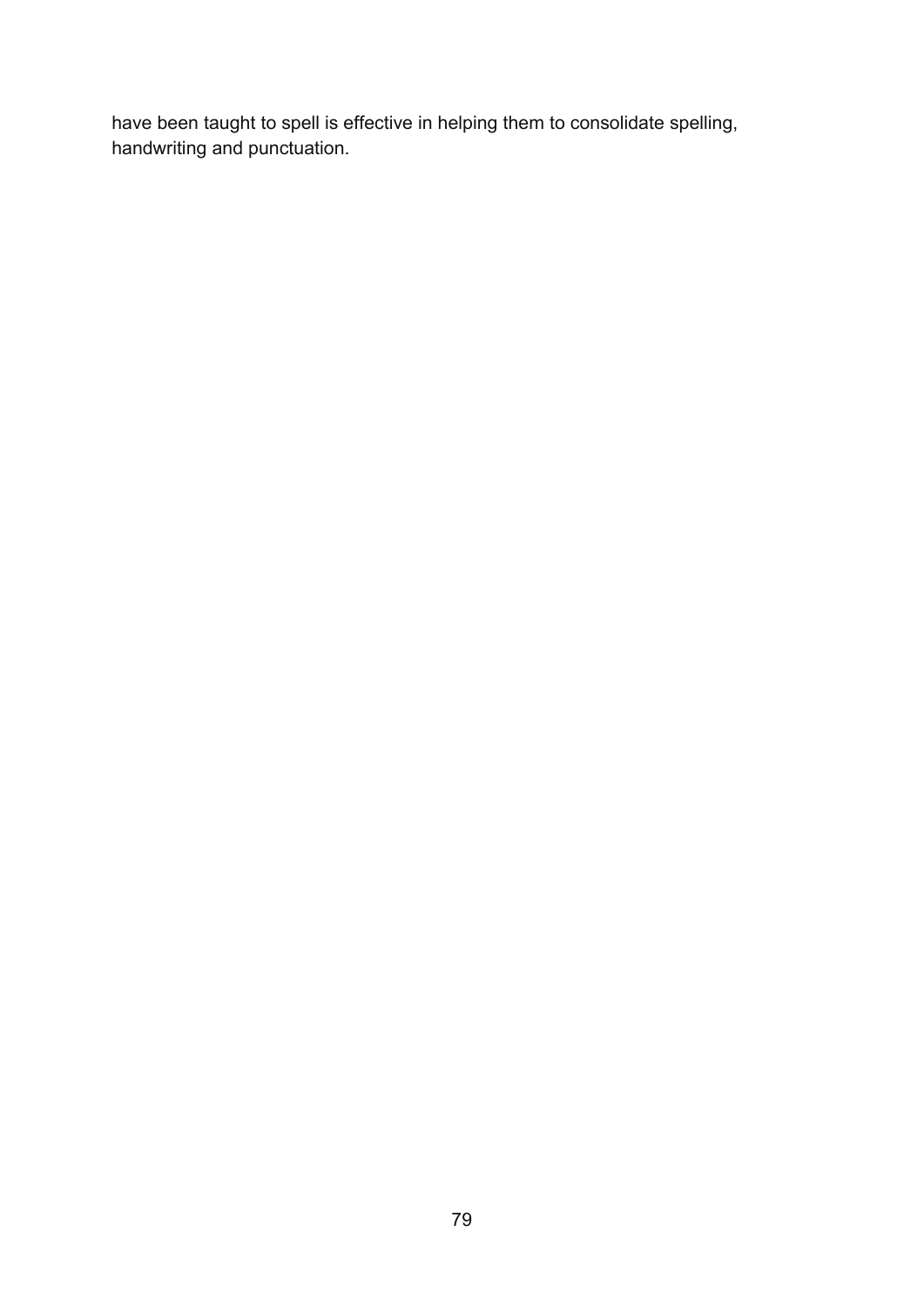# **Appendices**

## <span id="page-80-0"></span>**Appendix 1. For parents: reading stories to children**

The following has been drawn together to provide the basis for a leaflet schools might create for parents and carers. Further guidance is available: [10 top tips for](https://www.gov.uk/government/publications/10-top-tips-to-encourage-children-to-read/10-top-tips-to-encourage-children-to-read)  [parents to support children](https://www.gov.uk/government/publications/10-top-tips-to-encourage-children-to-read/10-top-tips-to-encourage-children-to-read) to read.

### **Introduction**

Your child will bring home two books. One is for your child to read to you. It has been carefully chosen so that they can work out all the words. The other book has words your child may not be able to read yet. It is for you to read to your child and talk about together.

### **How to read a story to your child**

If you can find the time beforehand, read the read-aloud book to yourself first, so you can think about how you're going to read it to your child.

On the first reading:

- Make reading aloud feel like a treat. Make it a special quiet time and cuddle up so you can both see the book.
- Show curiosity about what you're going to read: 'This book looks interesting. It's about an angry child. I wonder how angry he gets…'
- Read through the whole story the first time without stopping too much. Let the story weave its own magic.
- Read with enjoyment. If you're not enjoying it, your child won't.

Read favourite stories over and over again.

On later readings:

- Let your child pause, think about and comment on the pictures.
- If you think your child did not understand something, try to explain: 'Oh! I think what's happening here is that…'
- Chat about the story and pictures: 'I wonder why she did that?'; 'Oh no, I hope she's not going to…'; 'I wouldn't have done that, would you?'
- Link the stories to your own family experiences: 'This reminds me of when …'
- Link stories to others that your child knows: 'Ah! Do you remember the dragon in ….? Do you remember what happened to him?'
- Encourage your child to join in with the bits they know.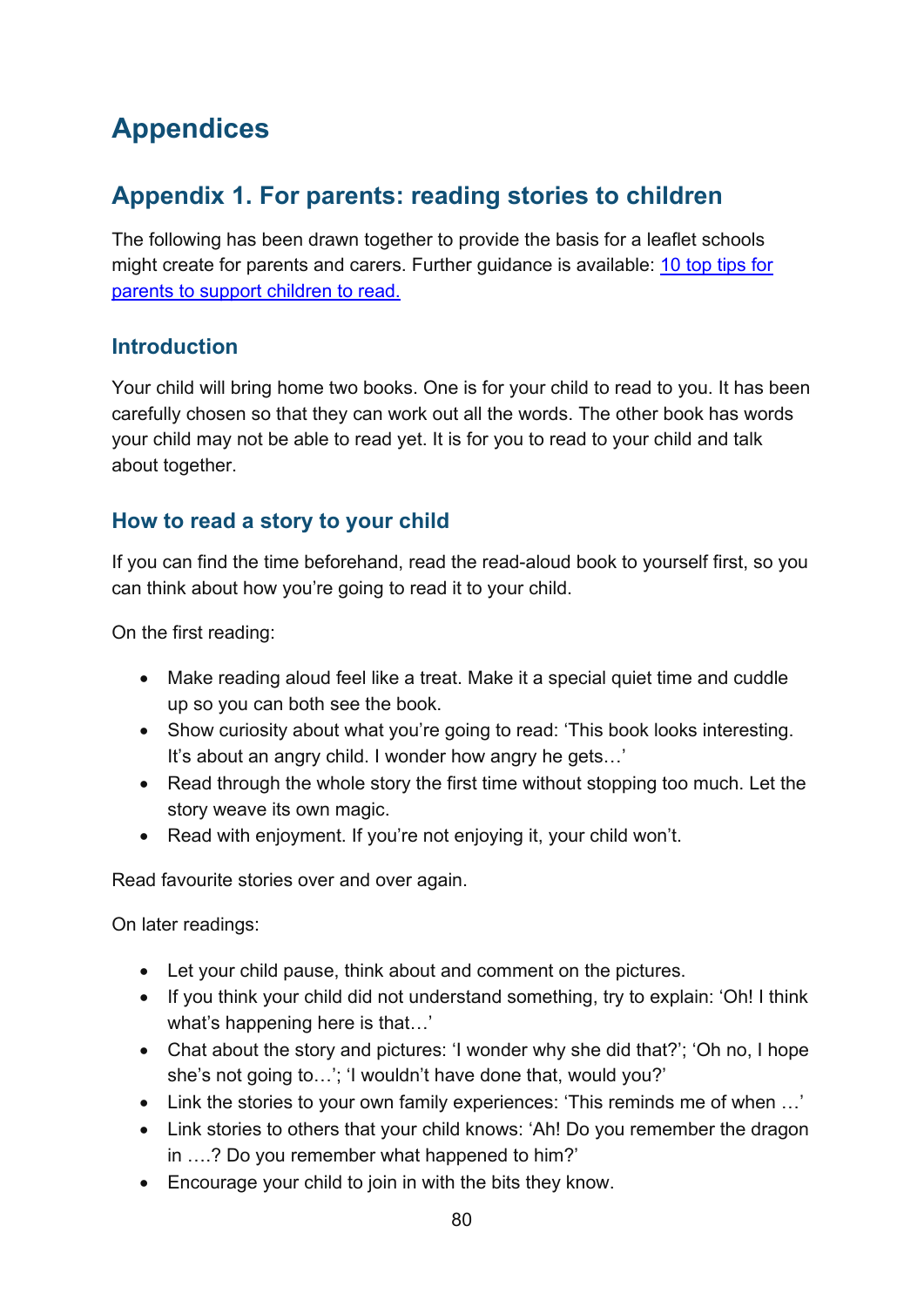- Avoid asking questions to test what your child remembers.
- Avoid telling children that reading stories is good for them.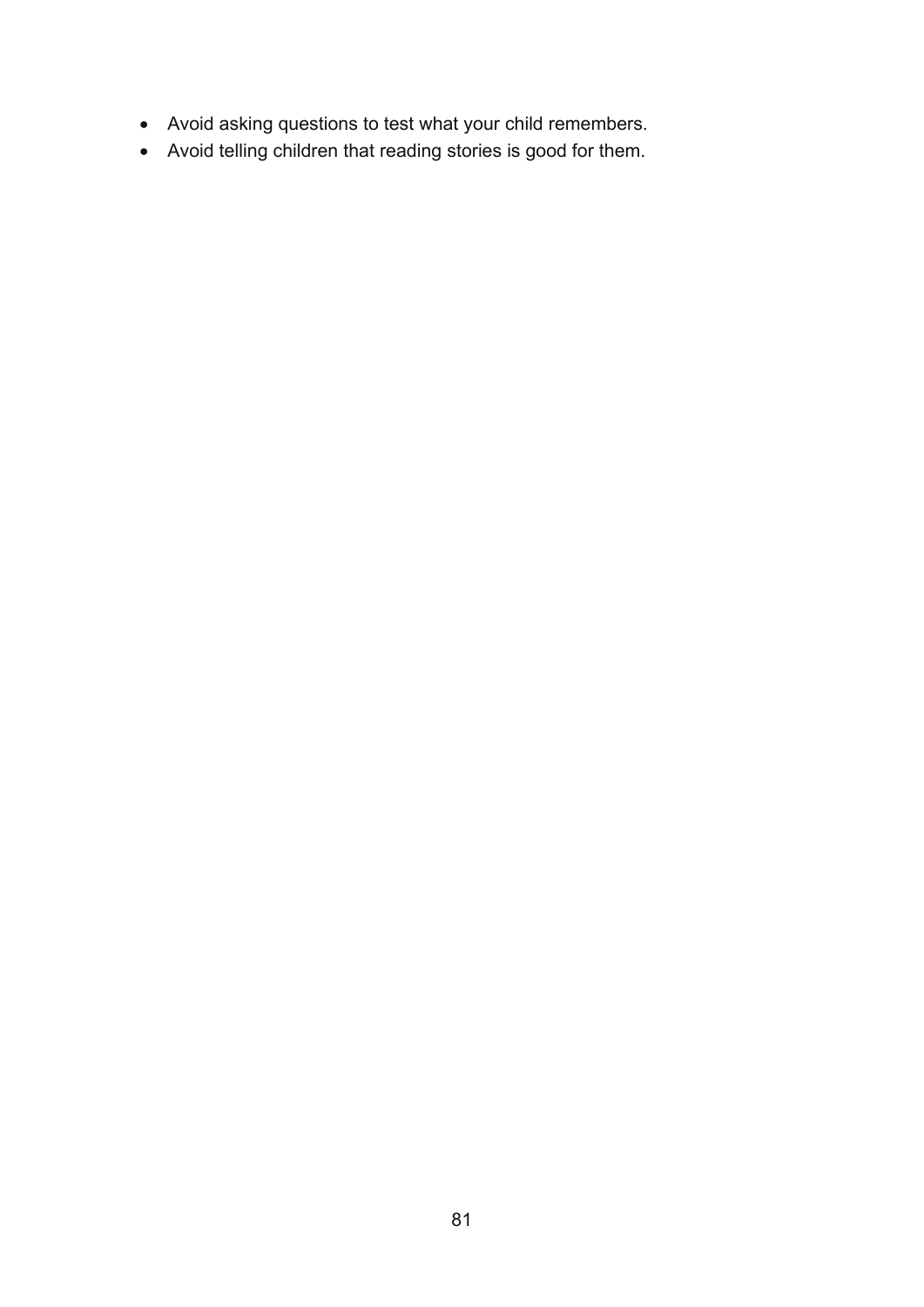## <span id="page-82-0"></span>**Appendix 2. Supporting children's thinking**

These are some ideas for supporting children's thinking, which might be useful for trainees and new teachers.

### **Effective strategies to support children's thinking**

**Give time** – make sure you have given the child enough time to respond. Wait for at least six seconds.

**Delay** – make sure the child has waited until you have finished your request.

**Focus attention** – make sure the child is looking towards you and listening to your request.

**Repeat** – repeat the request again, after sufficient waiting time.

**Simplify** – break your request down into parts or make it simpler.

e.g. instead of 'Before we go for lunch, we need to wash our hands' say 'First we'll wash our hands. Then we'll go to lunch.' The sequence of events is clearer.

**Use questions to clarify** – check the child understands by asking questions at a simple level first.

**Focus on the feature** – help the child focus on the feature they need to look at to be able to understand your question.

e.g. if asking how two items are alike, draw attention to relevant similarities, such as colour or size.

**Forced alternatives** – give the child two choices.

e.g. 'What is he doing? Is he running or jumping?'

**Gesture** – use gesture to help the child understand or to cue in to the correct answer.

**Rephrase** – repeat the request in a different way. Don't do this too quickly, since the child may still be processing the first request.

e.g. (1) 'Please could you pick up the litter from under your table?' (2) 'There is litter under the table. Please pick it up.'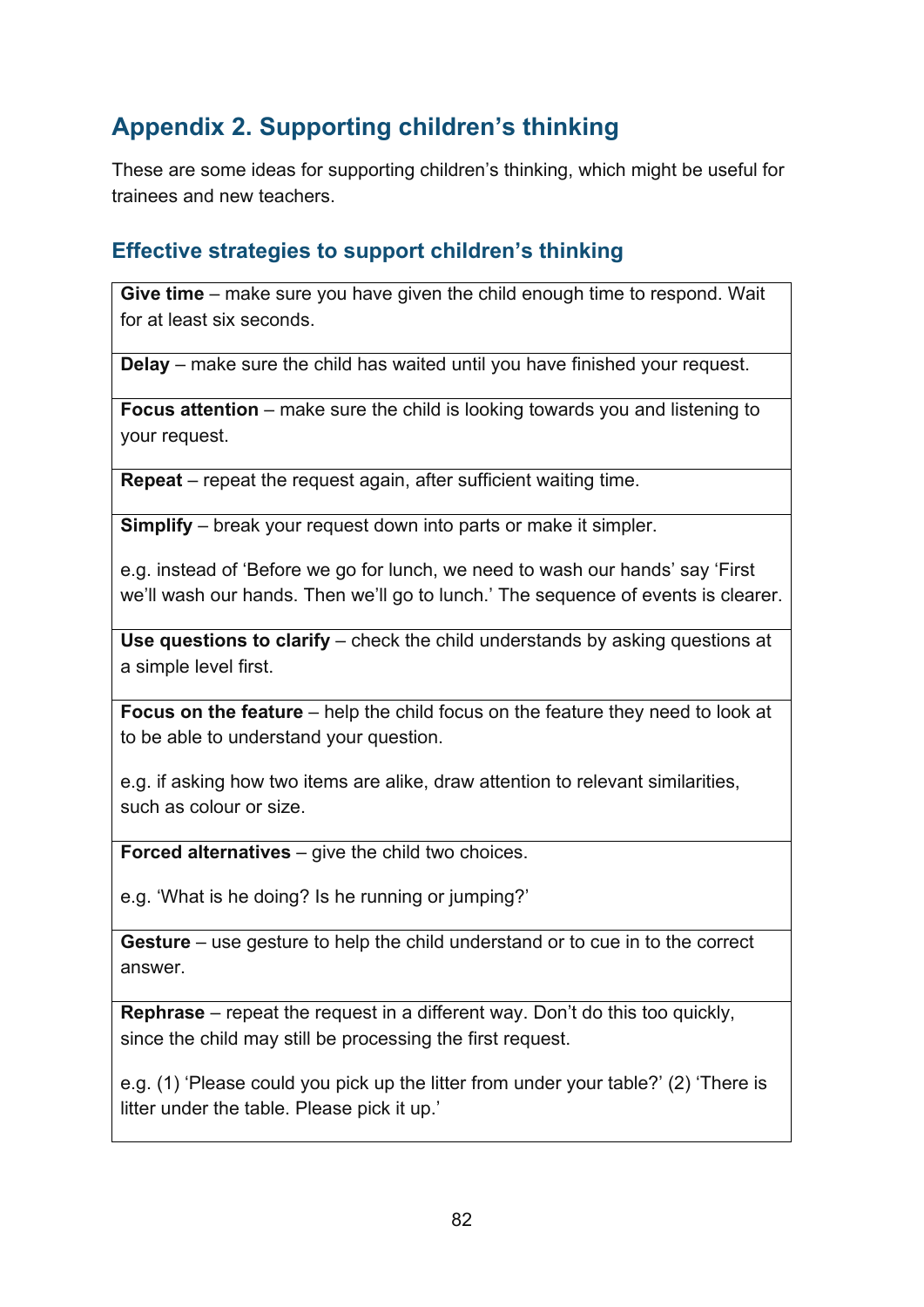**Sentence completion** – When asking questions that need a defined answer, model the response by beginning it, prompting the child to repeat how you start.

Adult: What colour is it? … It is ……… Child: It is … blue.

Adult: How many sides does the shape have? The shape has … Child: The shape has one, two, three, four … five sides.

**Demonstration** – show the answer without talking and then ask again, while demonstrating.

e.g. 'What will happen if we put water in this broken cup?'

**Experience the concept** – help the child to experience the answer.

e.g. 'How does it feel? Let's touch it to see how it feels.'

**Relate known to unknown** – help the child to relate the request to previous experiences.

e.g. 'Let's touch the spaghetti. The spaghetti feels hard. How will it feel after it is cooked? Remember when we cooked the potatoes? How did they feel?'

#### **Model thinking and comprehension monitoring**

'That's a hard question. I need to think about that.' 'I've forgotten what you said. Can you say it again for me, please?'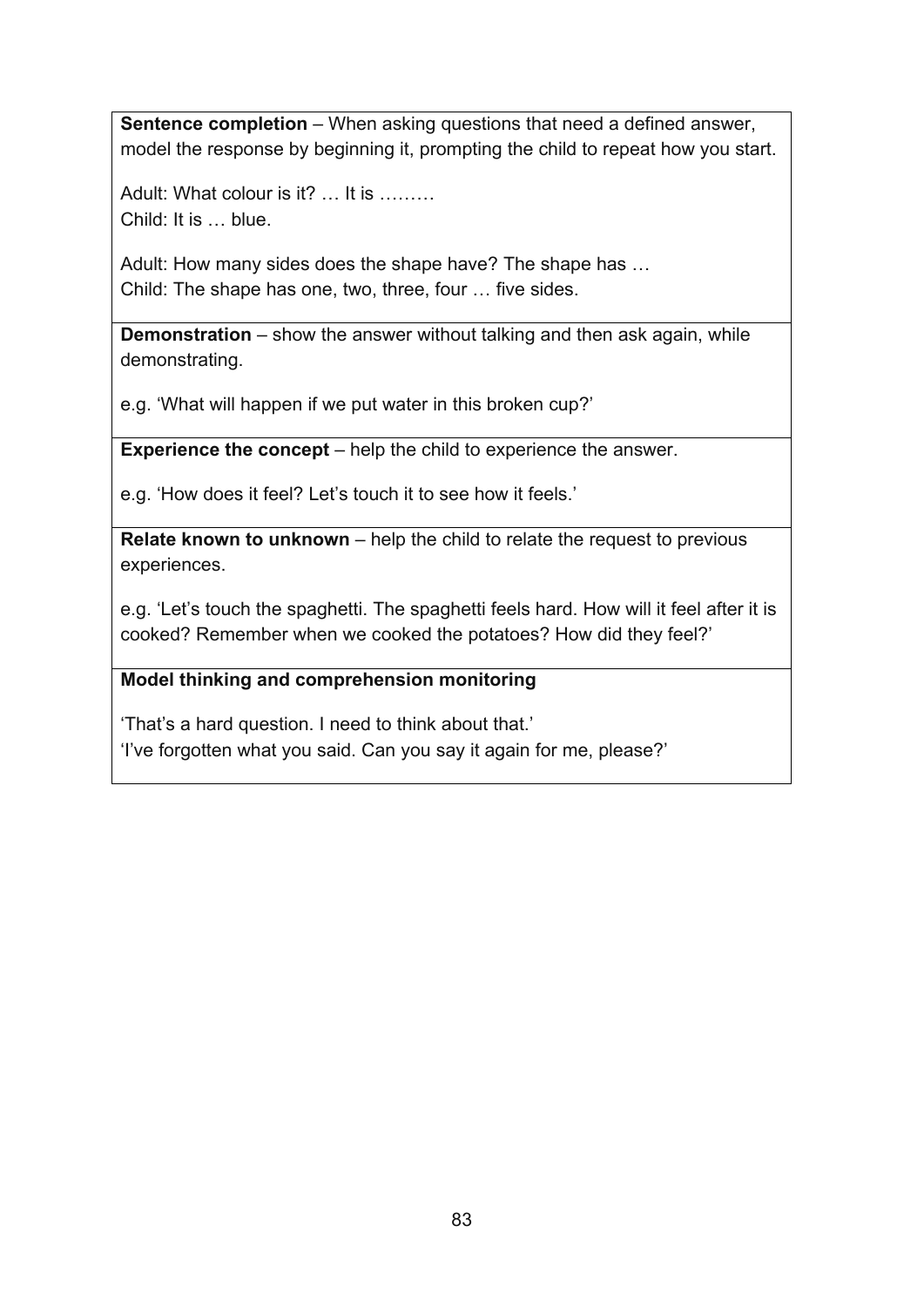## **Appendix 3. For teachers: preparing to read a story**

These are some ideas for preparing to read a story effectively, which might be useful for trainees and new teachers.

### **Preparing a reading**

| Seating       | The teacher should sit on a low chair, so that all children can<br>see the book easily, and make sure that everyone is<br>comfortable.                                                                                                                                                                                                                                                                                                                                                                                                                   |
|---------------|----------------------------------------------------------------------------------------------------------------------------------------------------------------------------------------------------------------------------------------------------------------------------------------------------------------------------------------------------------------------------------------------------------------------------------------------------------------------------------------------------------------------------------------------------------|
| <b>Voices</b> | Choose the best voice for:<br>the narrator: a neutral voice that won't detract from the<br>$\bullet$<br>characters' voices or a voice that gives away what the<br>narrator is thinking<br>the main characters: high- or low-pitched? quick or slow?<br>$\bullet$<br>Not everyone can imitate accents successfully, but real life<br>offers a multitude of voices to draw on: the needy 'Could you<br>make me a cup of tea?'; the 'I'm so disappointed in your<br>behaviour'; the voice for interviews; the 'furious' voice when<br>something goes wrong. |
|               | Remember, the voices have to be maintained for the whole<br>story. If there are too many, it can be difficult for the children to<br>identify them.                                                                                                                                                                                                                                                                                                                                                                                                      |
| <b>Pauses</b> | Decide on the best places to pause to convey shock, concern or,<br>sometimes, just to tease. Pausing builds anticipation.                                                                                                                                                                                                                                                                                                                                                                                                                                |
| Word meanings | Wait until the second reading to explain words.<br>Tell the children the meaning: if they already know it, there is no<br>point in asking; if they don't, the question is pointless and<br>encourages only guessing. If only a few children guess, it will<br>distract others from the story. Even if some children do know the<br>meaning, it might not be, in any case, the correct meaning in the<br>context of the story.                                                                                                                            |
|               | Use short asides to explain a word or a specific use of a familiar<br>word to avoid disrupting the flow, such as 'leapt - that's a big                                                                                                                                                                                                                                                                                                                                                                                                                   |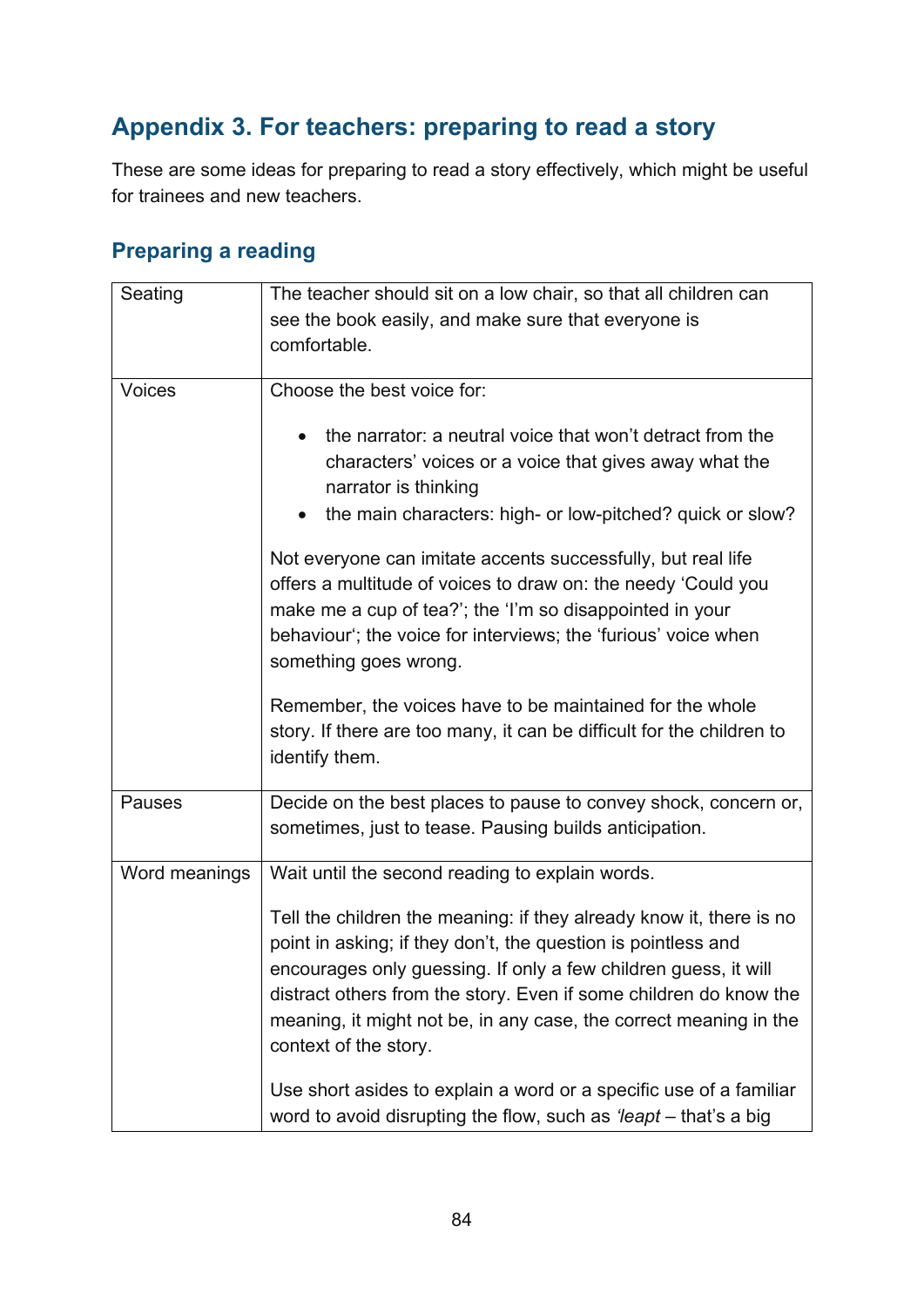|                                   | jump' or $-$ in the context of the story $-$ 'a spin $-$ that's a fast ride<br>in a car'.                                                                                                                                                                                                                                                                                                                                                                                                                                                                                                |
|-----------------------------------|------------------------------------------------------------------------------------------------------------------------------------------------------------------------------------------------------------------------------------------------------------------------------------------------------------------------------------------------------------------------------------------------------------------------------------------------------------------------------------------------------------------------------------------------------------------------------------------|
| Asides                            | Use asides to show reactions to particular events:<br>'I can't believe he did that!'<br>'Oh, my goodness. He's not happy.'<br>'Whatever will he do next?'                                                                                                                                                                                                                                                                                                                                                                                                                                |
| Memorable<br>words and<br>phrases | Colour your voice to give words meaning: whooped, wondered,<br>wailed or to convey an action: sprouted, quivered, squirmed.<br>Emphasise memorable words and phrases. These will feed into<br>children's vocabulary and awareness of the syntax of literary<br>texts and increase their comprehension.<br>Use phrases from the story later in different contexts, when<br>children know it well. For example, when they recognise: 'Is<br>there room on the broom for a dog like me?', they can enjoy<br>being asked, 'Is there room at the table for a teacher like me?' <sup>110</sup> |
| <b>Illustrations</b>              | Decide which pictures to show – and when.<br>If you have decided to show a picture, give the children enough<br>time to look at it.                                                                                                                                                                                                                                                                                                                                                                                                                                                      |

<span id="page-85-0"></span><sup>110</sup> Donaldson J (2001). 'Room on the broom' London: Pan Macmillan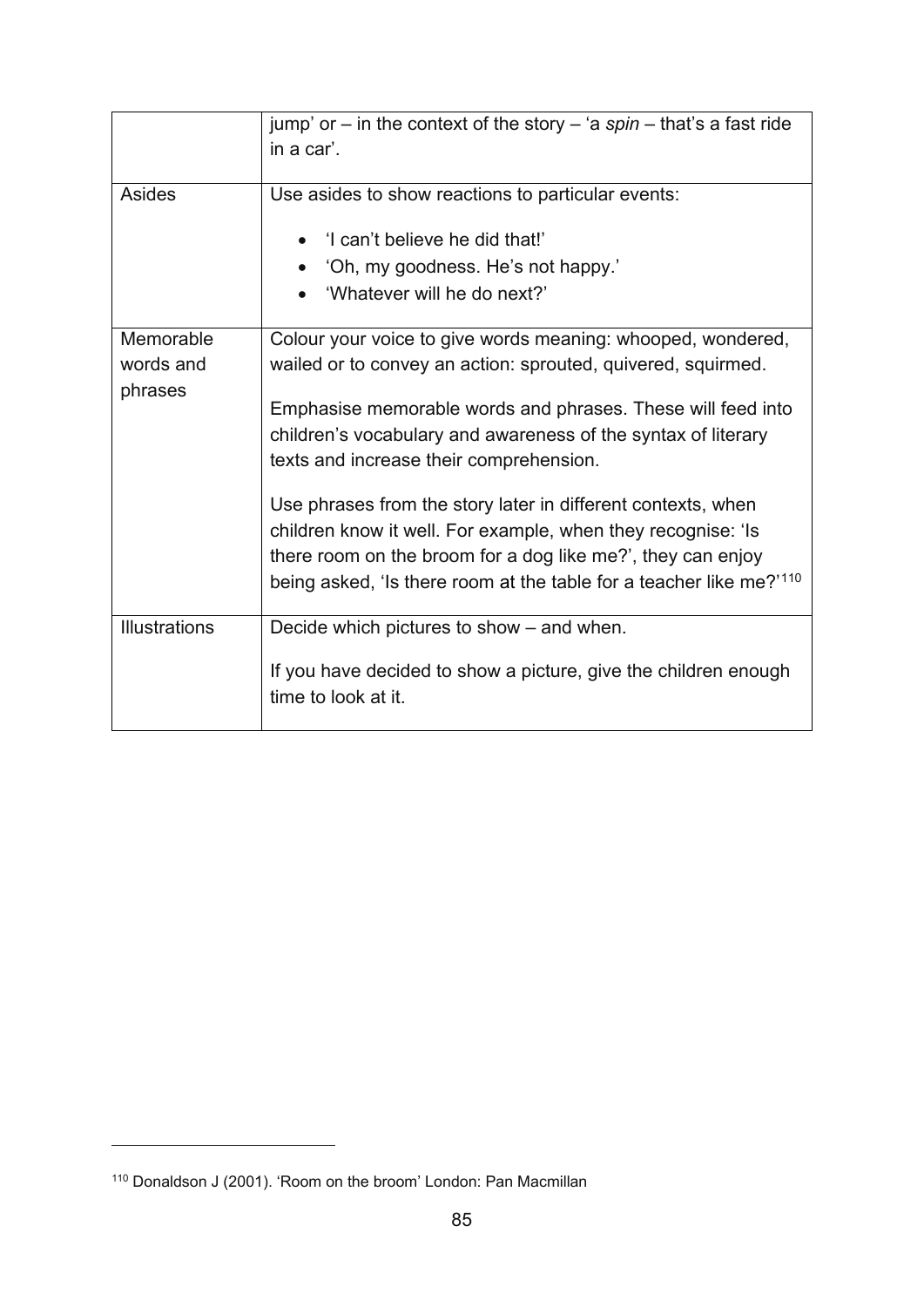## **Appendix 4. An alphabetic code chart**

The following chart lists the main [phonemes](#page-107-0) in English with example words.<sup>[111](#page-86-0)</sup> The order corresponds to the chart in [Appendix 5: Pronouncing phonemes.](#page-89-0)

The pronunciation of a few graphemes varies according to accent (noted with an asterisk). For example, the 'u' in 'but' is sometimes pronounced the same as the 'oo' in 'foot'. To reflect different regional accents, the chart does not use the International Phonetic Alphabet (IPA).

The chart excludes many rare grapheme-phoneme correspondences (GPCs), as well as graphemes that are likely to be taught as suffixes, such as the '–ed' representing the /t/ sound at the end of 'jumped'. Words with less-common GPCs are in brackets.

| <b>Consonant</b><br>phonemes | Words with graphemes that correspond to the consonant<br>phonemes |
|------------------------------|-------------------------------------------------------------------|
| /p/                          | pin, happy                                                        |
| /t/                          | top, letter                                                       |
| /k/                          | key, cat, duck (school, mosquito)                                 |
| /ch/                         | chip, watch                                                       |
| / f /                        | fish, coffee, photo (rough)                                       |
| /th/                         | thin                                                              |
| $\sqrt{s}$                   | sun, dress, city (house, prince, listen, science, psychology)     |
| /sh/                         | ship (chef, sugar)                                                |
| /h/                          | hat(who)                                                          |
| /r/                          | run, cherry, write (rhino)                                        |
| /                            | lip, bell                                                         |
| /b/                          | boy, rabbit                                                       |

Note: This chart is not suitable for teaching children to read.

<span id="page-86-0"></span><sup>&</sup>lt;sup>111</sup> The chart is not definitive because the alphabetic code can be analysed in various ways.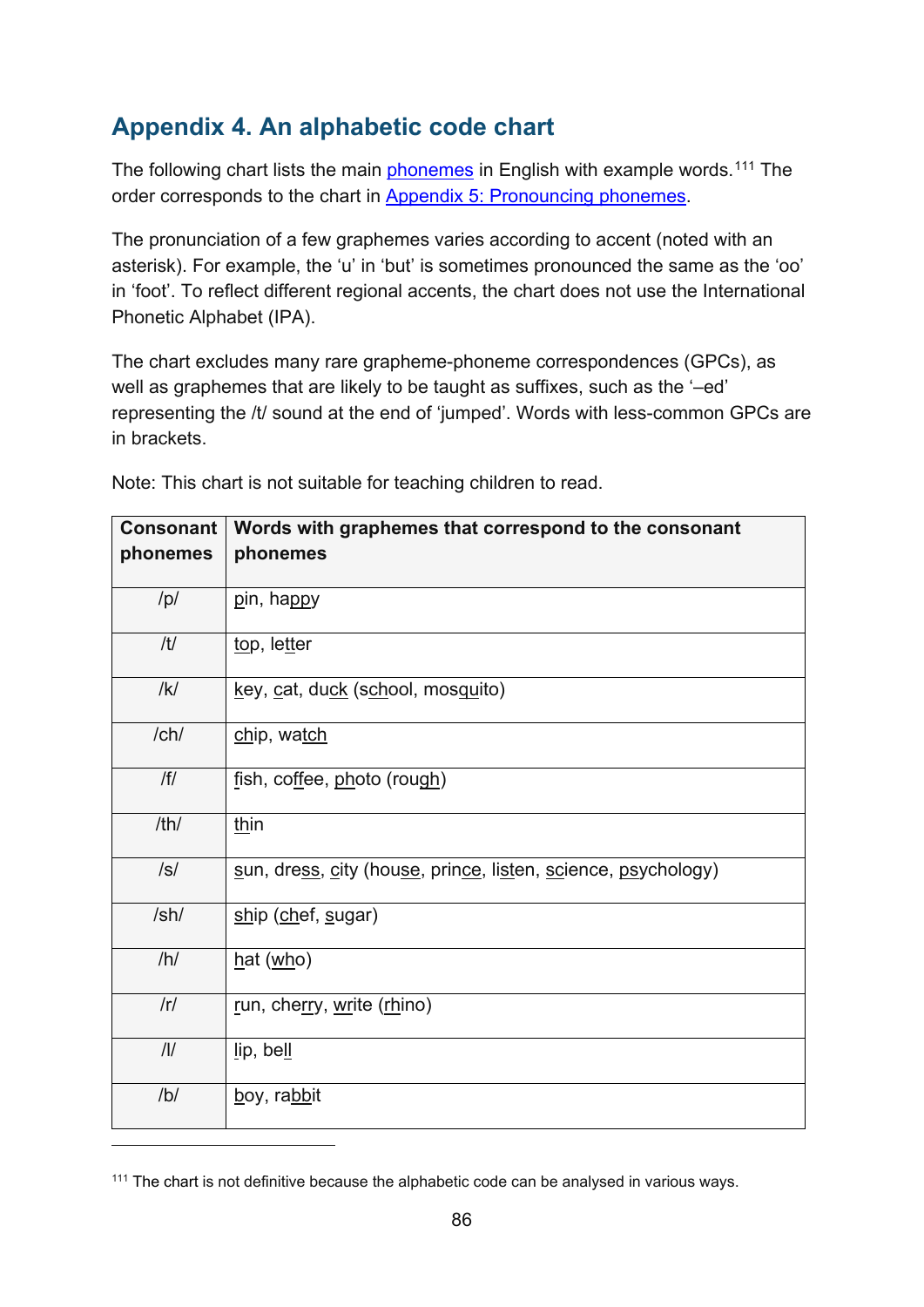| /d/        | dog, ladder                              |
|------------|------------------------------------------|
| /g/        | go, bigger (guide, ghost, dialogue)      |
| /j/        | jet, giant, bridge                       |
| V          | <u>v</u> an (ha <u>ve</u> , o <u>f</u> ) |
| /th/       | <u>that</u>                              |
| z          | zip, fizz, is (cheese, sneeze)           |
| zh         | treasure (camouflage)                    |
| /m/        | man, hammer (comb, autumn)               |
| /n/        | nut, dinner (gone, knee, gnat)           |
| /ng/       | ring, sink                               |
| $\sqrt{W}$ | wet, wheel (penguin)                     |
| /y/        | yes (onion)                              |

| <b>Vowel</b><br>phonemes | Words with graphemes that correspond to the vowel phonemes |
|--------------------------|------------------------------------------------------------|
| /ee/                     | feet, beach, me, happy, evening (key, field, machine)      |
| $/$ i $/$                | $dig$ (gym)<br>happ $\underline{y}^*$                      |
| /e/                      | egg, head (said, any)                                      |
| /al                      | cat                                                        |
| ul                       | up (come, young)                                           |
| $\overline{O}$           | on (want)                                                  |
| /oo/ (short)             | book (would)<br>but <sup>*</sup>                           |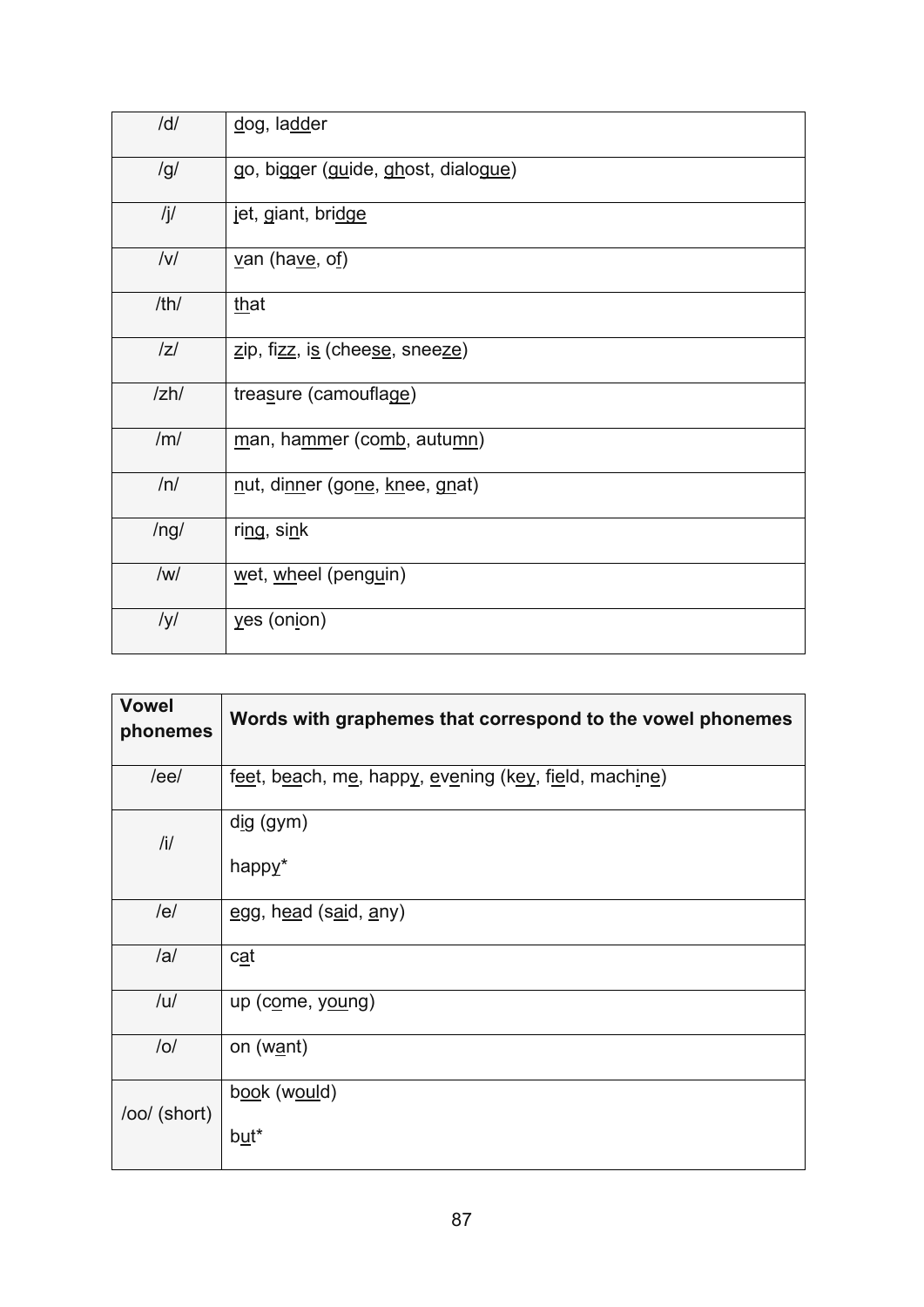|                  | moon, clue, flute, flew (you, fruit, do, through) |
|------------------|---------------------------------------------------|
| /oo/ (long)      | book*                                             |
| /ae/             | ape, rain, play, baby (they, eight, steak)        |
| $/i-e/$          | kite, light, mind, fly, pie (eiderdown)           |
| /ou/             | out, down (bough)                                 |
| /oe/             | bone, boat, snow, go (toe, though, plateau)       |
| $\overline{101}$ | coin, boy                                         |
| /aw/             | saw, sauce, ball (caught, thought)                |
|                  | for (door, sore, four, warm board)*               |
| $/$ ur $/$       | burn, person, bird (work, earth)                  |
| /ar/             | f <u>ar</u>                                       |
|                  | fast*                                             |
| /air/            | hair, square, bear (there)                        |
| /ear/            | near, steer (here)                                |
| /ə/ (schwa)      | yoga, the, animal, lemon, suspend (borough)       |
|                  | bigger, doctor, polar (colour, centre)*           |

| Common<br>combined<br>phonemes | Words with graphemes that correspond to combined phonemes |
|--------------------------------|-----------------------------------------------------------|
| $ $ ks $ $                     | box                                                       |
| /kw/                           | queen                                                     |
| /yoo/                          | uniform, due, cube, few (neutral, beauty)                 |
| el                             | little, tunnel (pencil, animal)                           |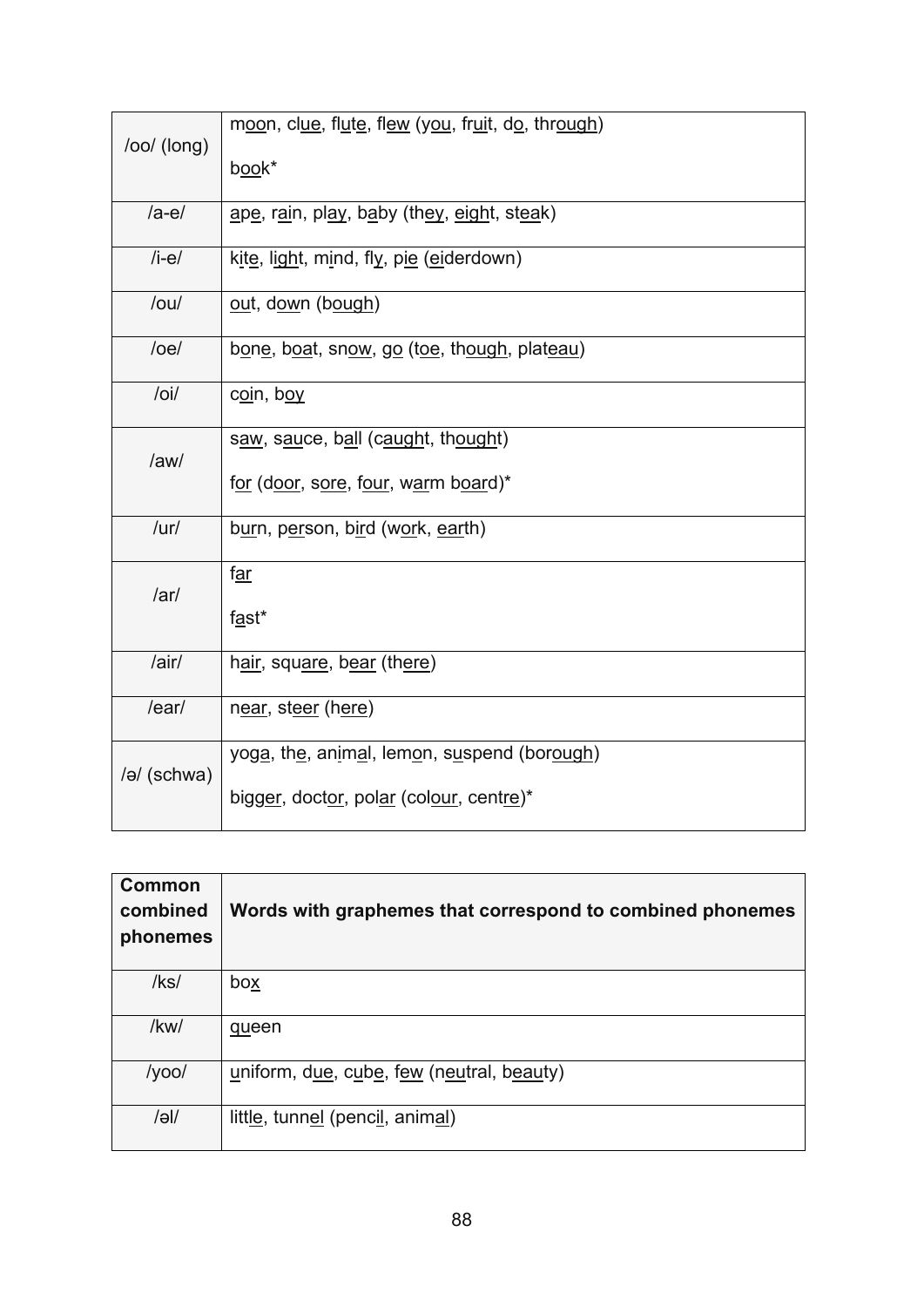## <span id="page-89-0"></span>**Appendix 5. Pronouncing phonemes**

The chart provides guidance for pronouncing isolated consonant phonemes when teaching them. Vowel phonemes are easier to pronounce than consonant phonemes, when they are isolated from words.

Teachers should enunciate phonemes clearly, and avoid adding [schwa,](#page-109-1) to help children blend them to read words. For example, it is easier to blend the sounds /s/ /p/ /or/ /t/ than /suh/ /puh/ /or/ /tuh/ to read the word 'sport'.

| /p/  | as in 'pin'  |
|------|--------------|
| /t/  | as in 'top'  |
| /k/  | as in 'key'  |
| /ch/ | as in 'chip' |
| /f/  | as in 'fish' |
| /th/ | as in 'thin' |
| /s/  | as in 'sun'  |
| /sh/ | as in 'ship' |
| /h/  | as in 'hat'  |

The following sounds are unvoiced:

The next two are voiced:

| r   | as in 'run' |
|-----|-------------|
| /I/ | as in 'lip' |

The next four cannot be heard clearly in isolation, unless small schwa is added:

| /b/ | as in 'boy' |
|-----|-------------|
| /d/ | as in 'dog' |
| /g/ | as in 'go'  |
| /j/ | as in 'jet' |

The next four have a buzzing sound:

| v    | as in 'van'    |
|------|----------------|
| /th/ | as in 'that'   |
| z    | as in 'zip'    |
| /si/ | as in 'vision' |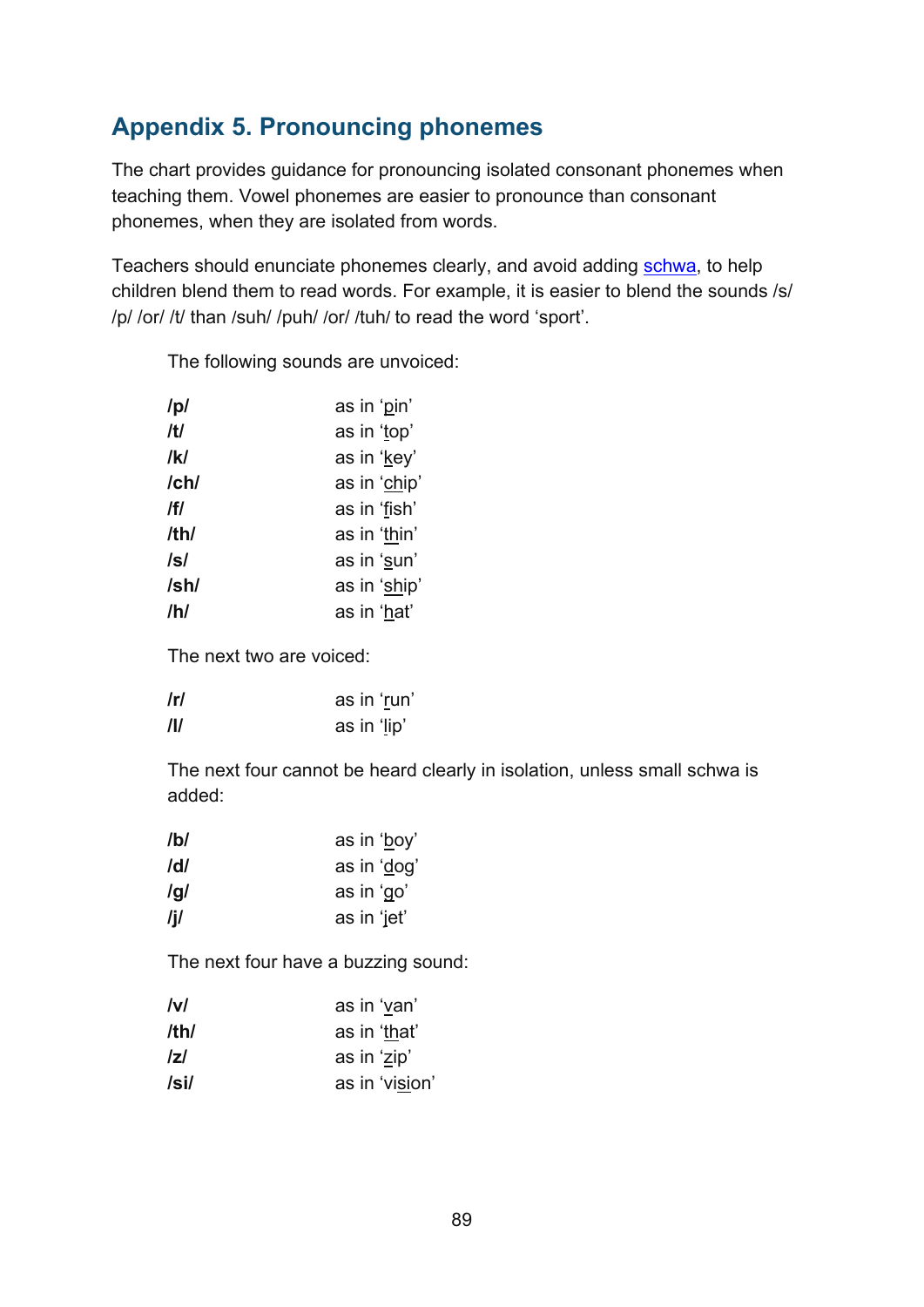The next three are nasal sounds:

| /m/        | as in 'man'  |
|------------|--------------|
| /nl        | as in 'nut'  |
| $/$ ng $/$ | as in 'ring' |

The next two cannot be pronounced clearly in isolation, unless they are pronounced as vowel sounds (/oo/ and /ee/) or a small schwa is added to the sound.

| $\mathsf{I}$ w $\mathsf{I}$ | as in 'wet' |
|-----------------------------|-------------|
| $I$ y $I$                   | as in 'yes' |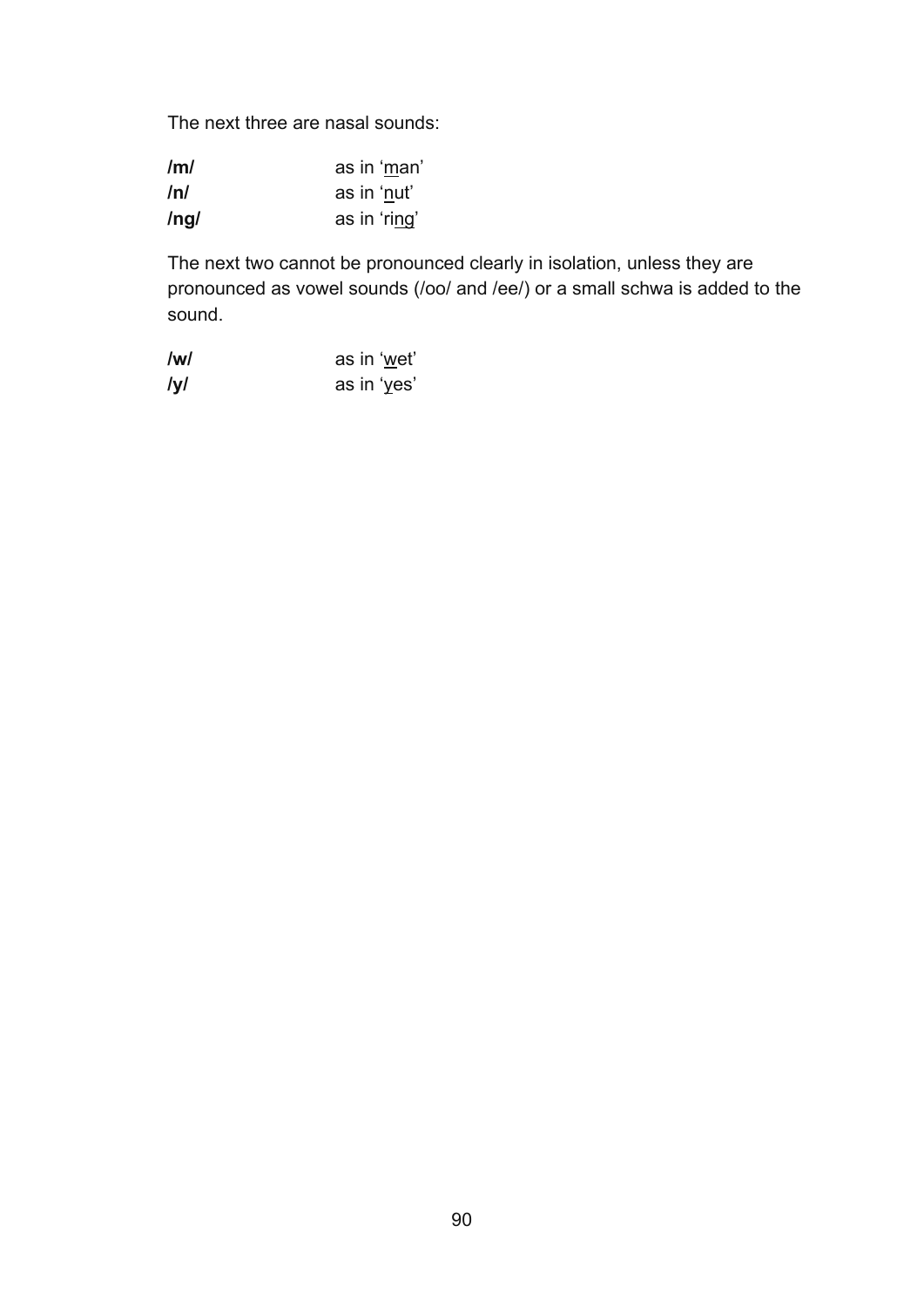### **Appendix 6. Decodable texts for children beginning to learn to read**

The following four texts illustrate the importance of children reading books that are matched to the grapheme-phoneme correspondences (GPCs) they already know.

A Reception child learning through a typical systematic synthetic phonics (SSP) programme might know:

- the phonemes corresponding to each letter of the alphabet
- the phonemes corresponding to 'ck', 'sh', 'th', 'ng', 'ee', 'oo', 'or', 'ar'<sup>[112](#page-91-0)</sup>
- exception words: 'to', 'the', 'we'.

The child would not be able to decode any of the deleted words in the first two books below (Books 1 and 2).

#### **Book 1: What do they like to eat?**

What does a bird like to eat? A bird likes to eat worms. What does a giraffe like to eat? A giraffe likes to eat leaves. What does a seal like to eat? A seal likes to eat fish. What do you like to eat?

#### **Book 2: Splash!**

Josh and Alex got their boots. They went to the park. Josh saw a big puddle. He jumped in it. Splash! Alex got wet. He kicked the water. Splash! Josh got wet. Then they went home. Their boots were full of water!

<span id="page-91-0"></span> $112$  The GPCs are not quoted from a published programme; they are examples only.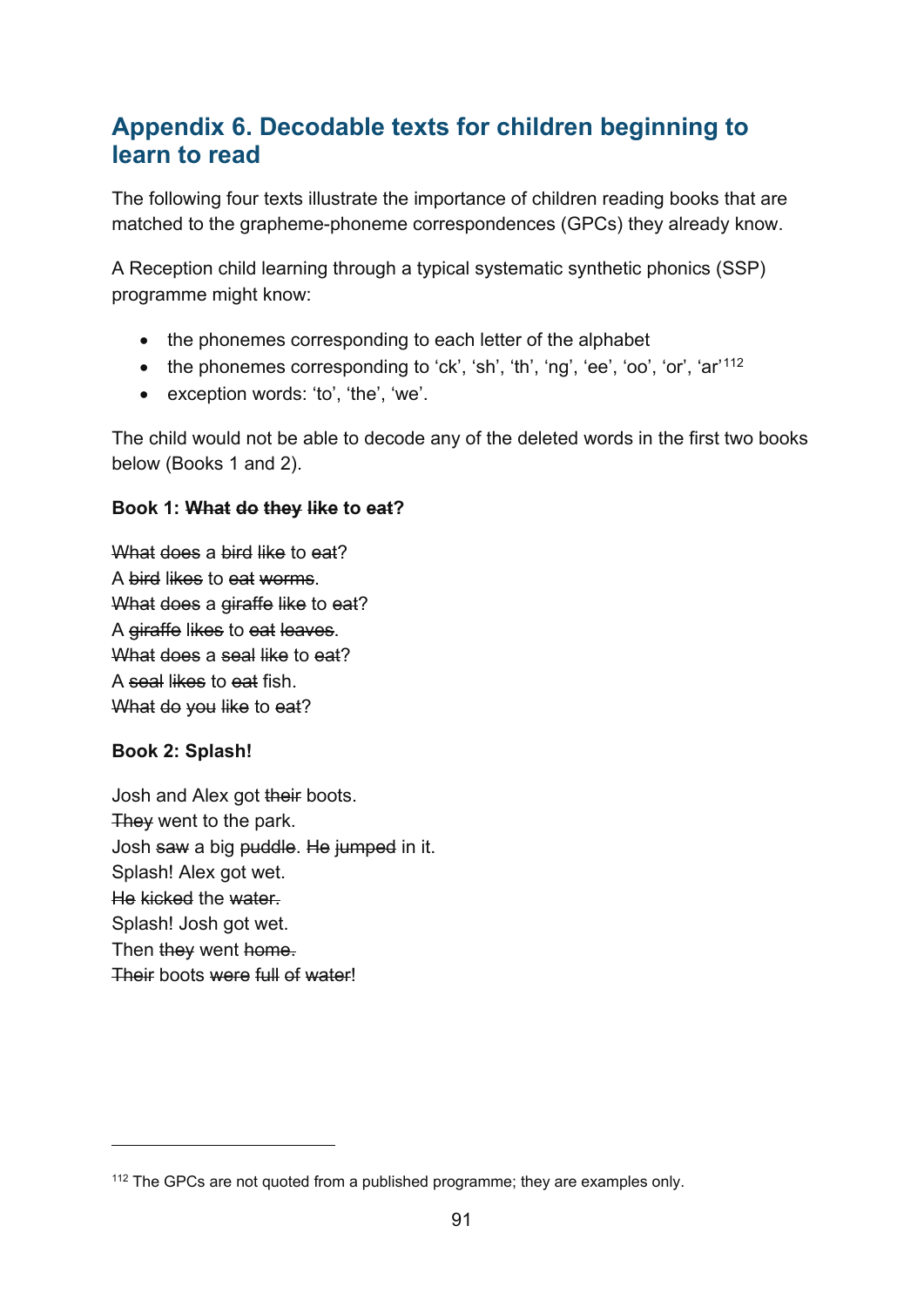The child could decode every word in the next two books below (Books 3 and 4).

#### **Book 3: A Trip to a Planet**

Look up! A ship! Will it land? Yes. Let's run and see it. A thing with three legs and six arms got off. Can we get in? Yes, get in! Up, up, up we went on a trip to a far planet. We had fun. Then we went back.

#### **Book 4: Shark Facts**

A shark is a fish. It has fins and a soft skeleton to help it swim fast. As soon as a shark pup is born, it can fend for itself. Sharks keep dropping worn teeth and getting extra teeth. A carpet shark can get as long as a truck.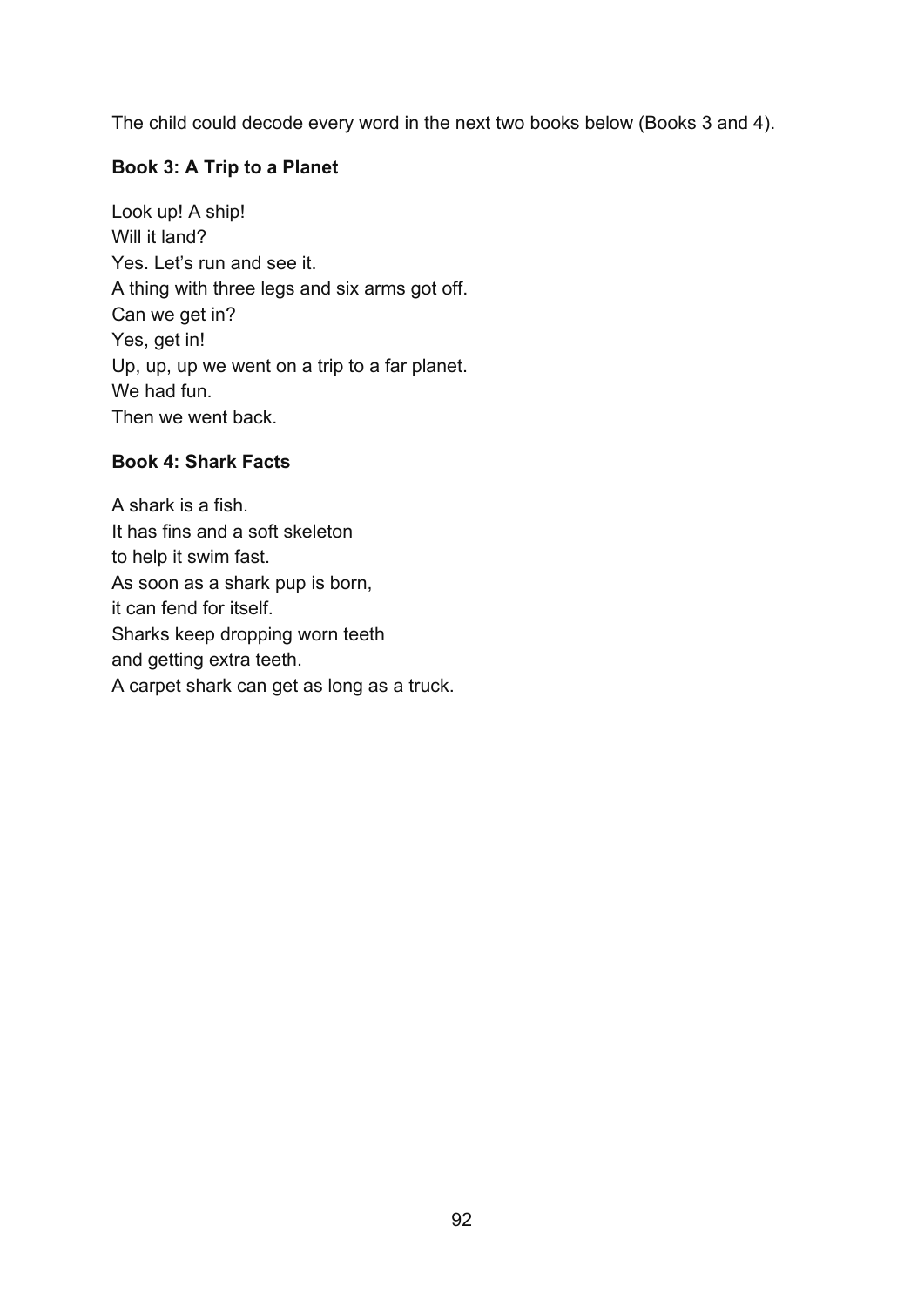## <span id="page-93-0"></span>**Appendix 7. Guidance for choosing a phonics programme**

To help schools choose a suitable programme, the DfE provides a [list](https://www.gov.uk/government/publications/choosing-a-phonics-teaching-programme/list-of-phonics-teaching-programmes) of those that have been assessed and judged to comply with essential core criteria for an effective systematic synthetic phonics (SSP) programme. These criteria match the description of an [SSP programme](#page-45-0) in this document (page 45).

It is not mandatory for schools to use a programme from the DfE's list. Schools that choose to develop their own SSP programme, or choose a programme that has not been validated, should ensure their programme meets the guidance on good SSP teaching in this document. They are advised to read these pages closely to consider how the ideas can be reflected in their own practice.

There is a range of programmes available that follow the principles outlined in this document, but they vary considerably in other ways. Schools should therefore consider the following points.

### **General**

- Can the publisher point to studies, existing practice or evaluations as evidence of the success of the programme?
- Have school leaders spoken to staff in other schools where the programme is being used?
- Have school leaders and teachers visited other schools to see the programme being used and where excellent results have been achieved in the phonics screening check?
- Have any other new SSP programmes been considered?
- Is the programme deemed to be complete after two years or does the publisher provide further guidance and resources to build on the foundations?
- In multi-academy trusts, which SSP programme(s) are the other schools already using?

### **Costs**

- How is the programme accessed, e.g. with a licence online, only through training, in hard copy directly from the publisher, and what are the costs of these different options?
- How is training paid for, e.g. one fee for all staff in the school or a fee for each member of staff?
- What is the estimated total cost of the programme each year, including training and resources?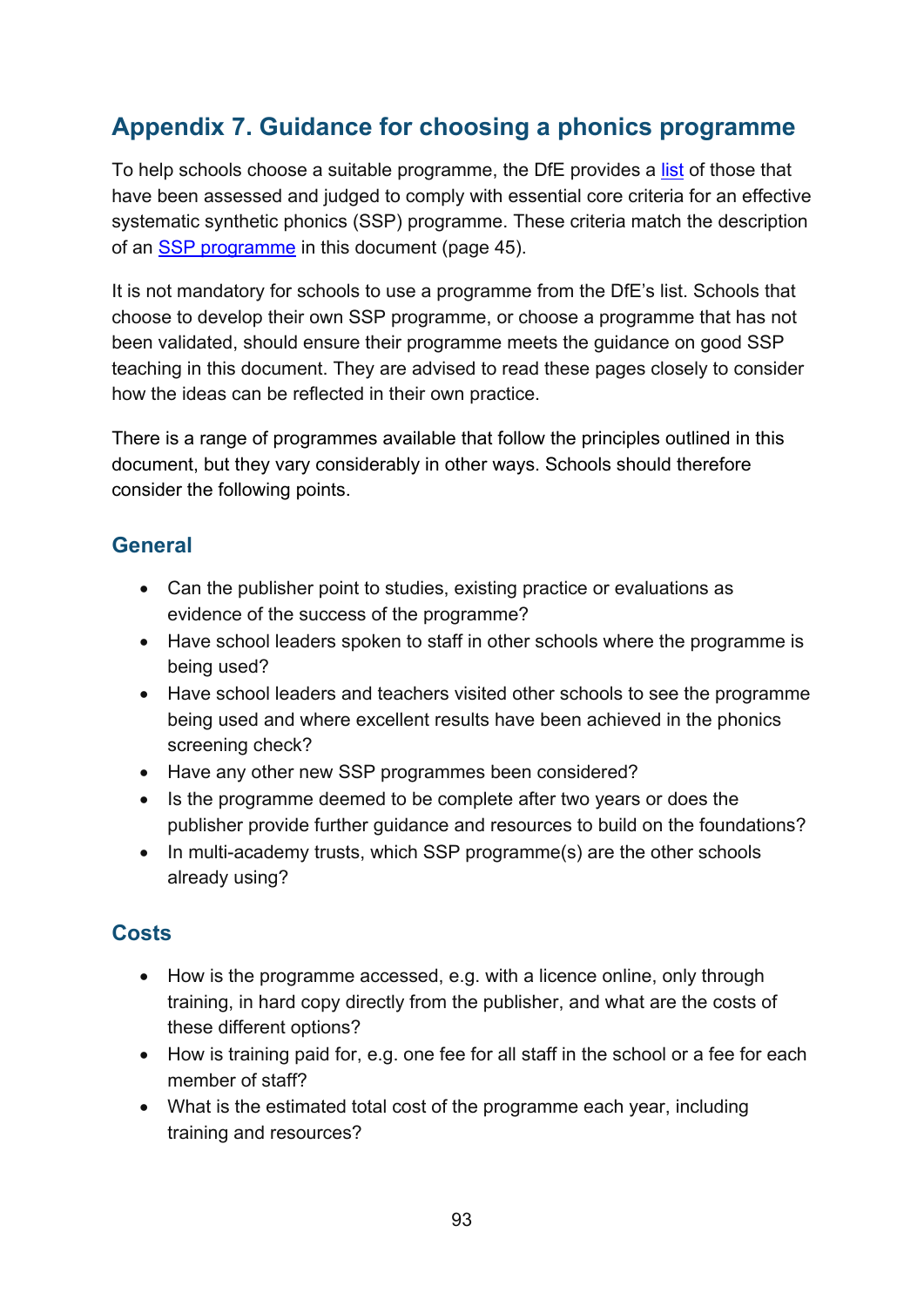### **Training**

- What are the options for training, e.g. from a trainer visiting the school, by sending staff to a training venue, by webinar or by completing a course remotely? Are online training films available?
- To what extent are schools supported following training? How is the initial training reinforced and updated?
- What provision is made for teachers who are new to the school to access training individually?

### **Groupings**

• Does the programme recommend whole-class grouping or grouping according to children's reading progress? To what extent might one arrangement suit your school more than another?

### **Resources**

- How are resources provided, e.g. ready-made, to photocopy, to print from online, only with training?
- Are resources non-digital, digital (e.g. electronic whiteboard, online software application) or both?
- What does the programme provide for the teacher to use with children, e.g. letter cards, word cards, alphabetic code charts, other resources to display to support learning?
- What does the programme provide for the children to practise and apply reading and writing words and sentences, e.g. plain texts, 'decodable' books, activity sheets, pupil books?
- What does the programme provide to support letter formation?
- Are the resources especially suitable for young children or suitable for both young children and older pupils who have not yet mastered the early stages?

### **Parents**

• Consider how the programme supports parents in helping their children to read at home, for example, through meetings and online support.

### **A note about 'Letters and Sounds'**

In 2007, the Department for Children, Schools and Families published a new phonics framework and called it 'Letters and Sounds'. Its aim was to provide schools with a practical programme to teach children to read and write according to the principles of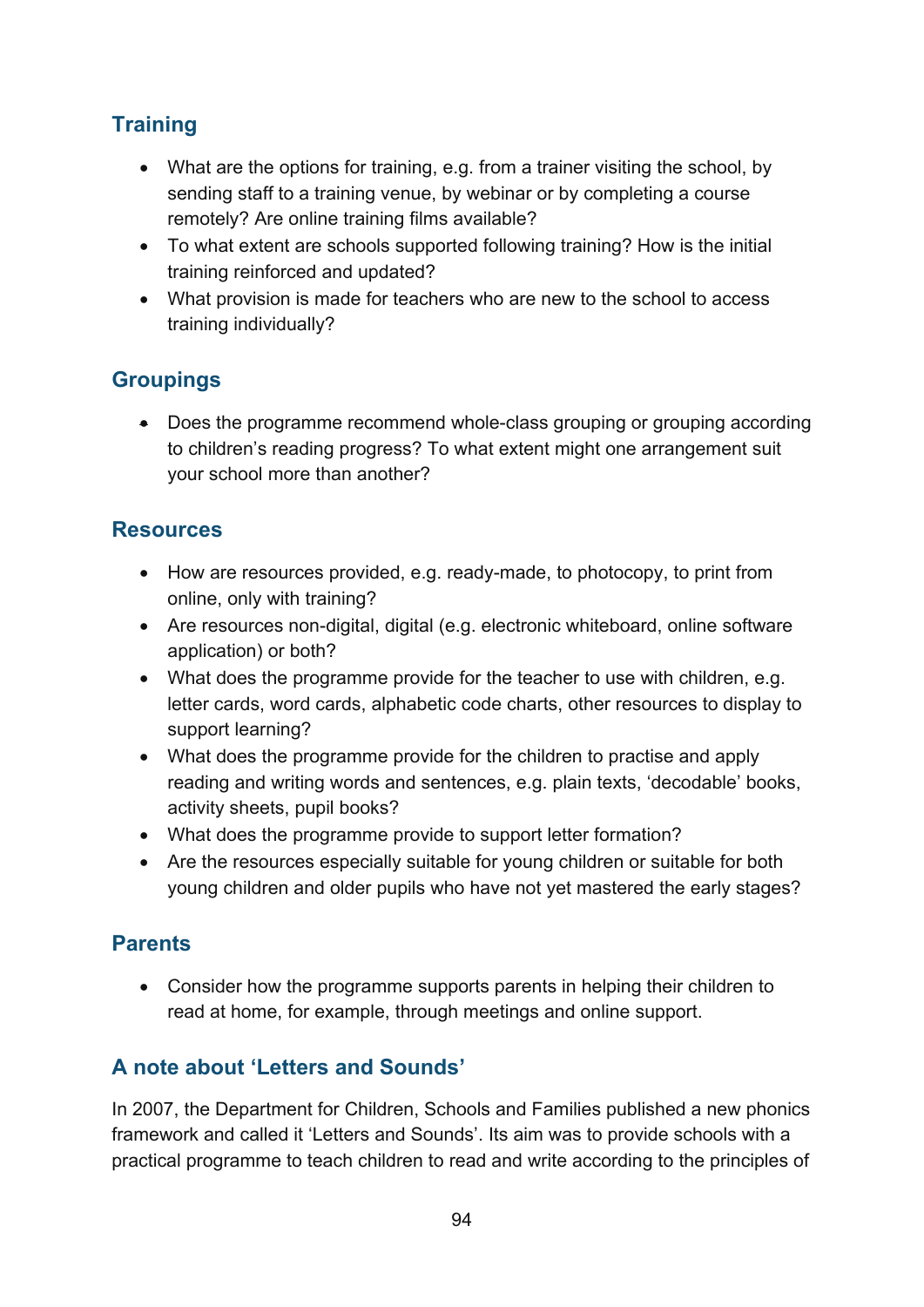synthetic phonics. Copies of 'Letters and Sounds', including guidance and a handbook, were provided free to state-funded schools and teachers received free training. As a result, many schools that had not previously taught synthetic phonics implemented 'Letters and Sounds' in their schools, thus improving standards of teaching and children's reading.

However, 'Letters and Sounds' relied on schools building a full programme of resources around the handbook and in many cases updating the progression to bring it in line with current best practice. Some schools did this very successfully, but in other schools 'Letters and Sounds' was poorly resourced and not used according to current best practice. That is why, in 2021, the government decided to remove it from its list of validated full phonics programmes.

Individual schools may decide which phonics programme they use. It is important that schools look carefully at a range of programmes and the DfE recommends they consider an SSP programme from the validated list.

For further information about 'Letters and Sounds' from 2021, see the DfE blog, ['teachers' questions answered'](https://educationhub.blog.gov.uk/2021/05/17/the-removal-of-letters-and-sounds-2007-from-the-departments-list-of-validated-phonics-programmes-teachers-questions-answered/).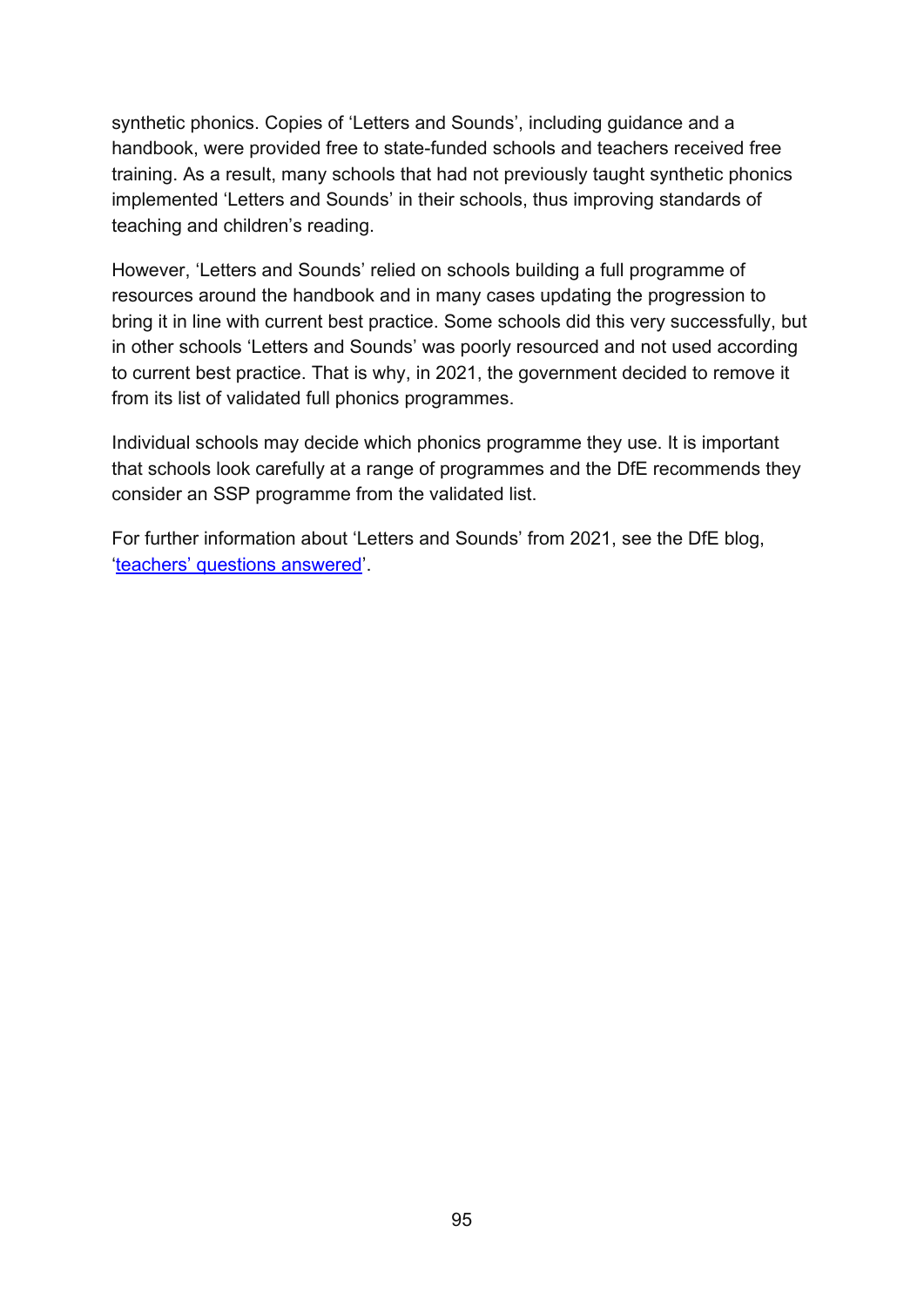## **Appendix 8. Audit for leaders and teachers**

This audit form draws together all the audits from the main text.

## **Language comprehension**

|                                               | <b>Current practice</b> |
|-----------------------------------------------|-------------------------|
| A clearly defined curriculum extends          |                         |
| children's language and vocabulary in each of |                         |
| the Early Years Foundation Stage areas of     |                         |
| learning, and in year 1 for each subject.     |                         |
|                                               |                         |
| Children are taught routines for back and     |                         |
| forth talk.                                   |                         |
|                                               |                         |
| Activities are used effectively to develop    |                         |
| children's language.                          |                         |
| Non-fiction books related to experiences and  |                         |
| activities are read with children and made    |                         |
| available for them to share at school and at  |                         |
| home.                                         |                         |
|                                               |                         |
| Effective procedures identify and support     |                         |
| children with speech, language and            |                         |
| communications needs (see Appendix 2:         |                         |
| Supporting children's thinking).              |                         |
| Teachers are aware of practices that could    |                         |
| reduce interactions with children.            |                         |
|                                               |                         |
| Actions to be taken (by term)                 |                         |
|                                               |                         |
|                                               |                         |
|                                               |                         |
|                                               |                         |
|                                               |                         |
|                                               |                         |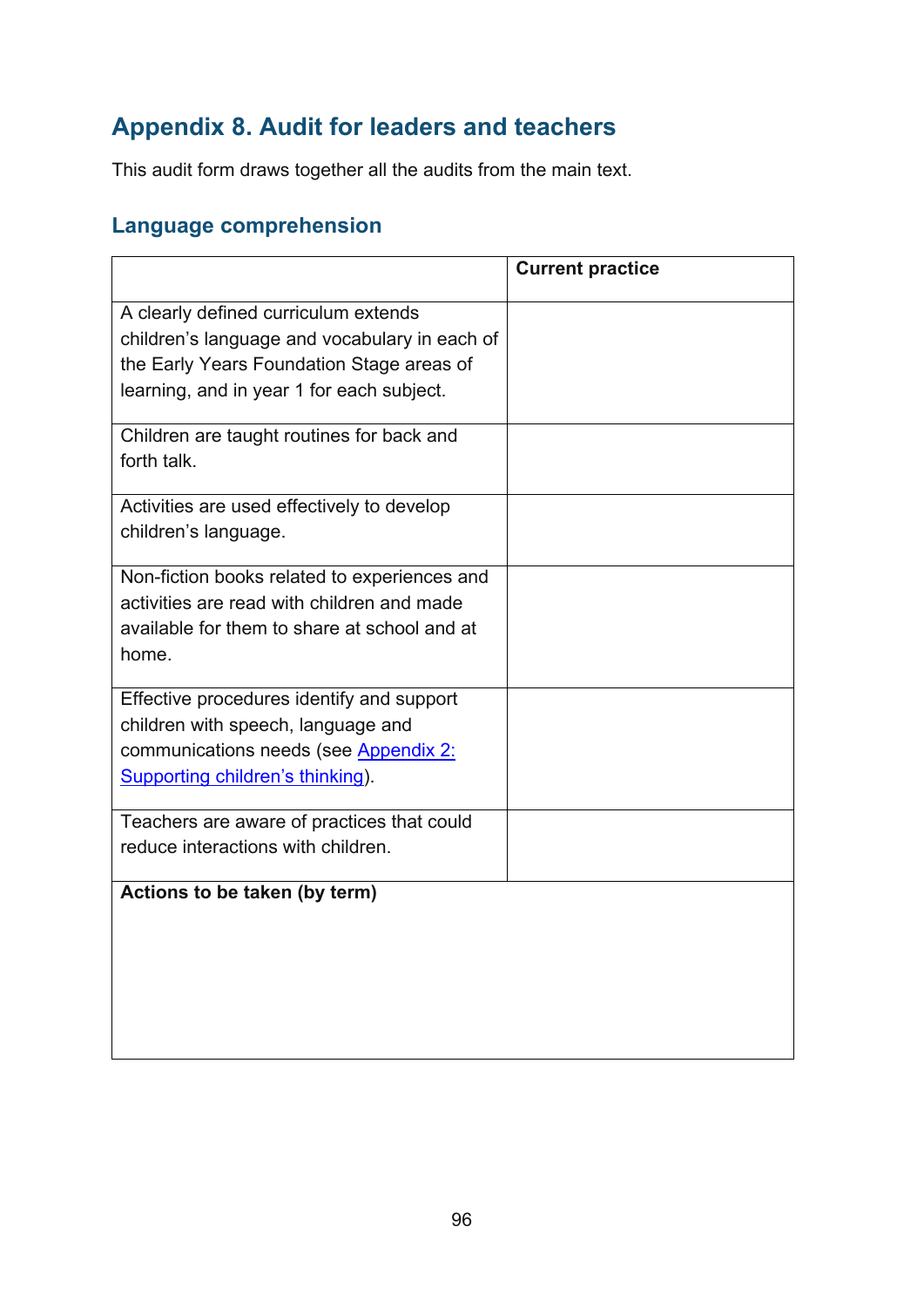## <span id="page-97-0"></span>**Storytimes**

|                                                 | <b>Current practice</b> |
|-------------------------------------------------|-------------------------|
| The daily time for stories is a priority.       |                         |
| Teachers prepare the story reading so they      |                         |
| can capture children's attention.               |                         |
|                                                 |                         |
| Extra small-group storytimes are timetabled     |                         |
| for children with speech, language and          |                         |
| communication needs.                            |                         |
|                                                 |                         |
| Staff have a wide knowledge of traditional      |                         |
| and contemporary children's literature.         |                         |
| High-quality stories to read aloud to children, |                         |
| including traditional and modern stories, are   |                         |
| organised, listed and shared.                   |                         |
|                                                 |                         |
| In stories and other books, children encounter  |                         |
| others whose experiences and perspectives       |                         |
| are both similar to and different from their    |                         |
| own.                                            |                         |
|                                                 |                         |
| Teachers re-read stories and talk with          |                         |
| children about them to build familiarity and    |                         |
| understanding.                                  |                         |
| Some stories are dramatised with children       |                         |
| when they know the story well.                  |                         |
|                                                 |                         |
| 'Second tier' vocabulary is explored in wider   |                         |
| contexts, once children know a story well.      |                         |
| Books are made available for parents to         |                         |
| share with their children at home.              |                         |
|                                                 |                         |
| Teachers explain to parents the benefits of     |                         |
| reading aloud at home.                          |                         |
| Book corners are appealing to children and      |                         |
| uncluttered.                                    |                         |
|                                                 |                         |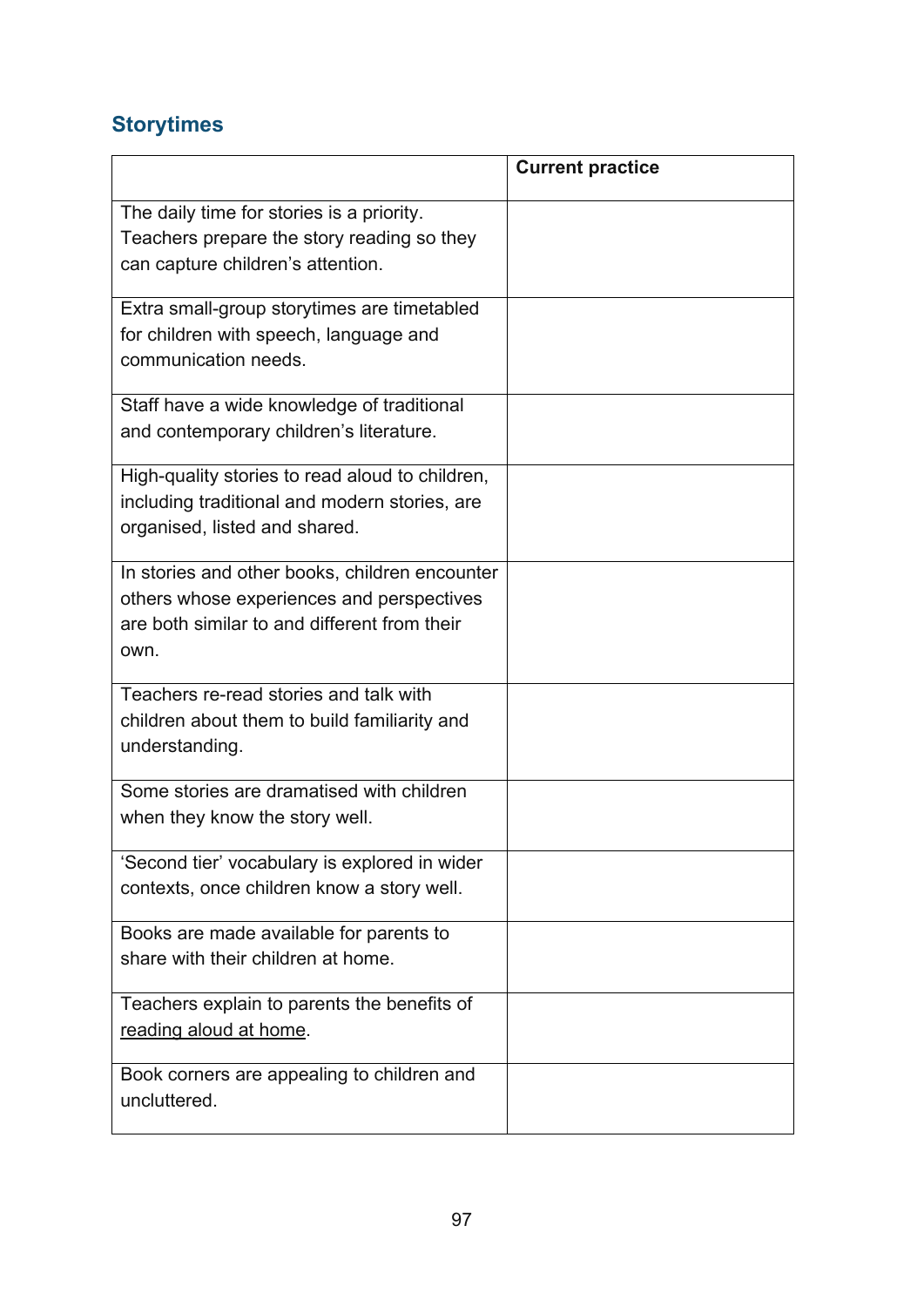## **Poetry, rhymes and songs**

|                                                               | <b>Current practice</b> |
|---------------------------------------------------------------|-------------------------|
| The daily poetry, rhyme and singing session<br>is a priority. |                         |
| Poems, rhymes and songs for each year<br>group are listed.    |                         |
| Actions to be taken (by term)                                 |                         |
|                                                               |                         |
|                                                               |                         |
|                                                               |                         |

## **Principles underpinning the teaching of phonics**

|                                                                                         | <b>Current practice</b> |
|-----------------------------------------------------------------------------------------|-------------------------|
| Teachers understand the nature of the<br>English alphabetic code.                       |                         |
| Teachers understand the principles<br>underpinning a programme of synthetic<br>phonics. |                         |
| Actions to be taken (by term)                                                           |                         |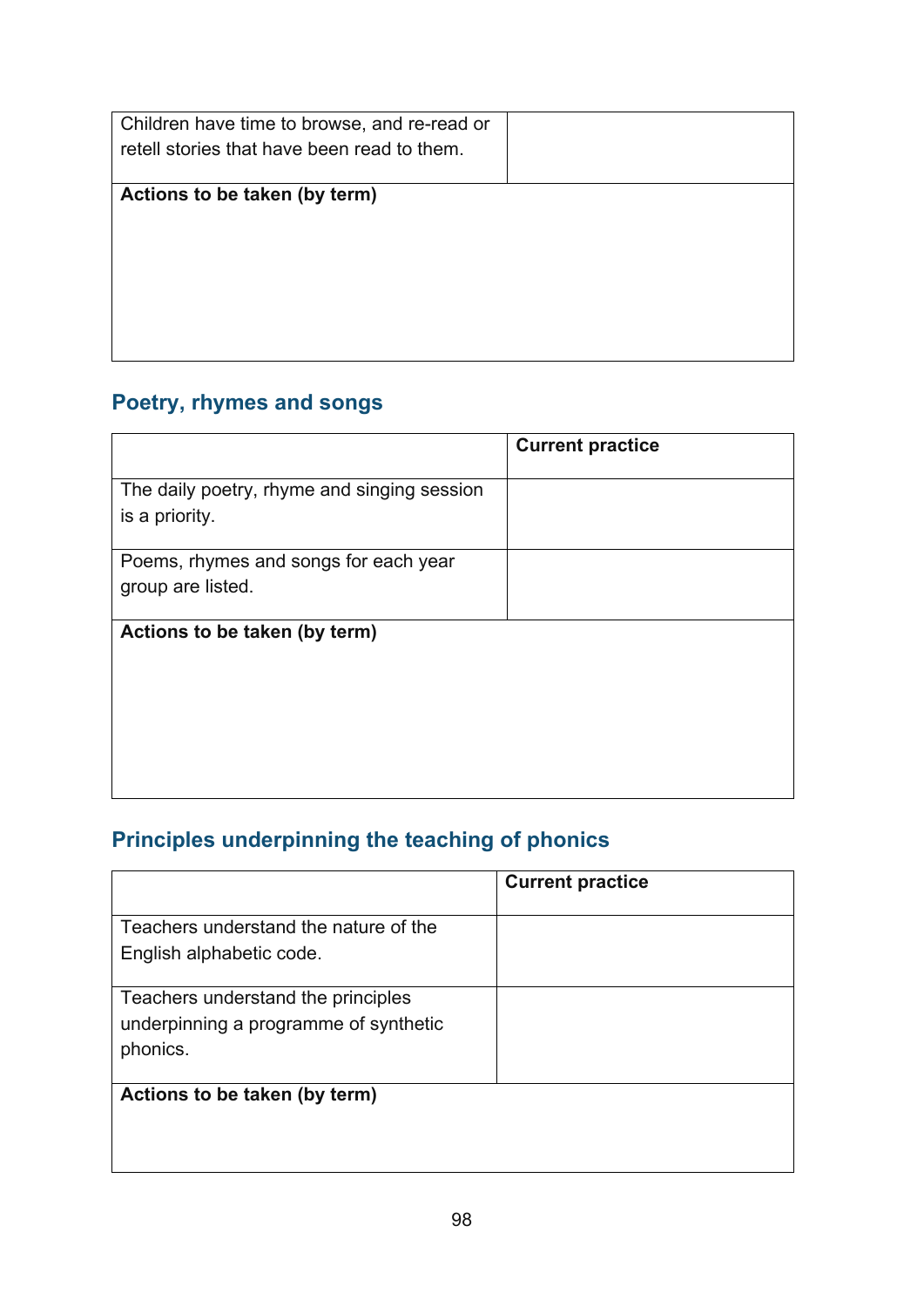## **Teaching a systematic programme**

|                                                                                                                                                                | <b>Current practice</b> |
|----------------------------------------------------------------------------------------------------------------------------------------------------------------|-------------------------|
| The school has adopted a systematic<br>synthetic phonics (SSP) programme.                                                                                      |                         |
| Direct teaching of phonics takes place every<br>day for all children from the start of the<br>Reception year.                                                  |                         |
| Interactive lessons ensure all children<br>participate fully.                                                                                                  |                         |
| Children are taught correct letter formation<br>and practise it daily.                                                                                         |                         |
| Children are given tasks that allow them to<br>practise and apply what they have been<br>taught to read and write.                                             |                         |
| Children practise reading only with books<br>that are decodable for them at that stage of<br>their learning.                                                   |                         |
| Children read a decodable book or other<br>decodable text most days.                                                                                           |                         |
| Resources are organised effectively.                                                                                                                           |                         |
| The organisation of books matches the<br>order in which the phonics programme<br>introduces grapheme-phoneme<br>correspondences (GPCs) and exception<br>words. |                         |
| Enough books are available at each stage of<br>the phonics programme for children to<br>practise reading.                                                      |                         |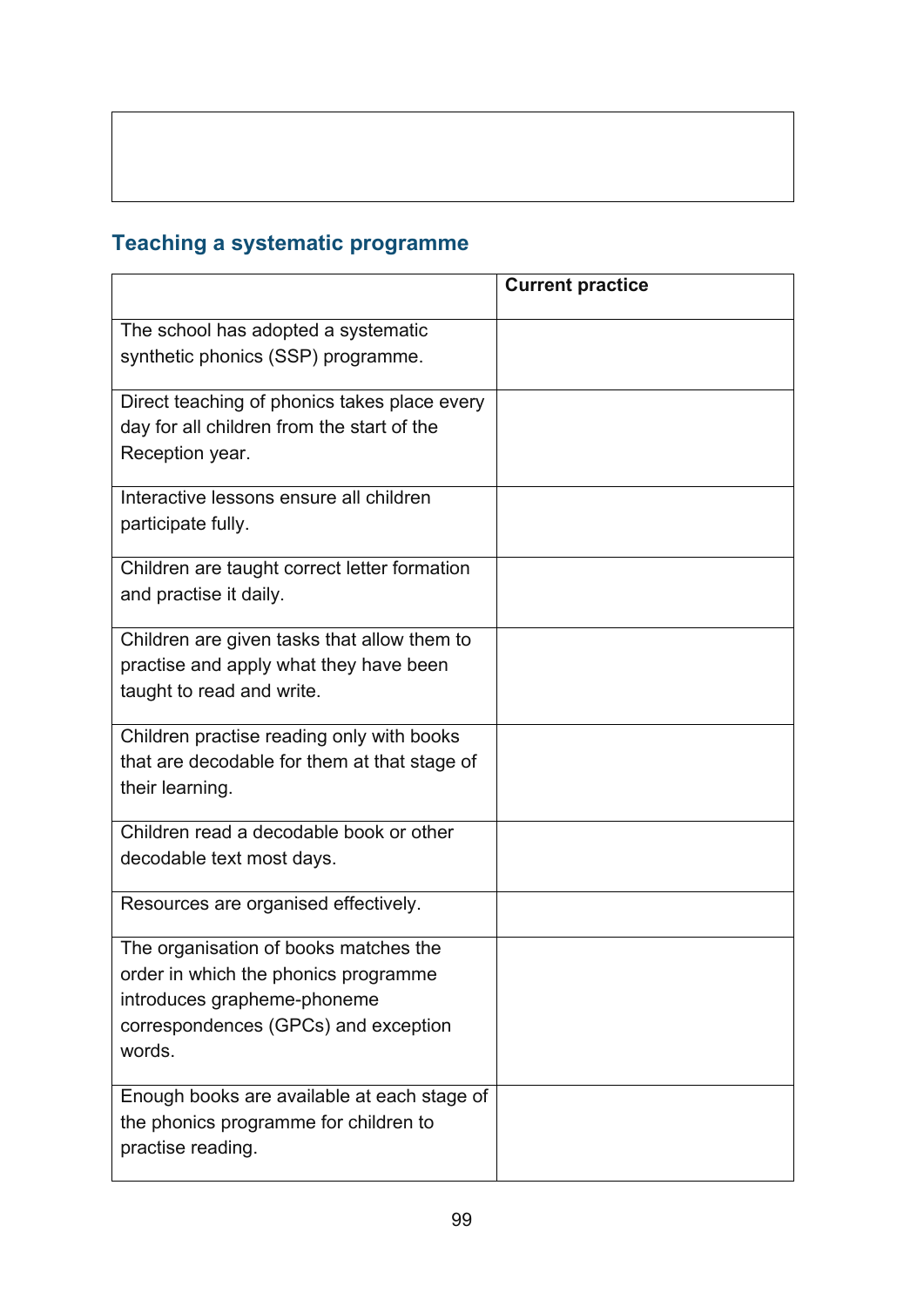| Teachers are aware of activities that might    |  |
|------------------------------------------------|--|
| hinder children's progress in learning to read |  |
| and write.                                     |  |
|                                                |  |
| Parents are informed about the phonics         |  |
| programme: what is taught; how they could      |  |
| provide extra practice to develop accuracy     |  |
| and fluency; how the school will support       |  |
| children to keep up from the start through     |  |
| extra practice.                                |  |
|                                                |  |
| Actions to be taken (by term)                  |  |
|                                                |  |
|                                                |  |
|                                                |  |
|                                                |  |
|                                                |  |
|                                                |  |

## **Developing fluency**

|                                           | <b>Current practice</b> |
|-------------------------------------------|-------------------------|
| Teachers understand why fluency is        |                         |
| essential for children's reading          |                         |
| comprehension.                            |                         |
| Accurate decoding is assured before       |                         |
| children move on to read a new book.      |                         |
| The meaning of new words is explained to  |                         |
| children to increase their vocabulary and |                         |
| accelerate their reading of words 'at a   |                         |
| glance'.                                  |                         |
| Children sometimes, from the earliest     |                         |
| stage, re-read books to practise and      |                         |
| improve their fluency.                    |                         |
| Actions to be taken (by term)             |                         |
|                                           |                         |
|                                           |                         |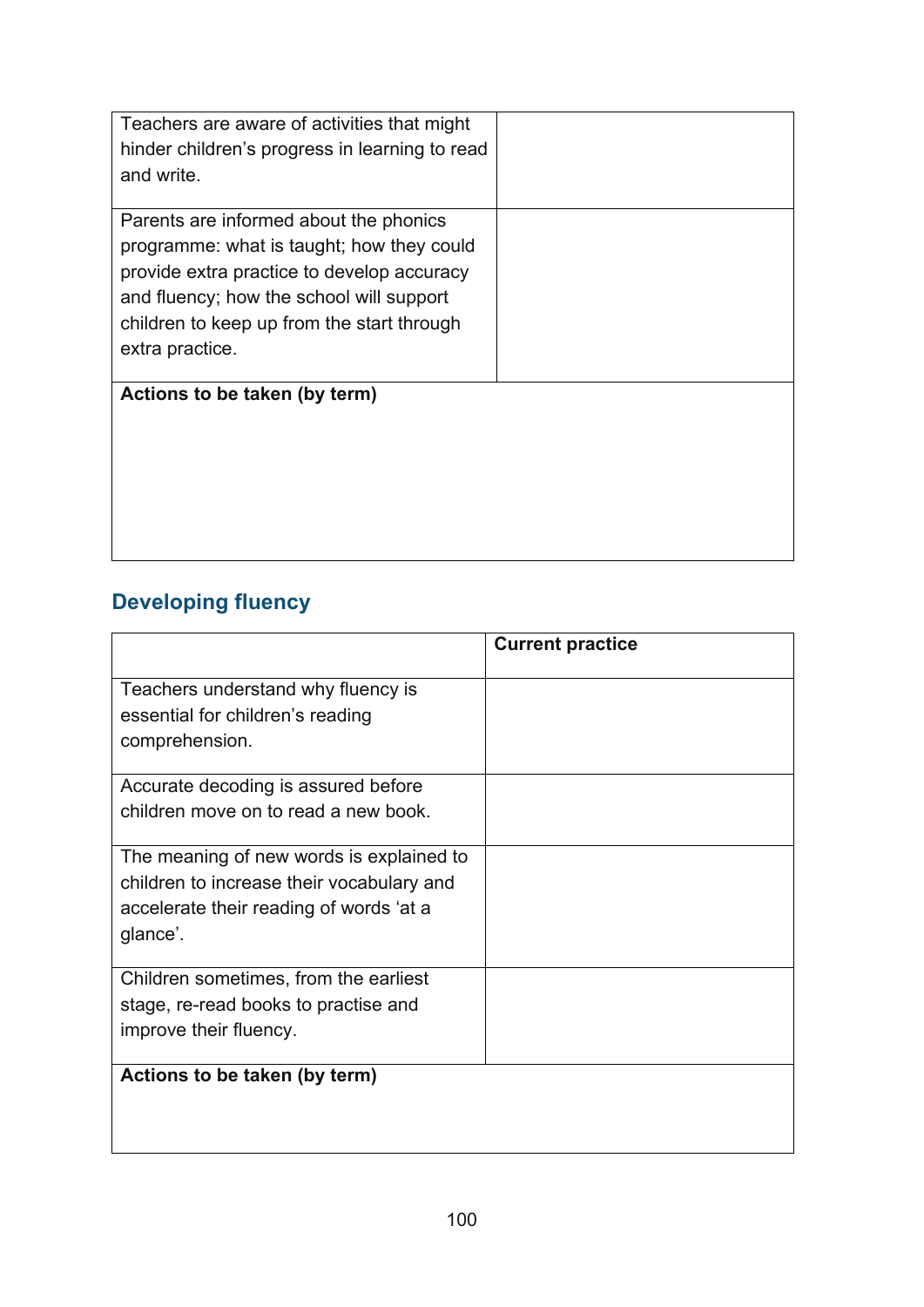### **Assessment**

|                                          | <b>Current practice</b> |
|------------------------------------------|-------------------------|
| Teachers understand the difference       |                         |
| between formative and summative          |                         |
| assessment in relation to reading.       |                         |
| Teachers use formative assessment        |                         |
| throughout a lesson.                     |                         |
| Leaders use summative assessments to     |                         |
| plan professional development.           |                         |
| Teachers understand the specific purpose |                         |
| of the phonics screening check.          |                         |
| Reading comprehension is not assessed    |                         |
| until a child is a fluent reader.        |                         |
| Actions to be taken (by term)            |                         |
|                                          |                         |
|                                          |                         |
|                                          |                         |
|                                          |                         |
|                                          |                         |
|                                          |                         |

# **Keeping up from the start**

|                                                                                                                   | <b>Current practice</b> |
|-------------------------------------------------------------------------------------------------------------------|-------------------------|
| Phonics lessons are of the highest quality<br>to reduce the likelihood that children might<br>need extra support. |                         |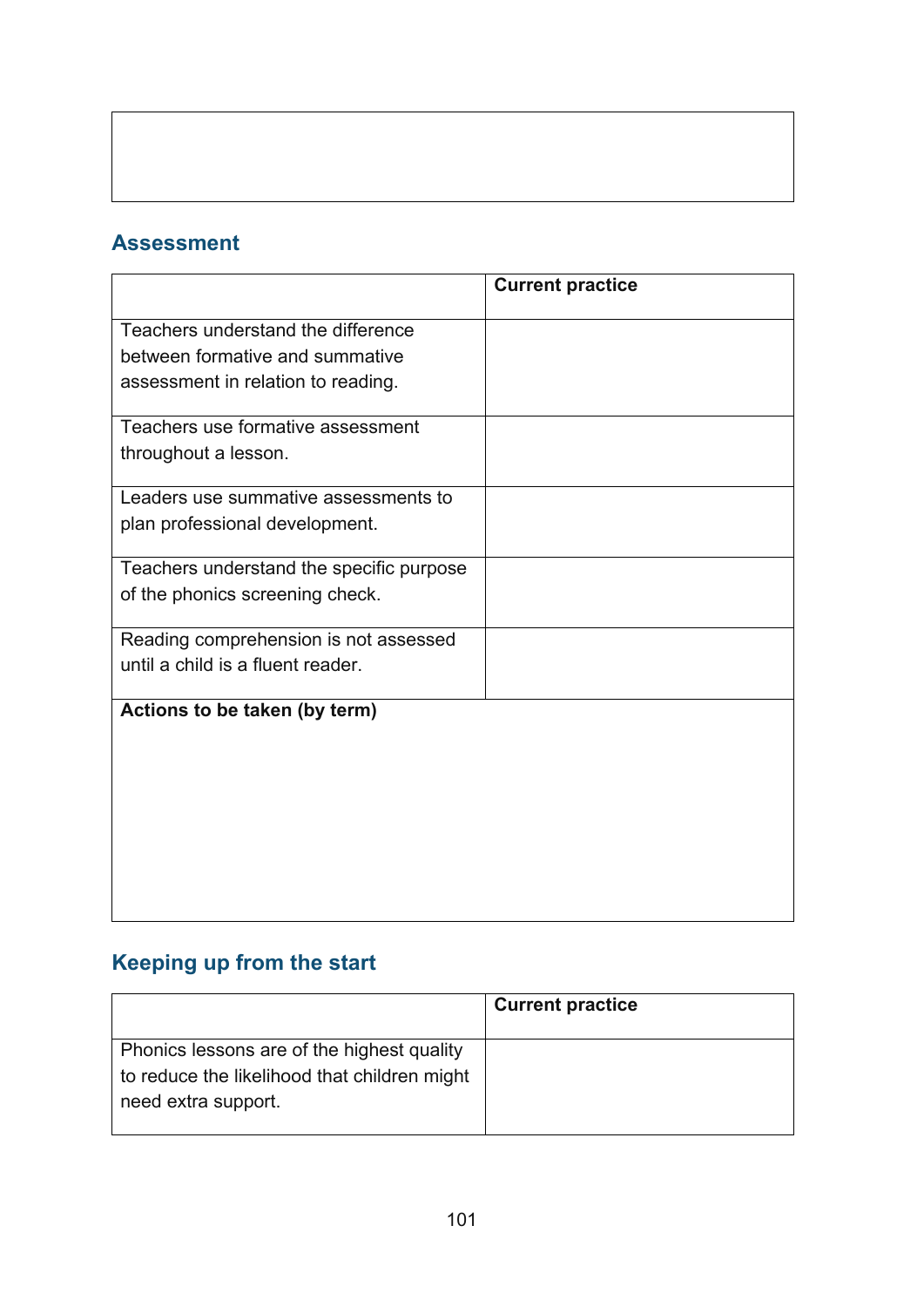| Children at risk of falling behind are<br>identified within the first three weeks of |  |
|--------------------------------------------------------------------------------------|--|
| their starting in their Reception year.                                              |  |
|                                                                                      |  |
| These children have extra daily phonics                                              |  |
| practice with a well-trained adult.                                                  |  |
| Each child receiving extra support is                                                |  |
| profiled to identify any special educational                                         |  |
| needs or disability (if not already                                                  |  |
| identified); any speech, communication                                               |  |
| and language needs; their attendance;                                                |  |
| time at the school, and previous teaching.                                           |  |
| Actions to be taken (by term)                                                        |  |
|                                                                                      |  |
|                                                                                      |  |
|                                                                                      |  |
|                                                                                      |  |
|                                                                                      |  |

## **Older pupils who need to catch up with reading and writing**

|                                                                                                                                                                                                                                                               | <b>Current practice</b> |
|---------------------------------------------------------------------------------------------------------------------------------------------------------------------------------------------------------------------------------------------------------------|-------------------------|
| Phonic assessments identify pupils with                                                                                                                                                                                                                       |                         |
| poor decoding skills as soon as possible.                                                                                                                                                                                                                     |                         |
| Sufficient support accelerates progress,<br>including for new arrivals and pupils who<br>are learning English as an additional<br>language.                                                                                                                   |                         |
| Each pupil receiving extra support is<br>profiled to identify any special educational<br>needs or disability (if not already<br>identified); any speech, communication<br>and language needs; their attendance;<br>time at the school, and previous teaching. |                         |
| Actions to be taken (by term)                                                                                                                                                                                                                                 |                         |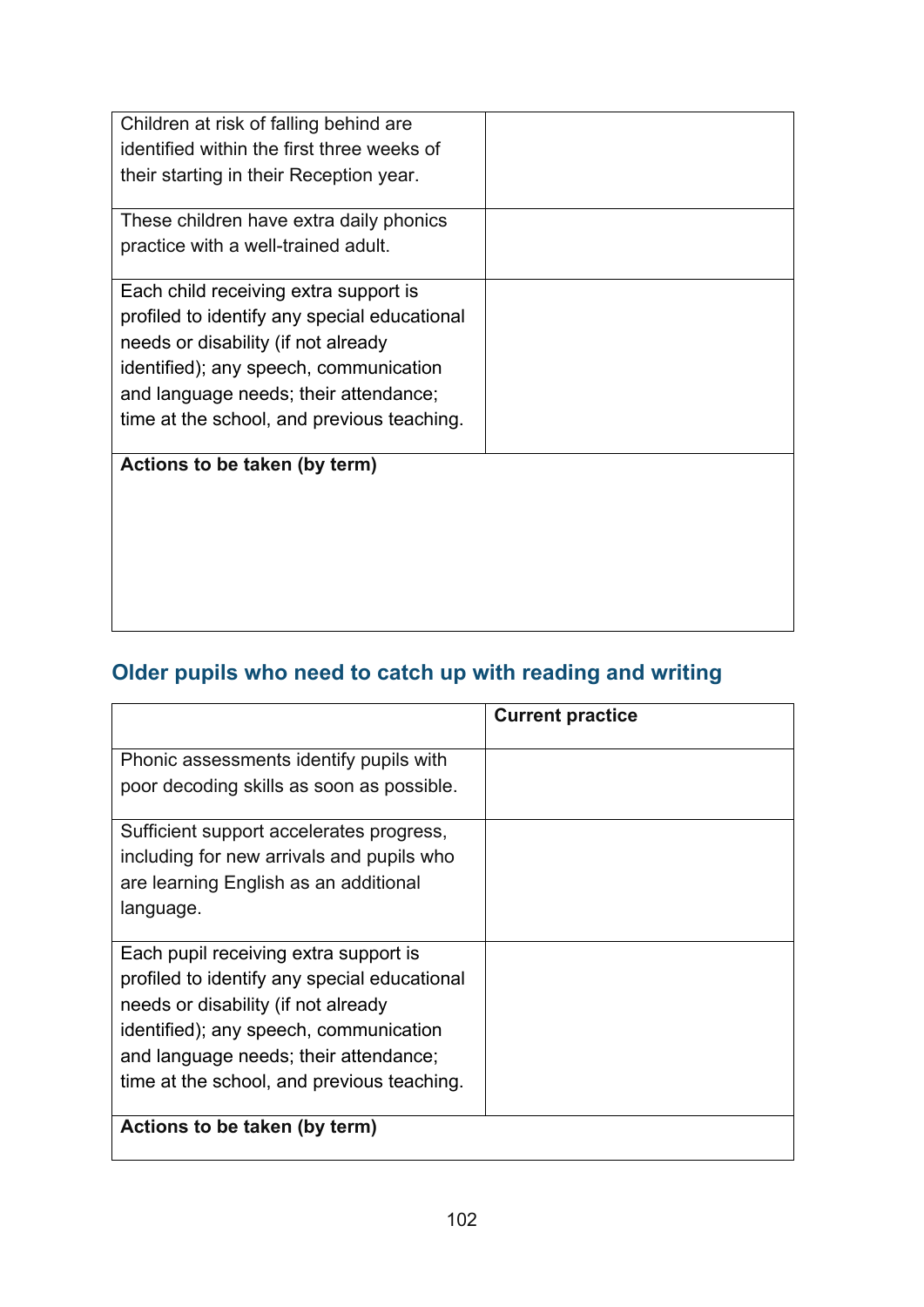## **Leadership and management**

|                                                                                                                                                                     | <b>Current practice</b> |
|---------------------------------------------------------------------------------------------------------------------------------------------------------------------|-------------------------|
| The headteacher takes responsibility for<br>building a strong reading culture.                                                                                      |                         |
| The headteacher believes that virtually all<br>children can learn to read, regardless of their<br>background, needs or abilities, and acts to<br>make this happen.  |                         |
| Professional development, including training,<br>practice and coaching, is planned and<br>effective so all staff become experts in<br>teaching reading and writing. |                         |
| The literacy lead has expertise in and<br>experience of teaching phonics.                                                                                           |                         |
| The literacy lead has sufficient, dedicated<br>time to fulfil the role.                                                                                             |                         |
| Sufficient time is planned for the teaching of<br>phonics, reading and writing.                                                                                     |                         |
| Routines are strong, school-wide and<br>reinforced consistently to support children's<br>learning.                                                                  |                         |
| Actions to be taken (by term)                                                                                                                                       |                         |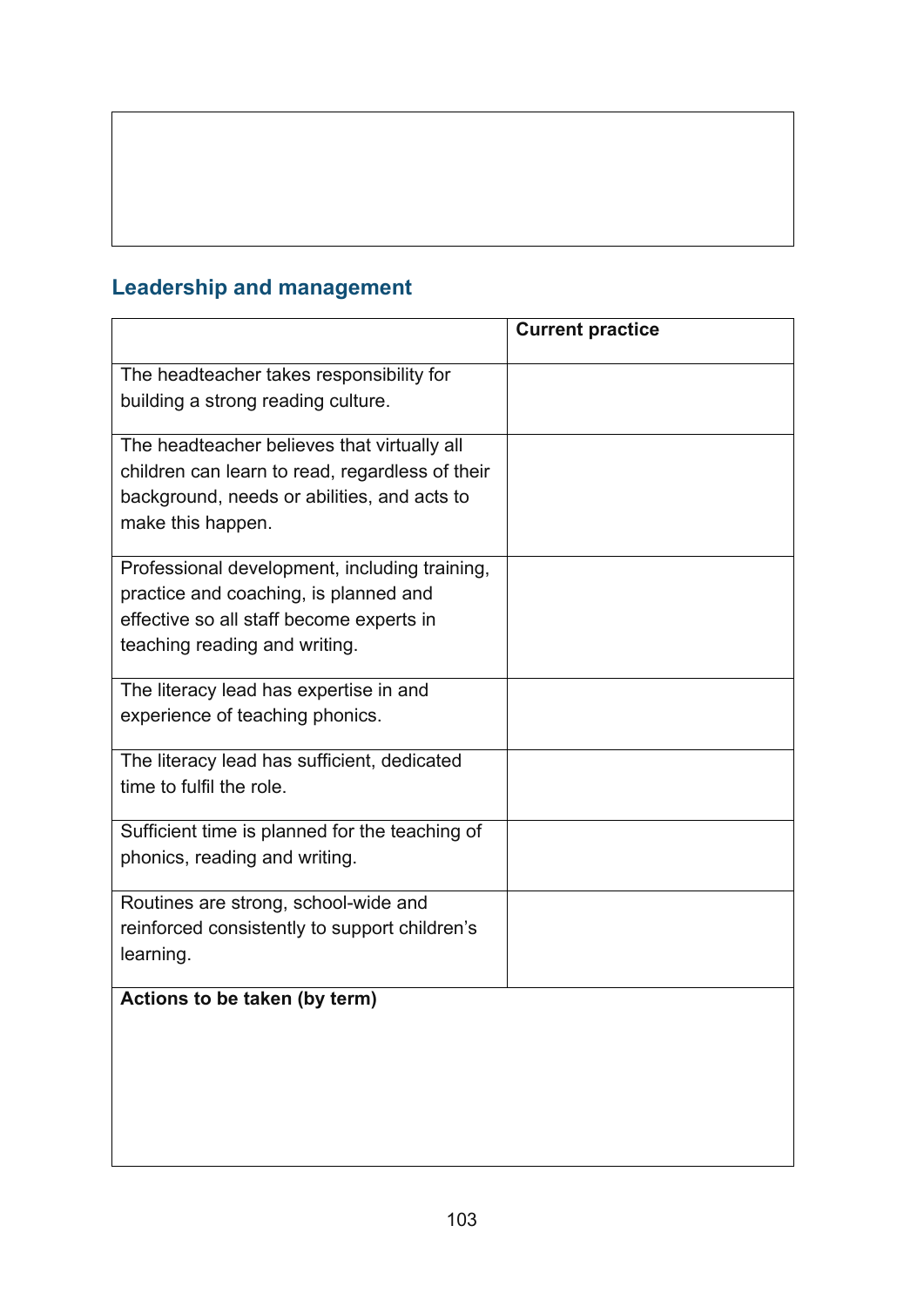# **Appendix 9. Glossary**

Terms marked with an asterisk are the definitions given in the Glossary for the programmes of study for English in the national curriculum.

<span id="page-104-1"></span><span id="page-104-0"></span>

| <b>Term</b>               | <b>Guidance</b>                                                                                                                                              | <b>Example</b>                                                                                                                                                       |
|---------------------------|--------------------------------------------------------------------------------------------------------------------------------------------------------------|----------------------------------------------------------------------------------------------------------------------------------------------------------------------|
| adjacent                  | See consonant cluster.                                                                                                                                       |                                                                                                                                                                      |
| consonant                 |                                                                                                                                                              |                                                                                                                                                                      |
| alliteration              | The same initial sound<br>occurring in adjacent or<br>nearby words.                                                                                          | In 'Hickory Dickory Dock', the<br>sound /d/ is alliterative; in 'Ring<br>a Ring o' Roses', the sound /r/ is<br>alliterative.                                         |
| antonym <sup>*</sup>      | Two words are antonyms if<br>their meanings are opposites.                                                                                                   | $hot - cold$<br>$light - dark$<br>$light - heavy$                                                                                                                    |
| assonance                 | The same or similar vowel<br>sound occurring in adjacent or<br>nearby words without the end<br>sound rhyming, often used to<br>draw attention to the words.  | In the phrase 'breath and<br>bread', the repeated vowel<br>sound /e/ is assonant; the words<br>'breath' and 'death' are rhymes.                                      |
| cadence                   | The rise and fall in pitch of the<br>voice, generated in literary<br>works by the specific choice of<br>rhythm and vocabulary.                               |                                                                                                                                                                      |
| common exception<br>words | Exception words are words<br>with GPCs that are unusual or<br>have not yet been taught in a<br>programme.                                                    | In the word 'said', the 's' and 'd'<br>correspond to the sounds /s/<br>and /d/ as usual, but the<br>grapheme 'ai' corresponds to<br>the sound /e/, which is unusual. |
| consonant*                | A sound which is produced<br>when the speaker closes off or<br>obstructs the flow of air<br>through the vocal tract, usually<br>using lips, tongue or teeth. | /p/ [flow of air stopped by the<br>lips, then released]<br>/t/ [flow of air stopped by the<br>tongue touching the roof of the<br>mouth, then released]               |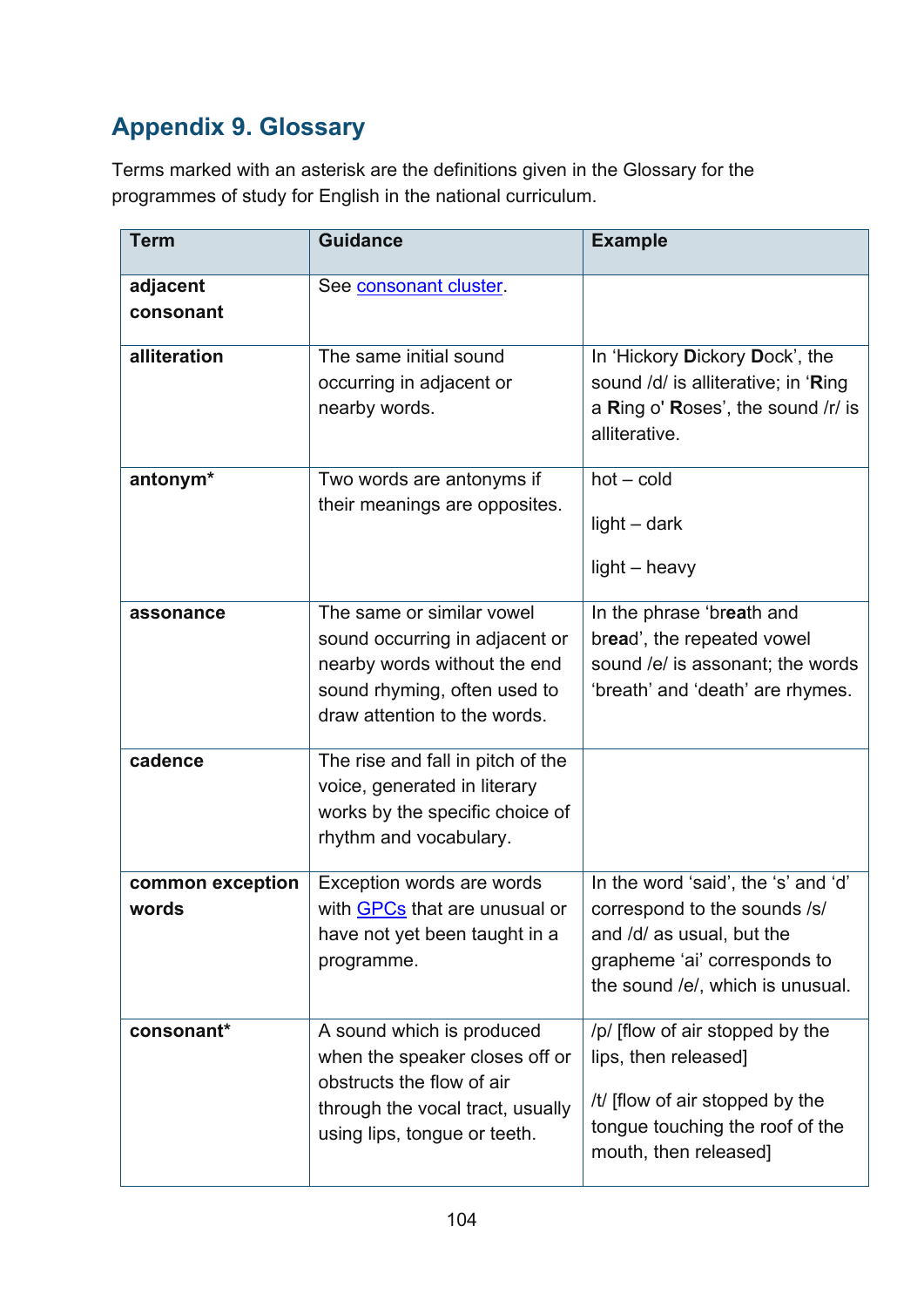<span id="page-105-0"></span>

| <b>Term</b>       | <b>Guidance</b>                                                                                                                                                                                                                                          | <b>Example</b>                                                                                                                                                       |
|-------------------|----------------------------------------------------------------------------------------------------------------------------------------------------------------------------------------------------------------------------------------------------------|----------------------------------------------------------------------------------------------------------------------------------------------------------------------|
|                   | Most of the letters of the<br>alphabet represent<br>consonants. Only the letters a,<br>$e, i, o, u$ and y can represent<br>vowel sounds.                                                                                                                 | /f/ [flow of air obstructed by the<br>bottom lip touching the top<br>teeth]<br>/s/ [flow of air obstructed by the<br>tip of the tongue touching the<br>gum line]     |
| consonant cluster | Two or more <b>consonant</b> letters<br>in sequence that represent<br>separate phonemes.                                                                                                                                                                 | The letters $\underline{s}$ t and r in stream<br>and the letters $\underline{m}$ and $\underline{p}$ in lamp<br>are consonant clusters.                              |
| cursive script    | Also known as joined<br>handwriting. From the Latin<br>verb 'currere', meaning 'to<br>run'.                                                                                                                                                              |                                                                                                                                                                      |
| decode            | To convert written words into<br>spoken language.                                                                                                                                                                                                        |                                                                                                                                                                      |
| 'decodable' books | The term 'decodable books' is<br>often used to describe books<br>that have been structured in<br>cumulative steps for children<br>learning to read so that, as<br>their knowledge of the<br>alphabetic code<br>increases, they can decode<br>every word. |                                                                                                                                                                      |
| digraph*          | A type of grapheme where two<br>letters represent one<br>phoneme.<br>Sometimes, these two letters<br>are not next to one another;<br>this is called a split digraph.                                                                                     | The digraph ea in each is<br>pronounced /i:/.<br>The digraph sh in shed is<br>pronounced /f/.<br>The split digraph <i>i</i> -e in <i>line</i> is<br>pronounced /aɪ/. |
| exception words   | See common exception words.                                                                                                                                                                                                                              |                                                                                                                                                                      |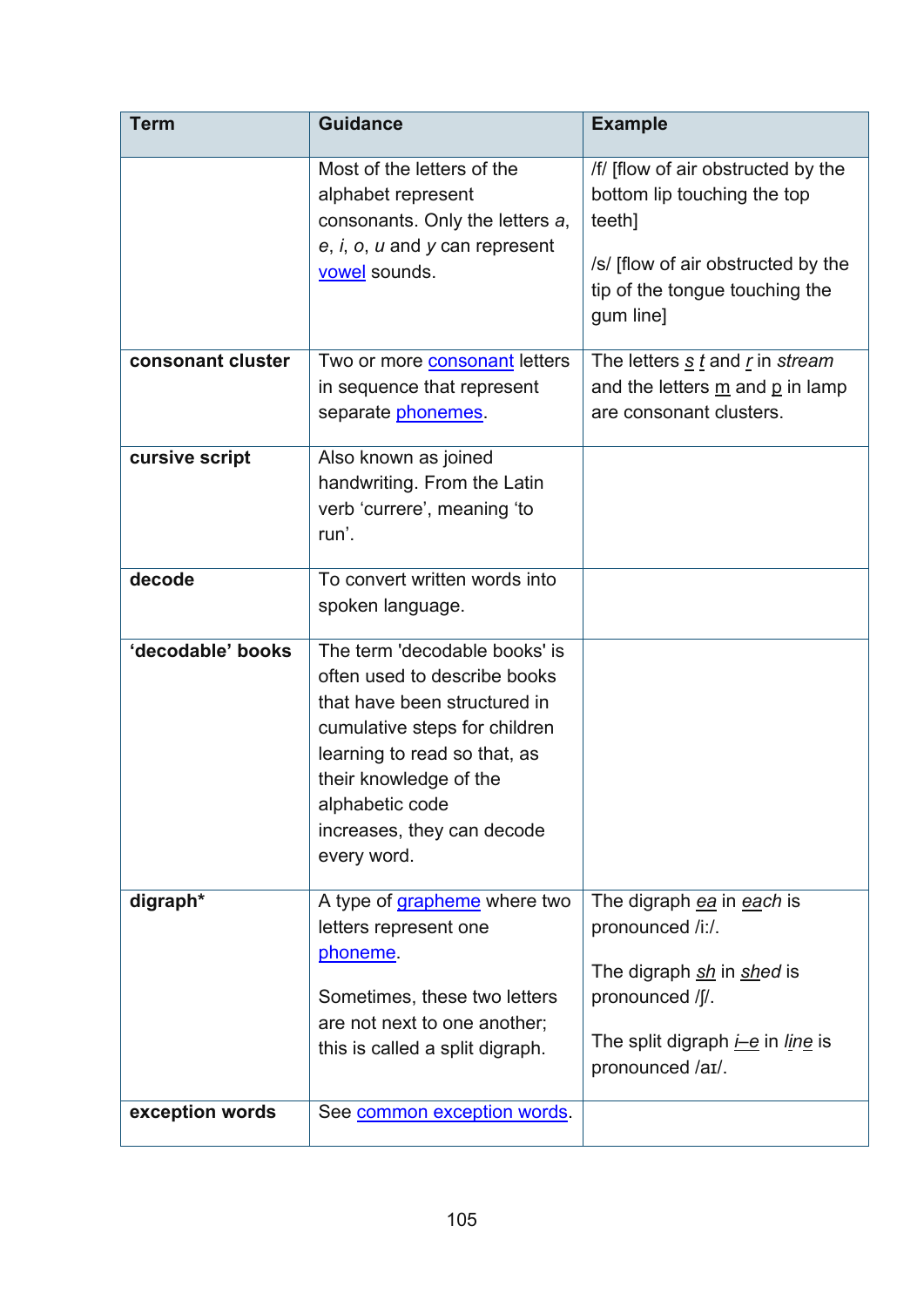<span id="page-106-3"></span><span id="page-106-2"></span><span id="page-106-1"></span><span id="page-106-0"></span>

| <b>Term</b>                                        | <b>Guidance</b>                                                                                                                                                                                                                                                                                                                                                                                                                                                                                      | <b>Example</b>                                                                                                                                                           |
|----------------------------------------------------|------------------------------------------------------------------------------------------------------------------------------------------------------------------------------------------------------------------------------------------------------------------------------------------------------------------------------------------------------------------------------------------------------------------------------------------------------------------------------------------------------|--------------------------------------------------------------------------------------------------------------------------------------------------------------------------|
| GPC*                                               | See grapheme-phoneme<br>correspondences.                                                                                                                                                                                                                                                                                                                                                                                                                                                             |                                                                                                                                                                          |
| grapheme*                                          | A letter, or combination of<br>letters, that corresponds to a<br>single phoneme within a word.                                                                                                                                                                                                                                                                                                                                                                                                       | The grapheme $t$ in the words<br>ten, bet and ate corresponds to<br>the phoneme /t/.<br>The grapheme <i>ph</i> in the word<br>dolphin corresponds to the<br>phoneme /f/. |
| grapheme-<br>phoneme<br>correspondences*<br>(GPCs) | The links between letters, or<br>combinations of letters<br>(graphemes) and the speech<br>sounds (phonemes) that they<br>represent.<br>In the English writing system,<br>graphemes may correspond to<br>different phonemes in different<br>words.                                                                                                                                                                                                                                                    | The grapheme s corresponds to<br>the phoneme /s/ in the word<br>see, but<br>it corresponds to the<br>phoneme /z/ in the word easy.                                       |
| inflection*                                        | When we add -ed to walk, or<br>change <i>mouse</i> to <i>mice</i> , this<br>change of morphology<br>produces an inflection<br>('bending') of the basic word<br>which has special grammar<br>(e.g. past tense or plural). In<br>contrast, adding -er to walk<br>produces a completely<br>different word, walker, which is<br>part of the same word family.<br>Inflection is sometimes<br>thought of as merely a change<br>of ending, but, in fact, some<br>words change completely<br>when inflected. | dogs is an inflection of dog.<br>went is an inflection of go.<br>better is an inflection of good.                                                                        |
| mnemonic                                           | A device for supporting<br>memory and recall.                                                                                                                                                                                                                                                                                                                                                                                                                                                        | A snake shaped like the letter<br>'S'                                                                                                                                    |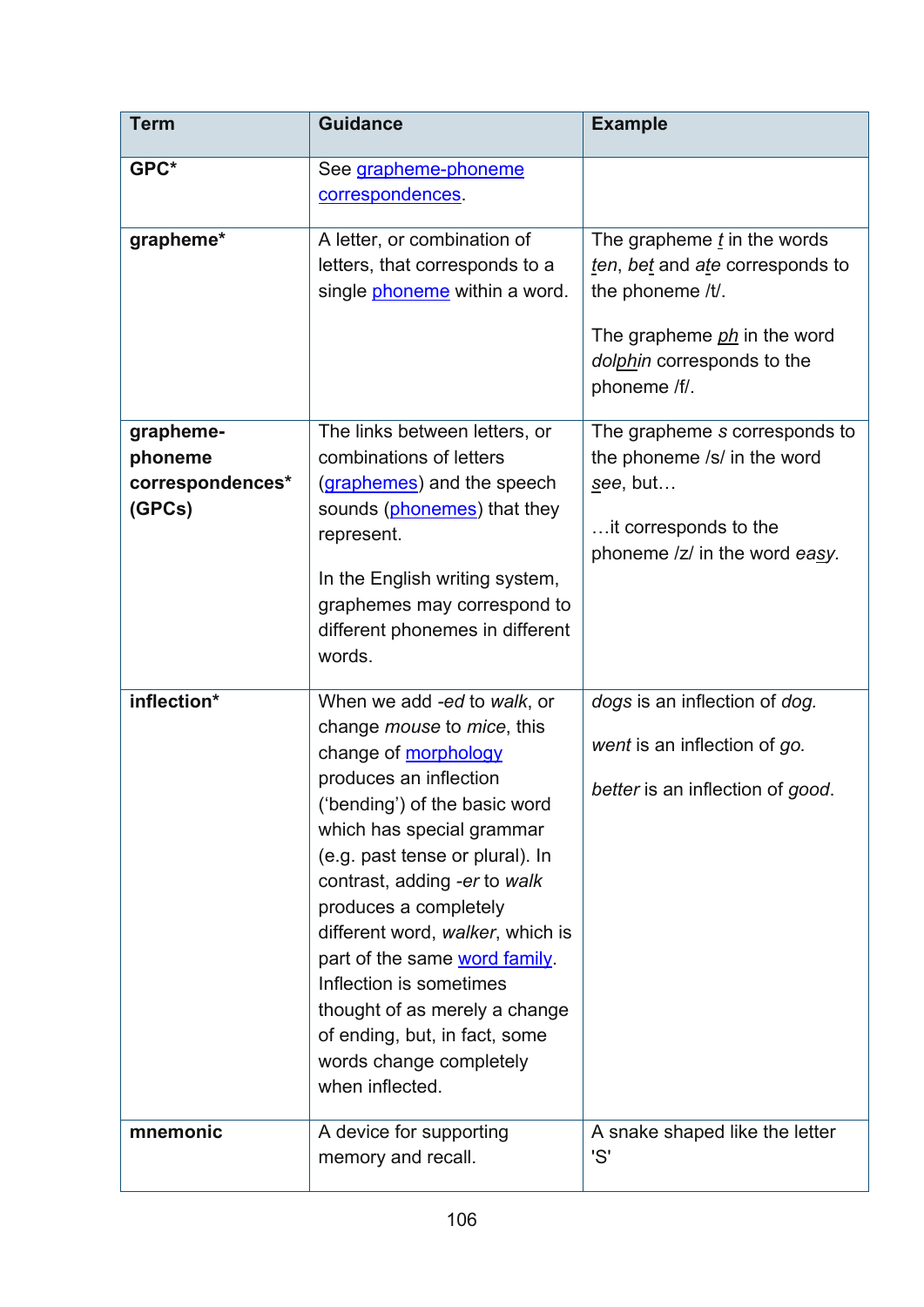<span id="page-107-2"></span><span id="page-107-1"></span><span id="page-107-0"></span>

| <b>Term</b> | <b>Guidance</b>                                                                                                                                                                                                                                                                                                                                                                                                                                                                    | <b>Example</b>                                                                                                                                                                                       |
|-------------|------------------------------------------------------------------------------------------------------------------------------------------------------------------------------------------------------------------------------------------------------------------------------------------------------------------------------------------------------------------------------------------------------------------------------------------------------------------------------------|------------------------------------------------------------------------------------------------------------------------------------------------------------------------------------------------------|
| morpheme    | See morphology. A free<br>morpheme is the smallest unit<br>of meaning that can stand<br>alone. Some inflections are<br>examples of bound<br>morphemes.                                                                                                                                                                                                                                                                                                                             | See examples below. The word<br>dogs consists of the free<br>morpheme dog and the bound<br>morpheme s, signalling the<br>plural form.                                                                |
| morphology* | A word's morphology is its<br>internal make-up in terms of<br>root words and suffixes or<br>prefixes, as well as other kinds<br>of change such as the change<br>of mouse to mice.<br>Morphology may be used to<br>produce different inflections of<br>the same word (e.g. boy $-$<br>boys), or entirely new words<br>(e.g. boy - boyish) belonging<br>to the same word family.<br>A word that contains two or<br>more root words is a<br>compound (e.g. news+paper,<br>ice+cream). | dogs has the morphological<br>make-up: $dog + s$ .<br>unhelpfulness has the<br>morphological make-up:<br>$unhelpful + ness$<br>where unhelpful = $un + helpful$<br>and <i>helpful</i> = $help + ful$ |
| phoneme*    | A phoneme is the smallest unit<br>of sound that signals a distinct,<br>contrasting meaning. For<br>example:<br>/t/ contrasts with /k/ to signal<br>the difference between tap<br>and cap<br>/t/ contrasts with /l/ to signal<br>the difference between<br>bought and ball.                                                                                                                                                                                                         | The word <i>cat</i> has three letters<br>and three phonemes: /kæt/<br>The word catch has five letters<br>and three phonemes: /kætf/<br>The word caught has six letters<br>and three phonemes: /ko:t/ |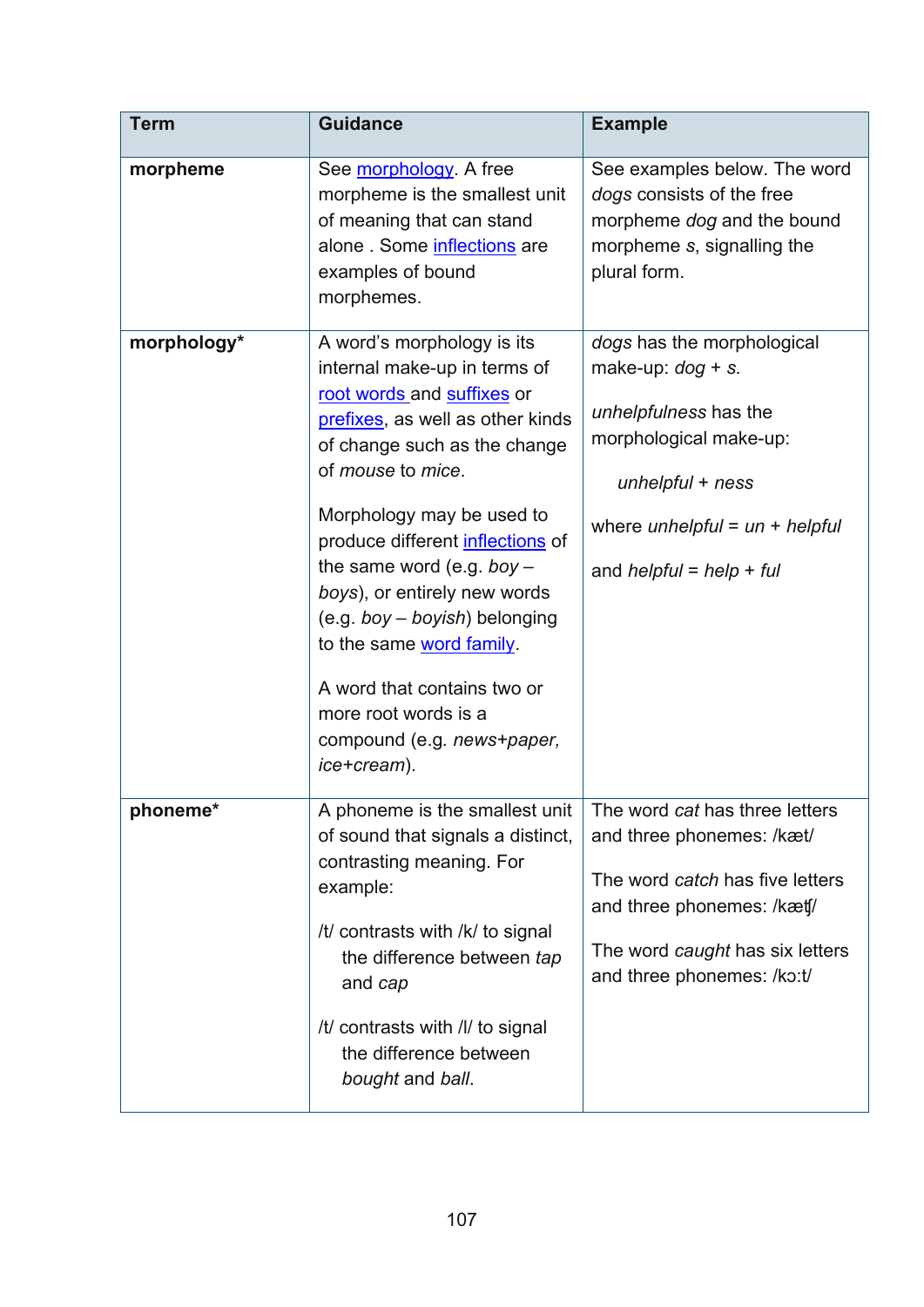<span id="page-108-1"></span><span id="page-108-0"></span>

| <b>Term</b>               | <b>Guidance</b>                                                                                                                                                                                                                                                                                                                           | <b>Example</b>                                                                                                                                                                                                             |
|---------------------------|-------------------------------------------------------------------------------------------------------------------------------------------------------------------------------------------------------------------------------------------------------------------------------------------------------------------------------------------|----------------------------------------------------------------------------------------------------------------------------------------------------------------------------------------------------------------------------|
|                           | It is this contrast in meaning<br>that tells us there are two<br>distinct phonemes at work.                                                                                                                                                                                                                                               |                                                                                                                                                                                                                            |
|                           | There are around 44<br>phonemes in English; the<br>exact number depends on<br>regional accents. A single<br>phoneme may be represented<br>in writing by one, two, three or<br>four letters constituting a<br>single grapheme.                                                                                                             |                                                                                                                                                                                                                            |
| phonemic<br>awareness     | This refers to the ability to<br>distinguish phonemes in<br>spoken words. It should be<br>distinguished from<br>phonological awareness.                                                                                                                                                                                                   |                                                                                                                                                                                                                            |
| phonological<br>awareness | The general ability to attend to<br>the sounds of language as<br>distinct from the meaning.                                                                                                                                                                                                                                               |                                                                                                                                                                                                                            |
| prefix*                   | A prefix is added at the<br>beginning of a <b>word</b> in order to<br>turn it into another word.<br>Contrast suffix.                                                                                                                                                                                                                      | overtake, disappear                                                                                                                                                                                                        |
| preposition*              | A preposition links a following<br>noun, pronoun or noun phrase<br>to some other word in the<br>sentence. Prepositions often<br>describe locations or<br>directions, but can describe<br>other things, such as relations<br>of time.<br>Words like <i>before</i> or <i>since</i> can<br>act either as prepositions or as<br>conjunctions. | Tom waved goodbye to Christy.<br>She'll be back from Australia in<br>two weeks.<br>I haven't seen my dog since this<br>morning.<br>Contrast: I'm going, since<br>no-one wants me here!<br>[conjunction: links two clauses] |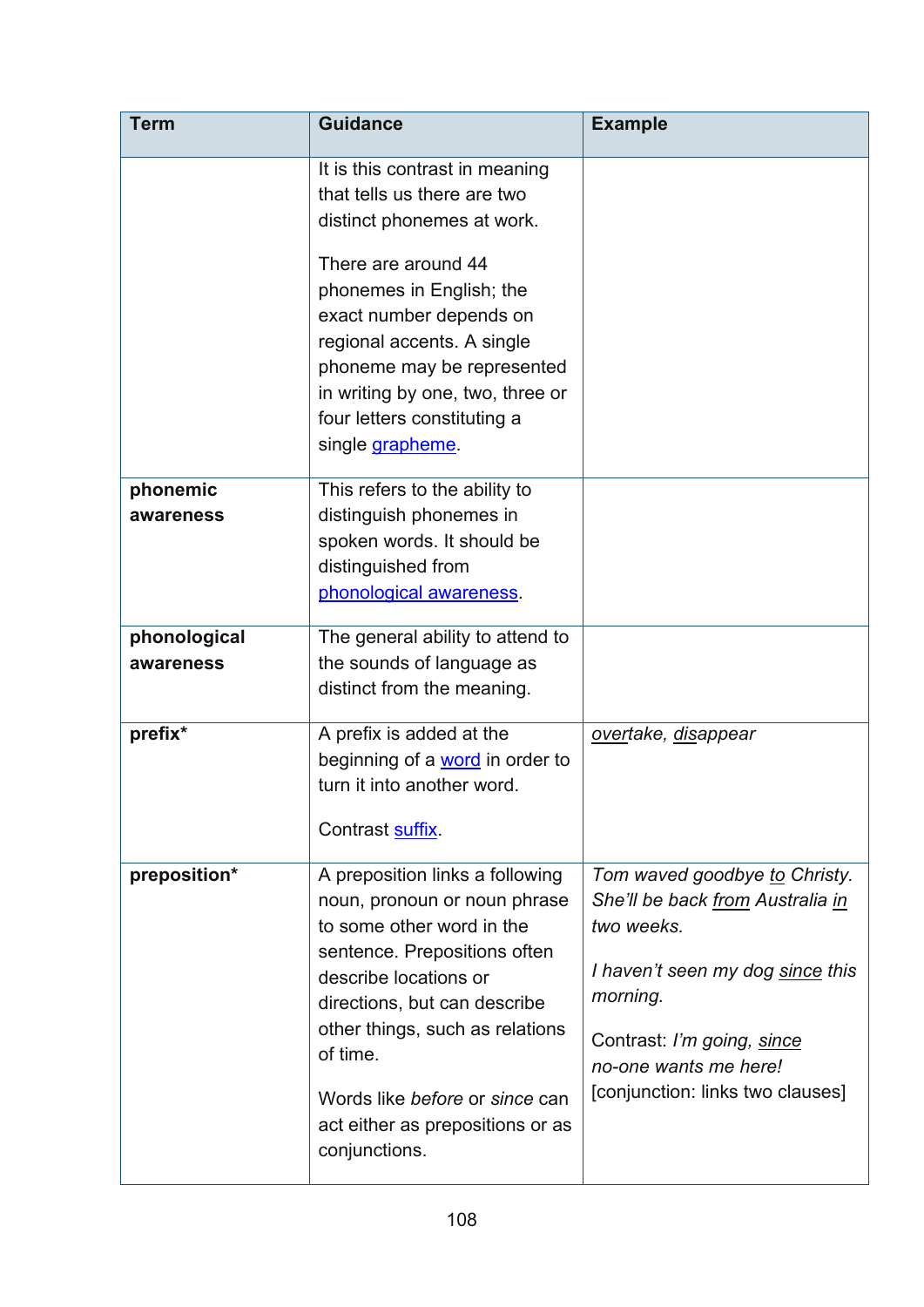<span id="page-109-0"></span>

| <b>Term</b> | <b>Guidance</b>                                                                                                                                                                                                                                                                                                                                                                                                                                                                                                 | <b>Example</b>                                                                                                                                                                                                                    |
|-------------|-----------------------------------------------------------------------------------------------------------------------------------------------------------------------------------------------------------------------------------------------------------------------------------------------------------------------------------------------------------------------------------------------------------------------------------------------------------------------------------------------------------------|-----------------------------------------------------------------------------------------------------------------------------------------------------------------------------------------------------------------------------------|
| pseudo-word | A pseudo-word resembles a<br>word in a language because it<br>uses GPCs and spellings that<br>are likely to occur in that<br>language. However, the word<br>does not actually exist as a<br>real word in that language.<br>Also called 'nonsense words'.                                                                                                                                                                                                                                                        | Examples of pseudo-words in<br>English: emp, blant, meck,<br>tubbin<br>The following are not pseudo-<br>words in English because the<br>letters do not occur in these<br>places in this order in English<br>words: ckelt, wellsch |
| rhyme       | A word rhymes with another<br>word when the final stressed<br>syllable shares the same<br>sound.                                                                                                                                                                                                                                                                                                                                                                                                                | The words 'red' and 'shed'<br>rhyme. The words 'red', 'said'<br>and 'gingerbread' also rhyme<br>because they share the same<br>end sound, although the<br>spellings of those sounds differ.                                       |
| root word*  | <b>Morphology</b> breaks words<br>down into root words, which<br>can stand alone, and suffixes<br>or <i>prefixes</i> which can't. For<br>example, help is the root word<br>for other words in its word<br>family such as helpful and<br>helpless, and also for its<br>inflections such as helping.<br>Compound words (e.g. help-<br>desk) contain two or more root<br>words. When looking in a<br>dictionary, we sometimes have<br>to look for the root word (or<br>words) of the word we are<br>interested in. | played [the root word is play]<br>unfair [the root word is fair]<br>football [the root words are foot<br>and ball                                                                                                                 |
| schwa*      | The name of a vowel sound<br>that is found only in<br>unstressed positions in<br>English. It is the most common<br>vowel sound in English.                                                                                                                                                                                                                                                                                                                                                                      | /əlpn/ [along]<br>/bʌtə/ [butter]                                                                                                                                                                                                 |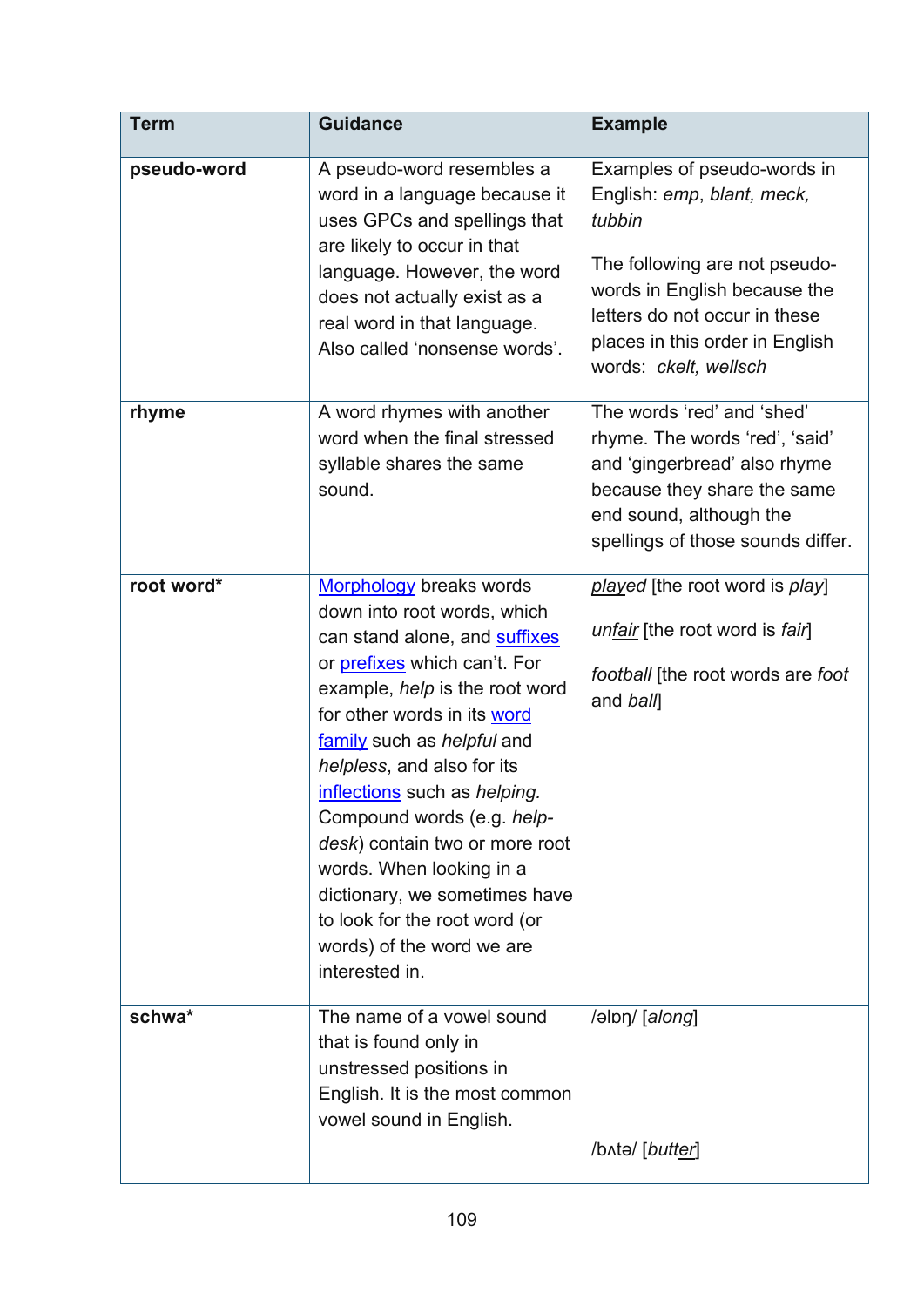<span id="page-110-2"></span><span id="page-110-1"></span><span id="page-110-0"></span>

| <b>Term</b>       | <b>Guidance</b>                                                                                                                                                                                 | <b>Example</b>                                                                                                                                                          |
|-------------------|-------------------------------------------------------------------------------------------------------------------------------------------------------------------------------------------------|-------------------------------------------------------------------------------------------------------------------------------------------------------------------------|
|                   | It is written as /ə/ in the<br><b>International Phonetic</b><br>Alphabet. In the English<br>writing system, it can be<br>written in many different ways.                                        | (with accents where the /r/ is not<br>pronounced)                                                                                                                       |
| second tier words | Words that children are<br>unlikely to hear in everyday<br>conversation but are likely to<br>come across in stories                                                                             |                                                                                                                                                                         |
| semantic          | Related to meaning                                                                                                                                                                              |                                                                                                                                                                         |
| split digraph*    | See digraph.                                                                                                                                                                                    |                                                                                                                                                                         |
| stress*           | A syllable is stressed if it is<br>pronounced more forcefully<br>than the syllables next to it.<br>The other syllables are<br>unstressed.                                                       | about<br>visit                                                                                                                                                          |
| suffix*           | A suffix is an 'ending', used at<br>the end of one word to turn it<br>into another word. Unlike root<br>words, suffixes cannot stand<br>on their own as a complete<br>word.<br>Contrast prefix. | call - called<br>teach - teacher [turns a verb<br>into a noun]<br>terror – terrorise [turns a noun<br>into a verb]<br>green - greenish [leaves word<br>class unchanged] |
| syllable*         | A syllable sounds like a beat in<br>a word. Syllables consist of at<br>least one vowel, and possibly<br>one or more consonants.                                                                 | Cat has one syllable.<br>Fairy has two syllables.<br>Hippopotamus has five<br>syllables.                                                                                |
| synonym*          | Two words are synonyms if<br>they have the same meaning,                                                                                                                                        | $talk - speak$<br>$old$ – elderly                                                                                                                                       |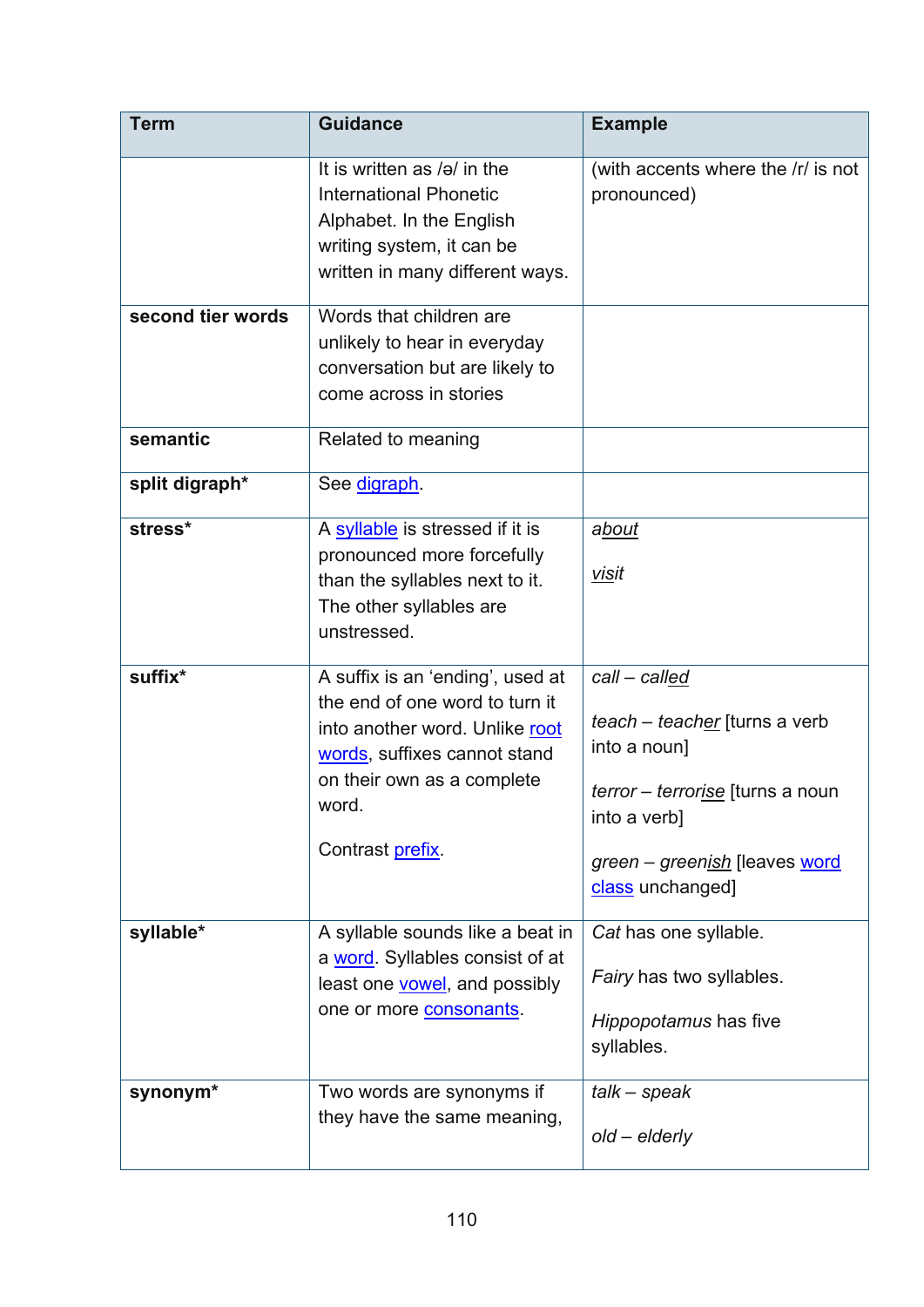<span id="page-111-2"></span><span id="page-111-1"></span><span id="page-111-0"></span>

| <b>Term</b> | <b>Guidance</b>                                                                                                                                                                                                                                                    | <b>Example</b>                                                                                                 |
|-------------|--------------------------------------------------------------------------------------------------------------------------------------------------------------------------------------------------------------------------------------------------------------------|----------------------------------------------------------------------------------------------------------------|
|             | or similar meanings. Contrast<br>antonym.                                                                                                                                                                                                                          |                                                                                                                |
| trigraph*   | A type of grapheme where<br>three letters represent one<br>phoneme.                                                                                                                                                                                                | High, pure, patch, hedge                                                                                       |
| unstressed* | See stress.                                                                                                                                                                                                                                                        |                                                                                                                |
| vowel*      | A vowel is a speech sound<br>which is produced without any<br>closure or obstruction of the<br>vocal tract.<br>Vowels can form syllables by<br>themselves, or they may<br>combine with <b>consonants</b> .                                                         |                                                                                                                |
|             | In the English writing system,<br>the letters $a, e, i, o, u$ and $y$<br>can represent vowels.                                                                                                                                                                     |                                                                                                                |
| word*       | A word is a unit of grammar: it<br>can be selected and moved<br>around relatively<br>independently, but cannot<br>easily be split. In punctuation,<br>words are normally separated<br>by word spaces.<br>Sometimes, a sequence that<br>appears grammatically to be | headteacher or head teacher<br>[can be written with or without a<br>space]<br>I'm going out.<br><u>9.30 am</u> |
|             | two words is collapsed into a<br>single written word, indicated<br>with a hyphen or apostrophe<br>$(e.g. well-built, he's).$                                                                                                                                       |                                                                                                                |
| word class* | Every word belongs to a word<br>class which summarises the<br>ways in which it can be used<br>in grammar. The major word<br>classes for English are: noun,                                                                                                         |                                                                                                                |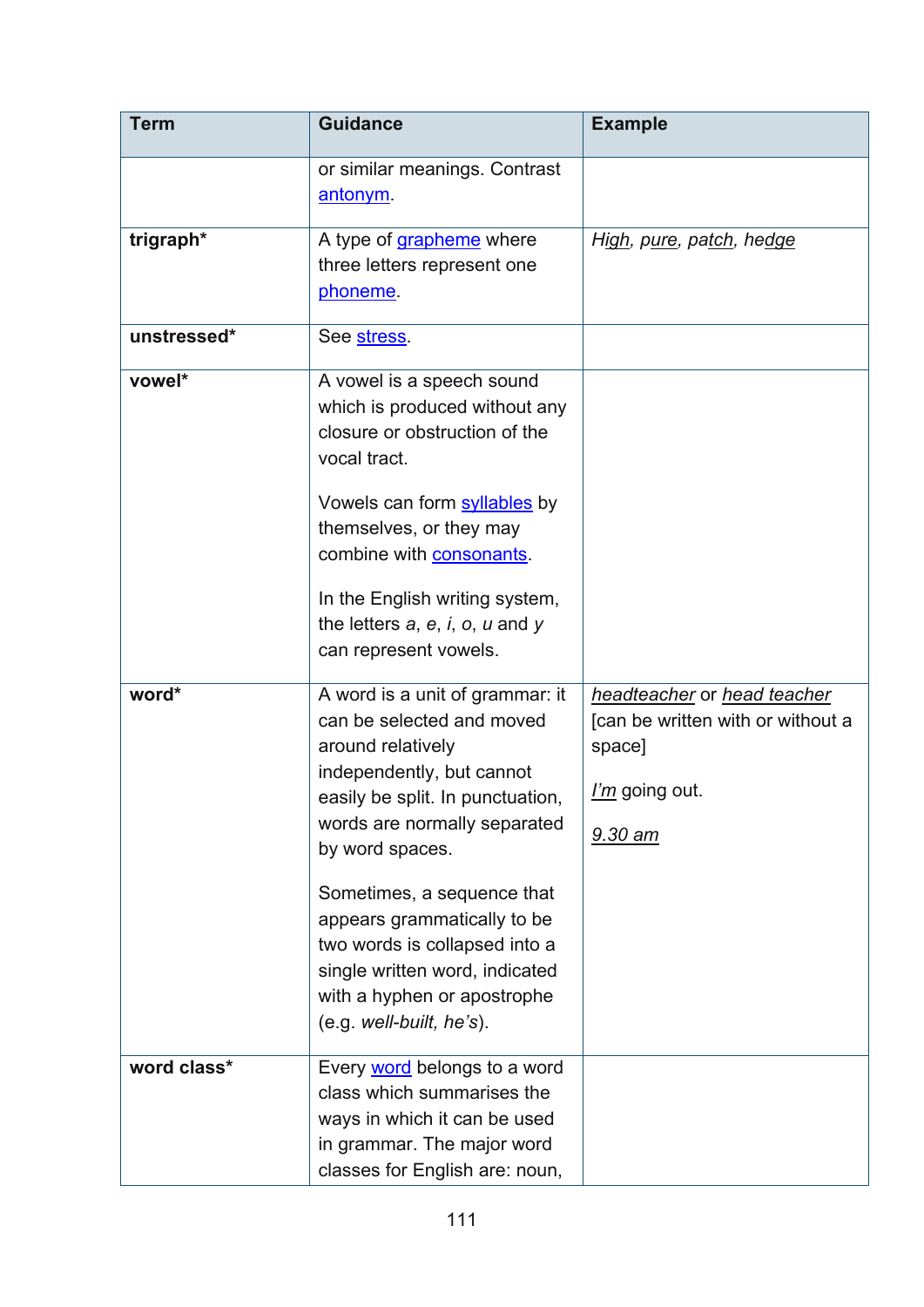<span id="page-112-0"></span>

| Term         | <b>Guidance</b>                                                                                                                          | <b>Example</b>                                                                            |
|--------------|------------------------------------------------------------------------------------------------------------------------------------------|-------------------------------------------------------------------------------------------|
|              | verb, adjective, adverb,<br>preposition, determiner,<br>pronoun, conjunction. Word<br>classes are sometimes called<br>'parts of speech'. |                                                                                           |
| word family* | The words in a word family are<br>normally related to each other<br>by a combination of<br>morphology, grammar and<br>meaning.           | teach – teacher<br>extend – extent – extensive<br>$grammar - grammatical -$<br>grammarian |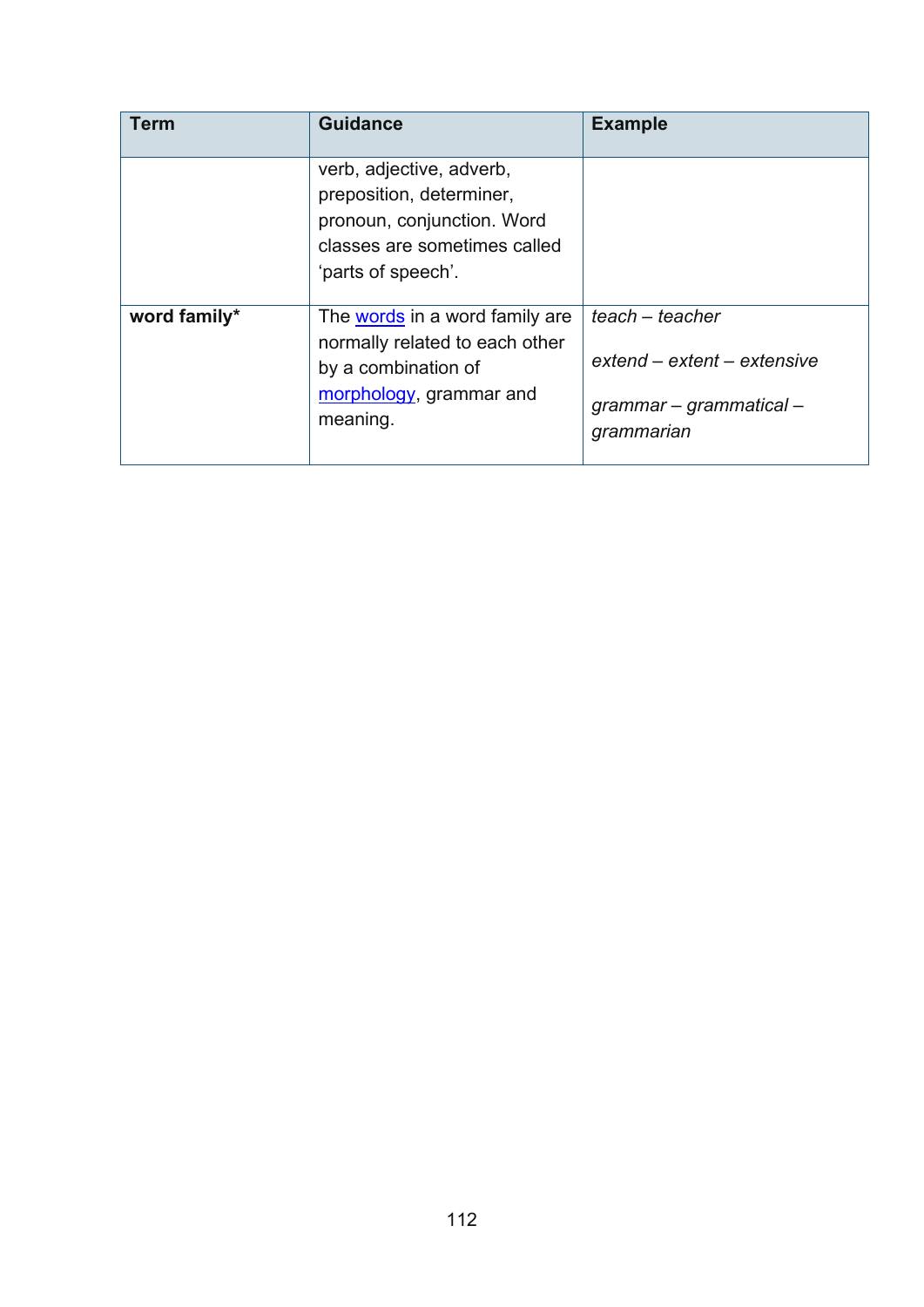# **Reviewers' comments**

"A brilliant document and well-timed"

## **Dr Elaine Allen, Executive Headteacher of St John Vianney Catholic Primary School and English Hub, and Chair of the English Hubs Council**

"This is an excellent piece of work that has the potential to have a significant impact"

## **Andrew Truby, Executive Headteacher of St Wilfrid's Primary School and Hub Representative on the English Hubs Council**

"…a very comprehensive document, with research-based recommendations which will support primary school leaders to implement a more effective reading curriculum..."

## **Shahed Ahmed OBE, CEO of New Vision Trust and Hub Representative on the English Hubs Council**

"A useful, no-nonsense document which provides everything that a school would need to ensure that they are providing the best opportunity for all pupils to succeed."

#### **Liz Kenny, English Hub lead for Learners First English Hub and Hub Representative on the English Hubs Council**

"Undoubtedly an excellent important document that codifies and lays out the most effective approach to the teaching of reading, such that we know through research and evidence."

# **Tim Mills, Executive Director of Primary STEP Academy Trust**

"…a 'how to teach early reading' guide…very thorough, well-researched"

#### **Angela Westington, education consultant, former Senior HMI**

"The Framework focuses clearly on the earliest stages of teaching reading and does so explicitly, supportively and in an accessible manner for student teachers as well as practising professionals."

#### **Professor Teresa Cremin, Professor of Education (Literacy) at The Open University**